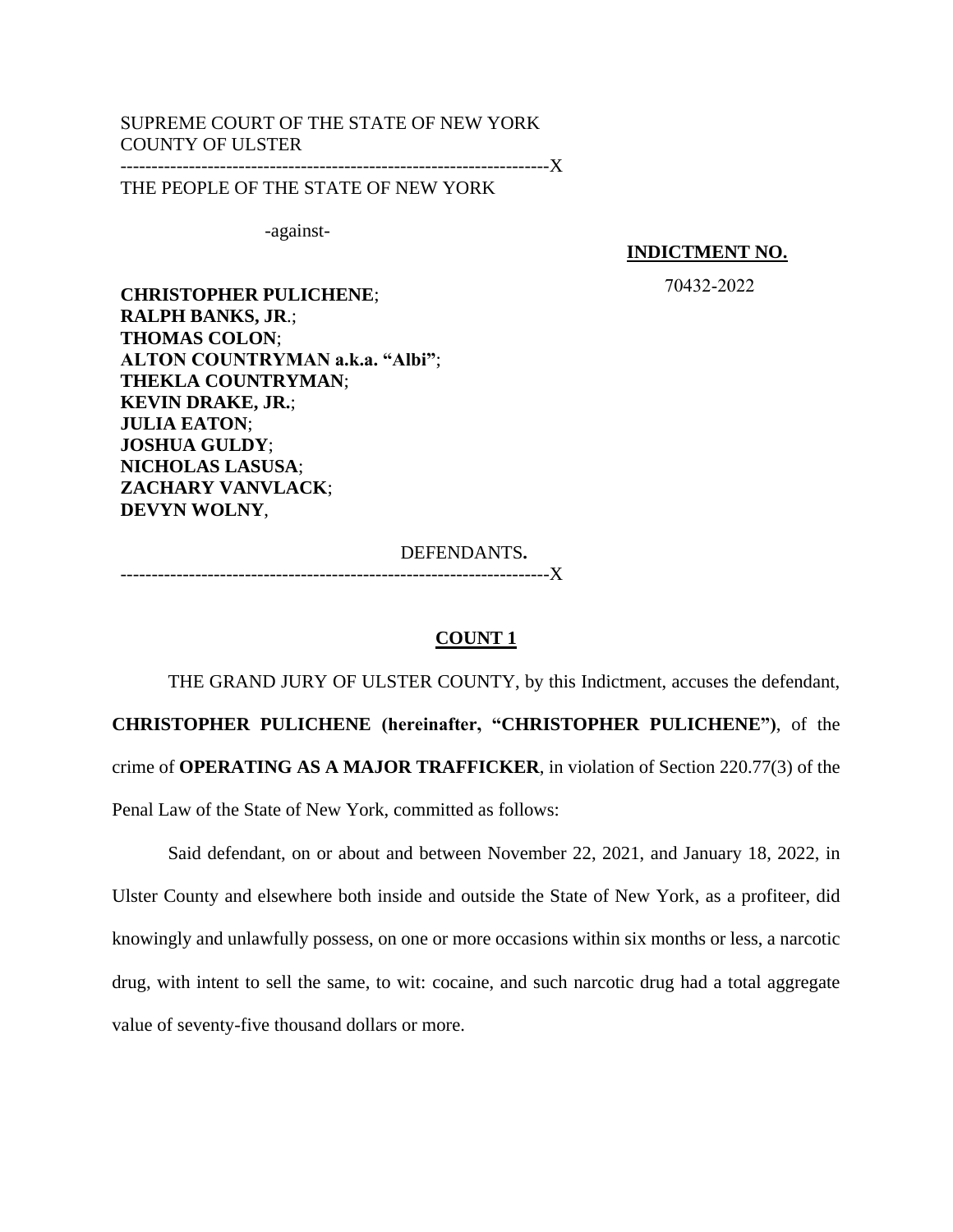THE GRAND JURY OF ULSTER COUNTY, by this Indictment, accuses the defendants, **CHRISTOPHER PULICHENE**; **RALPH BANKS, JR. (hereinafter, "RALPH BANKS, JR.")**; **THOMAS COLON (hereinafter, "THOMAS COLON")**; **ALTON COUNTRYMAN a.k.a. "ALBI" (hereinafter, "ALTON COUNTRYMAN")**; **THEKLA COUNTRYMAN (hereinafter, "THEKLA COUNTRYMAN")**; **JULIA EATON (hereinafter, "JULIA EATON")**; **JOSHUA GULDY (hereinafter, "JOSHUA GULDY")**; **ZACHARY VANVLACK (hereinafter, "ZACHARY VANVLACK")**; and **DEVYN WOLNY (hereinafter, "DEVYN WOLNY")**, of the crime of **CONSPIRACY IN THE SECOND DEGREE**, in violation of § 105.15 of the Penal Law of the State of New York, committed as follows:

On or about and between November 22, 2021, and January 18, 2022, in Ulster County, Dutchess County, Saratoga County, and elsewhere inside and outside of the State of New York, with intent that conduct constituting the crimes of Criminal Sale of a Controlled Substance in the Second Degree and Criminal Possession of a Controlled Substance in the Second Degree, said crimes being Class A Felonies, be committed, the defendants did knowingly and intentionally agree with each other and with others, known and unknown, to engage in and cause the performance of such conduct as would constitute the above-mentioned Class A Felonies.

#### **PREAMBLE**

It was the purpose of this conspiracy to acquire, possess, with intent to sell, and sell imitation oxycodone pills containing heroin, and imitation Adderall pills containing methamphetamine, in Ulster County, Dutchess County, Saratoga County, and elsewhere inside and outside of the State of New York.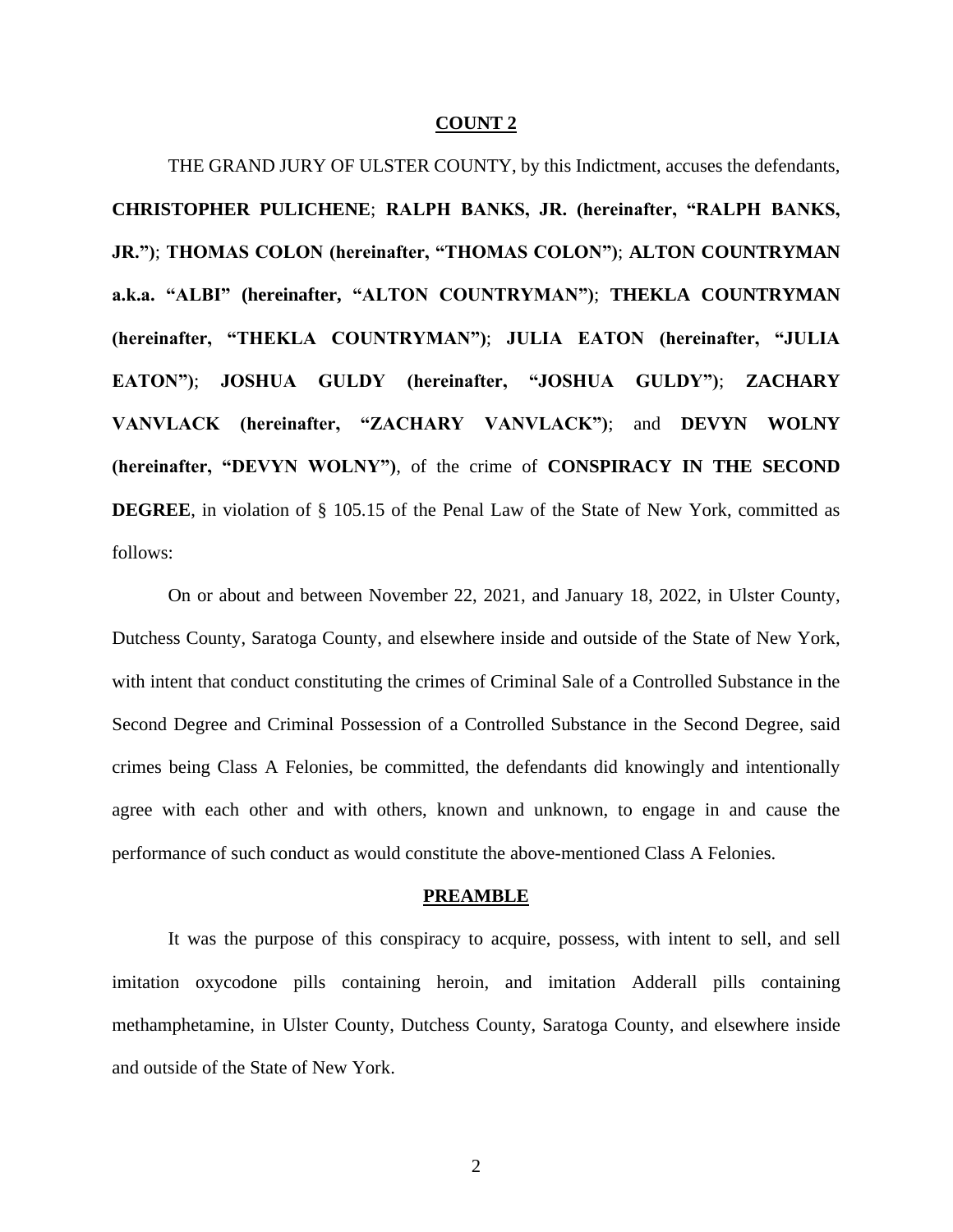It was the role of **CHRISTOPHER PULICHENE** to supply imitation oxycodone pills containing heroin for resale in Ulster County, Dutchess County, Saratoga County, and elsewhere

# to **THOMAS COLON**, **JULIA EATON**, and **ZACHARY VANVLACK**.

It was the role of **CHRISTOPHER PULICHENE** to supply imitation Adderall pills containing methamphetamine for resale in Ulster County, Dutchess County, Saratoga County, and elsewhere to **THOMAS COLON**, **JULIA EATON**, **ZACHARY VANVLACK**, and **DEVYN WOLNY**.

It was the role of **CHRISTOPHER PULICHENE** to acquire imitation oxycodone pills containing heroin for resale from **ALTON COUNTRYMAN**, **THEKLA COUNTRYMAN**, and **JOSHUA GULDY**.

It was the role of **ALTON COUNTRYMAN** to provide **CHRISTOPHER PULICHENE** with imitation oxycodone pills containing heroin for resale to others.

It was the role of **ALTON COUNTRYMAN** to supply imitation oxycodone pills containing heroin for resale in Saratoga County and elsewhere to others unknown to the Grand Jury.

It was the role of **THEKLA COUNTRYAMN** and **JOSHUA GULDY** to assist **ALTON COUNTRYMAN** with providing **CHRISTOPHER PULICHENE** with imitation oxycodone pills containing heroin for resale to others.

It was the role of **THOMAS COLON** to purchase imitation oxycodone pills containing heroin and imitation Adderall pills containing methamphetamine from **CHRISTOPHER PULICHENE** for resale to **RALPH BANKS, JR.**, and others known and unknown to the Grand Jury.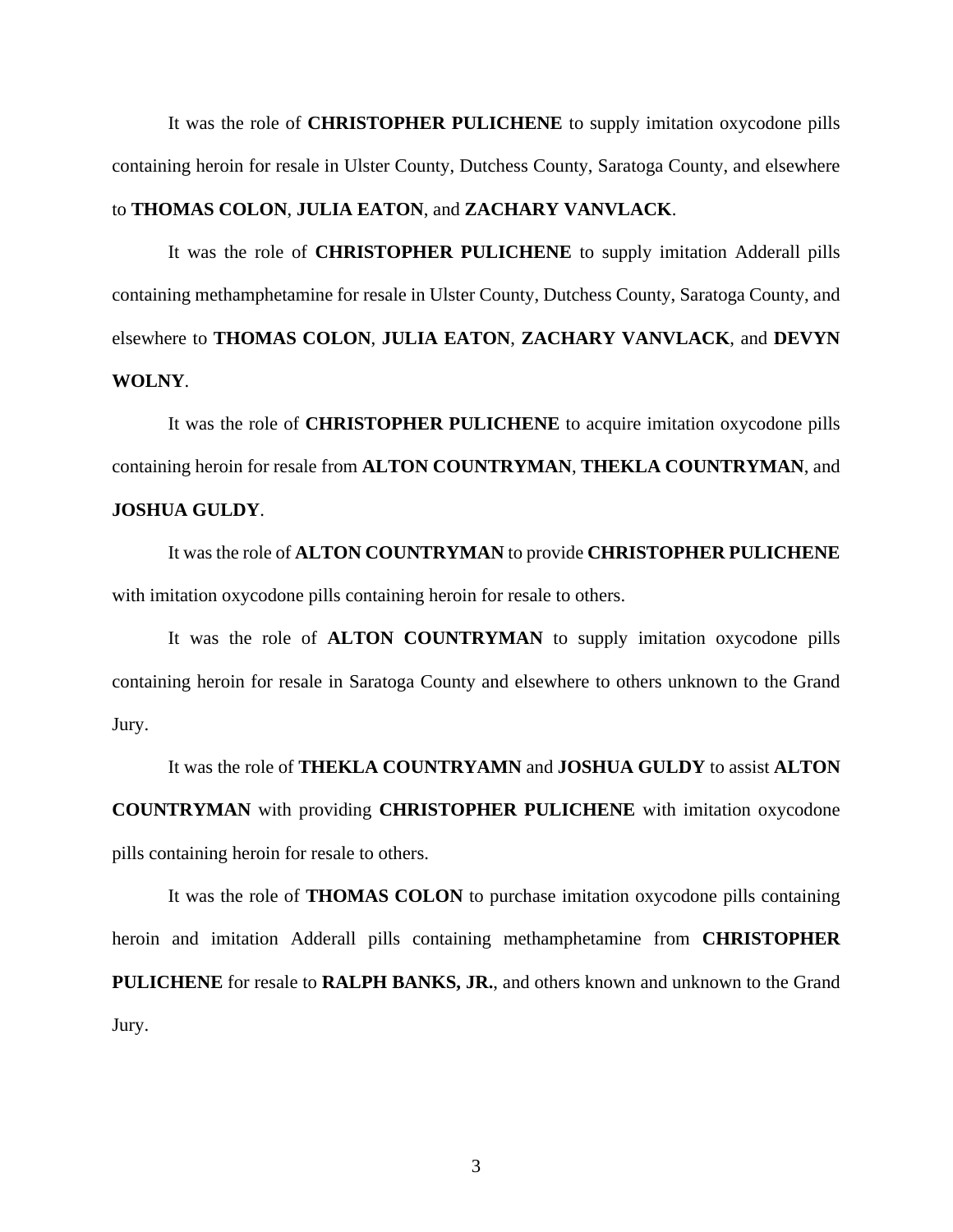It was the role of **JULIA EATON** to purchase imitation oxycodone pills containing heroin and imitation Adderall pills containing methamphetamine from **CHRISTOPHER PULICHENE** for resale to others.

It was the role of **ZACHARY VANVLACK** to purchase imitation oxycodone pills containing heroin and imitation Adderall pills containing methamphetamine from **CHRISTOPHER PULICHENE** for resale to others.

It was the role of **DEVYN WOLNY** to purchase imitation Adderall pills containing methamphetamine from **CHRISTOPHER PULICHENE** for resale to others.

It was also part of this conspiracy for members of the conspiracy to communicate with each other and others over cellular telephones using codes and communicating in a guarded, cryptic manner.

### **OVERT ACTS**

In furtherance of said conspiracy and to achieve the objects thereof, and during the course thereof, the following overt acts, among others, were committed:

1. On or about November 22, 2021, in Ulster County, **CHRISTOPHER PULICHENE** and **THOMAS COLON** had a telephone conversation during which **THOMAS COLON** stated, in sum and substance, "Hey, do you have any of them oranges on you?", **CHRISTOPHER PULICHENE** replied, in sum and substance, "How many did you—", and **THOMAS COLON** replied, in sum and substance, "—like a hundred? A hundred, for Ralph?"

2. On or about November 24, 2021, in Ulster County, **CHRISTOPHER PULICHENE** and **THOMAS COLON** had a telephone conversation during which **CHRISTOPHER PULICHENE** stated, in sum and substance, "Hey Tom, I'm gonna just head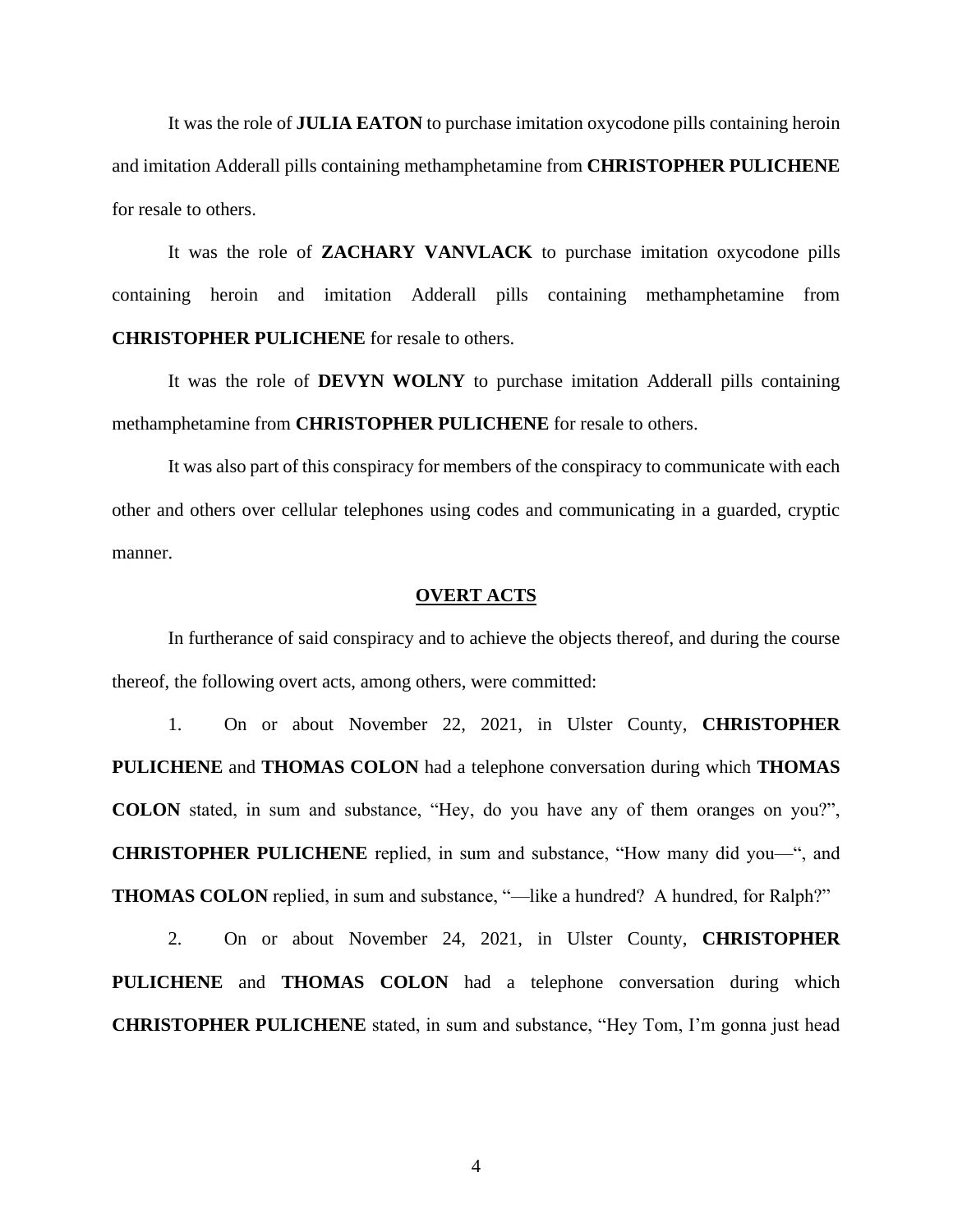back to my house if you want to meet me there?", and **THOMAS COLON** replied, in sum and substance, "Okay, yeah, yeah. I'm at Rifton right now, so."

3. On or about November 28, 2021, in Ulster County, **CHRISTOPHER PULICHENE** and **THOMAS COLON** had a telephone conversation, during which **THOMAS COLON** stated, in sum and substance, "Alright. You have any ads with you?", and **CHRISTOPHER PULICHENE** responded, in sum and substance, "Not on me. They're over at the, the thing though."

4. On or about December 1, 2021, in Ulster County, **CHRISTOPHER PULICHENE** and **ALTON COUNTRYMAN** had a telephone conversation, during which **CHRISTOPHER PULICHENE** stated, in sum and substance, "Yeah, what'd you wanna, what'd you want trade it for though?", **ALTON COUNTRYMAN** replied, in sum and substance, "Oh, oh. The five for…the five hundred for a hundred.", **CHRISTOPHER PULICHENE** replied, in sum and substance, "Oh, of the, the blueberries?", and **ALTON COUNTRYMAN** replied, in sum and substance, "Yeah, I'm sorry-".

5. On or about December 4, 2021, in Ulster County, **CHRISTOPHER PULICHENE** and **THOMAS COLON** had a telephone conversation, during which **THOMAS COLON** stated, in sum and substance, "A hundred blues and if you can get me any of that…powder, I'd, I'd apprec.", and **CHRISTOPHER PULICHENE** replied, in sum and substance, "Okay. Alright I'll set it up. I'm gonna…give you two hundred of that, okay?"

6. On or about December 4, 2021, in Ulster County, **DEVYN WOLNY** sent a Signal application message to **CHRISTOPHER PULICHENE** which stated, in sum and substance, "Can I get those peaches?"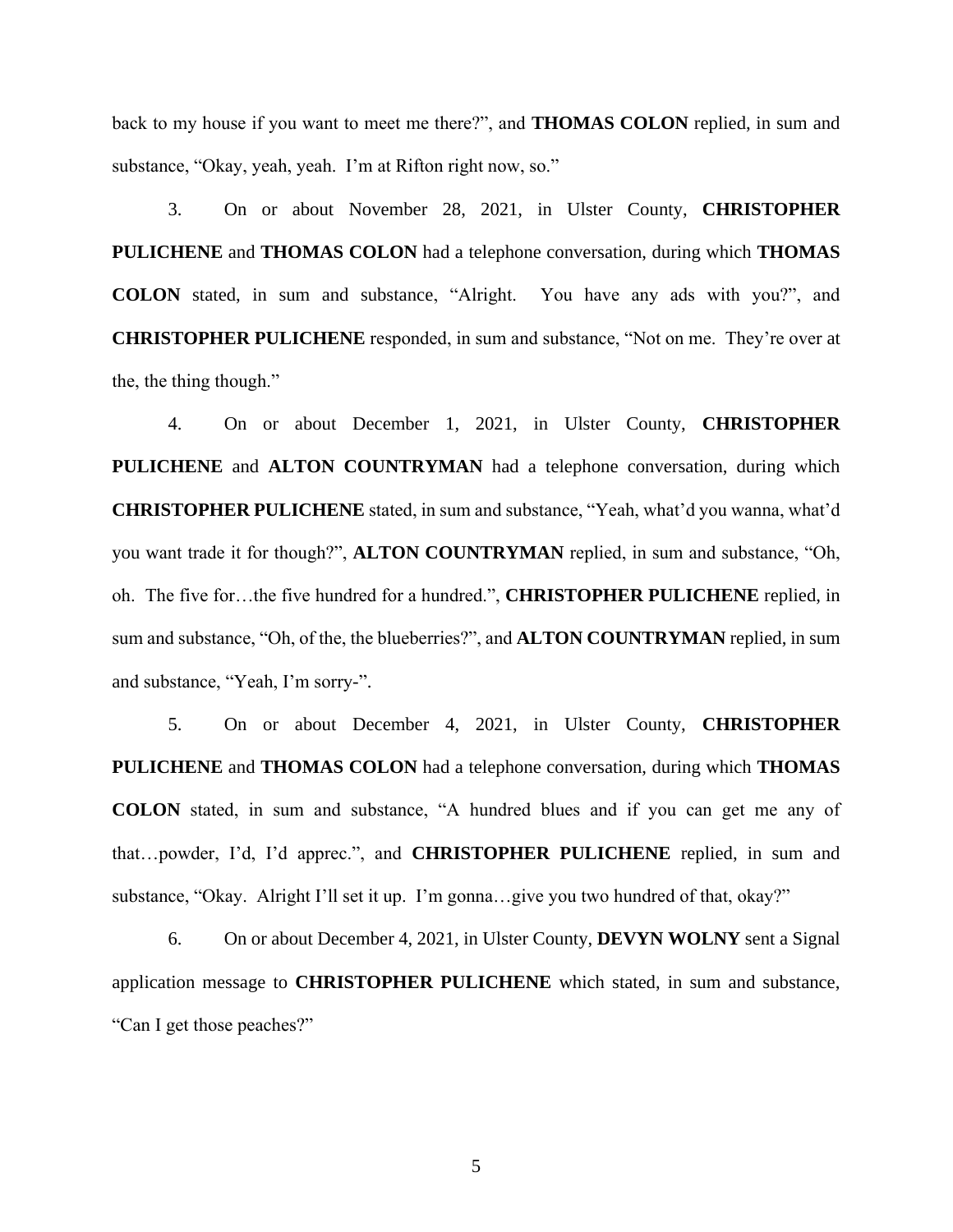7. On or about December 6, 2021, in Ulster County, **CHRISTOPHER PULICHENE** and **ALTON COUNTRYMAN** had a telephone conversation, during which **ALTON COUNTRYMAN** stated, in sum and substance, "Yeah, absolutely. Tell him, we can meet up, whatever time you want. And I'll bring, you know, I won't, I ain't gonna bring, 'cause you already have blues obviously.", **CHRISTOPHER PULICHENE** replied, in sum and substance, "Right, yeah.", and **ALTON COUNTRYMAN** replied, in sum and substance, "I'm just gonna bring what I used to make it."

8. On or about December 8, 2021, in Ulster County and Saratoga County, **CHRISTOPHER PULICHENE** and **JULIA EATON** engaged in a text message exchange, during which **JULIA EATON** sent a text message which stated, in sum and substance, "If you can't | | Green -1800 | Blue. -900 | Orange-500 | Ship -30 | Prepay-1500 | Total. -1730 owed", and **CHRISTOPHER PULICHENE** replied with a text message which stated, in sum and substance, "Okay just to make sure what you wanted? | | 60 blues | 100 oranges".

9. On or about December 9, 2021, in Ulster County, **DEVYN WOLNY** sent a Signal application message to **CHRISTOPHER PULICHENE**, which stated, in sum and substance, "Think I can get 100 peach's later?"

10. On or about December 17, 2021, in Ulster County, **THOMAS COLON** and **RALPH BANKS, JR.** had a telephone conversation, during which **RALPH BANKS, JR.** stated, in sum and substance, "And then I want, I need to get them ads, too.", and **THOMAS COLON**  replied, in sum and substance, "I'm going to call him right now. I just wanted to make sure how many you wanted, a hundred?"

11. On or about December 21, 2021, in Dutchess County, **CHRISTOPHER PULICHENE** and **ZACHARY VANVLACK** engaged in a telephone conversation, during which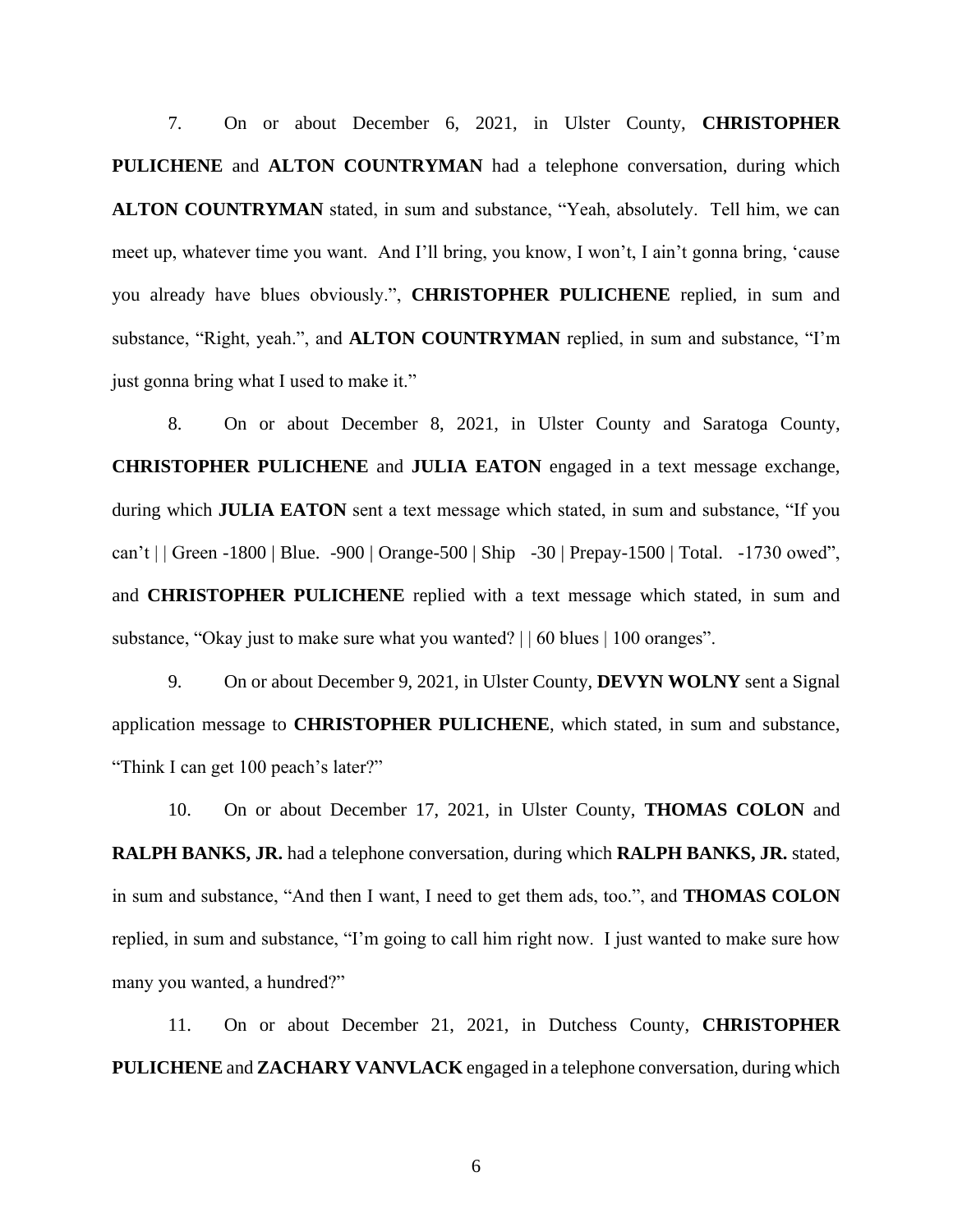**ZACHARY VANVLACK** stated, in sum and substance, "—You wanna leave them? I'm at Walmart right now.", and **CHRISTOPHER PULICHENE** responded, in sum and substance, "Oh, okay. 'Cause I was gonna wrap a pallet and then take lunch, so…".

12. On or about December 21, 2021, in Ulster County, **DEVYN WOLNY** sent a Signal application message to **CHRISTOPHER PULICHENE**, which stated, in sum and substance, "Hey bro. Any way you can drop me off 100 oranges in the morning and I'll drop cash".

13. On or about December 22, 2021, in Ulster County, **THOMAS COLON** and **RALPH BANKS, JR.** had a telephone conversation, during which **RALPH BANKS, JR.** stated, in sum and substance, "I need my regular twenty and…and a hundred blues.", and **THOMAS COLON** replied, in sum and substance, "Alright. I'm putting another order in because I have to get Phillip a hundred too. I'm going to see him tonight. When do you need the twenty?"

14. On or about December 22, 2021, in Ulster County and Saratoga County, **CHRISTOPHER PULICHENE** and **JULIA EATON** engaged in a text message exchange, during which **CHRISTOPHER PULICHENE** sent a text message which stated, in sum and substance, "That's cool and I'll and the 10 blueberries. And again I apologize I missed those last time.", and **JULIA EATON** replied with a text message which stated, in sum and substance, "Thank you. And I appreciate it. Just sold a bunch too".

15. On or about December 24, 2021, in the State of New York, **DEVYN WOLNY** sent a Signal application message to **CHRISTOPHER PULICHENE**, which stated, in sum and substance, "Uostate [sic] right now gonna head back soon but wanted to see if you could drop 100 oranges".

16. On or about December 27, 2021, in Dutchess County, **CHRISTOPHER PULICHENE** and **ZACHARY VANVLACK** engaged in a telephone conversation, during which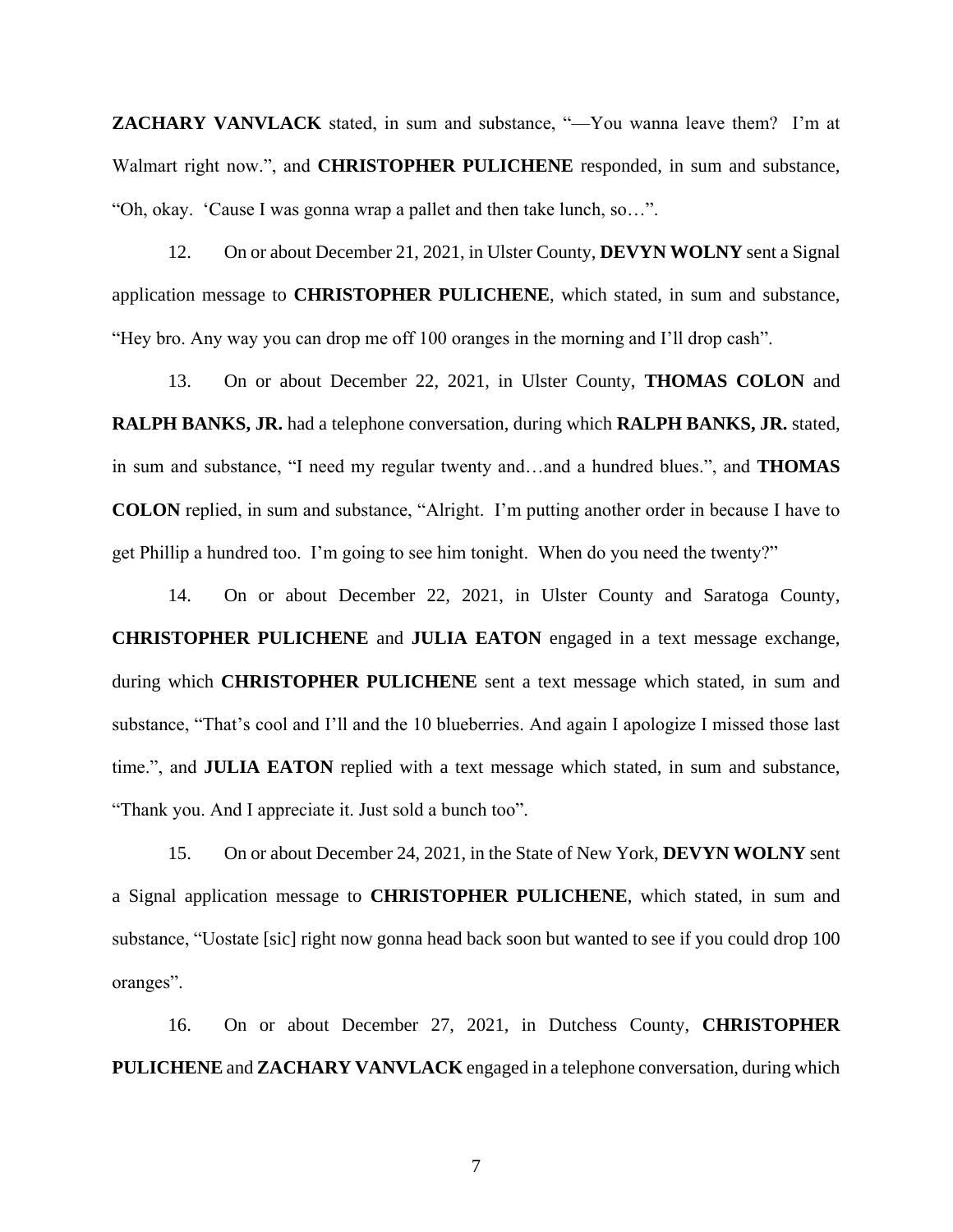**CHRISTOPHER PULICHENE** stated, in sum and substance, "Alright so you just, a hundred blues for now?", **ZACHARY VANVLACK** replied, in sum and substance, "Probably fifty, just make it a hundred, hundred and make it fifty of the other.", **CHRISTOPHER PULICHENE** replied, in sum and substance, "Fifty orange?", and **ZACHARY VANVLACK** replied, in sum and substance, "Alright."

17. On or about December 30, 2021, in Ulster County, **CHRISTOPHER PULICHENE** and **THOMAS COLON** had a telephone conversation, during which **THOMAS COLON** stated, in sum and substance, "Hey, do you have ads with you?", and **CHRISTOPHER PULICHENE** responded, in sum and substance, "Yeah, they're over by that little gym there."

18. On January 3, 2022, in Ulster County and elsewhere outside of the State of New York, **CHRISTOPHER PULICHENE** and **ALTON COUNTRYMAN** had a telephone conversation, during which **ALTON COUNTRYMAN** stated, in sum and substance, "Alright, alright, sweet, sweet. Now the—it will be—it's gonna be the ten, Chris, because eight was only the one time that I did that deal.", **CHRISTOPHER PULICHENE** replied, in sum and substance, "Okay.", and **ALTON COUNTRYMAN** replied, in sum and substance, "So we're, we're gonna, it's gonna be the ten for the, the rack."

19. On or about January 3, 2022, in Ulster County and elsewhere outside the State of New York, **ALTON COUNTRYMAN** and **JOSHUA GULDY** had a telephone conversation, during which **ALTON COUNTRYMAN** stated, in sum and substance, "—Your sister is gonna be coming to see you, so…", **JOSHUA GULDY** replied, in sum and substance, "I know, but do you know what…I'm grabbing? Or no?", **ALTON COUNTRYMAN** replied, "I need…ten of the full blue things. Like, you know how they're…individually.", **JOSHUA GULDY** replied, in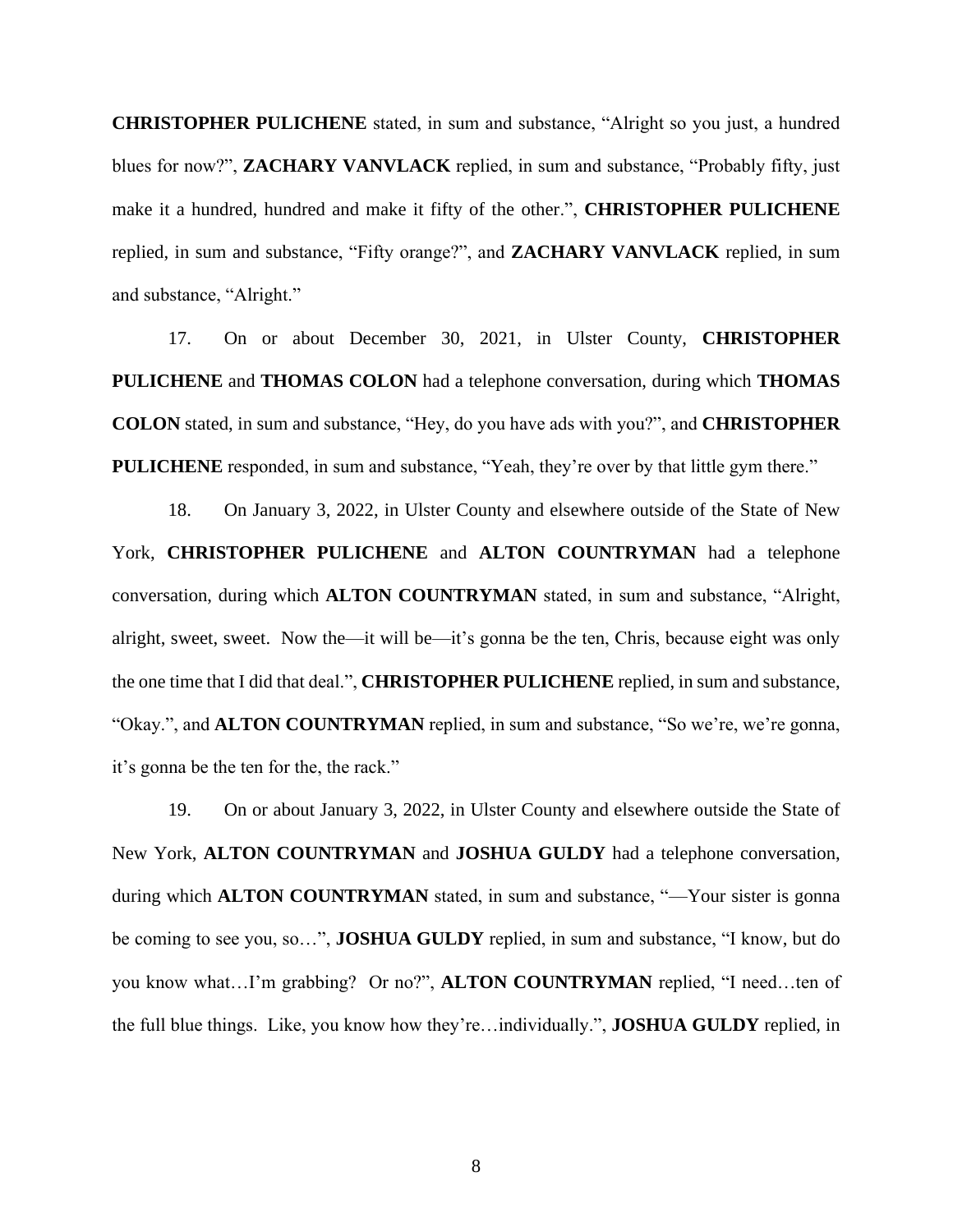sum and substance, "Yeah.", and **ALTON COUNTRYMAN** replied, in sum and substance, "I need ten of those."

20. On or about January 3, 2022, in Ulster County and elsewhere outside of the State of New York, **ALTON COUNTRYMAN** and **THEKLA COUNTRYMAN** had a telephone conversation, during which **THEKLA COUNTRYMAN** stated, in sum and substance, "Where the fuck am I meeting him?", and **ALTON COUNTRYMAN** replied, in sum and substance, "Probably over by his house."

21. On or about January 3, 2022, in Ulster County, **THEKLA COUNTRYMAN**  acquired 1,000 imitation oxycodone pills containing heroin from **JOSHUA GULDY** and sold these pills to **CHRISTOPHER PULICHENE** outside of **CHRISTOPHER PULICHENE'S**  residence, located at 136 North Chestnut Street, Apartment 15C, New Paltz, New York.

22. On or about January 4, 2022, in Dutchess County, **CHRISTOPHER PULICHENE** and **ZACHARY VANVLACK** had a telephone conversation, during which **ZACHARY VANVLACK** stated, in sum and substance, "I gave you twelve-fifty and it was thirteen-ten, yeah.", and **CHRISTOPHER PULICHENE** replied, in sum and substance, "Okay. No problem."

23. On or about January 11, 2022, in Ulster County, **THOMAS COLON** and **RALPH BANKS, JR.** had a telephone conversation, during which **RALPH BANKS, JR.** stated, in sum and substance, "Can you pick me up a hundred of them ads?", **THOMAS COLON** replied, in sum and substance, "I'll ask him right now.", and **RALPH BANKS, JR.** replied, in sum and substance, "Yeah the ads, not the blues."

24. On or about January 13, 2022, in Dutchess County, **CHRISTOPHER PULICHENE** possessed a quantity of imitation oxycodone pills containing heroin and imitation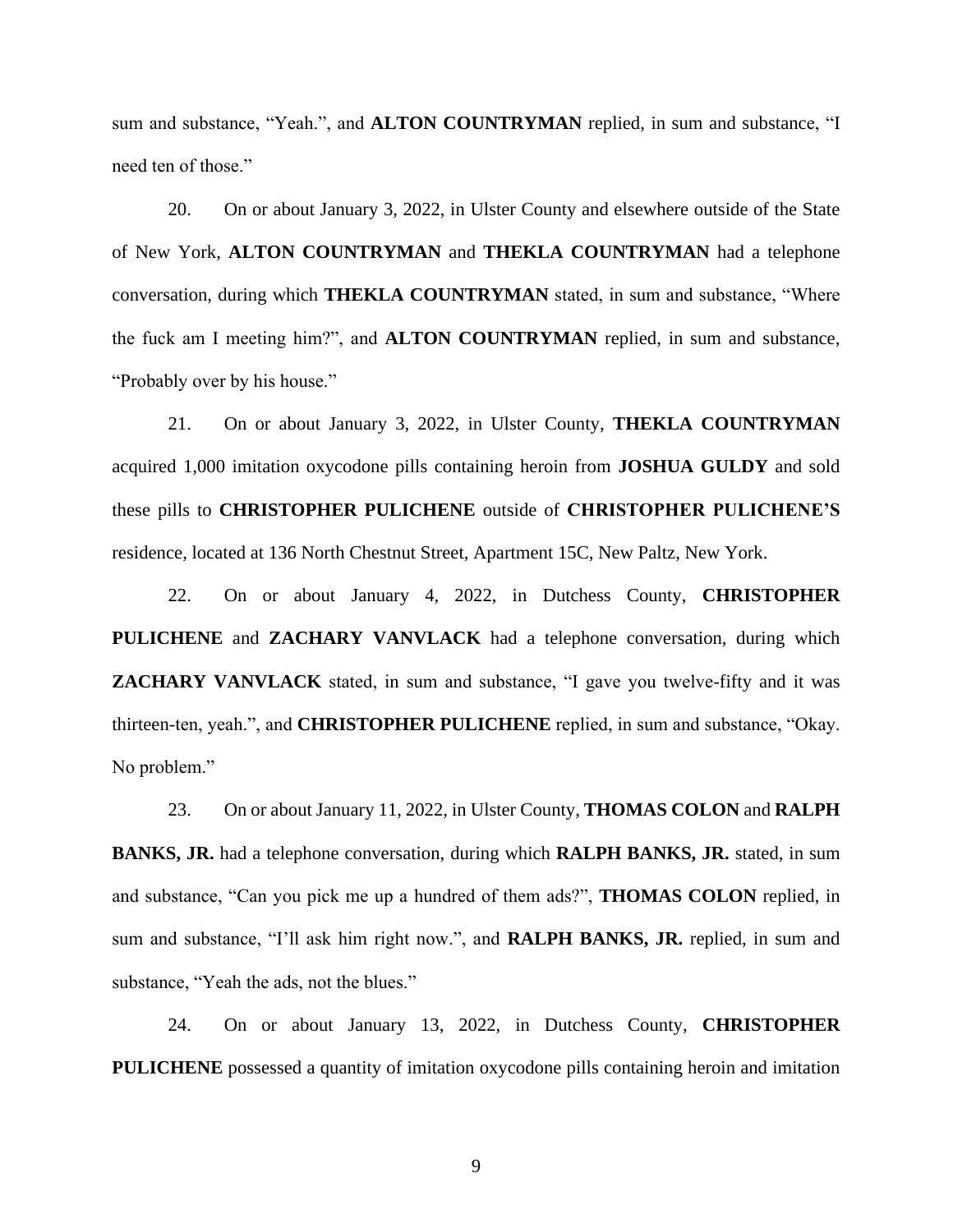Adderall pills containing methamphetamine inside of his workplace, located at 110 Airport Drive, Suite E, Wappingers Falls, New York.

25. On or about January 13, 2022, in Ulster County, **RALPH BANKS, JR.** possessed a quantity of imitation Adderall pills containing methamphetamine inside of his residence, located at 125 Partition Street, Apartment 2C, Saugerties, New York.

26. On or about January 18, 2022, in Ulster County, **ALTON COUNTRYMAN** and **THEKLA COUNTRYMAN** possessed a quantity of imitation oxycodone pills containing heroin inside of their residence, located at 95 Wrentham Street, Kingston, New York.

27. On or about January 18, 2022, in Ulster County, **JOSHUA GULDY** possessed a digital pocket scale and plastic bags inside of his residence, located at 16 Van Steenburg Lane, Kingston, New York.

# **COUNT 3**

THE GRAND JURY OF ULSTER COUNTY, by this Indictment, accuses the defendants, **CHRISTOPHER PULICHENE**; **RALPH BANKS, JR.**; **THOMAS COLON**; **ALTON COUNTRYMAN**; **KEVIN DRAKE, JR. (hereinafter, "KEVIN DRAKE, JR.")**; **JULIA EATON**; **NICHOLAS LASUSA (hereinafter, "NICHOLAS LASUSA")**; and **DEVYN WOLNY**, of the crime of **CONSPIRACY IN THE SECOND DEGREE**, in violation of § 105.15 of the Penal Law of the State of New York, committed as follows:

On or about and between November 22, 2021, and January 18, 2022, in Ulster County, Saratoga County, and elsewhere inside and outside of the State of New York, with intent that conduct constituting the crimes of Criminal Sale of a Controlled Substance in the First Degree and Criminal Possession of a Controlled Substance in the First Degree, said crimes being Class A Felonies, be committed, the defendants did knowingly and intentionally agree with each other and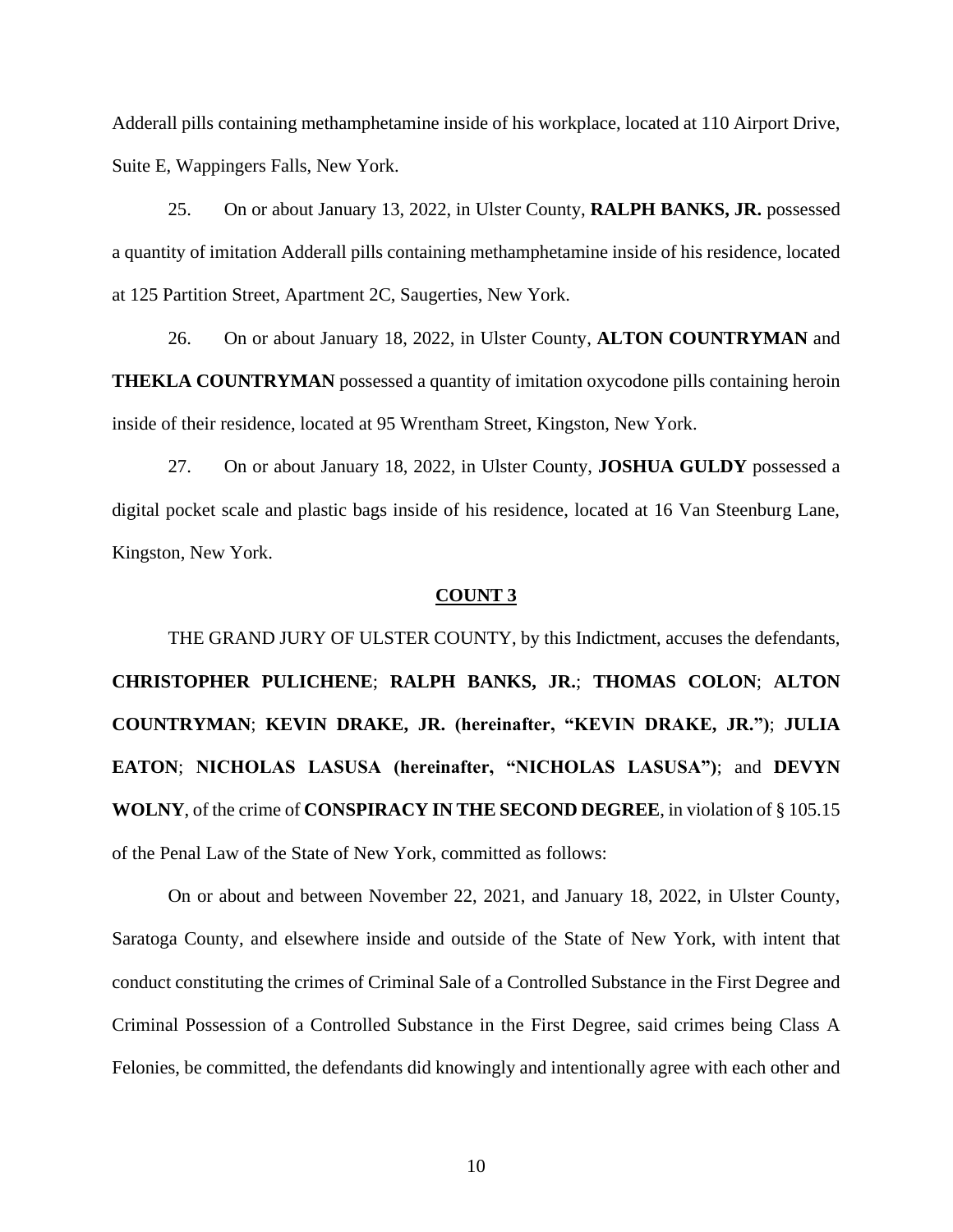with others, known and unknown, to engage in and cause the performance of such conduct as would constitute the above-mentioned Class A Felonies.

### **PREAMBLE**

It was the purpose of this conspiracy to acquire, possess, with intent to sell, and sell cocaine in quantities, in Ulster County, Saratoga County, and elsewhere inside and outside of the State of New York.

It was the role of **CHRISTOPHER PULICHENE** to supply cocaine for resale in Ulster County, Saratoga County, and elsewhere to **THOMAS COLON**, **ALTON COUNTRYMAN**, **JULIA EATON**, and **DEVYN WOLNY**.

It was the role of **THOMAS COLON** to purchase cocaine from **CHRISTOPHER PULICHENE** for resale to **RALPH BANKS, JR.**, **KEVIN DRAKE, JR.**, **NICHOLAS LASUSA**, and others known and unknown to the Grand Jury.

It was the role of **JULIA EATON** to purchase cocaine from **CHRISTOPHER PULICHENE** for resale to others.

It was the role of **DEVYN WOLNY** to purchase cocaine from **CHRISTOPHER PULICHENE** for resale to others.

It was the role of **RALPH BANKS, JR.** to purchase cocaine from **THOMAS COLON**. It was the role of **KEVIN DRAKE, JR.** to purchase cocaine from **THOMAS COLON**. It was the role of **NICHOLAS LASUSA** to purchase cocaine from **THOMAS COLON**.

It was also part of this conspiracy for members of the conspiracy to communicate with each other and others over cellular telephones using codes and communicating in a guarded, cryptic manner.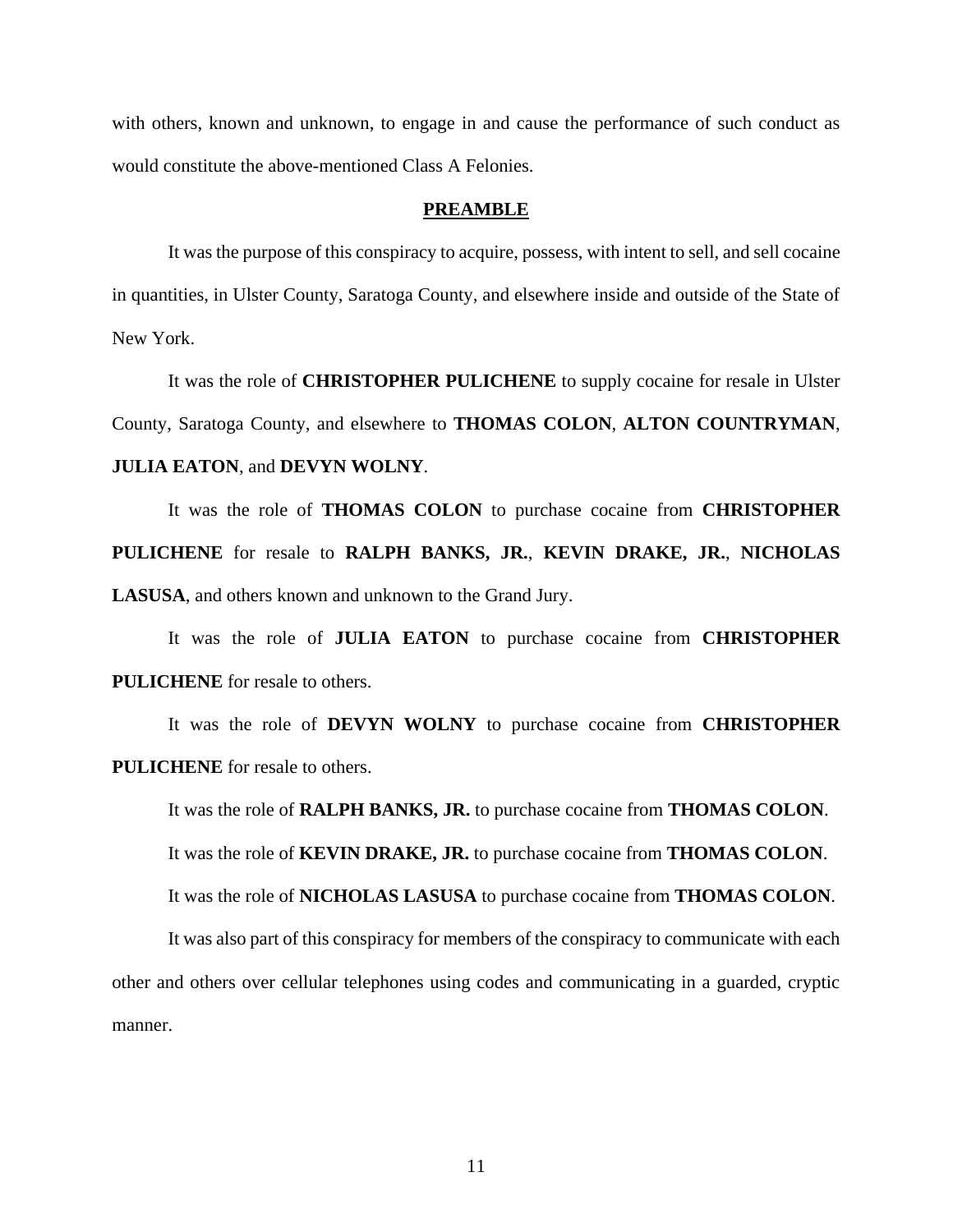### **OVERT ACTS**

In furtherance of said conspiracy and to achieve the objects thereof, and during the course thereof, the following overt acts, among others, were committed:

1. On or about December 1, 2021, in Ulster County, **CHRISTOPHER PULICHENE** and **ALTON COUNTRYMAN** had a phone conversation, during which **ALTON COUNTRYMAN** stated, in sum and substance, "You know, cause I'm getting a little low on my…my other lady there.", and **CHRISTOPHER PULICHENE** replied, in sum and substance, "Yeah. Oh, yeah. Yeah, she's still hanging around."

2. On or about December 2, 2021, in Ulster County, **DEVYN WOLNY** sent a Signal application message to **CHRISTOPHER PULICHENE**, which stated, in sum and substance, "All good bro. Think I'm gonna need 100 tomorrow of the girl", and **CHRISTOPHER PULICHENE** replied, in sum and substance, "Hey bro I left it for you I only have 30 of the old one and it's powdery I gave you that and a new one which is harder it doesn't have the same gassy smell and they're 70 of that for you in a separate bag I do have a zip of the old shiny one but not nearby".

3. On or about December 4, 2021, in Ulster County, **CHRISTOPHER PULICHENE** and **THOMAS COLON** had a telephone conversation, during which **THOMAS COLON** stated, in sum and substance, "A hundred blues and if you can get me any of that…powder, I'd, I'd apprec.", and **CHRISTOPHER PULICHENE** replied, in sum and substance, "Okay. Alright I'll set it up. I'm gonna…give you two hundred of that, okay?"

4. On or about December 7, 2021, in Ulster County, **ALTON COUNTRYMAN** sent a text message to **CHRISTOPHER PULICHENE**, which stated, in sum and substance, "Hey brotha u up for a swop by any chance? U know r usual.", and **CHRISTOPHER PULICHENE**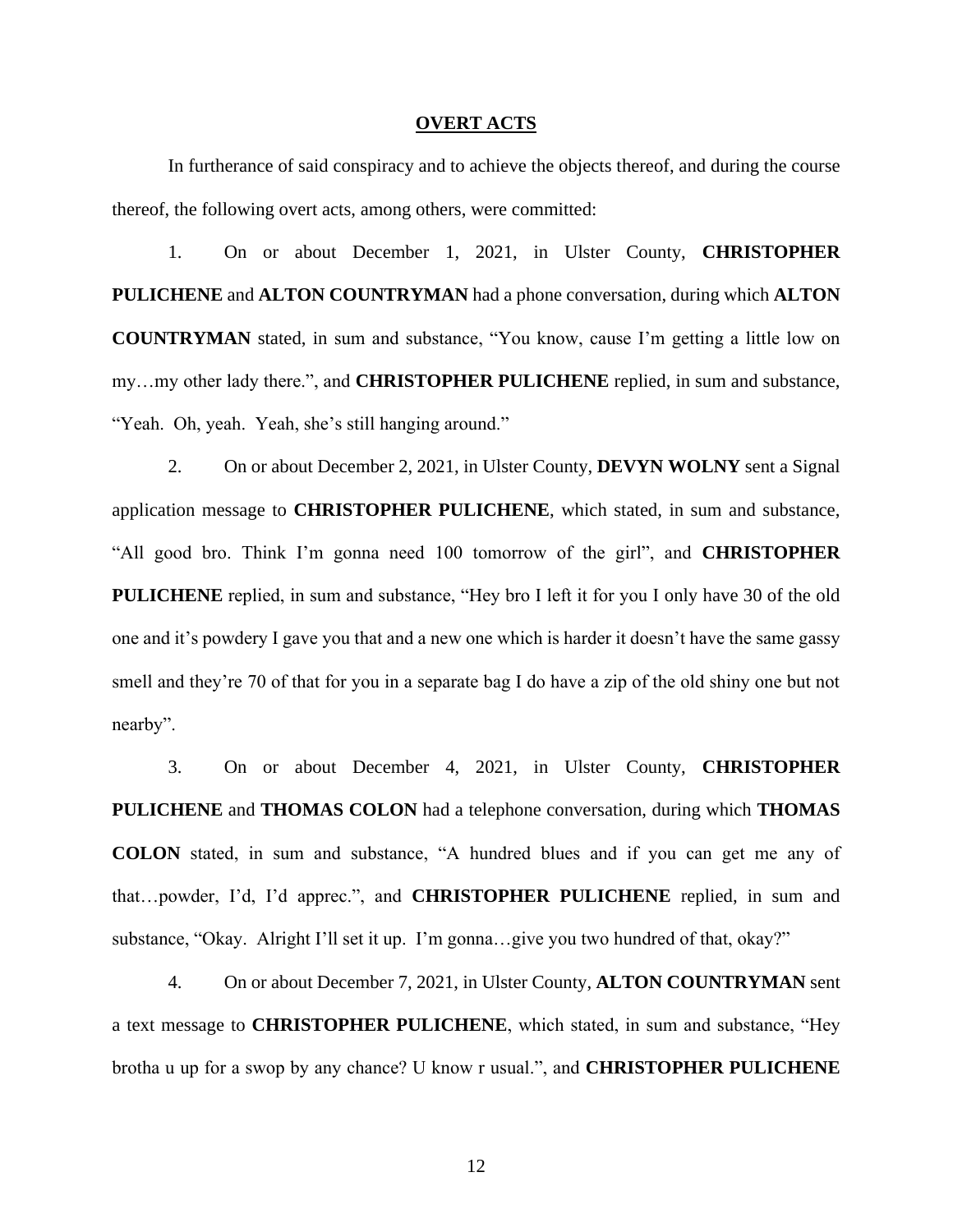responded, in sum and substance, "I'd like to but I'm getting down to the last of her so I need the money".

5. On or about December 8, 2021, in Saratoga County, **JULIA EATON** sent a text message to **CHRISTOPHER PULICHENE**, which stated, in sum and substance, "Though I'd like to boost the orange to 300 and add white too".

6. On or about December 14, 2021, in Ulster County, **DEVYN WOLNY** sent a Signal application message to **CHRISTOPHER PULICHENE**, which stated, in sum and substance, "You still have a decent amount of girl left??", and **CHRISTOPHER PULICHENE** replied, in sum and substance, "Yeah man".

7. On or about December 17, 2021, in Ulster County, **THOMAS COLON** and **RALPH BANKS, JR.** had a telephone conversation, during which **RALPH BANKS, JR.** stated, in sum and substance, "'Cause I need my regular twenty too when you get a chance.", and **THOMAS COLON** replied, in sum and substance, "Alright. Well, as soon as I get home, I'll do that."

8. On or about December 20, 2021, in Saratoga County, **JULIA EATON** sent a text message to **CHRISTOPHER PULICHENE**, which stated, in sum and substance, "'Cause I wanna get 35g snow and 50 beans |".

9. On or about December 21, 2021, in Ulster County, **THOMAS COLON** and **NICHOLAS LASUSA** had a telephone conversation, during which **NICHOLAS LASUSA**  stated, in sum and substance, "—If you end up scootin' for a little while, just leave me a half.", and **THOMAS COLON** replied, in sum and substance, "Okay."

10. On or about December 22, 2021, in Ulster County, **THOMAS COLON** and **RALPH BANKS, JR.** had a telephone conversation, during which **THOMAS COLON** stated, in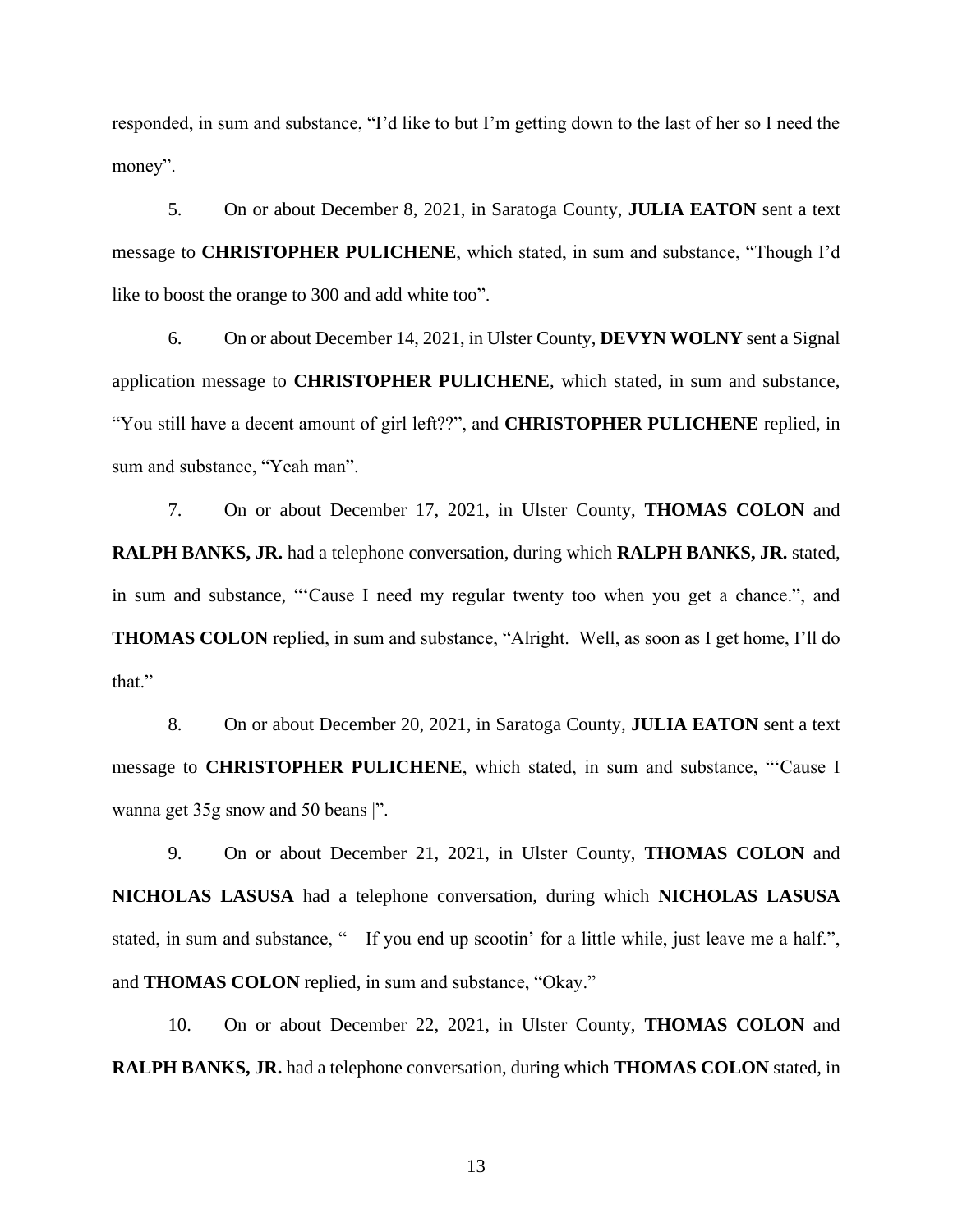sum and substance, "I got to go see him tonight. He ain't going to be around much this week because he's seeing the girl on Christmas.", and **RALPH BANKS, JR.** replied, in sum and substance, "I need my regular twenty and…and a hundred blues."

11. On or about December 28, 2021, in Ulster County, **THOMAS COLON** and **NICHOLAS LASUSA** had a telephone conversation, during which **NICHOLAS LASUSA**  stated, in sum and substance, "Alright, can I stop over?", **THOMAS COLON** replied, in sum and substance, "Yeah, what's up?", and **NICHOLAS LASUSA** stated, in sum and substance, "Just one."

12. On or about December 30, 2021, in Ulster County, **DEVYN WOLNY** sent a Signal application message to **CHRISTOPHER PULICHENE**, which stated, in sum and substance, "Can I get 100 of the slut later?", and **CHRISTOPHER PULICHENE** replied, in sum and substance, "No prob".

13. On or about December 31, 2021, in Ulster County, **CHRISTOPHER PULICHENE** and **THOMAS COLON** engaged in a telephone conversation, during which **CHRISTOPHER PULICHENE** stated, in sum and substance, "If you want to go meet him? How about this. Tell him to, so we're doing forty-one?", **THOMAS COLON** replied, in sum and substance, "Yeah.", and **CHRISTOPHER PULICHENE** replied, in sum and substance, "Okay, so tell him to give you enough for three hundred. Just so, you know, you don't have to wait 'til I get all the way back, you know?"

14. On or about December 31, 2021, in Ulster County, **THOMAS COLON** and **KEVIN DRAKE, JR.** engaged in a telephone conversation, during which **THOMAS COLON**  stated, in sum and substance, "How much did you give me, so I know?", and **KEVIN DRAKE,**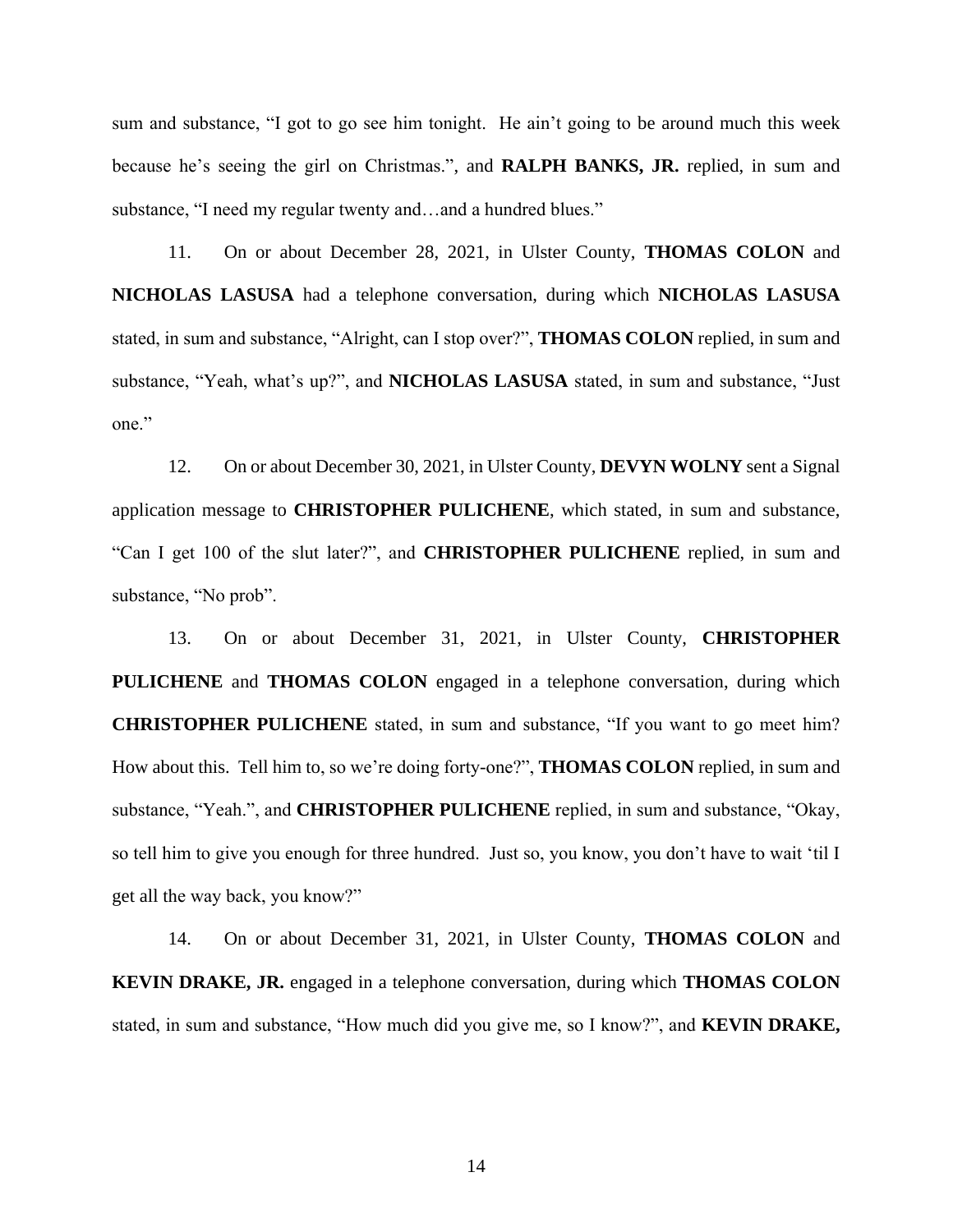**JR.** replied, in sum and substance, "Well, well, it don't really matter. You just got to take twelve thousand three hundred, and the rest of it is mine."

15. On or about December 31, 2021, in Ulster County, **THOMAS COLON** and **KEVIN DRAKE, JR.** had a telephone conversation, during which **KEVIN DRAKE, JR.** stated, in sum and substance, "There's probably sixty there.", **THOMAS COLON** replied, in sum and substance, "Fifties, hundred and there's twenties.", and **KEVIN DRAKE, JR.** replied, "And that was on top right? But he is going to count anyway."

16. On or about January 1, 2022, in Ulster County, **CHRISTOPHER PULICHENE**  sent a text message to **ALTON COUNTRYMAN**, which stated, in sum and substance, "| Happy new year brother. Let's connect tomorrow sometime. I was thinking the 3rd or 4th week of Jan I'd see you for 1000. I would do sooner but I'm out of  $\vert$  the girl and getting more this week", **ALTON COUNTRYAMN** sent a reply text message which stated, in sum and substance, "Np brotha. I'm leaving 1am tonight brotha. I won't be able to link tomorrow. No biggy tho it can wait if need be brotha.", and **CHRISTOPHER PULICHENE** sent a reply text message which stated, in sum and substance, "Oh that's fine no worries. I was gonna let you know I'm coming down to 42 for 100+".

17. On or about January 13, 2022, in Ulster County, **RALPH BANKS, JR.** possessed a quantity of cocaine inside of his residence, located at 125 Partition Street, Apartment 2C, Saugerties, New York.

18. On or about January 18, 2022, in Ulster County, **ALTON COUNTRYMAN**  possessed a quantity of cocaine inside of a Honda Accord.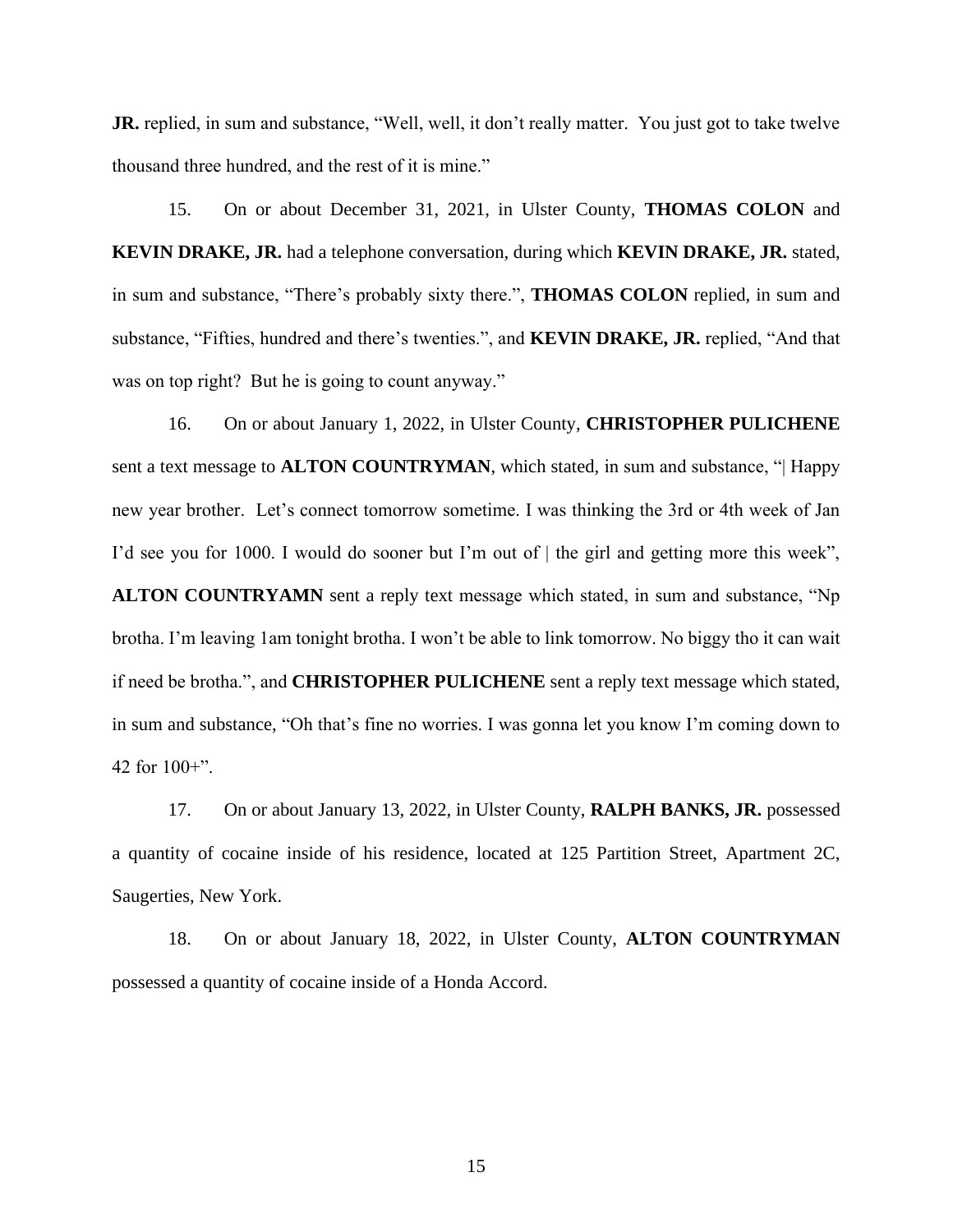THE GRAND JURY OF ULSTER COUNTY, by this Indictment, accuses the defendant, **CHRISTOPHER PULICHENE**, of the crime of **CRIMINAL SALE OF A CONTROLLED SUBSTANCE IN THE SECOND DEGREE**, in violation of Section 220.41(2) of the Penal Law of the State of New York, committed as follows:

Said defendant, on or about November 22, 2021, in Ulster County, did knowingly and unlawfully sell one or more preparations, compounds, mixtures or substances containing methamphetamine, its salts, isomers or salts of isomers and the preparations, compounds, mixtures or substances were of an aggregate weight of one-half ounce or more.

# **COUNT 5**

THE GRAND JURY OF ULSTER COUNTY, by this Indictment, accuses the defendant, **CHRISTOPHER PULICHENE**, of the crime of **CRIMINAL POSSESSION OF A CONTROLLED SUBSTANCE IN THE THIRD DEGREE**, in violation of Section 220.16(7) of the Penal Law of the State of New York, committed as follows:

Said defendant, on or about November 22, 2021, in Ulster County, did knowingly and unlawfully possess one or more preparations, compounds, mixtures or substances containing methamphetamine, its salts, isomers or salts of isomers with intent to sell it and said preparations, compounds, mixtures or substances were of an aggregate weight of one-eighth ounce or more.

#### **COUNT 6**

THE GRAND JURY OF ULSTER COUNTY, by this Indictment, accuses the defendant, **THOMAS COLON**, of the crime of **CRIMINAL SALE OF A CONTROLLED SUBSTANCE IN THE SECOND DEGREE**, in violation of Section 220.41(2) of the Penal Law of the State of New York, committed as follows: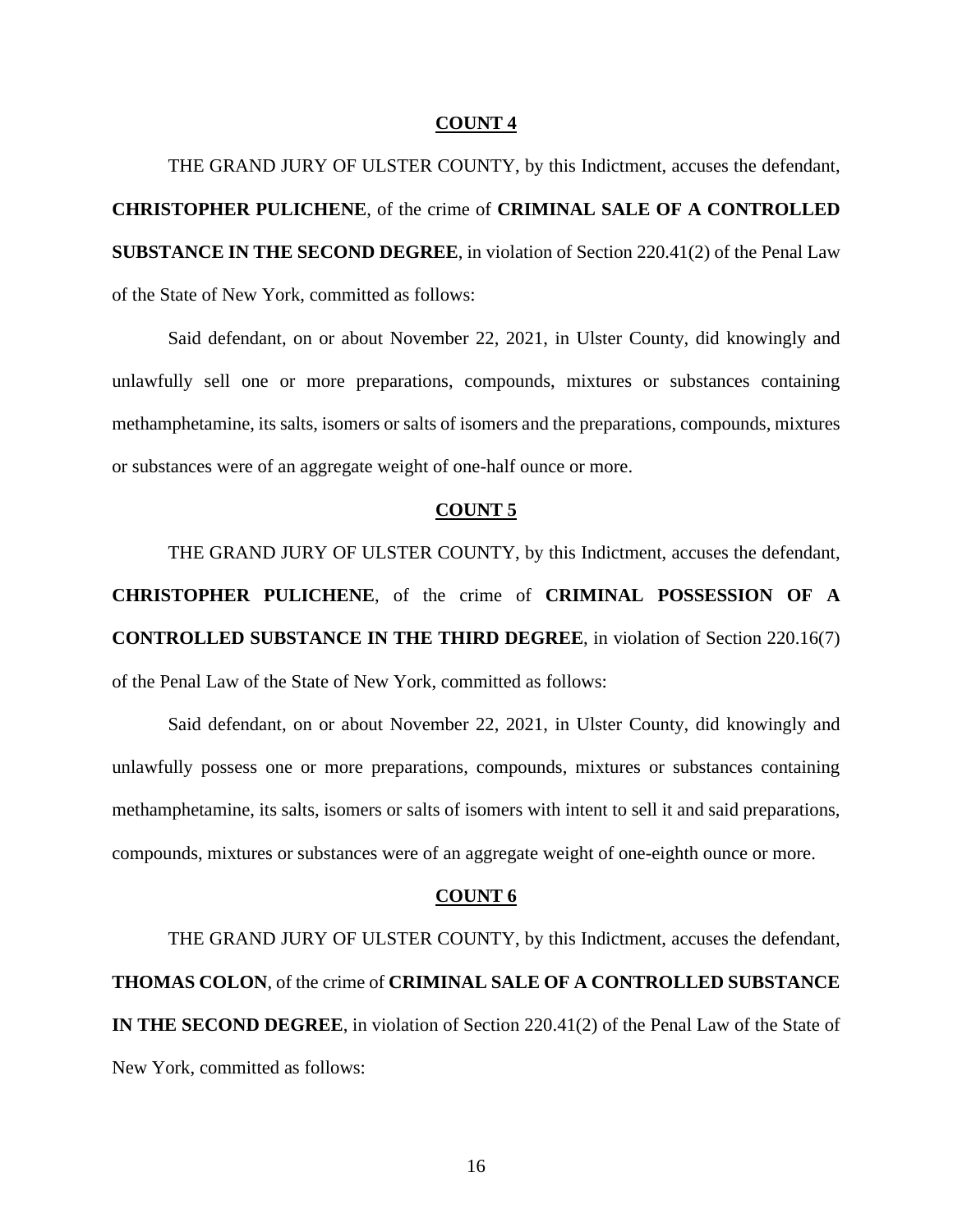Said defendant, on or about November 22, 2021, in Ulster County, did knowingly and unlawfully sell one or more preparations, compounds, mixtures or substances containing methamphetamine, its salts, isomers or salts of isomers and the preparations, compounds, mixtures or substances were of an aggregate weight of one-half ounce or more.

# **COUNT 7**

THE GRAND JURY OF ULSTER COUNTY, by this Indictment, accuses the defendant, **THOMAS COLON**, of the crime of **CRIMINAL POSSESSION OF A CONTROLLED SUBSTANCE IN THE THIRD DEGREE**, in violation of Section 220.16(7) of the Penal Law of the State of New York, committed as follows:

Said defendant, on or about November 22, 2021, in Ulster County, did knowingly and unlawfully possess one or more preparations, compounds, mixtures or substances containing methamphetamine, its salts, isomers or salts of isomers with intent to sell it and said preparations, compounds, mixtures or substances were of an aggregate weight of one-eighth ounce or more.

#### **COUNT 8**

THE GRAND JURY OF ULSTER COUNTY, by this Indictment, accuses the defendant, **RALPH BANKS, JR.**, of the crime of **CRIMINAL POSSESSION OF A CONTROLLED SUBSTANCE IN THE THIRD DEGREE**, in violation of Section 220.16(7) of the Penal Law of the State of New York, committed as follows:

Said defendant, on or about November 22, 2021, in Ulster County, did knowingly and unlawfully possess one or more preparations, compounds, mixtures or substances containing methamphetamine, its salts, isomers or salts of isomers with intent to sell it and said preparations, compounds, mixtures or substances were of an aggregate weight of one-eighth ounce or more.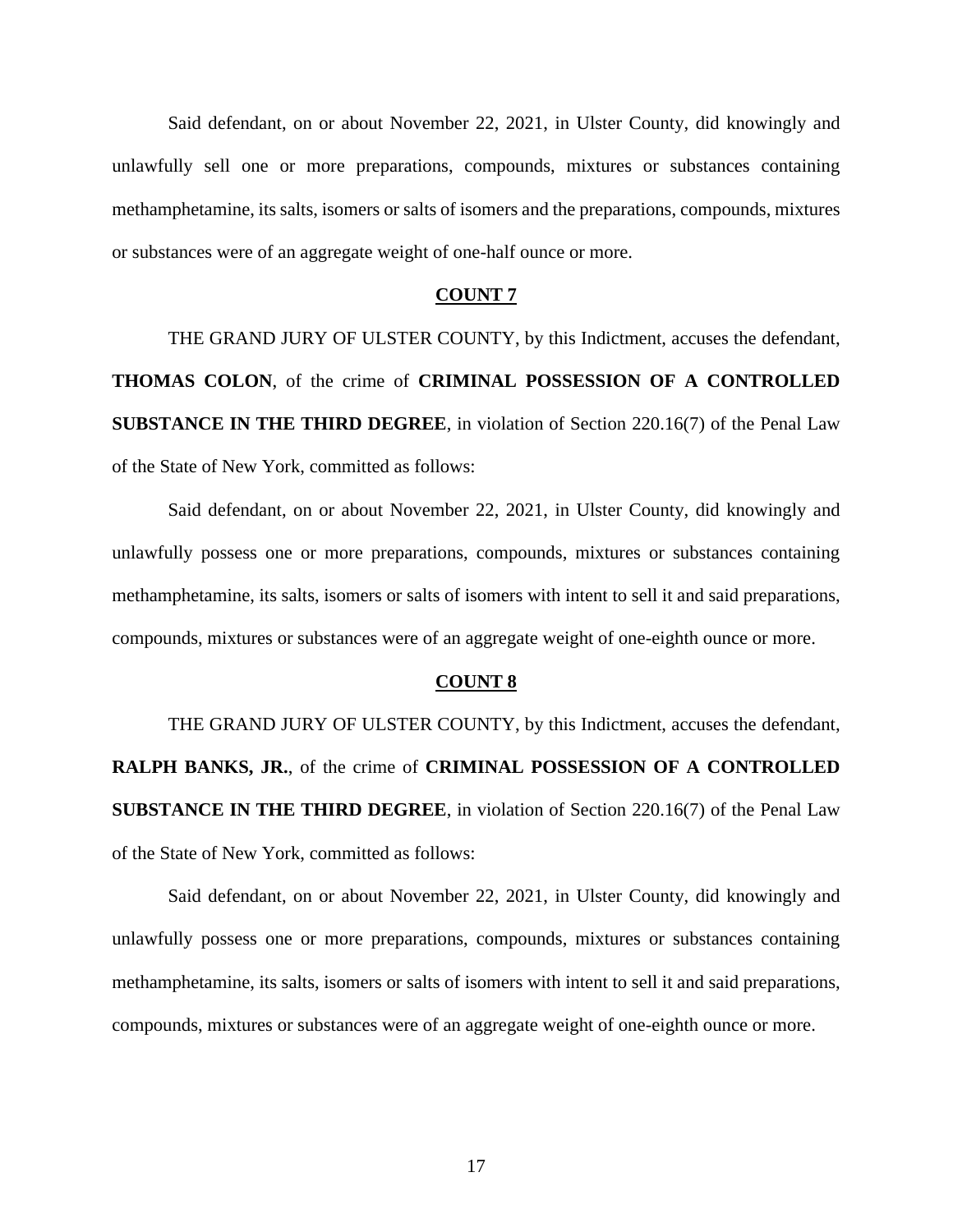THE GRAND JURY OF ULSTER COUNTY, by this Indictment, accuses the defendant, **CHRISTOPHER PULICHENE**, of the crime of **CRIMINAL SALE OF A CONTROLLED SUBSTANCE IN THE THIRD DEGREE**, in violation of Section 220.39(1) of the Penal Law of the State of New York, committed as follows:

Said defendant, on or about November 24, 2021, in Ulster County, did knowingly and unlawfully sell a narcotic drug, to wit: heroin.

### **COUNT 10**

THE GRAND JURY OF ULSTER COUNTY, by this Indictment, accuses the defendant, **CHRISTOPHER PULICHENE**, of the crime of **CRIMINAL POSSESSION OF A CONTROLLED SUBSTANCE IN THE THIRD DEGREE**, in violation of Section 220.16(1) of the Penal Law of the State of New York, committed as follows:

Said defendant, on or about November 24, 2021, in Ulster County, did knowingly and unlawfully possess a narcotic drug, to wit: heroin, with intent to sell it.

# **COUNT 11**

THE GRAND JURY OF ULSTER COUNTY, by this Indictment, accuses the defendant, **THOMAS COLON**, of the crime of **CRIMINAL POSSESSION OF A CONTROLLED SUBSTANCE IN THE THIRD DEGREE**, in violation of Section 220.16(1) of the Penal Law of the State of New York, committed as follows:

Said defendant, on or about November 24, 2021, in Ulster County, did knowingly and unlawfully possess a narcotic drug, to wit: heroin, with intent to sell it.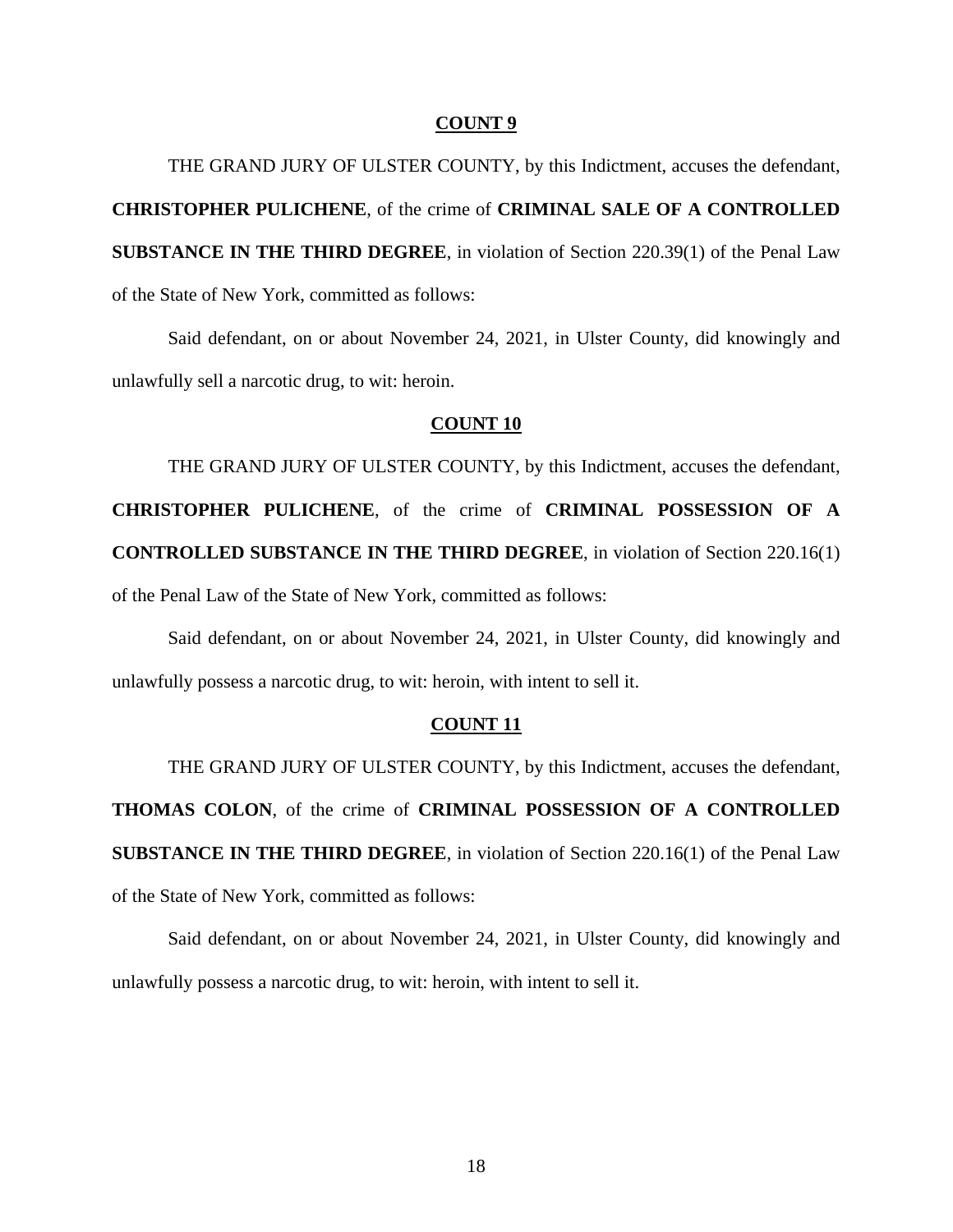THE GRAND JURY OF ULSTER COUNTY, by this Indictment, accuses the defendant, **CHRISTOPHER PULICHENE**, of the crime of **CRIMINAL SALE OF A CONTROLLED SUBSTANCE IN THE THIRD DEGREE**, in violation of Section 220.39(1) of the Penal Law of the State of New York, committed as follows:

Said defendant, on or about and between November 26, 2021, and November 27, 2021, in Ulster County, did knowingly and unlawfully sell a narcotic drug, to wit: heroin.

# **COUNT 13**

THE GRAND JURY OF ULSTER COUNTY, by this Indictment, accuses the defendant, **CHRISTOPHER PULICHENE**, of the crime of **CRIMINAL POSSESSION OF A CONTROLLED SUBSTANCE IN THE THIRD DEGREE**, in violation of Section 220.16(1) of the Penal Law of the State of New York, committed as follows:

Said defendant, on or about and between November 26, 2021, and November 27, 2021, in Ulster County, did knowingly and unlawfully possess a narcotic drug, to wit: heroin, with intent to sell it.

### **COUNT 14**

THE GRAND JURY OF ULSTER COUNTY, by this Indictment, accuses the defendant, **ZACHARY VANVLACK**, of the crime of **CRIMINAL POSSESSION OF A CONTROLLED SUBSTANCE IN THE THIRD DEGREE**, in violation of Section 220.16(1) of the Penal Law of the State of New York, committed as follows:

Said defendant, on or about and between November 26, 2021, and November 27, 2021, in Ulster County, did knowingly and unlawfully possess a narcotic drug, to wit: heroin, with intent to sell it.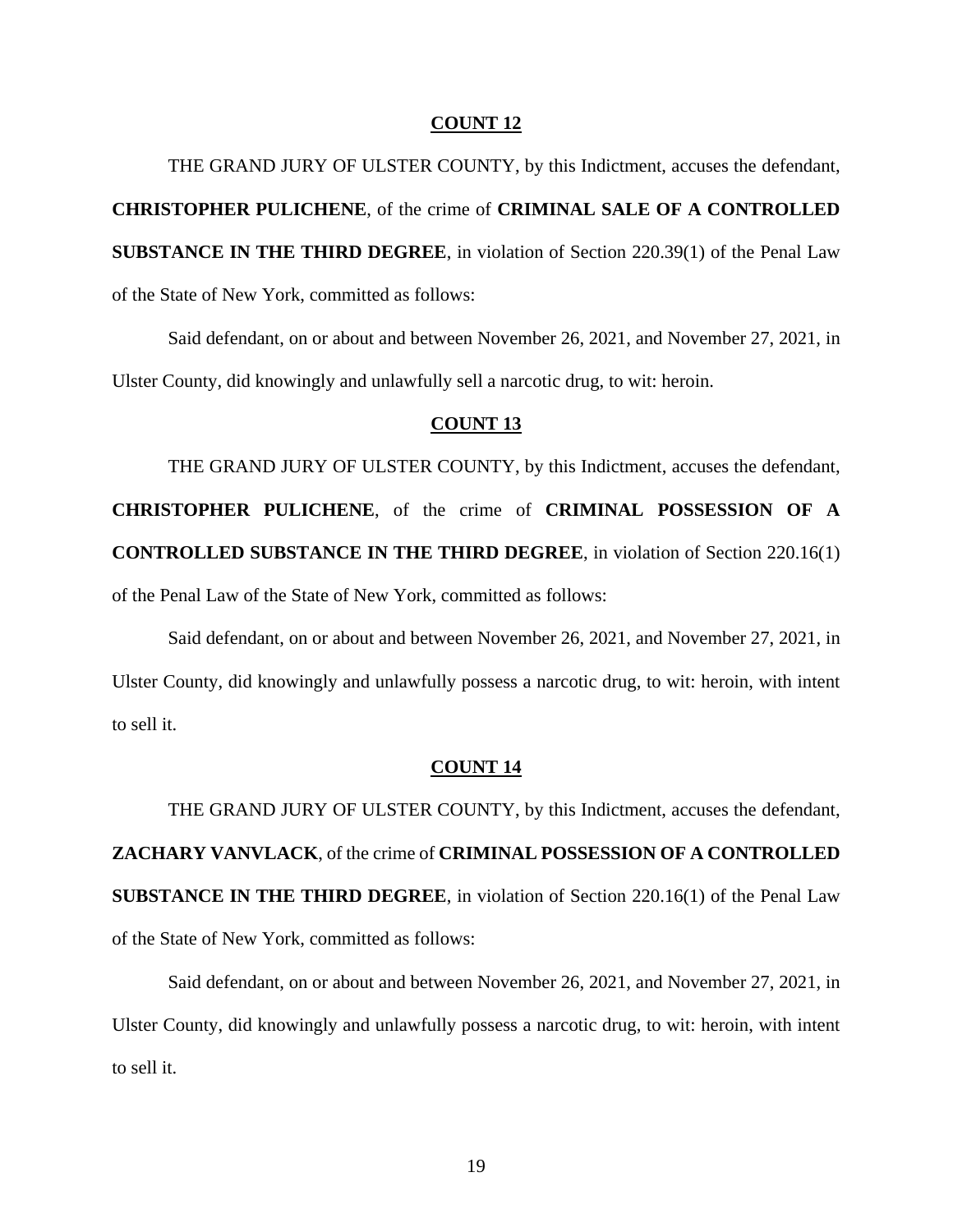THE GRAND JURY OF ULSTER COUNTY, by this Indictment, accuses the defendant, **CHRISTOPHER PULICHENE**, of the crime of **CRIMINAL SALE OF A CONTROLLED SUBSTANCE IN THE SECOND DEGREE**, in violation of Section 220.41(2) of the Penal Law of the State of New York, committed as follows:

Said defendant, on or about November 28, 2021, in Ulster County, did knowingly and unlawfully sell one or more preparations, compounds, mixtures or substances containing methamphetamine, its salts, isomers or salts of isomers and the preparations, compounds, mixtures or substances were of an aggregate weight of one-half ounce or more.

# **COUNT 16**

THE GRAND JURY OF ULSTER COUNTY, by this Indictment, accuses the defendant, **CHRISTOPHER PULICHENE**, of the crime of **CRIMINAL POSSESSION OF A CONTROLLED SUBSTANCE IN THE THIRD DEGREE**, in violation of Section 220.16(7) of the Penal Law of the State of New York, committed as follows:

Said defendant, on or about November 28, 2021, in Ulster County, did knowingly and unlawfully possess one or more preparations, compounds, mixtures or substances containing methamphetamine, its salts, isomers or salts of isomers with intent to sell it and said preparations, compounds, mixtures or substances were of an aggregate weight of one-eighth ounce or more.

#### **COUNT 17**

THE GRAND JURY OF ULSTER COUNTY, by this Indictment, accuses the defendant, **THOMAS COLON**, of the crime of **CRIMINAL POSSESSION OF A CONTROLLED SUBSTANCE IN THE THIRD DEGREE**, in violation of Section 220.16(7) of the Penal Law of the State of New York, committed as follows: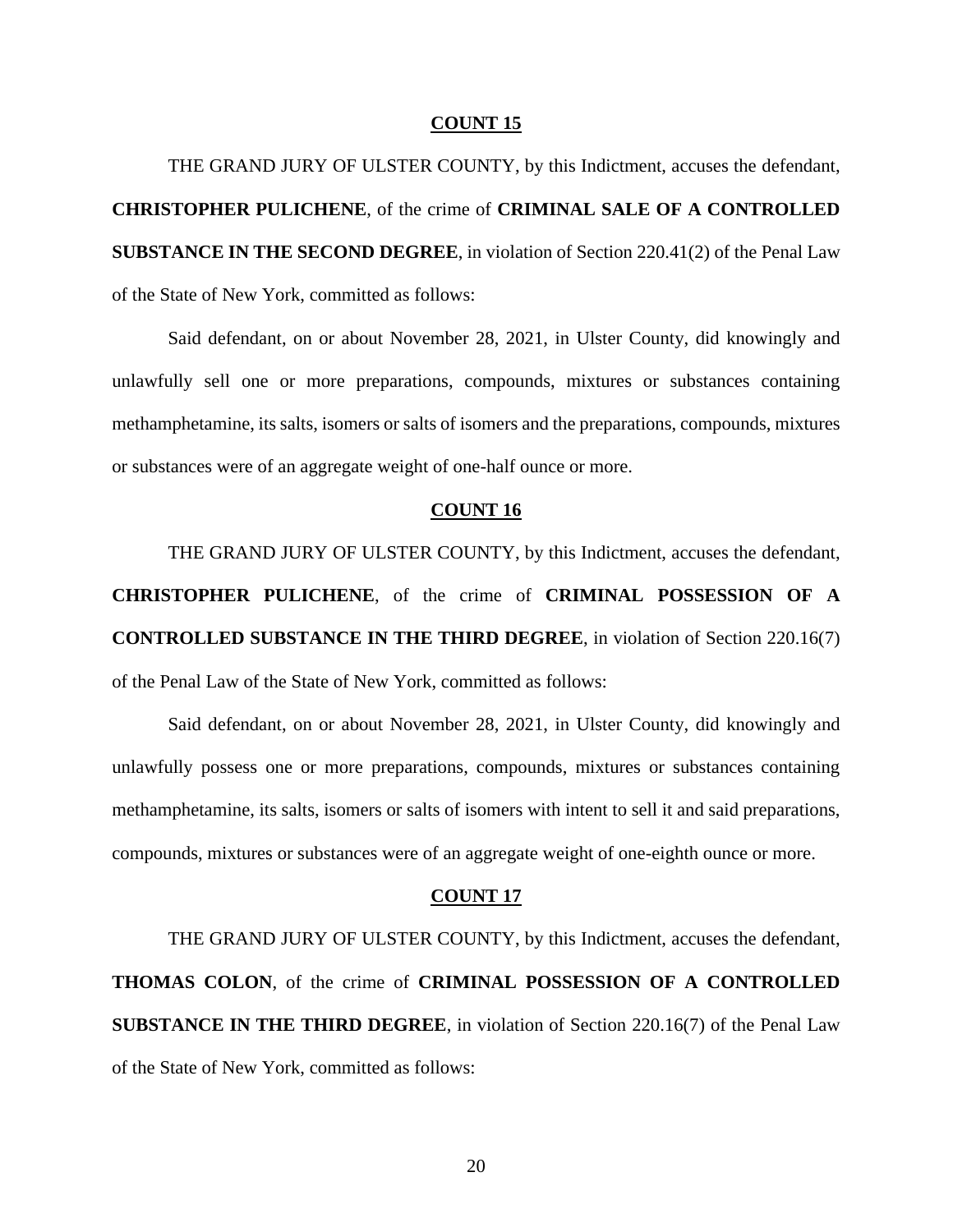Said defendant, on or about November 28, 2021, in Ulster County, did knowingly and unlawfully possess one or more preparations, compounds, mixtures or substances containing methamphetamine, its salts, isomers or salts of isomers with intent to sell it and said preparations, compounds, mixtures or substances were of an aggregate weight of one-eighth ounce or more.

# **COUNT 18**

THE GRAND JURY OF ULSTER COUNTY, by this Indictment, accuses the defendant, **ALTON COUNTRYMAN**, of the crime of **CRIMINAL POSSESSION OF A CONTROLLED SUBSTANCE IN THE FIRST DEGREE**, in violation of Section 220.21(1) of the Penal Law of the State of New York, committed as follows:

Said defendant, on or about December 1, 2021, in Ulster County, did knowingly and unlawfully possess one or more preparations, compounds, mixtures or substances containing a narcotic drug, to wit: heroin, and said preparations, compounds, mixtures or substances were of an aggregate weight of eight ounces or more.

# **COUNT 19**

THE GRAND JURY OF ULSTER COUNTY, by this Indictment, accuses the defendant, **CHRISTOPHER PULICHENE**, of the crime of **CRIMINAL SALE OF A CONTROLLED SUBSTANCE IN THE THIRD DEGREE**, in violation of Section 220.39(1) of the Penal Law of the State of New York, committed as follows:

Said defendant, on or about December 2, 2021, in Ulster County, did knowingly and unlawfully sell a narcotic drug, to wit: heroin.

### **COUNT 20**

THE GRAND JURY OF ULSTER COUNTY, by this Indictment, accuses the defendant, **CHRISTOPHER PULICHENE**, of the crime of **CRIMINAL POSSESSION OF A**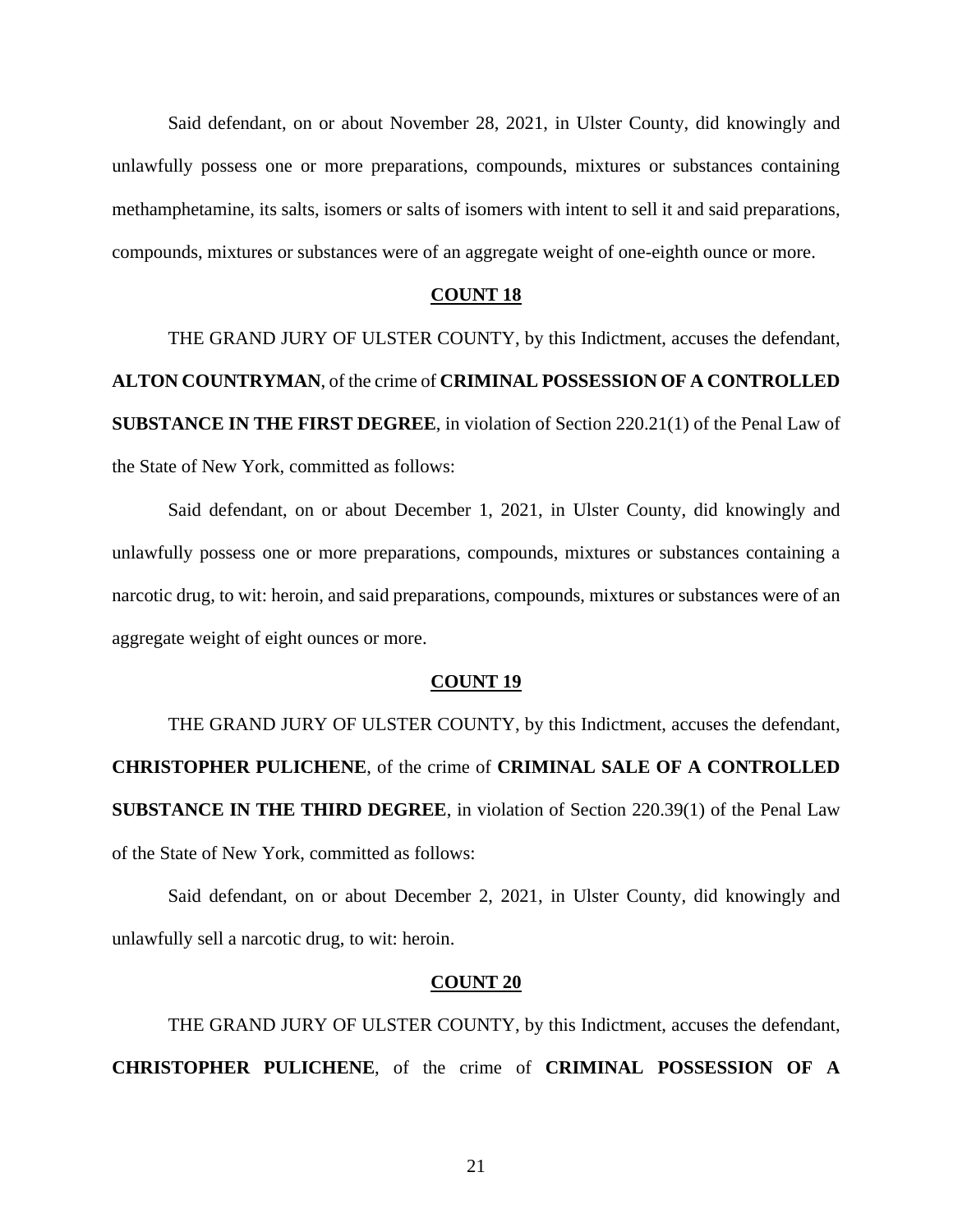**CONTROLLED SUBSTANCE IN THE THIRD DEGREE**, in violation of Section 220.16(1)

of the Penal Law of the State of New York, committed as follows:

Said defendant, on or about December 2, 2021, in Ulster County, did knowingly and unlawfully possess a narcotic drug, to wit: heroin, with intent to sell it.

# **COUNT 21**

THE GRAND JURY OF ULSTER COUNTY, by this Indictment, accuses the defendant,

**THOMAS COLON**, of the crime of **CRIMINAL POSSESSION OF A CONTROLLED SUBSTANCE IN THE THIRD DEGREE**, in violation of Section 220.16(1) of the Penal Law of the State of New York, committed as follows:

Said defendant, on or about December 2, 2021, in Ulster County, did knowingly and unlawfully possess a narcotic drug, to wit: heroin, with intent to sell it.

# **COUNT 22**

THE GRAND JURY OF ULSTER COUNTY, by this Indictment, accuses the defendant, **CHRISTOPHER PULICHENE**, of the crime of **CRIMINAL SALE OF A CONTROLLED SUBSTANCE IN THE FIRST DEGREE**, in violation of Section 220.43(1) of the Penal Law of the State of New York, committed as follows:

Said defendant, on or about December 2, 2021, in Ulster County, did knowingly and unlawfully sell one or more preparations, compounds, mixtures or substances containing a narcotic drug, to wit: cocaine, and said preparations, compounds, mixtures or substances were of an aggregate weight of two ounces or more.

# **COUNT 23**

THE GRAND JURY OF ULSTER COUNTY, by this Indictment, accuses the defendant, **CHRISTOPHER PULICHENE**, of the crime of **CRIMINAL POSSESSION OF A**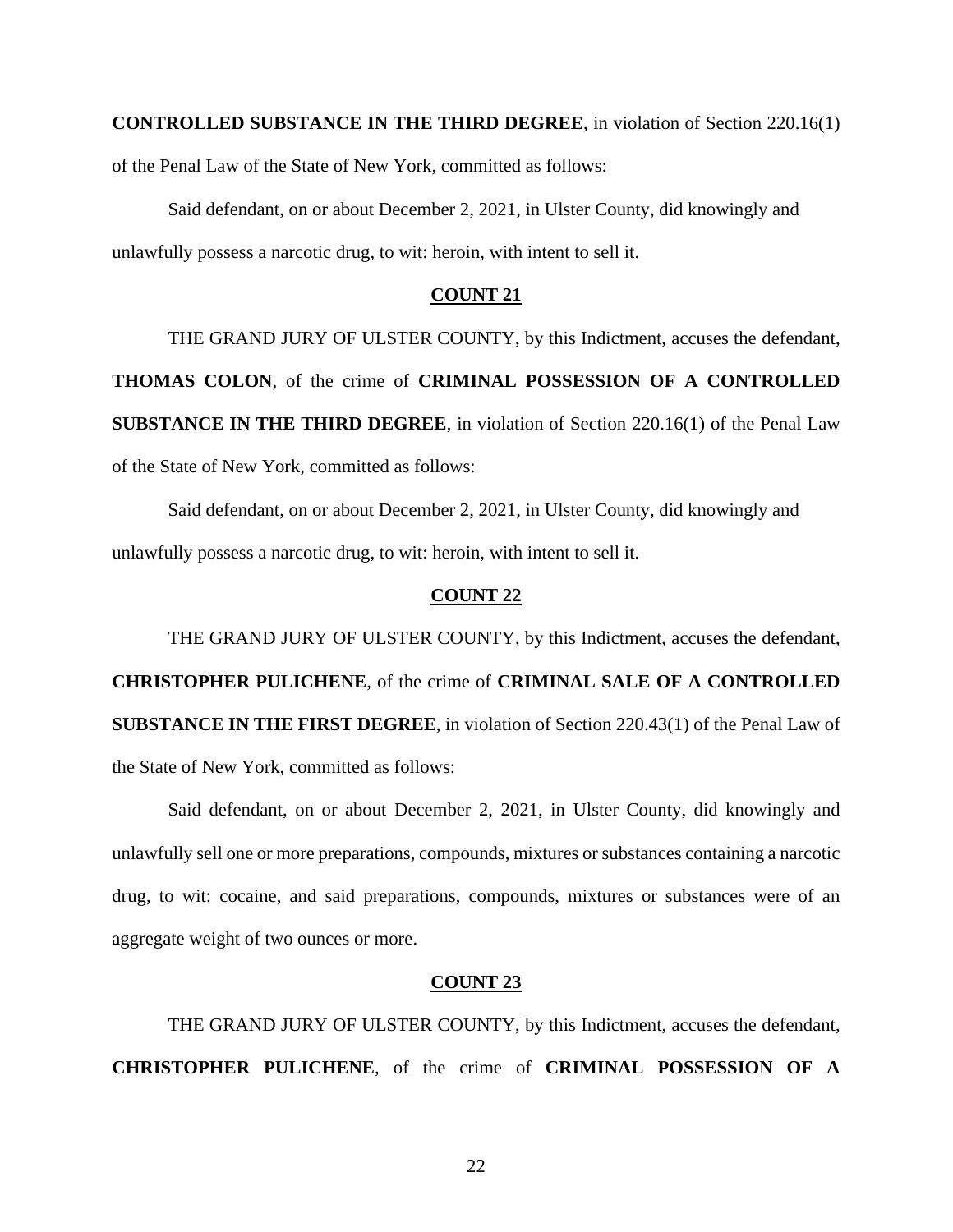**CONTROLLED SUBSTANCE IN THE FIRST DEGREE**, in violation of Section 220.21(1) of the Penal Law of the State of New York, committed as follows:

Said defendant, on or about December 2, 2021, in Ulster County, did knowingly and unlawfully possess one or more preparations, compounds, mixtures or substances containing a narcotic drug, to wit: cocaine, and said preparations, compounds, mixtures or substances were of an aggregate weight of eight ounces or more.

### **COUNT 24**

THE GRAND JURY OF ULSTER COUNTY, by this Indictment, accuses the defendant, **DEVYN WOLNY**, of the crime of **CRIMINAL POSSESSION OF A CONTROLLED SUBSTANCE IN THE THIRD DEGREE**, in violation of Section 220.16(1) of the Penal Law of the State of New York, committed as follows:

Said defendant, on or about December 2, 2021, in Ulster County, did knowingly and unlawfully possess a narcotic drug, to wit: cocaine, with intent to sell it.

# **COUNT 25**

THE GRAND JURY OF ULSTER COUNTY, by this Indictment, accuses the defendant, **DEVYN WOLNY**, of the crime of **CRIMINAL POSSESSION OF A CONTROLLED SUBSTANCE IN THE THIRD DEGREE**, in violation of Section 220.16(12) of the Penal Law of the State of New York, committed as follows:

Said defendant, on or about December 2, 2021, in Ulster County, did knowingly and unlawfully possess one or more preparations, compounds, mixtures or substances containing a narcotic drug, to wit: cocaine, and said preparations, compounds, mixtures or substances were of an aggregate weight of one-half ounce or more.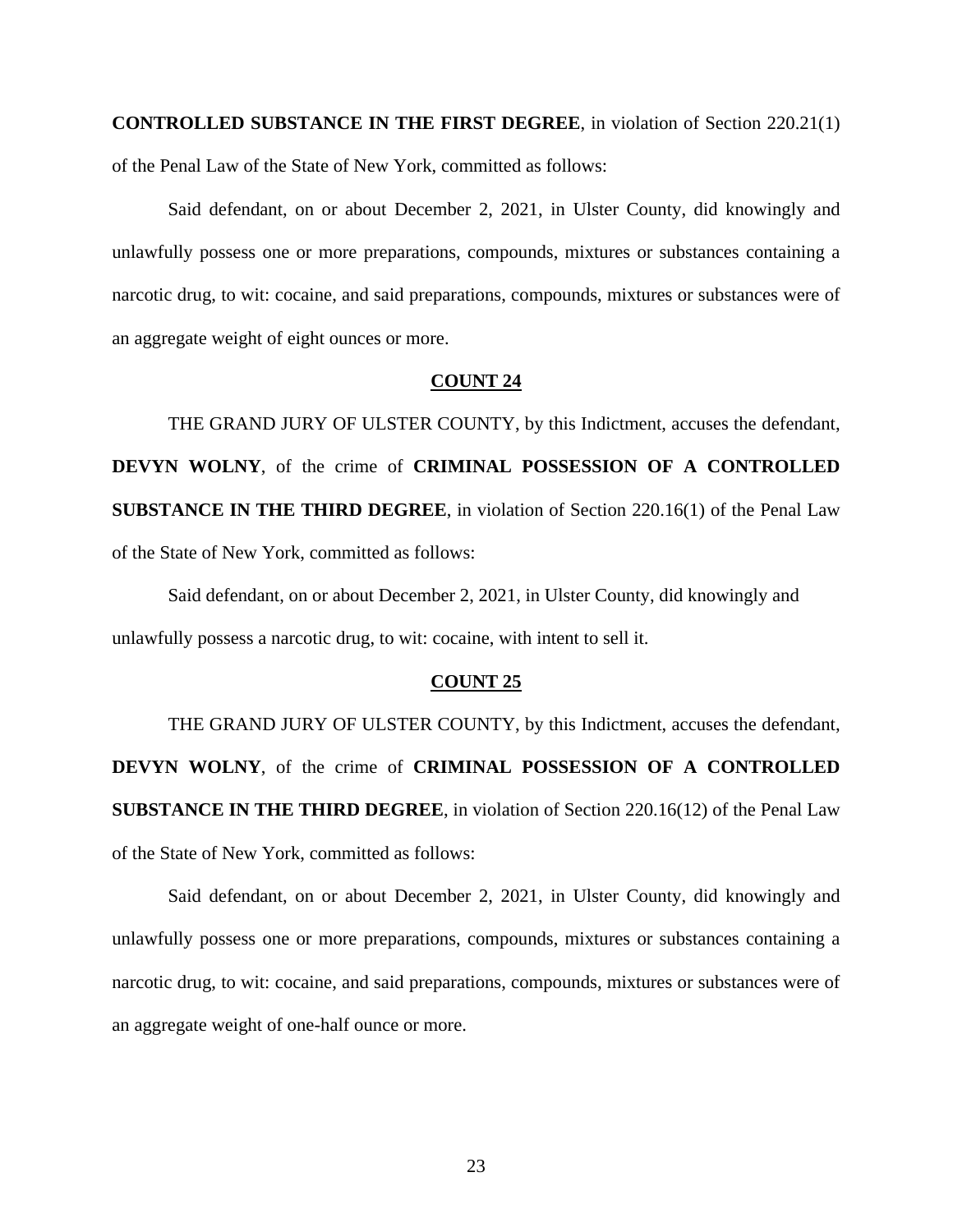THE GRAND JURY OF ULSTER COUNTY, by this Indictment, accuses the defendant, **ALTON COUNTRYMAN**, of the crime of **CRIMINAL SALE OF A CONTROLLED SUBSTANCE IN THE SECOND DEGREE**, in violation of Section 220.41(1) of the Penal Law of the State of New York, committed as follows:

Said defendant, on or about December 2, 2021, in Ulster County, did knowingly and unlawfully sell one or more preparations, compounds, mixtures or substances containing a narcotic drug, to wit: heroin, and said preparations, compounds, mixtures or substances were of an aggregate weight of two ounces or more.

### **COUNT 27**

THE GRAND JURY OF ULSTER COUNTY, by this Indictment, accuses the defendant, **ALTON COUNTRYMAN**, of the crime of **CRIMINAL POSSESSION OF A CONTROLLED SUBSTANCE IN THE THIRD DEGREE**, in violation of Section 220.16(1) of the Penal Law of the State of New York, committed as follows:

Said defendant, on or about December 2, 2021, in Ulster County, did knowingly and unlawfully possess a narcotic drug, to wit: heroin, with intent to sell it.

# **COUNT 28**

THE GRAND JURY OF ULSTER COUNTY, by this Indictment, accuses the defendant, **ALTON COUNTRYMAN**, of the crime of **CRIMINAL POSSESSION OF A CONTROLLED SUBSTANCE IN THE THIRD DEGREE**, in violation of Section 220.16(12) of the Penal Law of the State of New York, committed as follows:

Said defendant, on or about December 2, 2021, in Ulster County, did knowingly and unlawfully possess one or more preparations, compounds, mixtures or substances containing a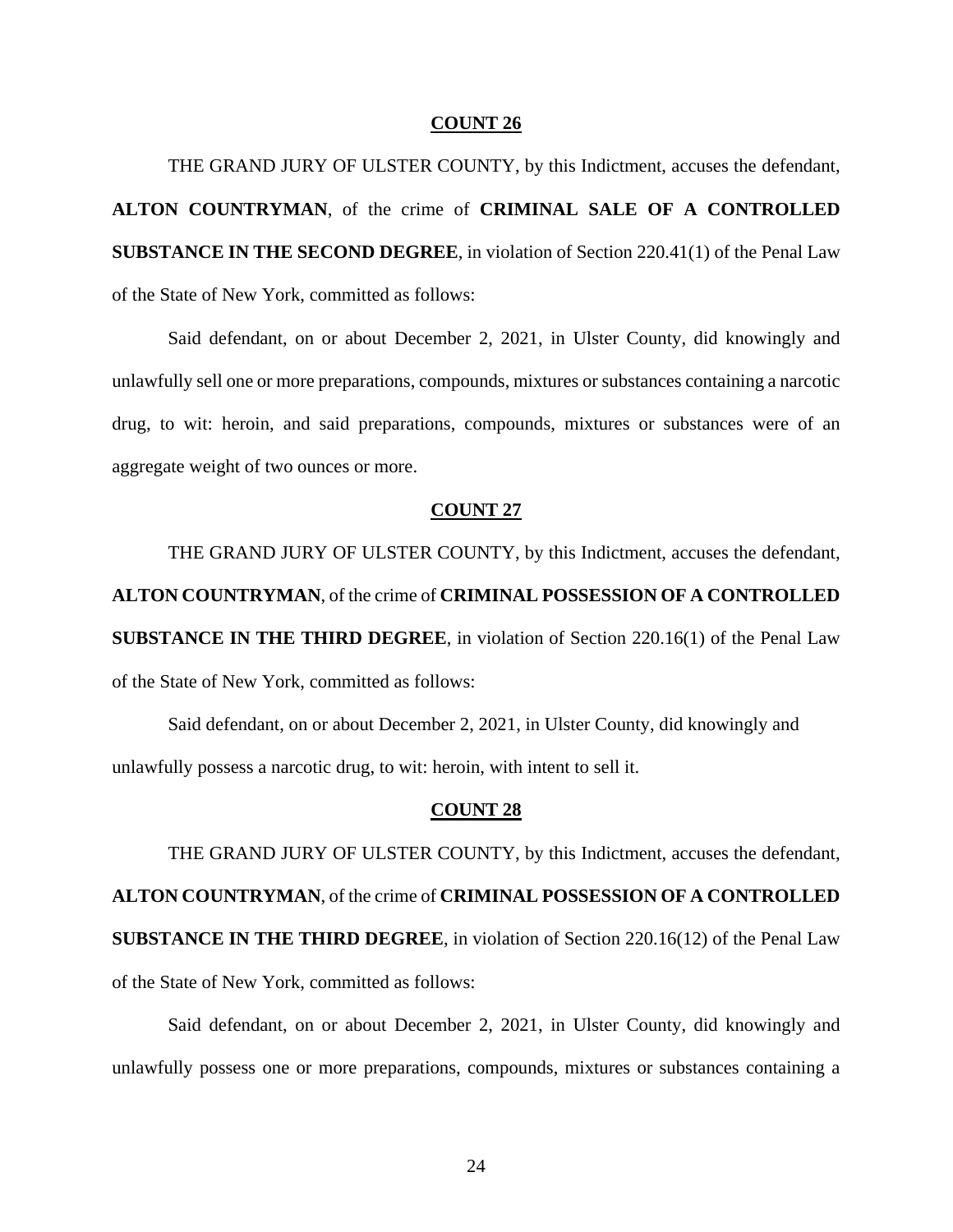narcotic drug, to wit: heroin, and said preparations, compounds, mixtures or substances were of an aggregate weight of one-half ounce or more.

# **COUNT 29**

THE GRAND JURY OF ULSTER COUNTY, by this Indictment, accuses the defendant, **CHRISTOPHER PULICHENE**, of the crime of **CRIMINAL POSSESSION OF A CONTROLLED SUBSTANCE IN THE THIRD DEGREE**, in violation of Section 220.16(1) of the Penal Law of the State of New York, committed as follows:

Said defendant, on or about December 2, 2021, in Ulster County, did knowingly and unlawfully possess a narcotic drug, to wit: heroin, with intent to sell it.

# **COUNT 30**

THE GRAND JURY OF ULSTER COUNTY, by this Indictment, accuses the defendant,

**CHRISTOPHER PULICHENE**, of the crime of **CRIMINAL POSSESSION OF A CONTROLLED SUBSTANCE IN THE THIRD DEGREE**, in violation of Section 220.16(12) of the Penal Law of the State of New York, committed as follows:

Said defendant, on or about December 2, 2021, in Ulster County, did knowingly and unlawfully possess one or more preparations, compounds, mixtures or substances containing a narcotic drug, to wit: heroin, and said preparations, compounds, mixtures or substances were of an aggregate weight of one-half ounce or more.

#### **COUNT 31**

THE GRAND JURY OF ULSTER COUNTY, by this Indictment, accuses the defendant, **CHRISTOPHER PULICHENE**, of the crime of **CRIMINAL SALE OF A CONTROLLED SUBSTANCE IN THE FIRST DEGREE**, in violation of Section 220.43(1) of the Penal Law of the State of New York, committed as follows: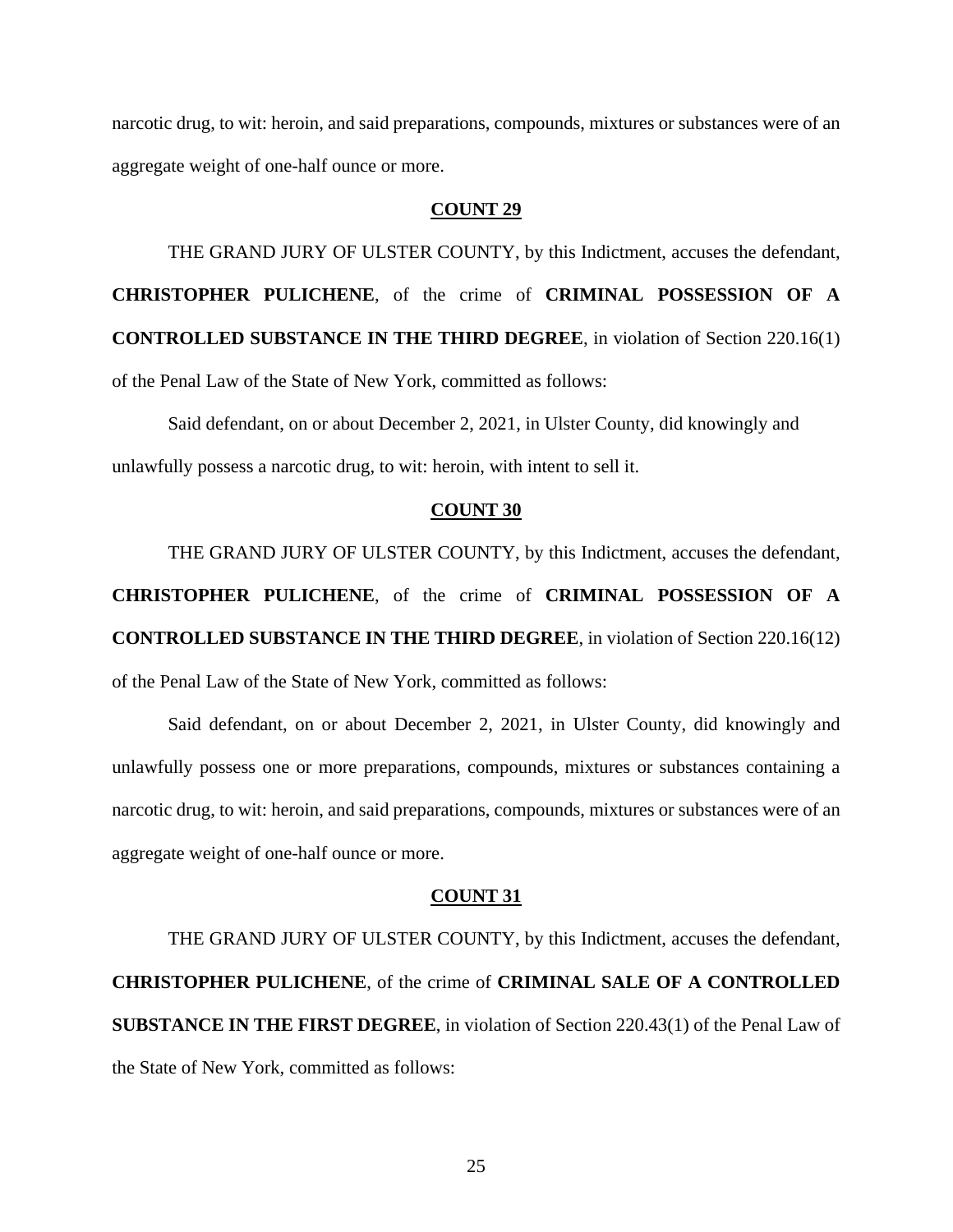Said defendant, on or about December 2, 2021, in Ulster County, did knowingly and unlawfully sell one or more preparations, compounds, mixtures or substances containing a narcotic drug, to wit: cocaine, and said preparations, compounds, mixtures or substances were of an aggregate weight of two ounces or more.

# **COUNT 32**

THE GRAND JURY OF ULSTER COUNTY, by this Indictment, accuses the defendant, **CHRISTOPHER PULICHENE**, of the crime of **CRIMINAL POSSESSION OF A CONTROLLED SUBSTANCE IN THE THIRD DEGREE**, in violation of Section 220.16(1) of the Penal Law of the State of New York, committed as follows:

Said defendant, on or about December 2, 2021, in Ulster County, did knowingly and unlawfully possess a narcotic drug, to wit: cocaine, with intent to sell it.

# **COUNT 33**

THE GRAND JURY OF ULSTER COUNTY, by this Indictment, accuses the defendant, **CHRISTOPHER PULICHENE**, of the crime of **CRIMINAL POSSESSION OF A CONTROLLED SUBSTANCE IN THE THIRD DEGREE**, in violation of Section 220.16(12) of the Penal Law of the State of New York, committed as follows:

Said defendant, on or about December 2, 2021, in Ulster County, did knowingly and unlawfully possess one or more preparations, compounds, mixtures or substances containing a narcotic drug, to wit: cocaine, and said preparations, compounds, mixtures or substances were of an aggregate weight of one-half ounce or more.

# **COUNT 34**

THE GRAND JURY OF ULSTER COUNTY, by this Indictment, accuses the defendant, **ALTON COUNTRYMAN**, of the crime of **CRIMINAL POSSESSION OF A CONTROLLED**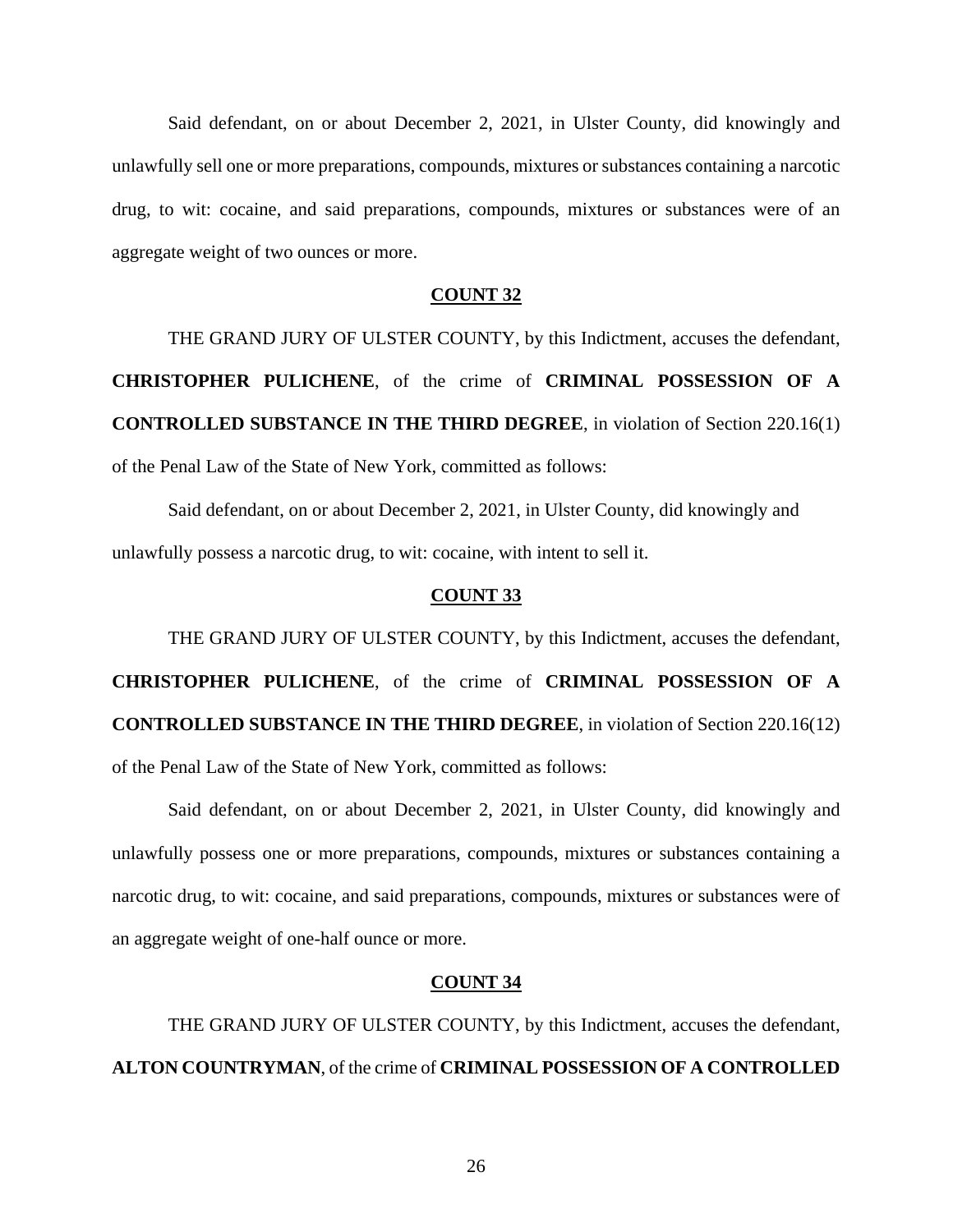**SUBSTANCE IN THE THIRD DEGREE**, in violation of Section 220.16(1) of the Penal Law of the State of New York, committed as follows:

Said defendant, on or about December 2, 2021, in Ulster County, did knowingly and unlawfully possess a narcotic drug, to wit: cocaine, with intent to sell it.

# **COUNT 35**

THE GRAND JURY OF ULSTER COUNTY, by this Indictment, accuses the defendant, **ALTON COUNTRYMAN**, of the crime of **CRIMINAL POSSESSION OF A CONTROLLED SUBSTANCE IN THE THIRD DEGREE**, in violation of Section 220.16(12) of the Penal Law of the State of New York, committed as follows:

Said defendant, on or about December 2, 2021, in Ulster County, did knowingly and unlawfully possess one or more preparations, compounds, mixtures or substances containing a narcotic drug, to wit: cocaine, and said preparations, compounds, mixtures or substances were of an aggregate weight of one-half ounce or more.

# **COUNT 36**

THE GRAND JURY OF ULSTER COUNTY, by this Indictment, accuses the defendant, **CHRISTOPHER PULICHENE**, of the crime of **CRIMINAL SALE OF A CONTROLLED SUBSTANCE IN THE SECOND DEGREE**, in violation of Section 220.41(2) of the Penal Law of the State of New York, committed as follows:

Said defendant, on or about and between December 3, 2021, and December 4, 2021, in Ulster County, did knowingly and unlawfully sell one or more preparations, compounds, mixtures or substances containing methamphetamine, its salts, isomers or salts of isomers and the preparations, compounds, mixtures or substances were of an aggregate weight of one-half ounce or more.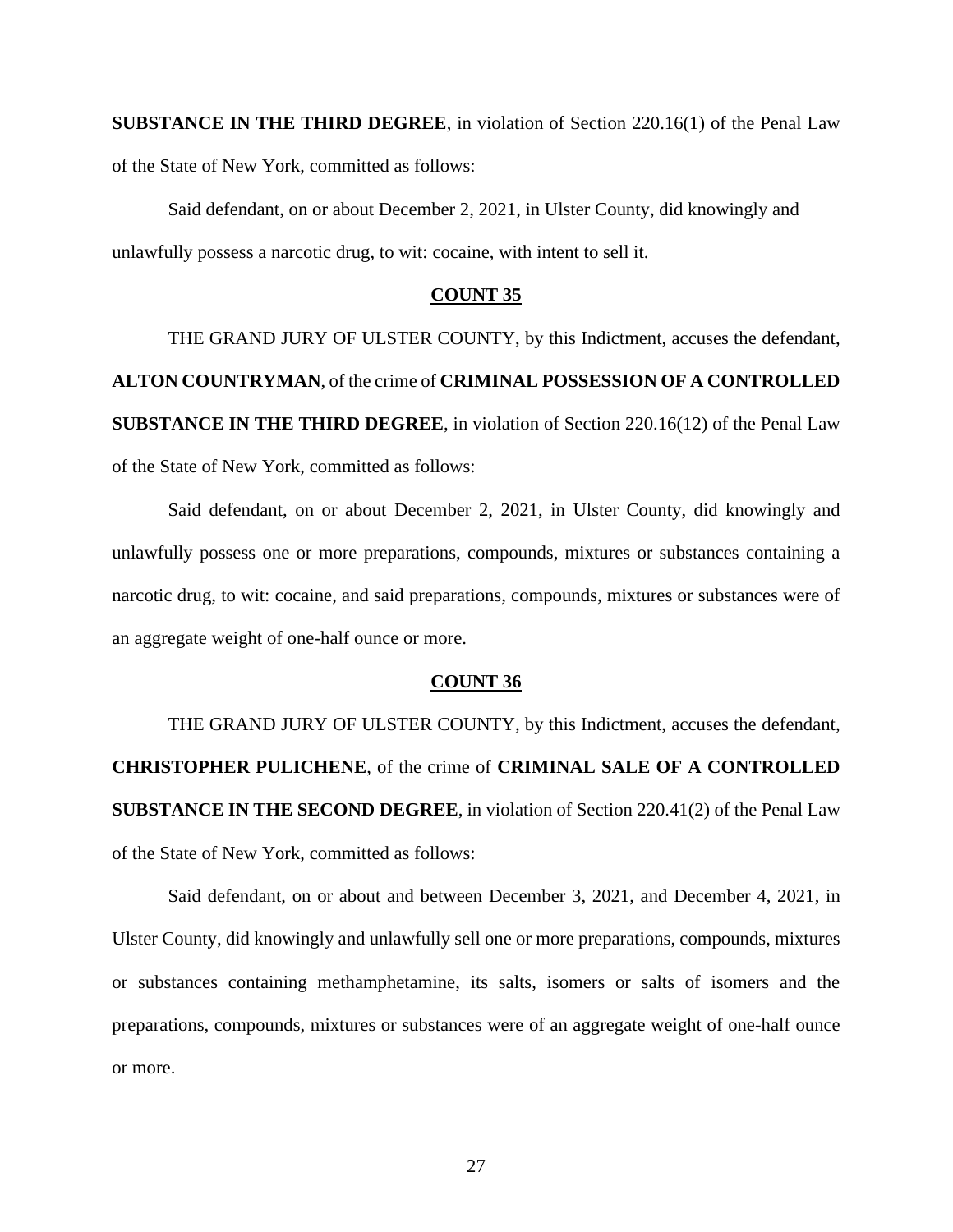THE GRAND JURY OF ULSTER COUNTY, by this Indictment, accuses the defendant, **CHRISTOPHER PULICHENE**, of the crime of **CRIMINAL POSSESSION OF A CONTROLLED SUBSTANCE IN THE THIRD DEGREE**, in violation of Section 220.16(7) of the Penal Law of the State of New York, committed as follows:

Said defendant, on or about and between December 3, 2021, and December 4, 2021, in Ulster County, did knowingly and unlawfully possess one or more preparations, compounds, mixtures or substances containing methamphetamine, its salts, isomers or salts of isomers with intent to sell it and said preparations, compounds, mixtures or substances were of an aggregate weight of one-eighth ounce or more.

## **COUNT 38**

THE GRAND JURY OF ULSTER COUNTY, by this Indictment, accuses the defendant, **DEVYN WOLNY**, of the crime of **CRIMINAL POSSESSION OF A CONTROLLED SUBSTANCE IN THE THIRD DEGREE**, in violation of Section 220.16(7) of the Penal Law of the State of New York, committed as follows:

Said defendant, on or about and between December 3, 2021, and December 4, 2021, in Ulster County, did knowingly and unlawfully possess one or more preparations, compounds, mixtures or substances containing methamphetamine, its salts, isomers or salts of isomers with intent to sell it and said preparations, compounds, mixtures or substances were of an aggregate weight of one-eighth ounce or more.

### **COUNT 39**

THE GRAND JURY OF ULSTER COUNTY, by this Indictment, accuses the defendant, **CHRISTOPHER PULICHENE**, of the crime of **CRIMINAL SALE OF A CONTROLLED**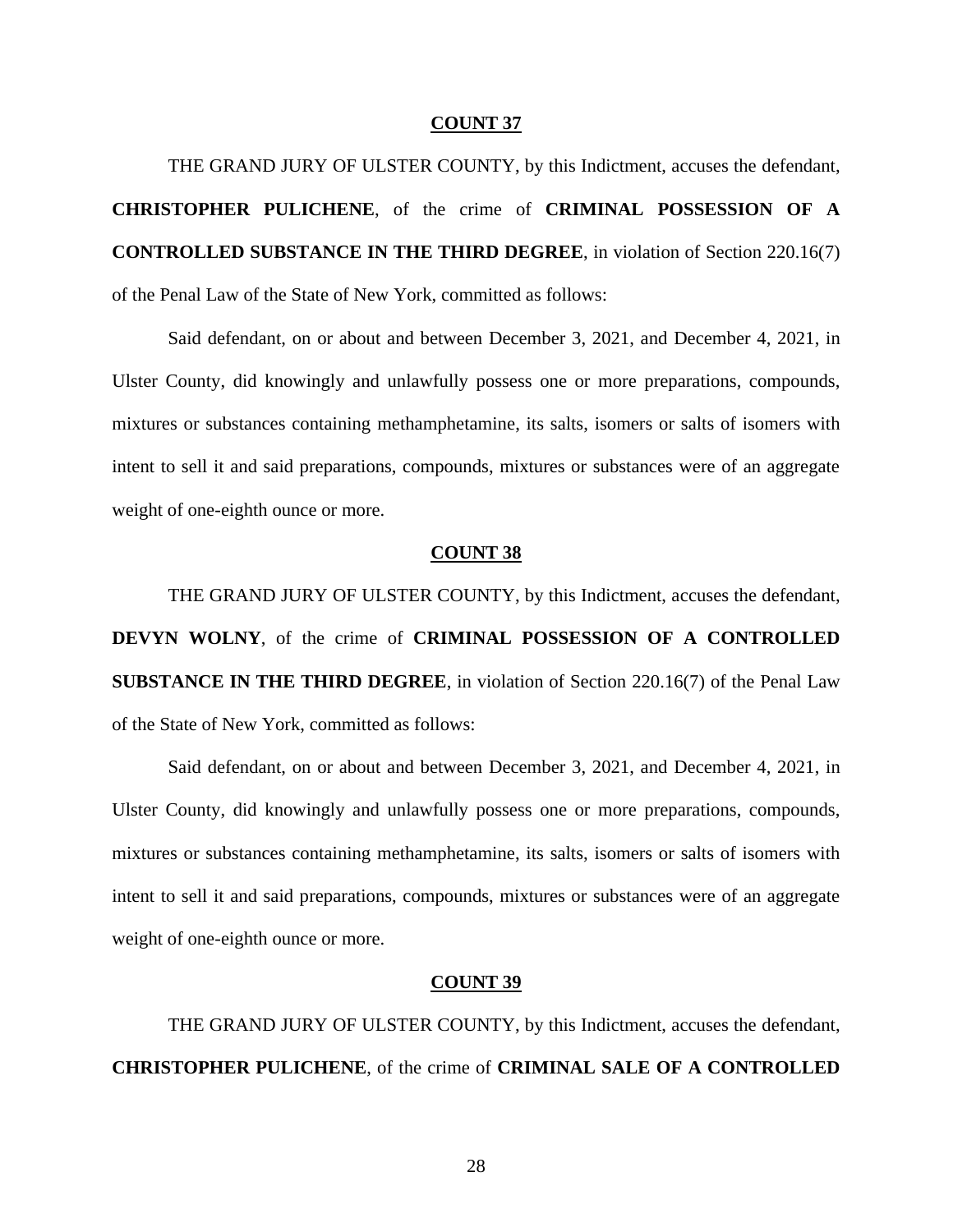**SUBSTANCE IN THE FIRST DEGREE**, in violation of Section 220.43(1) of the Penal Law of the State of New York, committed as follows:

Said defendant, on or about December 4, 2021, in Ulster County, did knowingly and unlawfully sell one or more preparations, compounds, mixtures or substances containing a narcotic drug, to wit: cocaine, and said preparations, compounds, mixtures or substances were of an aggregate weight of two ounces or more.

### **COUNT 40**

THE GRAND JURY OF ULSTER COUNTY, by this Indictment, accuses the defendant, **CHRISTOPHER PULICHENE**, of the crime of **CRIMINAL POSSESSION OF A CONTROLLED SUBSTANCE IN THE SECOND DEGREE**, in violation of Section 220.18(1) of the Penal Law of the State of New York, committed as follows:

Said defendant, on or about December 4, 2021, in Ulster County, did knowingly and unlawfully possess one or more preparations, compounds, mixtures or substances containing a narcotic drug, to wit: cocaine, and said preparations, compounds, mixtures or substances were of an aggregate weight of four ounces or more.

### **COUNT 41**

THE GRAND JURY OF ULSTER COUNTY, by this Indictment, accuses the defendant, **CHRISTOPHER PULICHENE**, of the crime of **CRIMINAL POSSESSION OF A CONTROLLED SUBSTANCE IN THE THIRD DEGREE**, in violation of Section 220.16(1) of the Penal Law of the State of New York, committed as follows:

Said defendant, on or about December 4, 2021, in Ulster County, did knowingly and unlawfully possess a narcotic drug, to wit: cocaine, with intent to sell it.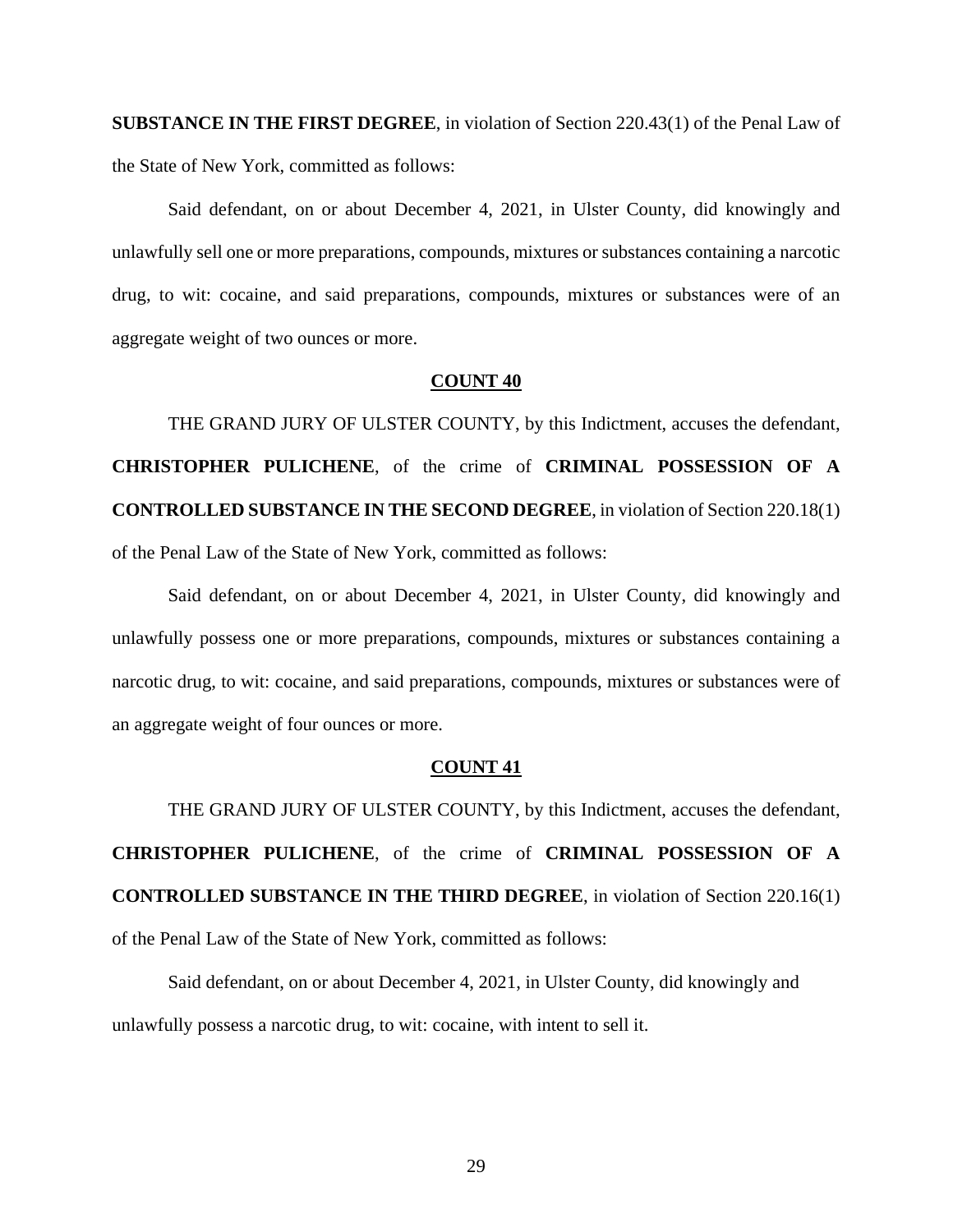THE GRAND JURY OF ULSTER COUNTY, by this Indictment, accuses the defendant, **CHRISTOPHER PULICHENE**, of the crime of **CRIMINAL POSSESSION OF A CONTROLLED SUBSTANCE IN THE THIRD DEGREE**, in violation of Section 220.16(12) of the Penal Law of the State of New York, committed as follows:

Said defendant, on or about December 4, 2021, in Ulster County, did knowingly and unlawfully possess one or more preparations, compounds, mixtures or substances containing a narcotic drug, to wit: cocaine, and said preparations, compounds, mixtures or substances were of an aggregate weight of one-half ounce or more.

### **COUNT 43**

THE GRAND JURY OF ULSTER COUNTY, by this Indictment, accuses the defendant, **THOMAS COLON**, of the crime of **CRIMINAL POSSESSION OF A CONTROLLED SUBSTANCE IN THE SECOND DEGREE**, in violation of Section 220.18(1) of the Penal Law of the State of New York, committed as follows:

Said defendant, on or about December 4, 2021, in Ulster County, did knowingly and unlawfully possess one or more preparations, compounds, mixtures or substances containing a narcotic drug, to wit: cocaine, and said preparations, compounds, mixtures or substances were of an aggregate weight of four ounces or more.

#### **COUNT 44**

THE GRAND JURY OF ULSTER COUNTY, by this Indictment, accuses the defendant, **THOMAS COLON**, of the crime of **CRIMINAL POSSESSION OF A CONTROLLED SUBSTANCE IN THE THIRD DEGREE**, in violation of Section 220.16(1) of the Penal Law of the State of New York, committed as follows: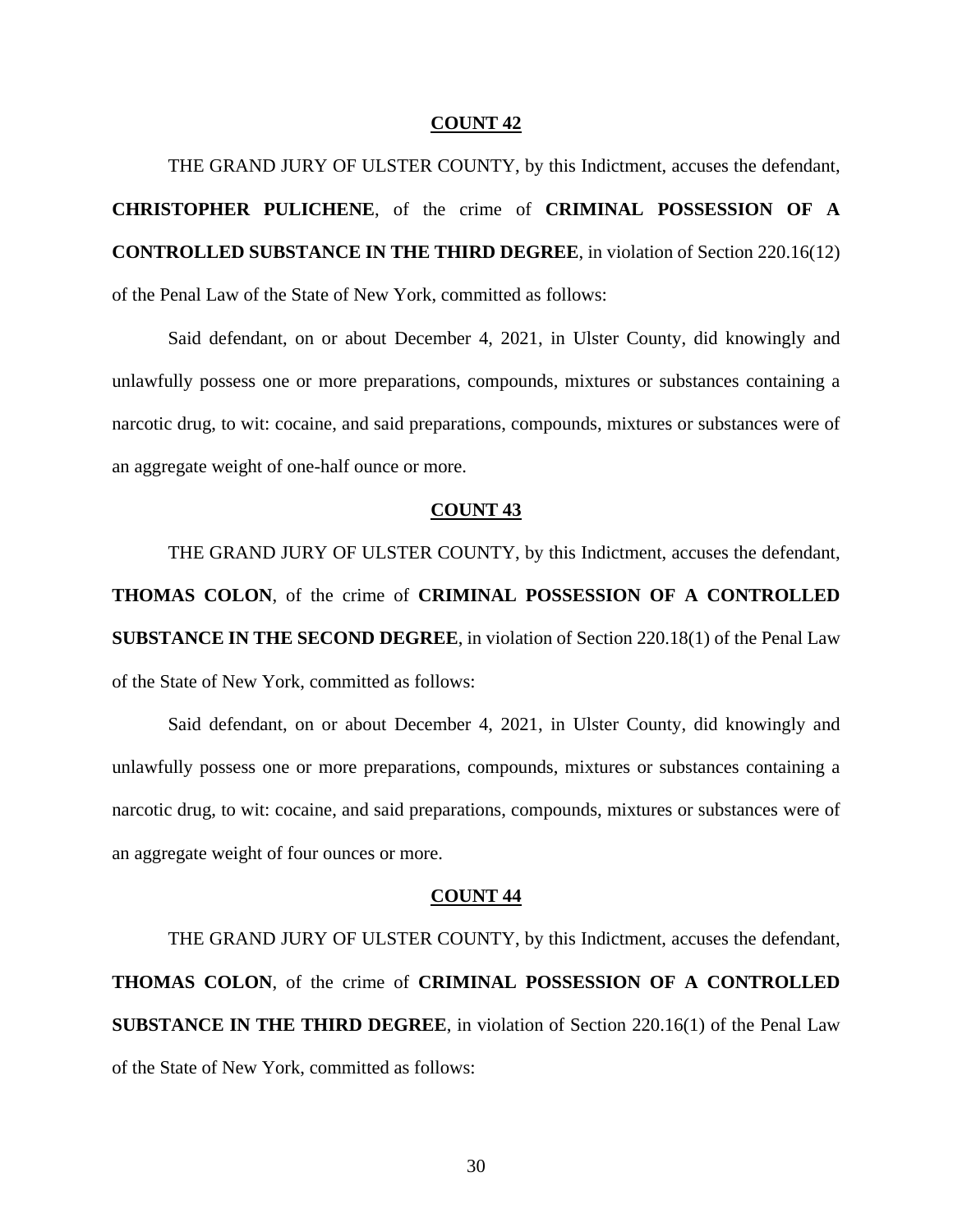Said defendant, on or about December 4, 2021, in Ulster County, did knowingly and unlawfully possess a narcotic drug, to wit: cocaine, with intent to sell it.

# **COUNT 45**

THE GRAND JURY OF ULSTER COUNTY, by this Indictment, accuses the defendant, **THOMAS COLON**, of the crime of **CRIMINAL POSSESSION OF A CONTROLLED SUBSTANCE IN THE THIRD DEGREE**, in violation of Section 220.16(12) of the Penal Law of the State of New York, committed as follows:

Said defendant, on or about December 4, 2021, in Ulster County, did knowingly and unlawfully possess one or more preparations, compounds, mixtures or substances containing a narcotic drug, to wit: cocaine, and said preparations, compounds, mixtures or substances were of an aggregate weight of one-half ounce or more.

### **COUNT 46**

THE GRAND JURY OF ULSTER COUNTY, by this Indictment, accuses the defendant, **CHRISTOPHER PULICHENE**, of the crime of **CRIMINAL SALE OF A CONTROLLED SUBSTANCE IN THE THIRD DEGREE**, in violation of Section 220.39(1) of the Penal Law of the State of New York, committed as follows:

Said defendant, on or about December 4, 2021, in Ulster County, did knowingly and unlawfully sell a narcotic drug, to wit: heroin.

#### **COUNT 47**

THE GRAND JURY OF ULSTER COUNTY, by this Indictment, accuses the defendant, **CHRISTOPHER PULICHENE**, of the crime of **CRIMINAL POSSESSION OF A CONTROLLED SUBSTANCE IN THE THIRD DEGREE**, in violation of Section 220.16(1) of the Penal Law of the State of New York, committed as follows: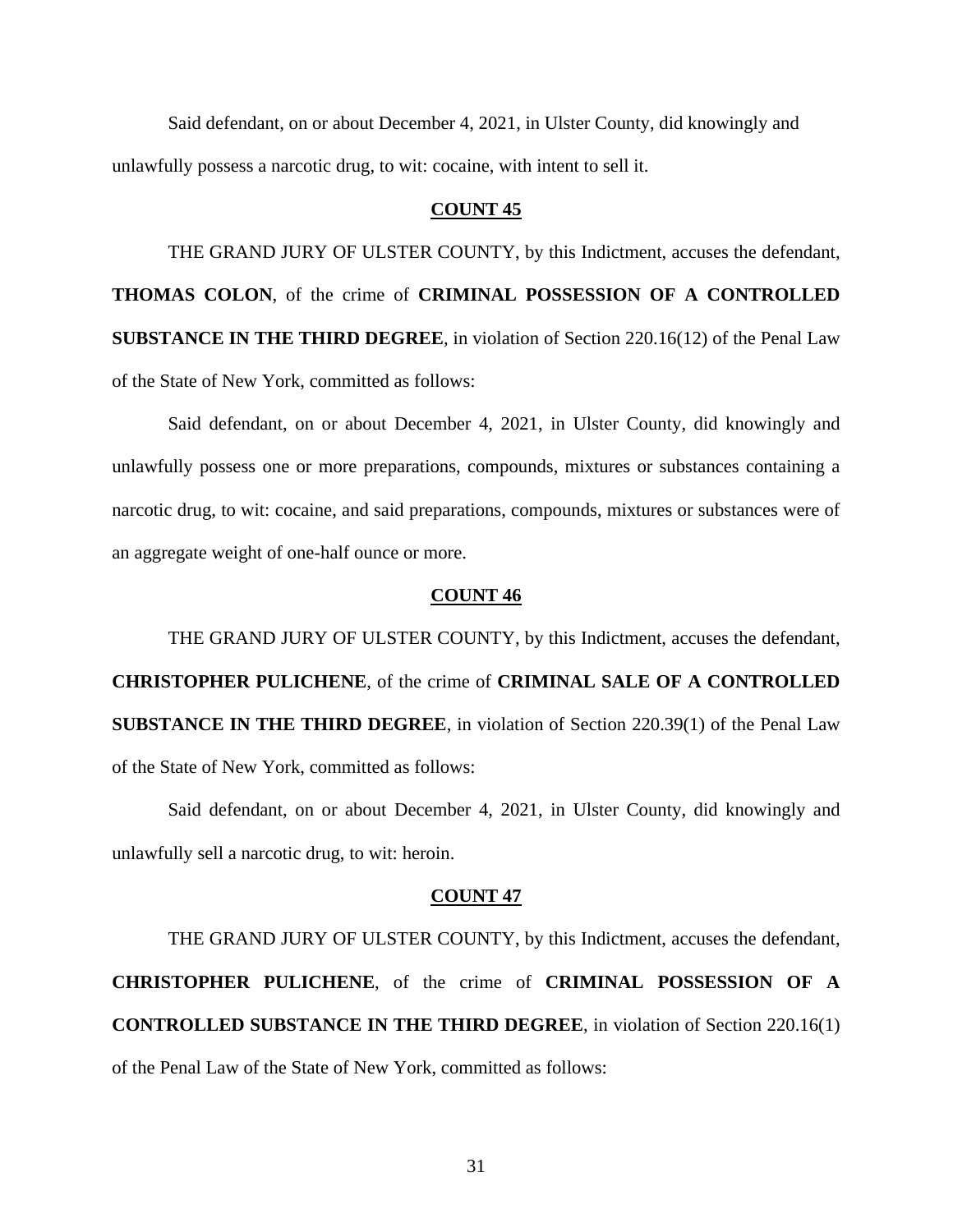Said defendant, on or about December 4, 2021, in Ulster County, did knowingly and unlawfully possess a narcotic drug, to wit: heroin, with intent to sell it.

# **COUNT 48**

THE GRAND JURY OF ULSTER COUNTY, by this Indictment, accuses the defendant,

**THOMAS COLON**, of the crime of **CRIMINAL POSSESSION OF A CONTROLLED** 

**SUBSTANCE IN THE THIRD DEGREE**, in violation of Section 220.16(1) of the Penal Law

of the State of New York, committed as follows:

Said defendant, on or about December 4, 2021, in Ulster County, did knowingly and unlawfully possess a narcotic drug, to wit: heroin, with intent to sell it.

# **COUNT 49**

THE GRAND JURY OF ULSTER COUNTY, by this Indictment, accuses the defendant,

**CHRISTOPHER PULICHENE**, of the crime of **CRIMINAL SALE OF A CONTROLLED** 

**SUBSTANCE IN THE THIRD DEGREE**, in violation of Section 220.39(1) of the Penal Law of the State of New York, committed as follows:

Said defendant, on or about December 7, 2021, in Ulster County, did knowingly and unlawfully sell a narcotic drug, to wit: heroin.

### **COUNT 50**

THE GRAND JURY OF ULSTER COUNTY, by this Indictment, accuses the defendant, **CHRISTOPHER PULICHENE**, of the crime of **CRIMINAL POSSESSION OF A CONTROLLED SUBSTANCE IN THE THIRD DEGREE**, in violation of Section 220.16(1) of the Penal Law of the State of New York, committed as follows:

Said defendant, on or about December 7, 2021, in Ulster County, did knowingly and unlawfully possess a narcotic drug, to wit: heroin, with intent to sell it.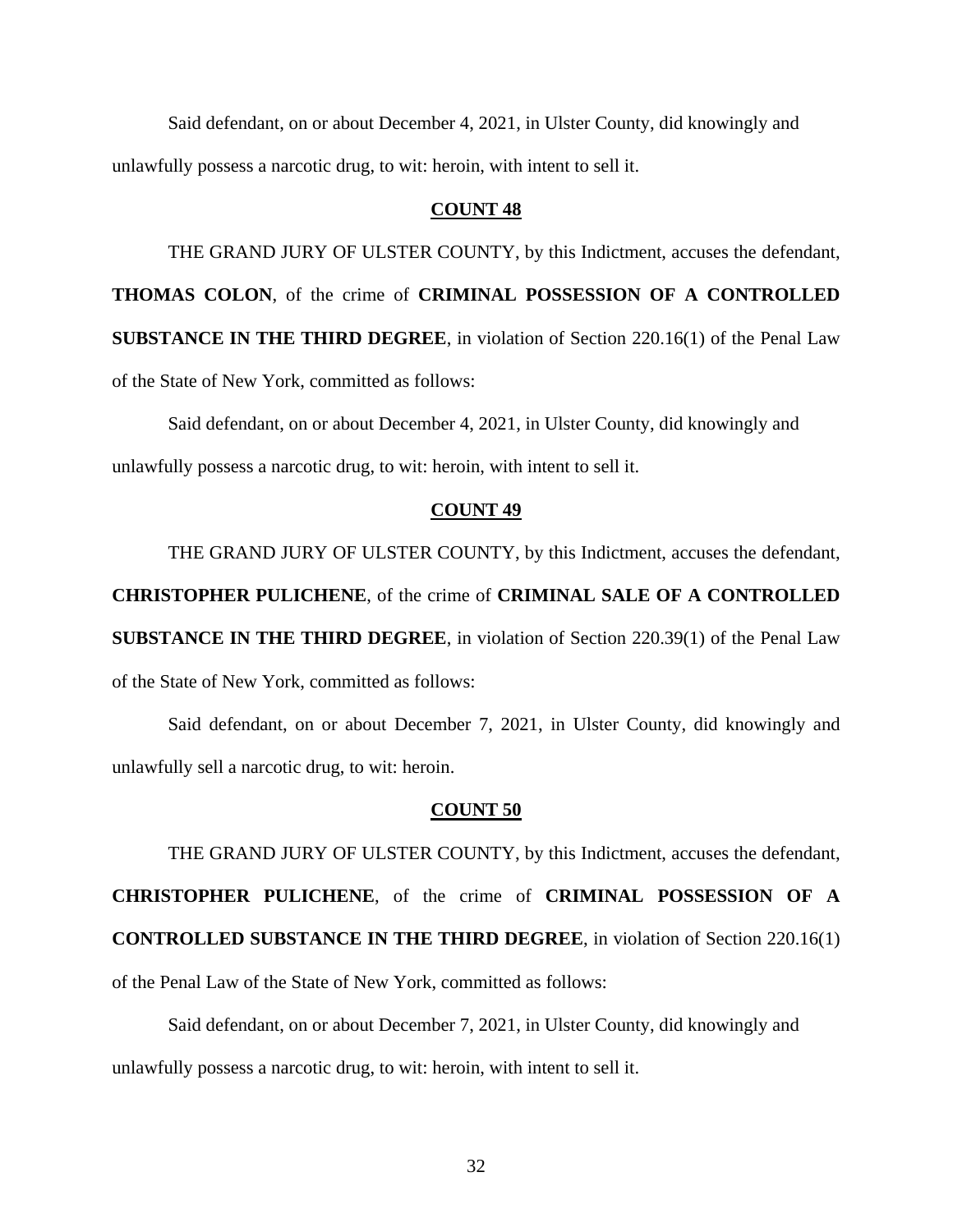THE GRAND JURY OF ULSTER COUNTY, by this Indictment, accuses the defendant, **THOMAS COLON**, of the crime of **CRIMINAL POSSESSION OF A CONTROLLED SUBSTANCE IN THE THIRD DEGREE**, in violation of Section 220.16(1) of the Penal Law of the State of New York, committed as follows:

Said defendant, on or about December 7, 2021, in Ulster County, did knowingly and unlawfully possess a narcotic drug, to wit: heroin, with intent to sell it.

# **COUNT 52**

THE GRAND JURY OF ULSTER COUNTY, by this Indictment, accuses the defendant, **CHRISTOPHER PULICHENE**, of the crime of **CRIMINAL SALE OF A CONTROLLED SUBSTANCE IN THE FIRST DEGREE**, in violation of Section 220.43(1) of the Penal Law of the State of New York, committed as follows:

Said defendant, on or about December 7, 2021, in Ulster County, did knowingly and unlawfully sell one or more preparations, compounds, mixtures or substances containing a narcotic drug, to wit: cocaine, and said preparations, compounds, mixtures or substances were of an aggregate weight of two ounces or more.

### **COUNT 53**

THE GRAND JURY OF ULSTER COUNTY, by this Indictment, accuses the defendant, **CHRISTOPHER PULICHENE**, of the crime of **CRIMINAL POSSESSION OF A CONTROLLED SUBSTANCE IN THE THIRD DEGREE**, in violation of Section 220.16(1) of the Penal Law of the State of New York, committed as follows:

Said defendant, on or about December 7, 2021, in Ulster County, did knowingly and unlawfully possess a narcotic drug, to wit: cocaine, with intent to sell it.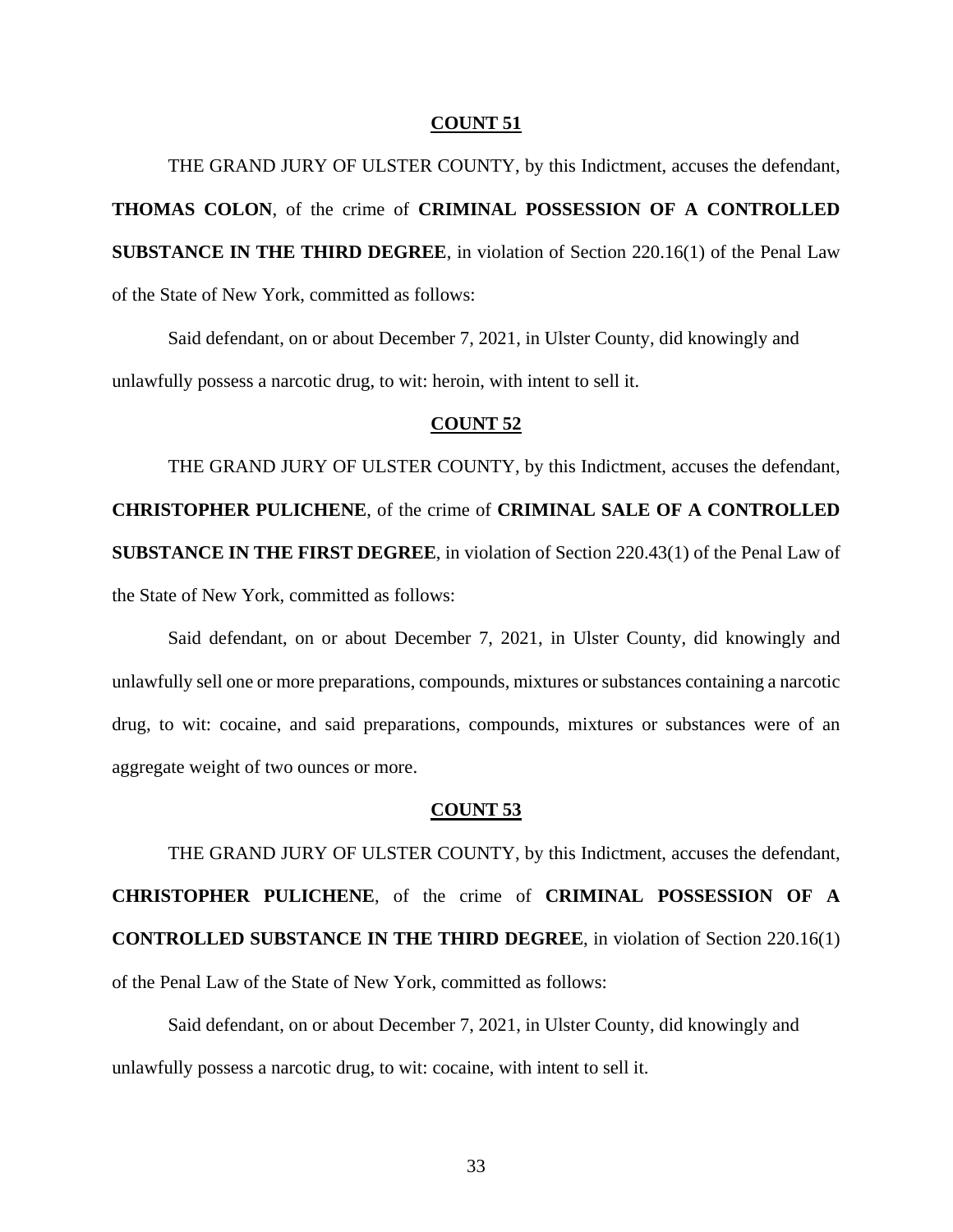THE GRAND JURY OF ULSTER COUNTY, by this Indictment, accuses the defendant, **CHRISTOPHER PULICHENE**, of the crime of **CRIMINAL POSSESSION OF A CONTROLLED SUBSTANCE IN THE THIRD DEGREE**, in violation of Section 220.16(12) of the Penal Law of the State of New York, committed as follows:

Said defendant, on or about December 7, 2021, in Ulster County, did knowingly and unlawfully possess one or more preparations, compounds, mixtures or substances containing a narcotic drug, to wit: cocaine, and said preparations, compounds, mixtures or substances were of an aggregate weight of one-half ounce or more.

### **COUNT 55**

THE GRAND JURY OF ULSTER COUNTY, by this Indictment, accuses the defendant, **ALTON COUNTRYMAN**, of the crime of **CRIMINAL POSSESSION OF A CONTROLLED SUBSTANCE IN THE THIRD DEGREE**, in violation of Section 220.16(1) of the Penal Law of the State of New York, committed as follows:

Said defendant, on or about December 7, 2021, in Ulster County, did knowingly and unlawfully possess a narcotic drug, to wit: cocaine, with intent to sell it.

# **COUNT 56**

THE GRAND JURY OF ULSTER COUNTY, by this Indictment, accuses the defendant, **ALTON COUNTRYMAN**, of the crime of **CRIMINAL POSSESSION OF A CONTROLLED SUBSTANCE IN THE THIRD DEGREE**, in violation of Section 220.16(12) of the Penal Law of the State of New York, committed as follows:

Said defendant, on or about December 7, 2021, in Ulster County, did knowingly and unlawfully possess one or more preparations, compounds, mixtures or substances containing a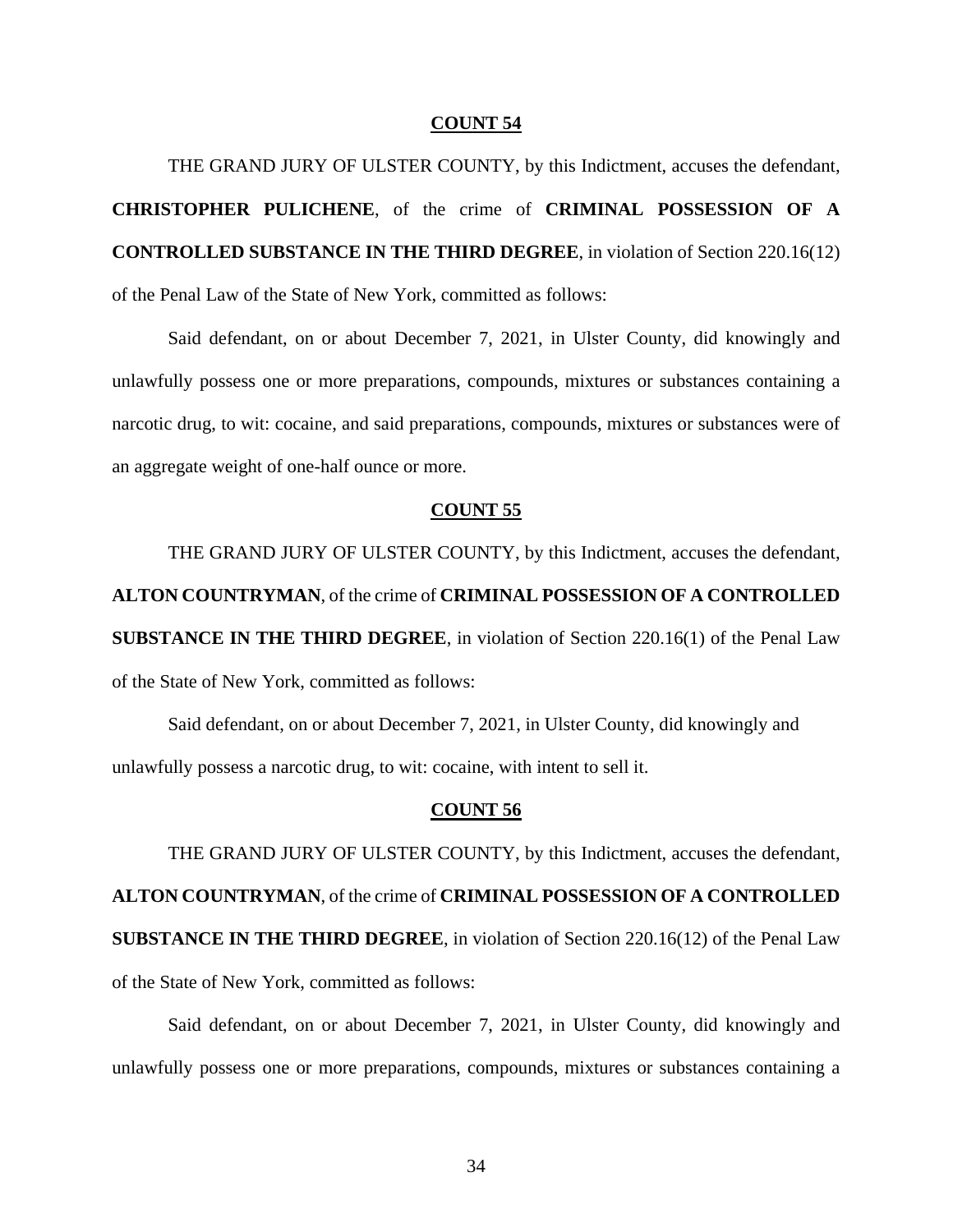narcotic drug, to wit: cocaine, and said preparations, compounds, mixtures or substances were of an aggregate weight of one-half ounce or more.

### **COUNT 57**

THE GRAND JURY OF ULSTER COUNTY, by this Indictment, accuses the defendant, **CHRISTOPHER PULICHENE**, of the crime of **CRIMINAL SALE OF A CONTROLLED SUBSTANCE IN THE SECOND DEGREE**, in violation of Section 220.41(2) of the Penal Law of the State of New York, committed as follows:

Said defendant, on or about and between December 8, 2021, and December 11, 2021, in Ulster County and Saratoga County, did knowingly and unlawfully sell one or more preparations, compounds, mixtures or substances containing methamphetamine, its salts, isomers or salts of isomers and the preparations, compounds, mixtures or substances were of an aggregate weight of one-half ounce or more.

#### **COUNT 58**

THE GRAND JURY OF ULSTER COUNTY, by this Indictment, accuses the defendant, **CHRISTOPHER PULICHENE**, of the crime of **CRIMINAL POSSESSION OF A CONTROLLED SUBSTANCE IN THE SECOND DEGREE**, in violation of Section 220.18(2) of the Penal Law of the State of New York, committed as follows:

Said defendant, on or about and between December 8, 2021, and December 11, 2021, in Ulster County and Saratoga County, did knowingly and unlawfully possess one or more preparations, compounds, mixtures or substances containing methamphetamine, its salts, isomers, or salts of isomers and said preparations, compounds, mixtures or substances were of an aggregate weight of two ounces or more.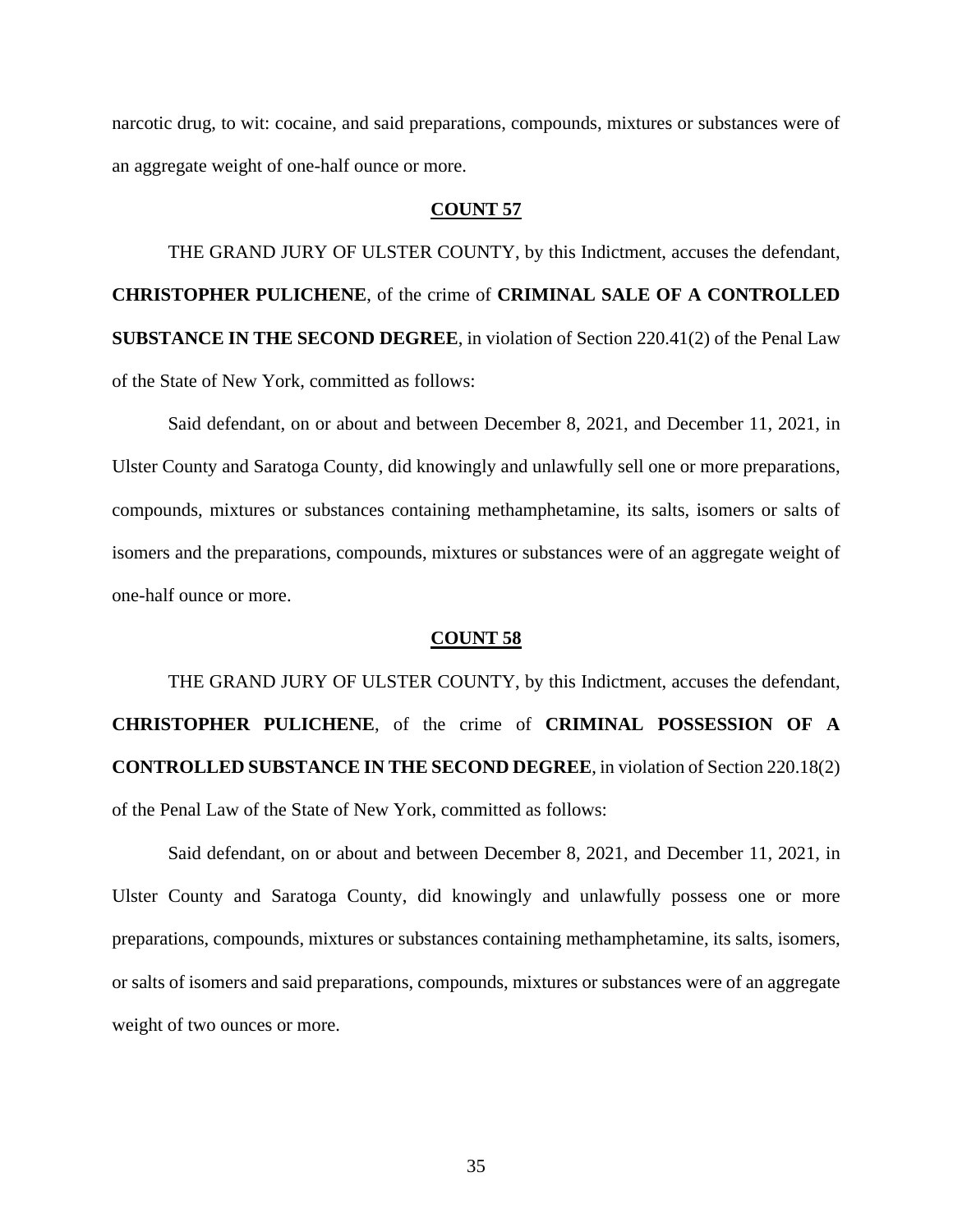THE GRAND JURY OF ULSTER COUNTY, by this Indictment, accuses the defendant, **JULIA EATON**, of the crime of **CRIMINAL POSSESSION OF A CONTROLLED SUBSTANCE IN THE SECOND DEGREE**, in violation of Section 220.18(2) of the Penal Law of the State of New York, committed as follows:

Said defendant, on or about and between December 8, 2021, and December 11, 2021, in Ulster County and Saratoga County, did knowingly and unlawfully possess one or more preparations, compounds, mixtures or substances containing methamphetamine, its salts, isomers, or salts of isomers and said preparations, compounds, mixtures or substances were of an aggregate weight of two ounces or more.

# **COUNT 60**

THE GRAND JURY OF ULSTER COUNTY, by this Indictment, accuses the defendant, **CHRISTOPHER PULICHENE**, of the crime of **CRIMINAL SALE OF A CONTROLLED SUBSTANCE IN THE THIRD DEGREE**, in violation of Section 220.39(1) of the Penal Law of the State of New York, committed as follows:

Said defendant, on or about and between December 8, 2021, and December 11, 2021, in Ulster County and Saratoga County, did knowingly and unlawfully sell a narcotic drug, to wit: heroin.

#### **COUNT 61**

THE GRAND JURY OF ULSTER COUNTY, by this Indictment, accuses the defendant, **CHRISTOPHER PULICHENE**, of the crime of **CRIMINAL POSSESSION OF A CONTROLLED SUBSTANCE IN THE THIRD DEGREE**, in violation of Section 220.16(1) of the Penal Law of the State of New York, committed as follows: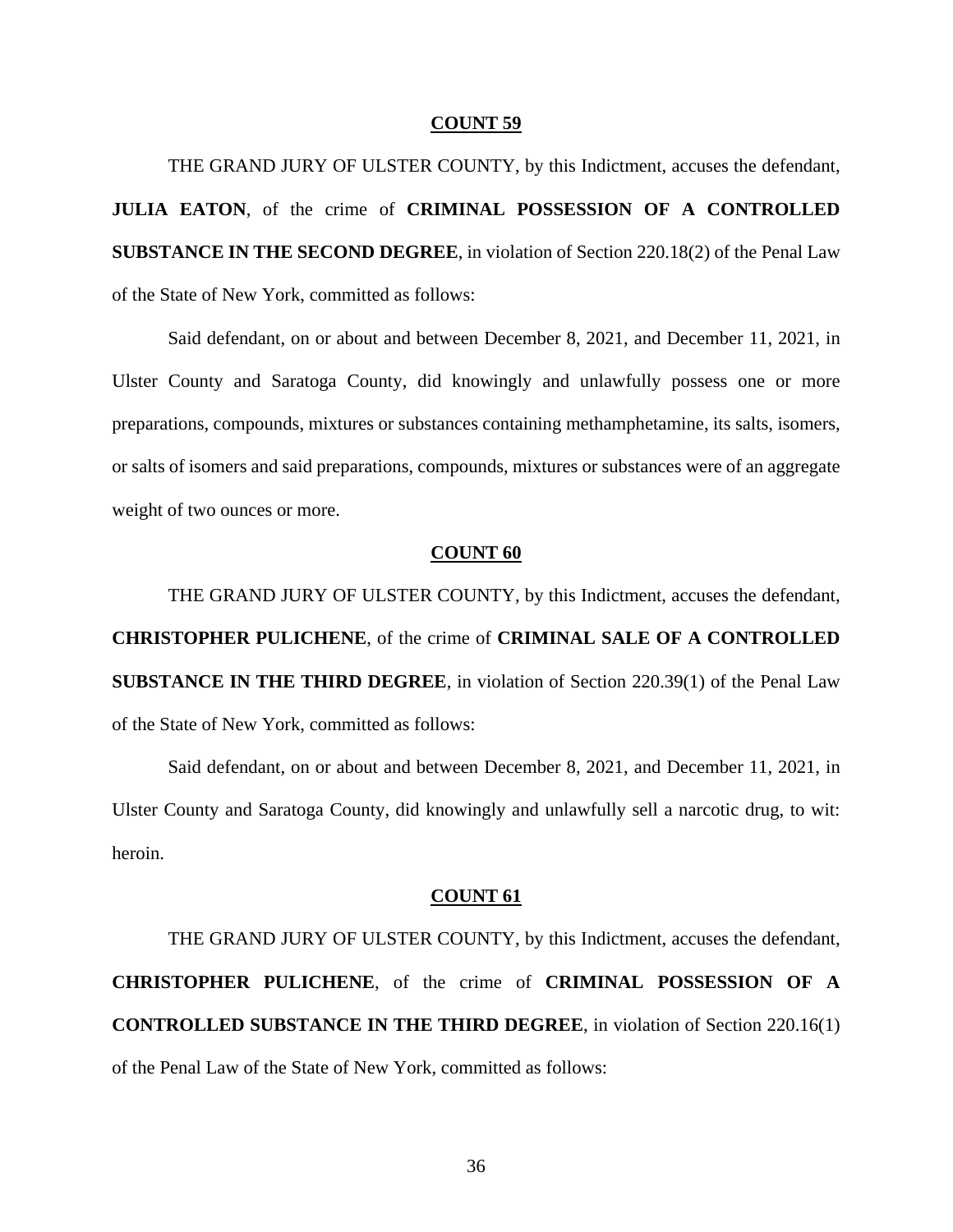Said defendant, on or about and between December 8, 2021, and December 11, 2021, in Ulster County and Saratoga County, did knowingly and unlawfully possess a narcotic drug, to wit: heroin, with intent to sell it.

# **COUNT 62**

THE GRAND JURY OF ULSTER COUNTY, by this Indictment, accuses the defendant, **JULIA EATON**, of the crime of **CRIMINAL POSSESSION OF A CONTROLLED SUBSTANCE IN THE THIRD DEGREE**, in violation of Section 220.16(1) of the Penal Law of the State of New York, committed as follows:

Said defendant, on or about and between December 8, 2021, and December 11, 2021, in Ulster County and Saratoga County, did knowingly and unlawfully possess a narcotic drug, to wit: heroin, with intent to sell it.

## **COUNT 63**

THE GRAND JURY OF ULSTER COUNTY, by this Indictment, accuses the defendant, **CHRISTOPHER PULICHENE**, of the crime of **CRIMINAL SALE OF A CONTROLLED SUBSTANCE IN THE THIRD DEGREE**, in violation of Section 220.39(1) of the Penal Law of the State of New York, committed as follows:

Said defendant, on or about and between December 8, 2021, and December 11, 2021, in Ulster County and Saratoga County, did knowingly and unlawfully sell a narcotic drug, to wit: cocaine.

#### **COUNT 64**

THE GRAND JURY OF ULSTER COUNTY, by this Indictment, accuses the defendant, **CHRISTOPHER PULICHENE**, of the crime of **CRIMINAL POSSESSION OF A**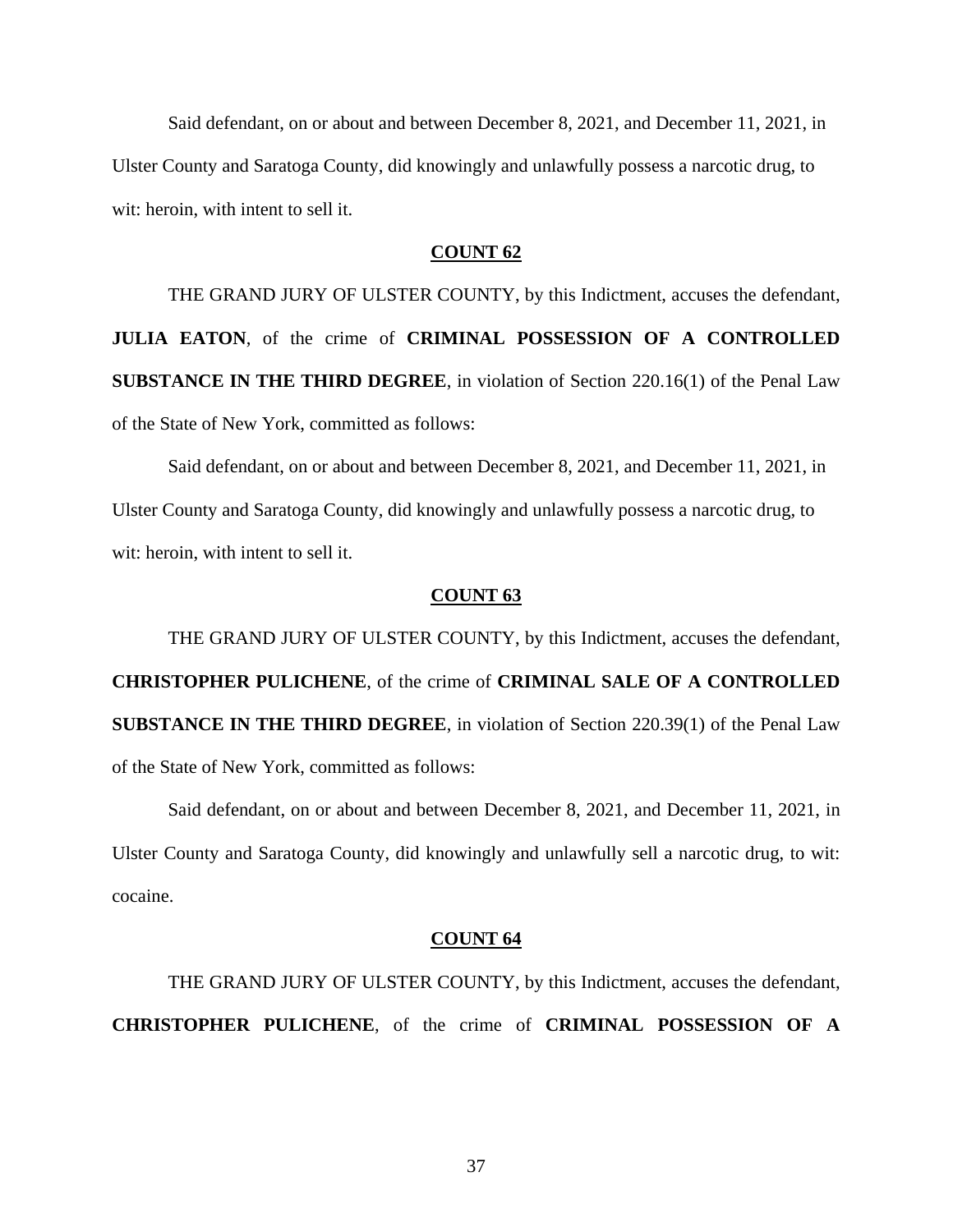**CONTROLLED SUBSTANCE IN THE THIRD DEGREE**, in violation of Section 220.16(1) of the Penal Law of the State of New York, committed as follows:

Said defendant, on or about and between December 8, 2021, and December 11, 2021, in Ulster County and Saratoga County, did knowingly and unlawfully possess a narcotic drug, to wit: cocaine, with intent to sell it.

# **COUNT 65**

THE GRAND JURY OF ULSTER COUNTY, by this Indictment, accuses the defendant, **JULIA EATON**, of the crime of **CRIMINAL POSSESSION OF A CONTROLLED SUBSTANCE IN THE THIRD DEGREE**, in violation of Section 220.16(1) of the Penal Law of the State of New York, committed as follows:

Said defendant, on or about and between December 8, 2021, and December 11, 2021, in Ulster County and Saratoga County, did knowingly and unlawfully possess a narcotic drug, to wit: cocaine, with intent to sell it.

## **COUNT 66**

THE GRAND JURY OF ULSTER COUNTY, by this Indictment, accuses the defendant, **CHRISTOPHER PULICHENE**, of the crime of **ATTEMPTED CRIMINAL SALE OF A CONTROLLED SUBSTANCE IN THE FIFTH DEGREE**, in violation of Section 110.00/220.31(1) of the Penal Law of the State of New York, committed as follows:

Said defendant, on or about and between December 8, 2021, and December 11, 2021, in Ulster County and Saratoga County, did attempt to knowingly and unlawfully sell a controlled substance, to wit: alprazolam.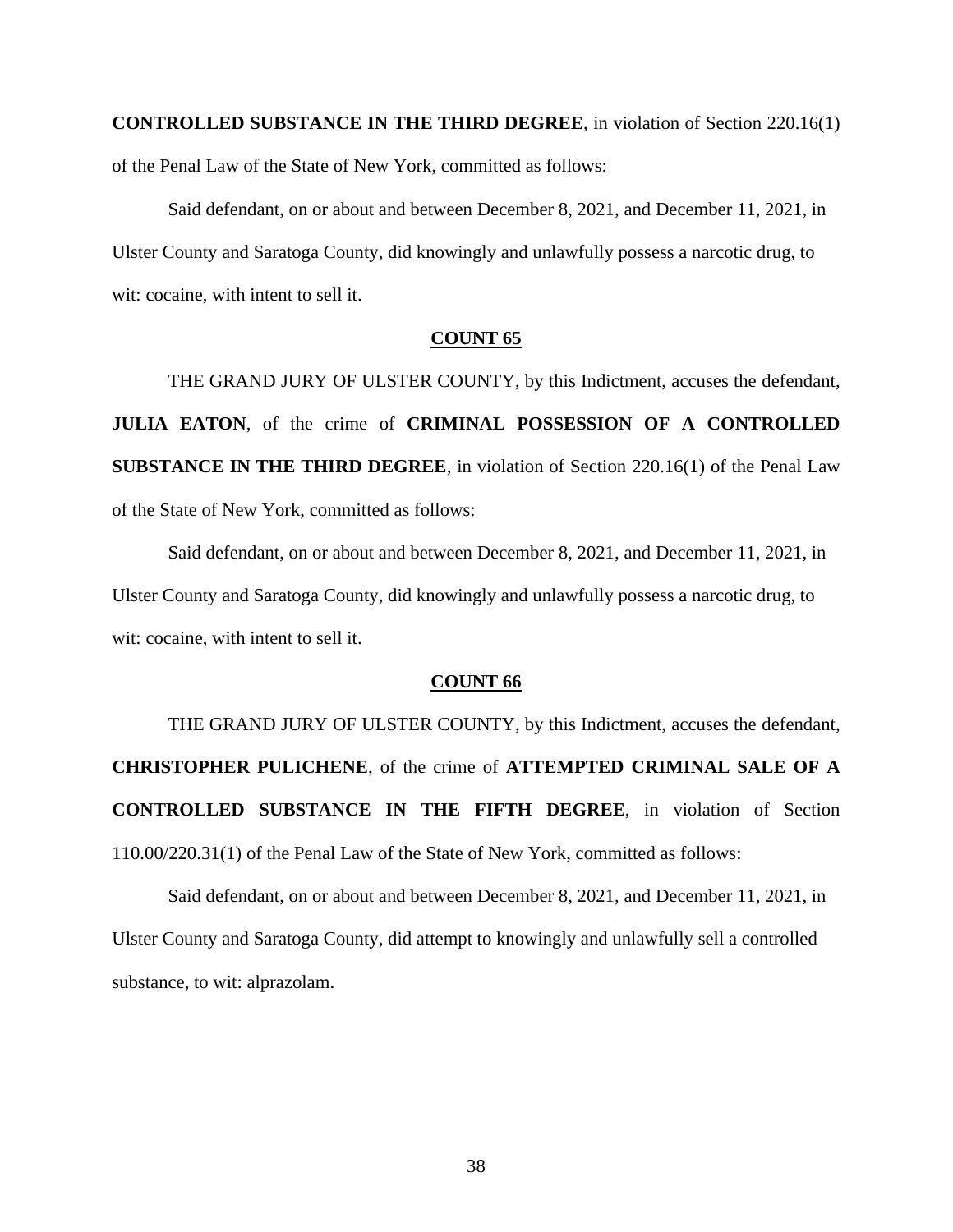THE GRAND JURY OF ULSTER COUNTY, by this Indictment, accuses the defendant, **CHRISTOPHER PULICHENE**, of the crime of **ATTEMPTED CRIMINAL POSSESSION OF A CONTROLLED SUBSTANCE IN THE FIFTH DEGREE**, in violation of Section 110.00/220.06(1) of the Penal Law of the State of New York, committed as follows:

Said defendant, on or about and between December 8, 2021, and December 11, 2021, in Ulster County and Saratoga County, did attempt to knowingly and unlawfully possess a controlled substance, to wit: alprazolam, with intent to sell it.

## **COUNT 68**

THE GRAND JURY OF ULSTER COUNTY, by this Indictment, accuses the defendant, **JULIA EATON**, of the crime of **ATTEMPTED CRIMINAL POSSESSION OF A CONTROLLED SUBSTANCE IN THE FIFTH DEGREE**, in violation of Section 110.00/220.06(1) of the Penal Law of the State of New York, committed as follows:

Said defendant, on or about and between December 8, 2021, and December 11, 2021, in Ulster County and Saratoga County, did attempt to knowingly and unlawfully possess a controlled substance, to wit: alprazolam, with intent to sell it.

## **COUNT 69**

THE GRAND JURY OF ULSTER COUNTY, by this Indictment, accuses the defendant, **CHRISTOPHER PULICHENE**, of the crime of **CRIMINAL SALE OF A CONTROLLED SUBSTANCE IN THE SECOND DEGREE**, in violation of Section 220.41(2) of the Penal Law of the State of New York, committed as follows:

Said defendant, on or about and between December 9, 2021, and December 10, 2021, in Ulster County, did knowingly and unlawfully sell one or more preparations, compounds, mixtures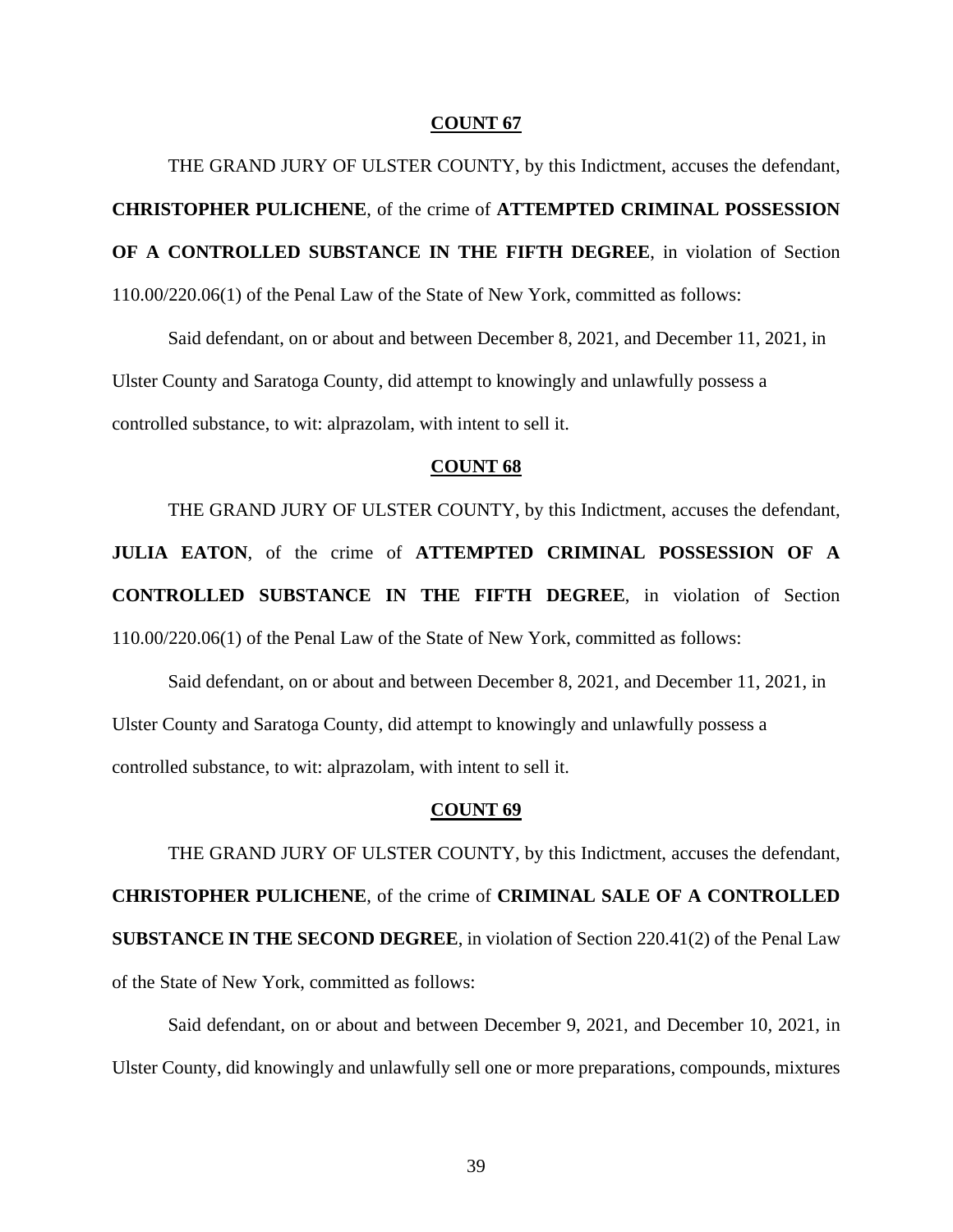or substances containing methamphetamine, its salts, isomers or salts of isomers and the preparations, compounds, mixtures or substances were of an aggregate weight of one-half ounce or more.

## **COUNT 70**

THE GRAND JURY OF ULSTER COUNTY, by this Indictment, accuses the defendant, **CHRISTOPHER PULICHENE**, of the crime of **CRIMINAL POSSESSION OF A CONTROLLED SUBSTANCE IN THE THIRD DEGREE**, in violation of Section 220.16(7) of the Penal Law of the State of New York, committed as follows:

Said defendant, on or about and between December 9, 2021 and December 10, 2021, in Ulster County, did knowingly and unlawfully possess one or more preparations, compounds, mixtures or substances containing methamphetamine, its salts, isomers or salts of isomers with intent to sell it and said preparations, compounds, mixtures or substances were of an aggregate weight of one-eighth ounce or more.

## **COUNT 71**

THE GRAND JURY OF ULSTER COUNTY, by this Indictment, accuses the defendant, **DEVYN WOLNY**, of the crime of **CRIMINAL POSSESSION OF A CONTROLLED SUBSTANCE IN THE THIRD DEGREE**, in violation of Section 220.16(7) of the Penal Law of the State of New York, committed as follows:

Said defendant, on or about and between December 9, 2021 and December 10, 2021, in Ulster County, did knowingly and unlawfully possess one or more preparations, compounds, mixtures or substances containing methamphetamine, its salts, isomers or salts of isomers with intent to sell it and said preparations, compounds, mixtures or substances were of an aggregate weight of one-eighth ounce or more.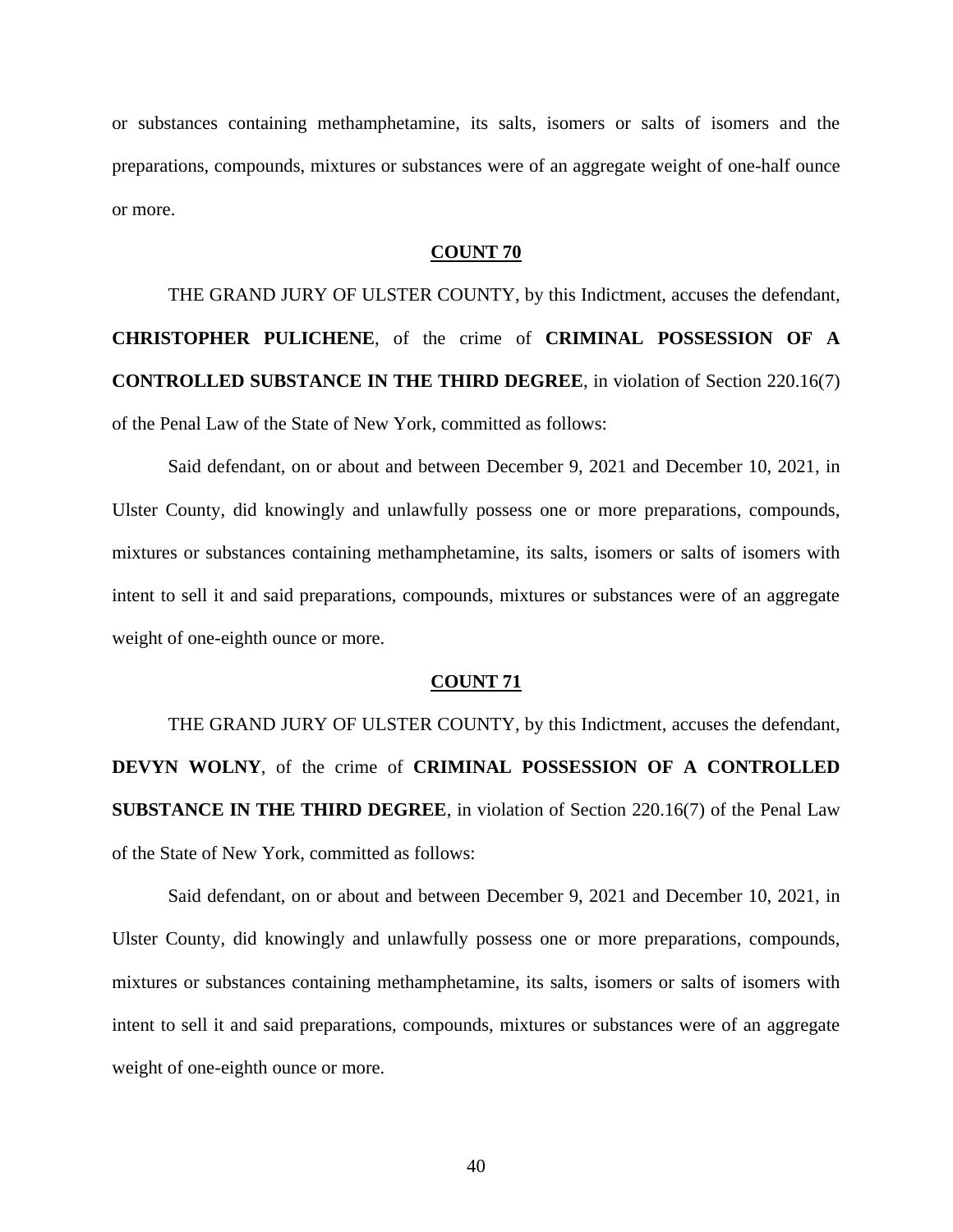THE GRAND JURY OF ULSTER COUNTY, by this Indictment, accuses the defendant, **CHRISTOPHER PULICHENE**, of the crime of **CRIMINAL SALE OF A CONTROLLED SUBSTANCE IN THE SECOND DEGREE**, in violation of Section 220.41(2) of the Penal Law of the State of New York, committed as follows:

Said defendant, on or about and between December 13, 2021, and December 14, 2021, in Dutchess County, did knowingly and unlawfully sell one or more preparations, compounds, mixtures or substances containing methamphetamine, its salts, isomers or salts of isomers and the preparations, compounds, mixtures or substances were of an aggregate weight of one-half ounce or more.

# **COUNT 73**

THE GRAND JURY OF ULSTER COUNTY, by this Indictment, accuses the defendant, **CHRISTOPHER PULICHENE**, of the crime of **CRIMINAL POSSESSION OF A CONTROLLED SUBSTANCE IN THE THIRD DEGREE**, in violation of Section 220.16(7) of the Penal Law of the State of New York, committed as follows:

Said defendant, on or about and between December 13, 2021 and December 14, 2021, in Dutchess County, did knowingly and unlawfully possess one or more preparations, compounds, mixtures or substances containing methamphetamine, its salts, isomers or salts of isomers with intent to sell it and said preparations, compounds, mixtures or substances were of an aggregate weight of one-eighth ounce or more.

## **COUNT 74**

THE GRAND JURY OF ULSTER COUNTY, by this Indictment, accuses the defendant, **ZACHARY VANVLACK**, of the crime of **CRIMINAL POSSESSION OF A CONTROLLED**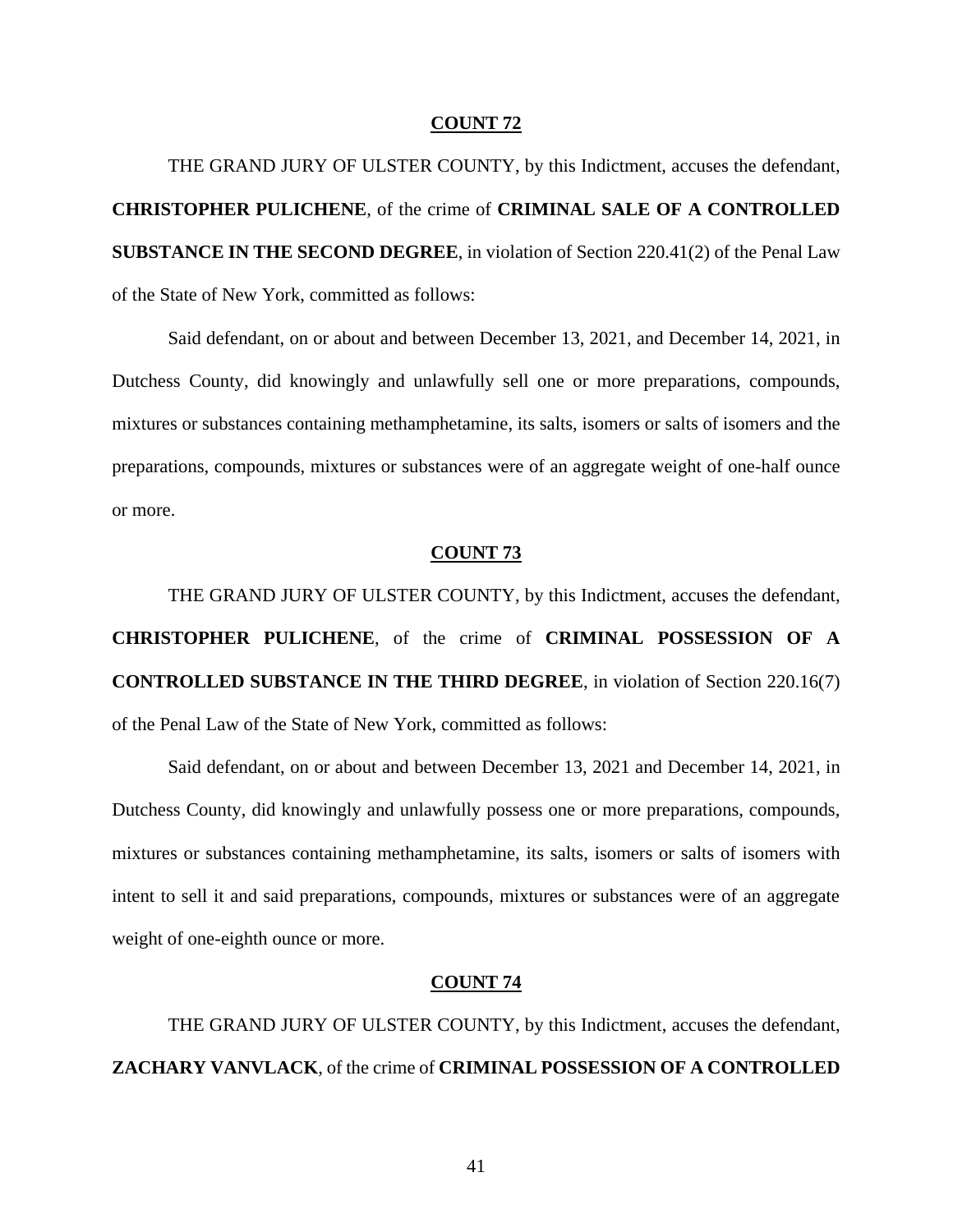**SUBSTANCE IN THE THIRD DEGREE**, in violation of Section 220.16(7) of the Penal Law of the State of New York, committed as follows:

Said defendant, on or about and between December 13, 2021 and December 14, 2021, in Dutchess County, did knowingly and unlawfully possess one or more preparations, compounds, mixtures or substances containing methamphetamine, its salts, isomers or salts of isomers with intent to sell it and said preparations, compounds, mixtures or substances were of an aggregate weight of one-eighth ounce or more.

## **COUNT 75**

THE GRAND JURY OF ULSTER COUNTY, by this Indictment, accuses the defendant, **CHRISTOPHER PULICHENE**, of the crime of **CRIMINAL SALE OF A CONTROLLED SUBSTANCE IN THE THIRD DEGREE**, in violation of Section 220.39(1) of the Penal Law of the State of New York, committed as follows:

Said defendant, on or about and between December 13, 2021 and December 14, 2021, in Dutchess County, did knowingly and unlawfully sell a narcotic drug, to wit: heroin.

# **COUNT 76**

THE GRAND JURY OF ULSTER COUNTY, by this Indictment, accuses the defendant, **CHRISTOPHER PULICHENE**, of the crime of **CRIMINAL POSSESSION OF A CONTROLLED SUBSTANCE IN THE THIRD DEGREE**, in violation of Section 220.16(1) of the Penal Law of the State of New York, committed as follows:

Said defendant, on or about and between December 13, 2021 and December 14, 2021, in Dutchess County, did knowingly and unlawfully possess a narcotic drug, to wit: heroin, with intent to sell it.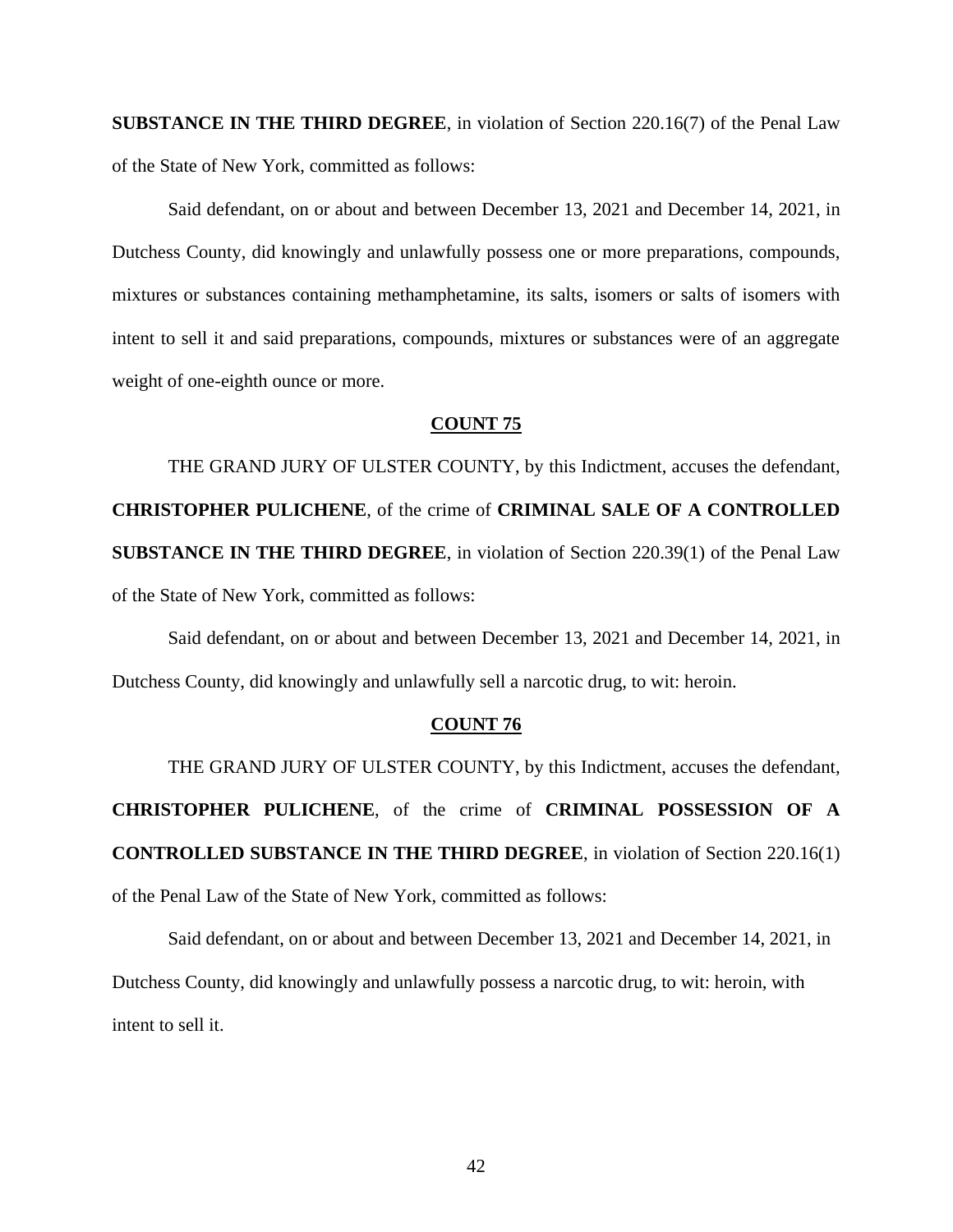THE GRAND JURY OF ULSTER COUNTY, by this Indictment, accuses the defendant, **ZACHARY VANVLACK**, of the crime of **CRIMINAL POSSESSION OF A CONTROLLED SUBSTANCE IN THE THIRD DEGREE**, in violation of Section 220.16(1) of the Penal Law of the State of New York, committed as follows:

Said defendant, on or about and between December 13, 2021 and December 14, 2021, in Dutchess County, did knowingly and unlawfully possess a narcotic drug, to wit: heroin, with intent to sell it.

# **COUNT 78**

THE GRAND JURY OF ULSTER COUNTY, by this Indictment, accuses the defendant, **CHRISTOPHER PULICHENE**, of the crime of **CRIMINAL SALE OF A CONTROLLED SUBSTANCE IN THE FIRST DEGREE**, in violation of Section 220.43(1) of the Penal Law of the State of New York, committed as follows:

Said defendant, on or about and between December 14, 2021, and December 15, 2021, in Ulster County, did knowingly and unlawfully sell one or more preparations, compounds, mixtures or substances containing a narcotic drug, to wit: cocaine, and said preparations, compounds, mixtures or substances were of an aggregate weight of two ounces or more.

## **COUNT 79**

THE GRAND JURY OF ULSTER COUNTY, by this Indictment, accuses the defendant, **CHRISTOPHER PULICHENE**, of the crime of **CRIMINAL POSSESSION OF A CONTROLLED SUBSTANCE IN THE THIRD DEGREE**, in violation of Section 220.16(1) of the Penal Law of the State of New York, committed as follows: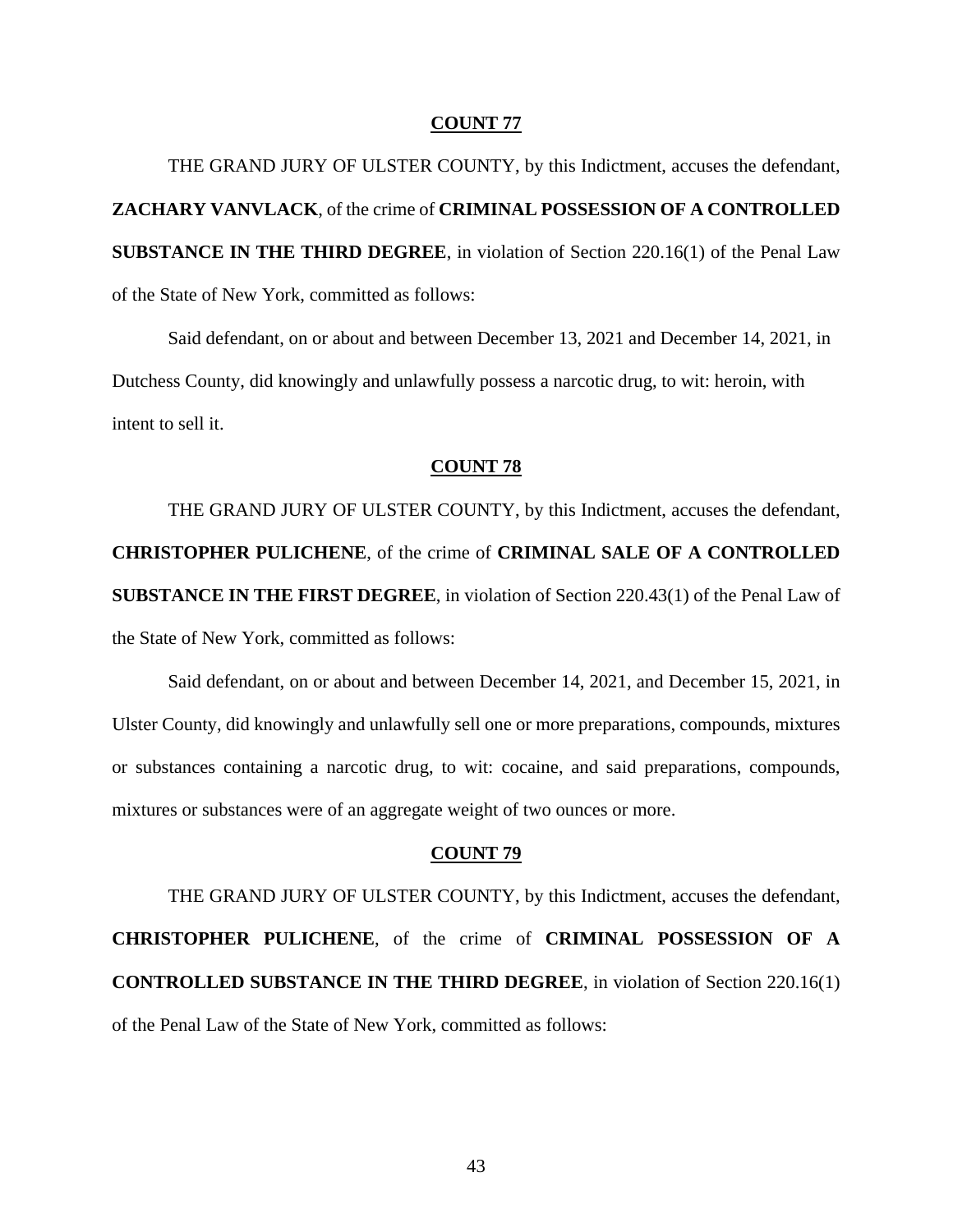Said defendant, on or about and between December 14, 2021, and December 15, 2021, in Ulster County, did knowingly and unlawfully possess a narcotic drug, to wit: cocaine, with intent to sell it.

## **COUNT 80**

THE GRAND JURY OF ULSTER COUNTY, by this Indictment, accuses the defendant, **CHRISTOPHER PULICHENE**, of the crime of **CRIMINAL POSSESSION OF A CONTROLLED SUBSTANCE IN THE THIRD DEGREE**, in violation of Section 220.16(12) of the Penal Law of the State of New York, committed as follows:

Said defendant, on or about and between December 14, 2021, and December 15, 2021, in Ulster County, did knowingly and unlawfully possess one or more preparations, compounds, mixtures or substances containing a narcotic drug, to wit: cocaine, and said preparations, compounds, mixtures or substances were of an aggregate weight of one-half ounce or more.

## **COUNT 81**

THE GRAND JURY OF ULSTER COUNTY, by this Indictment, accuses the defendant, **DEVYN WOLNY**, of the crime of **CRIMINAL POSSESSION OF A CONTROLLED SUBSTANCE IN THE THIRD DEGREE**, in violation of Section 220.16(1) of the Penal Law of the State of New York, committed as follows:

Said defendant, on or about and between December 14, 2021, and December 15, 2021, in Ulster County, did knowingly and unlawfully possess a narcotic drug, to wit: cocaine, with intent to sell it.

### **COUNT 82**

THE GRAND JURY OF ULSTER COUNTY, by this Indictment, accuses the defendant, **DEVYN WOLNY**, of the crime of **CRIMINAL POSSESSION OF A CONTROLLED** 

44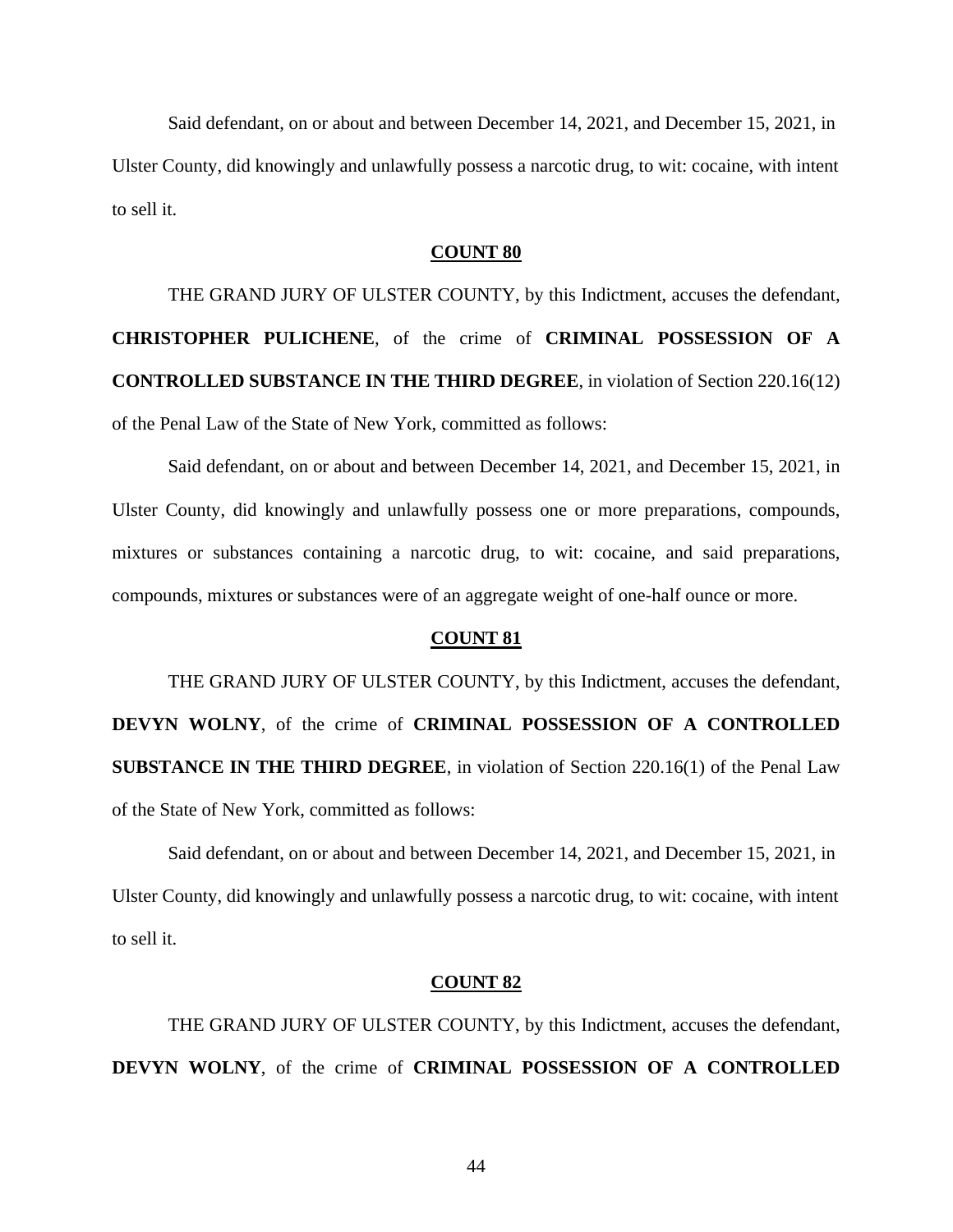**SUBSTANCE IN THE THIRD DEGREE**, in violation of Section 220.16(12) of the Penal Law of the State of New York, committed as follows:

Said defendant, on or about and between December 14, 2021, and December 15, 2021, in Ulster County, did knowingly and unlawfully possess one or more preparations, compounds, mixtures or substances containing a narcotic drug, to wit: cocaine, and said preparations, compounds, mixtures or substances were of an aggregate weight of one-half ounce or more.

## **COUNT 83**

THE GRAND JURY OF ULSTER COUNTY, by this Indictment, accuses the defendant, **CHRISTOPHER PULICHENE**, of the crime of **CRIMINAL SALE OF A CONTROLLED SUBSTANCE IN THE SECOND DEGREE**, in violation of Section 220.41(2) of the Penal Law of the State of New York, committed as follows:

Said defendant, on or about and between December 15, 2021, and December 16, 2021, in Dutchess County, did knowingly and unlawfully sell one or more preparations, compounds, mixtures or substances containing methamphetamine, its salts, isomers or salts of isomers and the preparations, compounds, mixtures or substances were of an aggregate weight of one-half ounce or more.

#### **COUNT 84**

THE GRAND JURY OF ULSTER COUNTY, by this Indictment, accuses the defendant, **CHRISTOPHER PULICHENE**, of the crime of **CRIMINAL POSSESSION OF A CONTROLLED SUBSTANCE IN THE THIRD DEGREE**, in violation of Section 220.16(7) of the Penal Law of the State of New York, committed as follows:

Said defendant, on or about and between December 15, 2021 and December 16, 2021, in Dutchess County, did knowingly and unlawfully possess one or more preparations, compounds,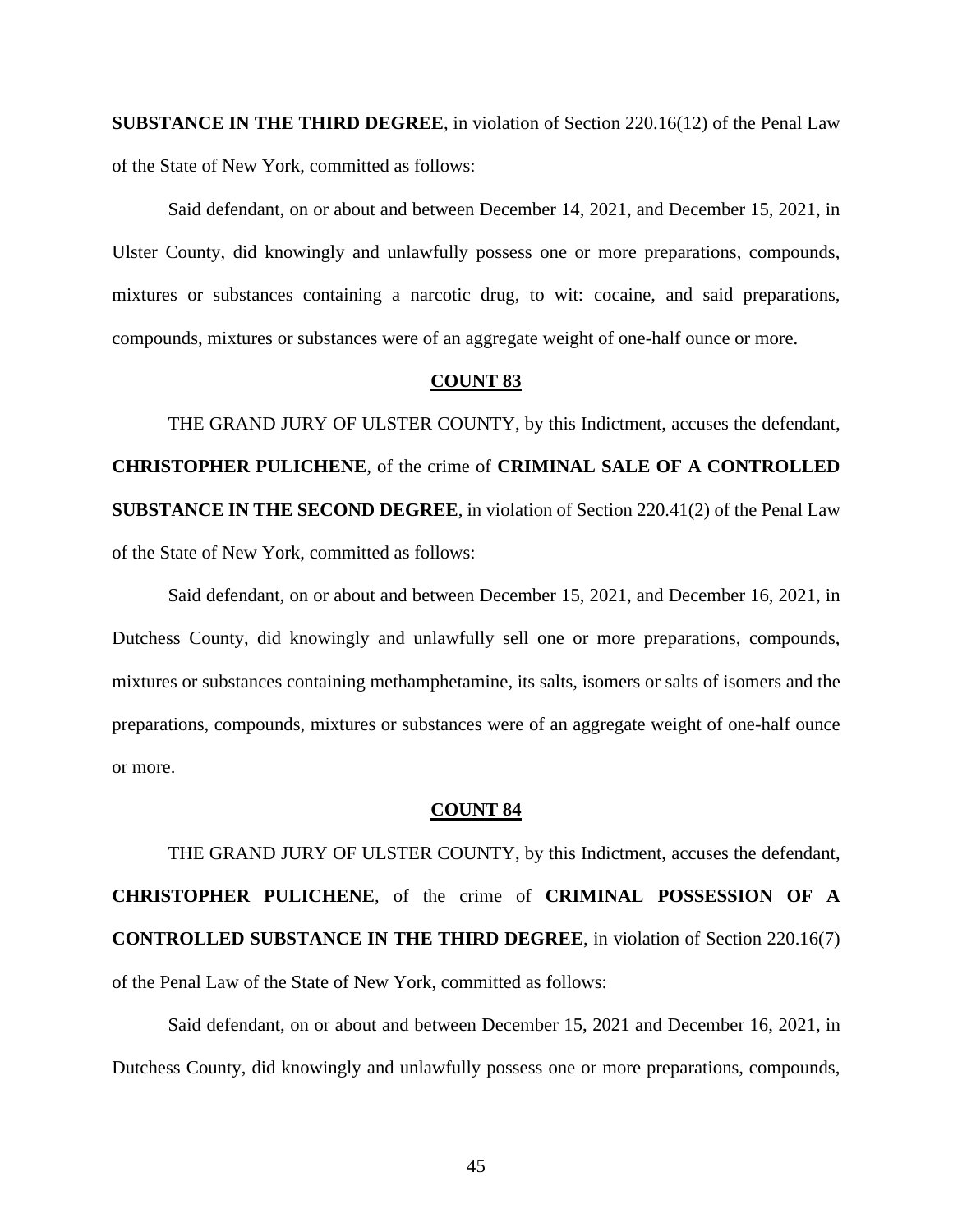mixtures or substances containing methamphetamine, its salts, isomers or salts of isomers with intent to sell it and said preparations, compounds, mixtures or substances were of an aggregate weight of one-eighth ounce or more.

# **COUNT 85**

THE GRAND JURY OF ULSTER COUNTY, by this Indictment, accuses the defendant, **ZACHARY VANVLACK**, of the crime of **CRIMINAL POSSESSION OF A CONTROLLED SUBSTANCE IN THE THIRD DEGREE**, in violation of Section 220.16(7) of the Penal Law of the State of New York, committed as follows:

Said defendant, on or about and between December 15, 2021 and December 16, 2021, in Dutchess County, did knowingly and unlawfully possess one or more preparations, compounds, mixtures or substances containing methamphetamine, its salts, isomers or salts of isomers with intent to sell it and said preparations, compounds, mixtures or substances were of an aggregate weight of one-eighth ounce or more.

## **COUNT 86**

THE GRAND JURY OF ULSTER COUNTY, by this Indictment, accuses the defendant, **CHRISTOPHER PULICHENE**, of the crime of **CRIMINAL SALE OF A CONTROLLED SUBSTANCE IN THE THIRD DEGREE**, in violation of Section 220.39(1) of the Penal Law of the State of New York, committed as follows:

Said defendant, on or about and between December 15, 2021 and December 16, 2021, in Dutchess County, did knowingly and unlawfully sell a narcotic drug, to wit: heroin.

## **COUNT 87**

THE GRAND JURY OF ULSTER COUNTY, by this Indictment, accuses the defendant, **CHRISTOPHER PULICHENE**, of the crime of **CRIMINAL POSSESSION OF A**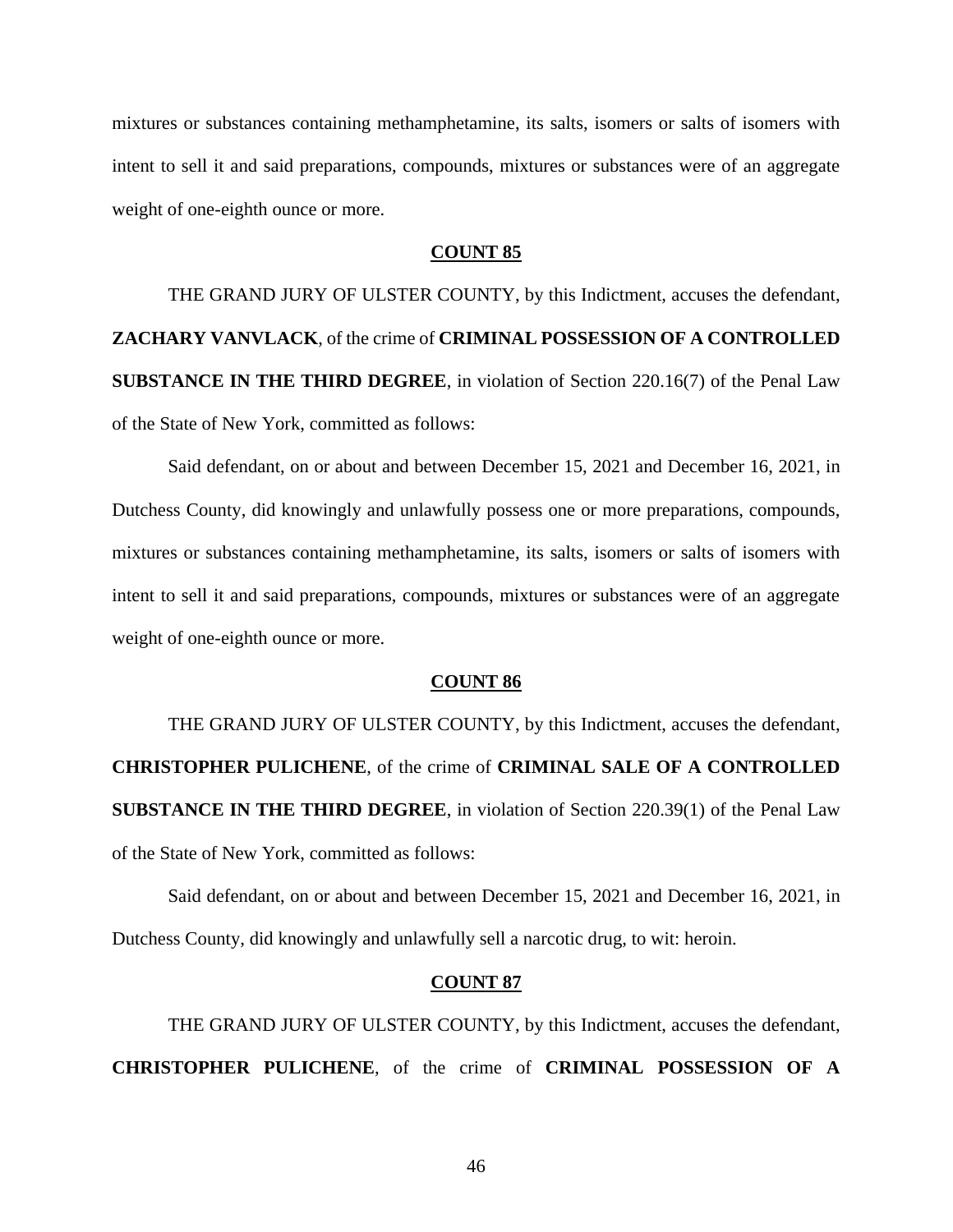**CONTROLLED SUBSTANCE IN THE THIRD DEGREE**, in violation of Section 220.16(1) of the Penal Law of the State of New York, committed as follows:

Said defendant, on or about and between December 15, 2021 and December 16, 2021, in Dutchess County, did knowingly and unlawfully possess a narcotic drug, to wit: heroin, with intent to sell it.

# **COUNT 88**

THE GRAND JURY OF ULSTER COUNTY, by this Indictment, accuses the defendant, **ZACHARY VANVLACK**, of the crime of **CRIMINAL POSSESSION OF A CONTROLLED SUBSTANCE IN THE THIRD DEGREE**, in violation of Section 220.16(1) of the Penal Law of the State of New York, committed as follows:

Said defendant, on or about and between December 15, 2021 and December 16, 2021, in Dutchess County, did knowingly and unlawfully possess a narcotic drug, to wit: heroin, with intent to sell it.

## **COUNT 89**

THE GRAND JURY OF ULSTER COUNTY, by this Indictment, accuses the defendant, **ALTON COUNTRYMAN**, of the crime of **CRIMINAL SALE OF A CONTROLLED SUBSTANCE IN THE THIRD DEGREE**, in violation of Section 220.39(1) of the Penal Law of the State of New York, committed as follows:

Said defendant, on or about December 17, 2021, in Saratoga County, did knowingly and unlawfully sell a narcotic drug, to wit: heroin.

### **COUNT 90**

THE GRAND JURY OF ULSTER COUNTY, by this Indictment, accuses the defendant, **ALTON COUNTRYMAN**, of the crime of **CRIMINAL POSSESSION OF A CONTROLLED**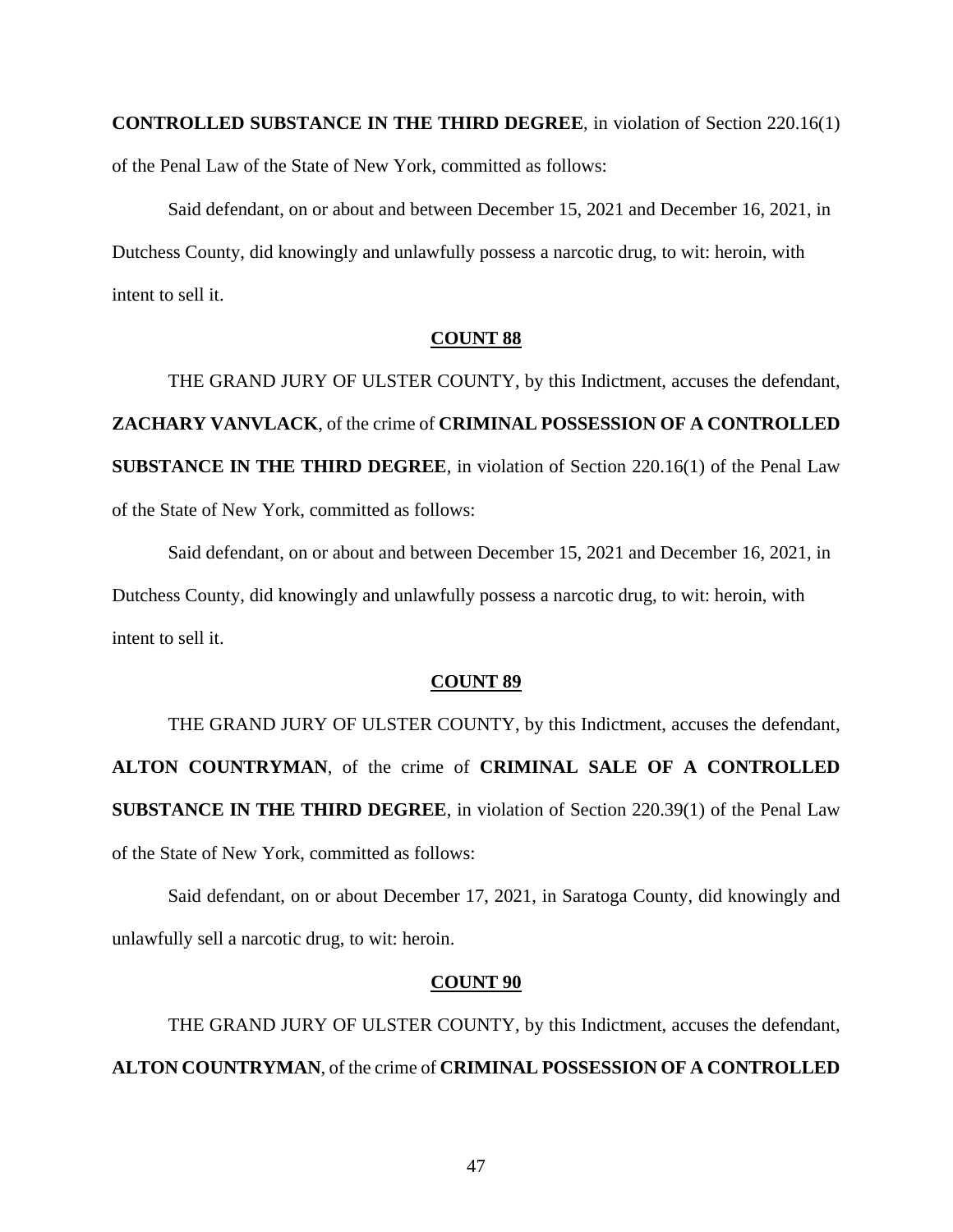**SUBSTANCE IN THE THIRD DEGREE**, in violation of Section 220.16(1) of the Penal Law of the State of New York, committed as follows:

Said defendant, on or about December 17, 2021, in Saratoga County, did knowingly and unlawfully possess a narcotic drug, to wit: heroin, with intent to sell it.

# **COUNT 91**

THE GRAND JURY OF ULSTER COUNTY, by this Indictment, accuses the defendant,

**THOMAS COLON**, of the crime of **CRIMINAL SALE OF A CONTROLLED SUBSTANCE** 

**IN THE THIRD DEGREE**, in violation of Section 220.39(1) of the Penal Law of the State of New York, committed as follows:

Said defendant, on or about December 17, 2021, in Ulster County, did knowingly and unlawfully sell a narcotic drug, to wit: cocaine.

## **COUNT 92**

THE GRAND JURY OF ULSTER COUNTY, by this Indictment, accuses the defendant, **THOMAS COLON**, of the crime of **CRIMINAL POSSESSION OF A CONTROLLED SUBSTANCE IN THE THIRD DEGREE**, in violation of Section 220.16(1) of the Penal Law of the State of New York, committed as follows:

Said defendant, on or about December 17, 2021, in Ulster County, did knowingly and

unlawfully possess a narcotic drug, to wit: cocaine, with intent to sell it.

# **COUNT 93**

THE GRAND JURY OF ULSTER COUNTY, by this Indictment, accuses the defendant, **RALPH BANKS, JR.**, of the crime of **CRIMINAL POSSESSION OF A CONTROLLED SUBSTANCE IN THE THIRD DEGREE**, in violation of Section 220.16(1) of the Penal Law of the State of New York, committed as follows: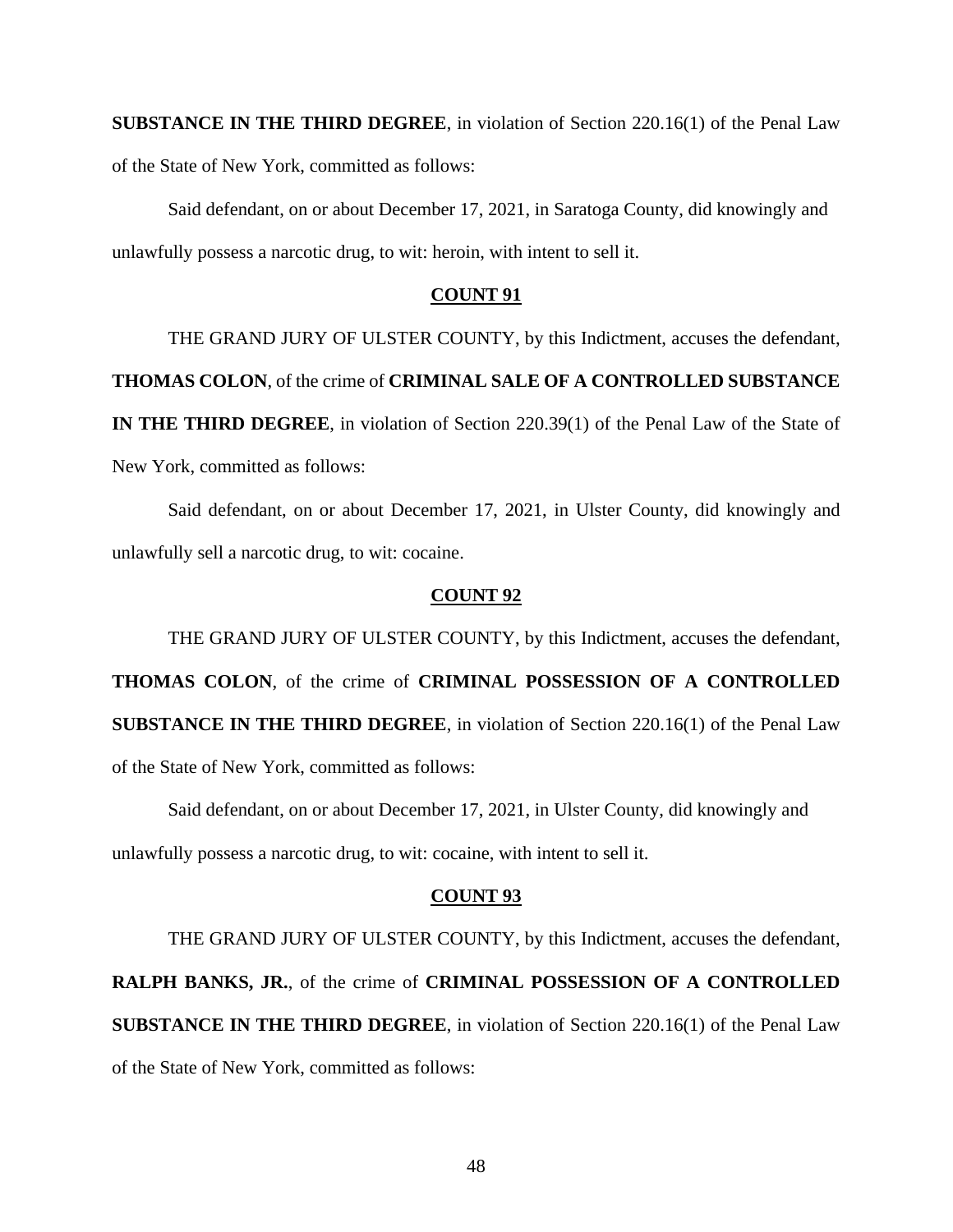Said defendant, on or about December 17, 2021, in Ulster County, did knowingly and unlawfully possess a narcotic drug, to wit: cocaine, with intent to sell it.

## **COUNT 94**

THE GRAND JURY OF ULSTER COUNTY, by this Indictment, accuses the defendant, **CHRISTOPHER PULICHENE**, of the crime of **CRIMINAL SALE OF A CONTROLLED SUBSTANCE IN THE SECOND DEGREE**, in violation of Section 220.41(2) of the Penal Law of the State of New York, committed as follows:

Said defendant, on or about and between December 17, 2021, and December 19, 2021, in Ulster County, did knowingly and unlawfully sell one or more preparations, compounds, mixtures or substances containing methamphetamine, its salts, isomers or salts of isomers and the preparations, compounds, mixtures or substances were of an aggregate weight of one-half ounce or more.

#### **COUNT 95**

THE GRAND JURY OF ULSTER COUNTY, by this Indictment, accuses the defendant, **CHRISTOPHER PULICHENE**, of the crime of **CRIMINAL POSSESSION OF A CONTROLLED SUBSTANCE IN THE THIRD DEGREE**, in violation of Section 220.16(7) of the Penal Law of the State of New York, committed as follows:

Said defendant, on or about and between December 17, 2021, and December 19, 2021, in Ulster County, did knowingly and unlawfully possess one or more preparations, compounds, mixtures or substances containing methamphetamine, its salts, isomers or salts of isomers with intent to sell it and said preparations, compounds, mixtures or substances were of an aggregate weight of one-eighth ounce or more.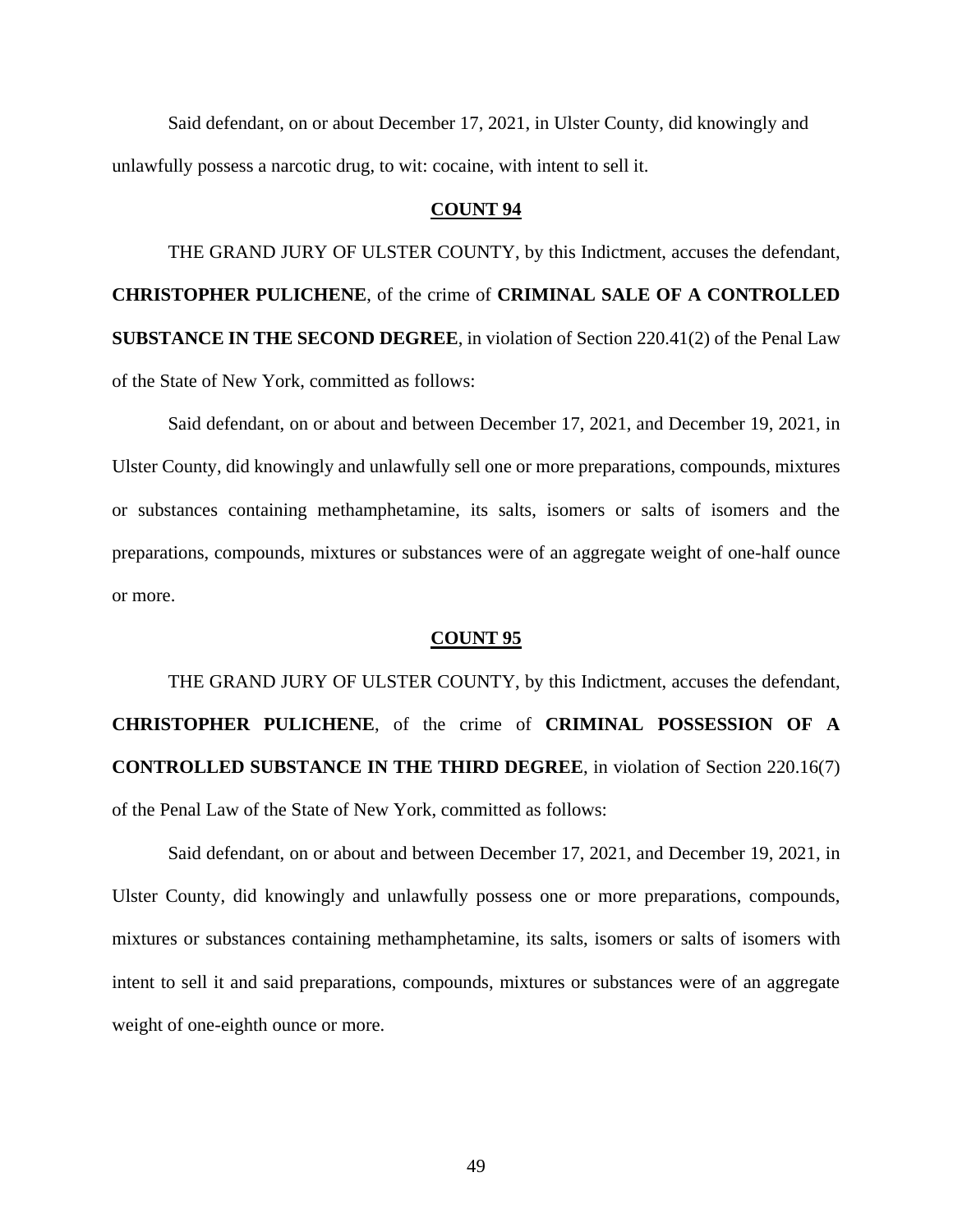THE GRAND JURY OF ULSTER COUNTY, by this Indictment, accuses the defendant, **THOMAS COLON**, of the crime of **CRIMINAL POSSESSION OF A CONTROLLED SUBSTANCE IN THE THIRD DEGREE**, in violation of Section 220.16(7) of the Penal Law of the State of New York, committed as follows:

Said defendant, on or about and between December 17, 2021, and December 19, 2021, in Ulster County, did knowingly and unlawfully possess one or more preparations, compounds, mixtures or substances containing methamphetamine, its salts, isomers or salts of isomers with intent to sell it and said preparations, compounds, mixtures or substances were of an aggregate weight of one-eighth ounce or more.

## **COUNT 97**

THE GRAND JURY OF ULSTER COUNTY, by this Indictment, accuses the defendant, **THOMAS COLON**, of the crime of **CRIMINAL SALE OF A CONTROLLED SUBSTANCE IN THE SECOND DEGREE**, in violation of Section 220.41(1) of the Penal Law of the State of New York, committed as follows:

Said defendant, on or about December 18, 2021, in Ulster County, did knowingly and unlawfully sell one or more preparations, compounds, mixtures or substances containing a narcotic drug, to wit: cocaine, and said preparations, compounds, mixtures or substances were of an aggregate weight of one-half ounce or more.

#### **COUNT 98**

THE GRAND JURY OF ULSTER COUNTY, by this Indictment, accuses the defendant, **THOMAS COLON**, of the crime of **CRIMINAL SALE OF A CONTROLLED SUBSTANCE**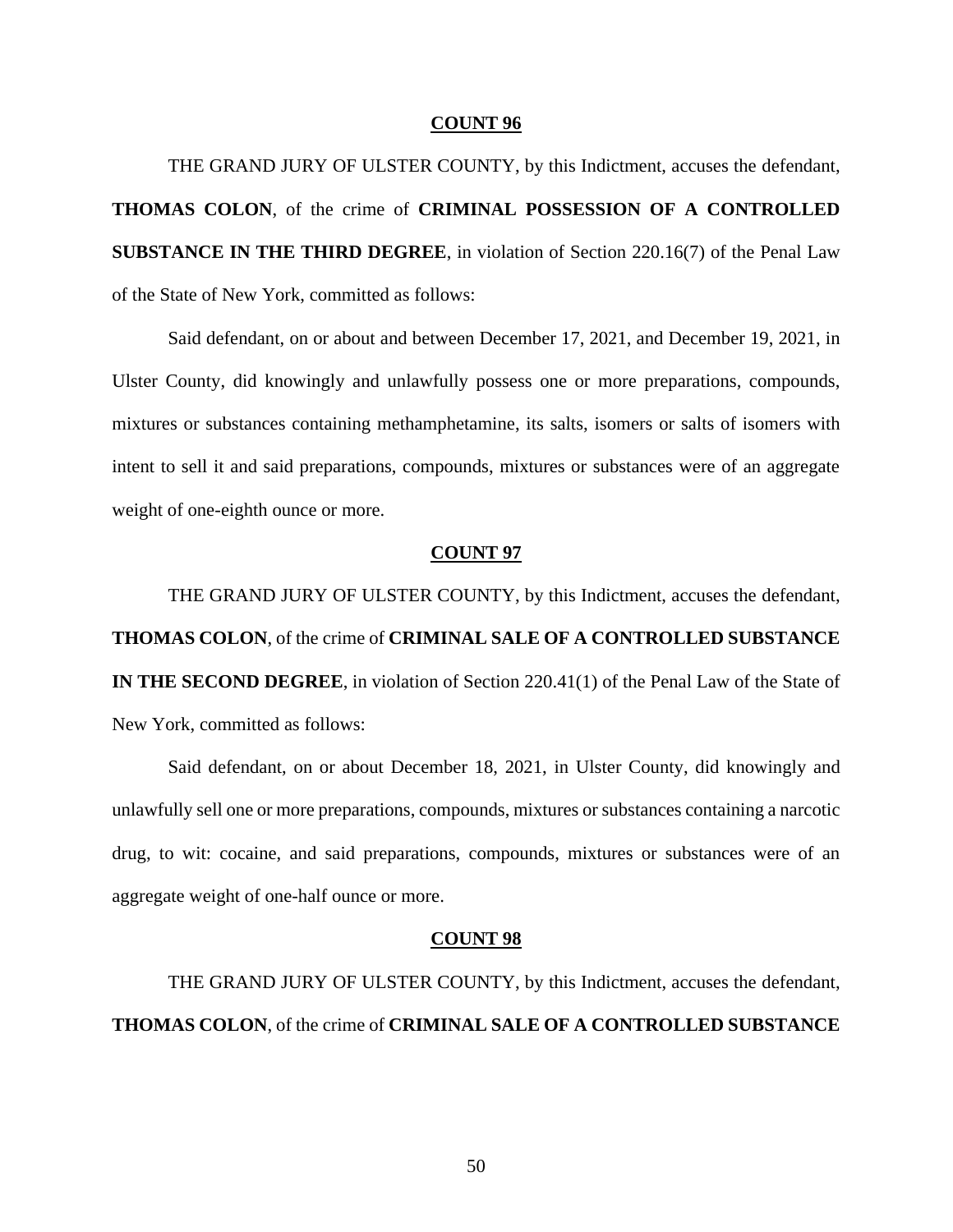**IN THE THIRD DEGREE**, in violation of Section 220.39(1) of the Penal Law of the State of New York, committed as follows:

Said defendant, on or about December 18, 2021, in Ulster County, did knowingly and unlawfully sell a narcotic drug, to wit: cocaine.

## **COUNT 99**

THE GRAND JURY OF ULSTER COUNTY, by this Indictment, accuses the defendant, **THOMAS COLON**, of the crime of **CRIMINAL POSSESSION OF A CONTROLLED SUBSTANCE IN THE THIRD DEGREE**, in violation of Section 220.16(1) of the Penal Law of the State of New York, committed as follows:

Said defendant, on or about December 18, 2021, in Ulster County, did knowingly and unlawfully possess a narcotic drug, to wit: cocaine, with intent to sell it.

# **COUNT 100**

THE GRAND JURY OF ULSTER COUNTY, by this Indictment, accuses the defendant, **THOMAS COLON**, of the crime of **CRIMINAL POSSESSION OF A CONTROLLED SUBSTANCE IN THE THIRD DEGREE**, in violation of Section 220.16(12) of the Penal Law of the State of New York, committed as follows:

Said defendant, on or about December 18, 2021, in Ulster County, did knowingly and unlawfully possess one or more preparations, compounds, mixtures or substances containing a narcotic drug, to wit: cocaine, and said preparations, compounds, mixtures or substances were of an aggregate weight of one-half ounce or more.

## **COUNT 101**

THE GRAND JURY OF ULSTER COUNTY, by this Indictment, accuses the defendant, **NICHOLAS LASUSA**, of the crime of **CRIMINAL POSSESSION OF A CONTROLLED**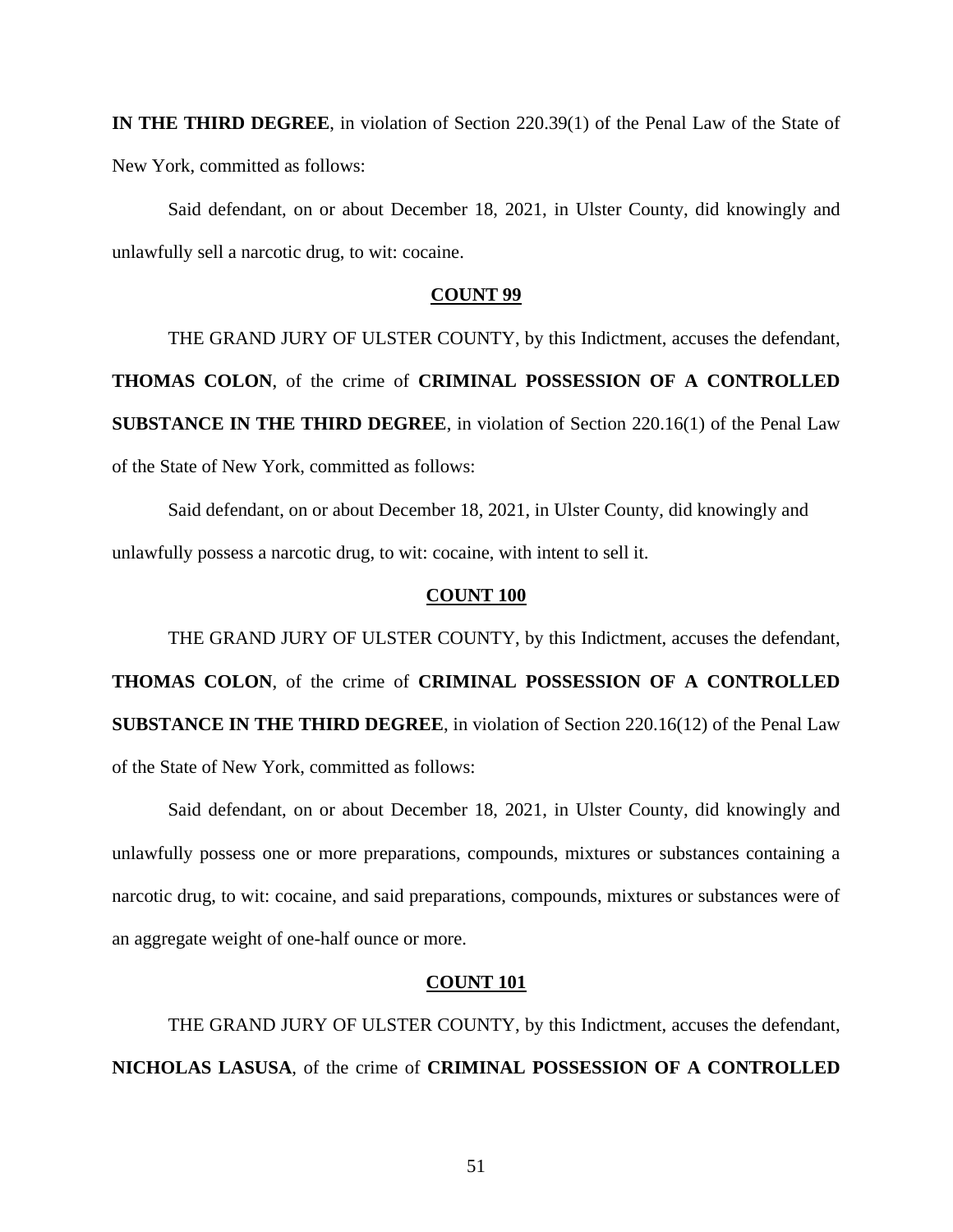**SUBSTANCE IN THE THIRD DEGREE**, in violation of Section 220.16(1) of the Penal Law of the State of New York, committed as follows:

Said defendant, on or about December 18, 2021, in Ulster County, did knowingly and unlawfully possess a narcotic drug, to wit: cocaine, with intent to sell it.

# **COUNT 102**

THE GRAND JURY OF ULSTER COUNTY, by this Indictment, accuses the defendant, **NICHOLAS LASUSA**, of the crime of **CRIMINAL POSSESSION OF A CONTROLLED SUBSTANCE IN THE THIRD DEGREE**, in violation of Section 220.16(12) of the Penal Law of the State of New York, committed as follows:

Said defendant, on or about December 18, 2021, in Ulster County, did knowingly and unlawfully possess one or more preparations, compounds, mixtures or substances containing a narcotic drug, to wit: cocaine, and said preparations, compounds, mixtures or substances were of an aggregate weight of one-half ounce or more.

#### **COUNT 103**

THE GRAND JURY OF ULSTER COUNTY, by this Indictment, accuses the defendant, **THOMAS COLON**, of the crime of **CRIMINAL SALE OF A CONTROLLED SUBSTANCE IN THE SECOND DEGREE**, in violation of Section 220.41(2) of the Penal Law of the State of New York, committed as follows:

Said defendant, on or about December 20, 2021, in Ulster County, did knowingly and unlawfully sell one or more preparations, compounds, mixtures or substances containing methamphetamine, its salts, isomers or salts of isomers and the preparations, compounds, mixtures or substances were of an aggregate weight of one-half ounce or more.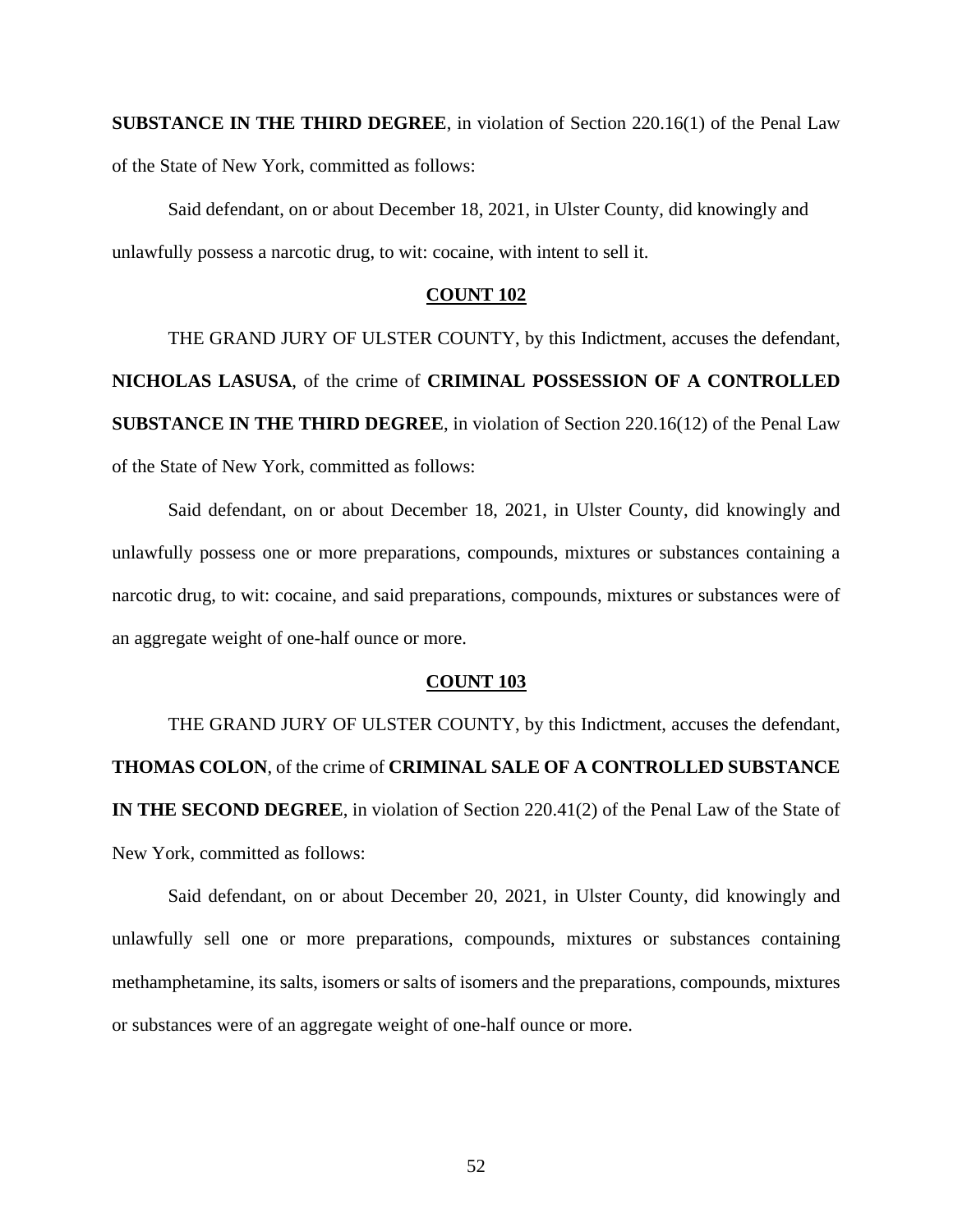THE GRAND JURY OF ULSTER COUNTY, by this Indictment, accuses the defendant, **THOMAS COLON**, of the crime of **CRIMINAL POSSESSION OF A CONTROLLED SUBSTANCE IN THE THIRD DEGREE**, in violation of Section 220.16(7) of the Penal Law of the State of New York, committed as follows:

Said defendant, on or about December 20, 2021, in Ulster County, did knowingly and unlawfully possess one or more preparations, compounds, mixtures or substances containing methamphetamine, its salts, isomers or salts of isomers with intent to sell it and said preparations, compounds, mixtures or substances were of an aggregate weight of one-eighth ounce or more.

## **COUNT 105**

THE GRAND JURY OF ULSTER COUNTY, by this Indictment, accuses the defendant, **RALPH BANKS, JR.**, of the crime of **CRIMINAL POSSESSION OF A CONTROLLED SUBSTANCE IN THE THIRD DEGREE**, in violation of Section 220.16(7) of the Penal Law of the State of New York, committed as follows:

Said defendant, on or about December 20, 2021, in Ulster County, did knowingly and unlawfully possess one or more preparations, compounds, mixtures or substances containing methamphetamine, its salts, isomers or salts of isomers with intent to sell it and said preparations, compounds, mixtures or substances were of an aggregate weight of one-eighth ounce or more.

#### **COUNT 106**

THE GRAND JURY OF ULSTER COUNTY, by this Indictment, accuses the defendant, **CHRISTOPHER PULICHENE**, of the crime of **CRIMINAL SALE OF A CONTROLLED SUBSTANCE IN THE SECOND DEGREE**, in violation of Section 220.41(2) of the Penal Law of the State of New York, committed as follows: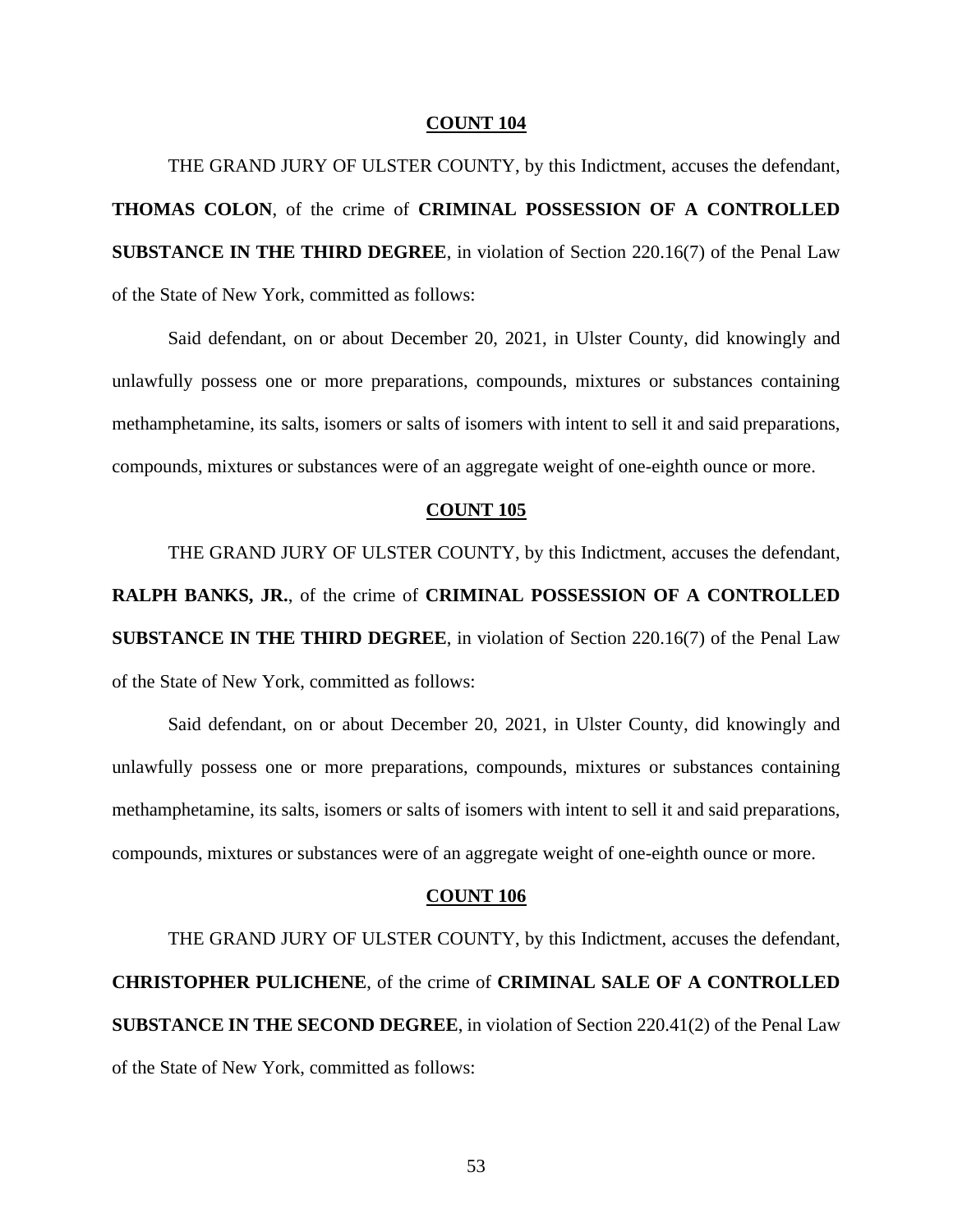Said defendant, on or about and between December 20, 2021, and December 21, 2021, in Dutchess County, did knowingly and unlawfully sell one or more preparations, compounds, mixtures or substances containing methamphetamine, its salts, isomers or salts of isomers and the preparations, compounds, mixtures or substances were of an aggregate weight of one-half ounce or more.

## **COUNT 107**

THE GRAND JURY OF ULSTER COUNTY, by this Indictment, accuses the defendant, **CHRISTOPHER PULICHENE**, of the crime of **CRIMINAL POSSESSION OF A CONTROLLED SUBSTANCE IN THE THIRD DEGREE**, in violation of Section 220.16(7) of the Penal Law of the State of New York, committed as follows:

Said defendant, on or about and between December 20, 2021, and December 21, 2021, in Dutchess County, did knowingly and unlawfully possess one or more preparations, compounds, mixtures or substances containing methamphetamine, its salts, isomers or salts of isomers with intent to sell it and said preparations, compounds, mixtures or substances were of an aggregate weight of one-eighth ounce or more.

## **COUNT 108**

THE GRAND JURY OF ULSTER COUNTY, by this Indictment, accuses the defendant, **ZACHARY VANVLACK**, of the crime of **CRIMINAL POSSESSION OF A CONTROLLED SUBSTANCE IN THE THIRD DEGREE**, in violation of Section 220.16(7) of the Penal Law of the State of New York, committed as follows:

Said defendant, on or about and between December 20, 2021, and December 21, 2021, in Dutchess County, did knowingly and unlawfully possess one or more preparations, compounds, mixtures or substances containing methamphetamine, its salts, isomers or salts of isomers with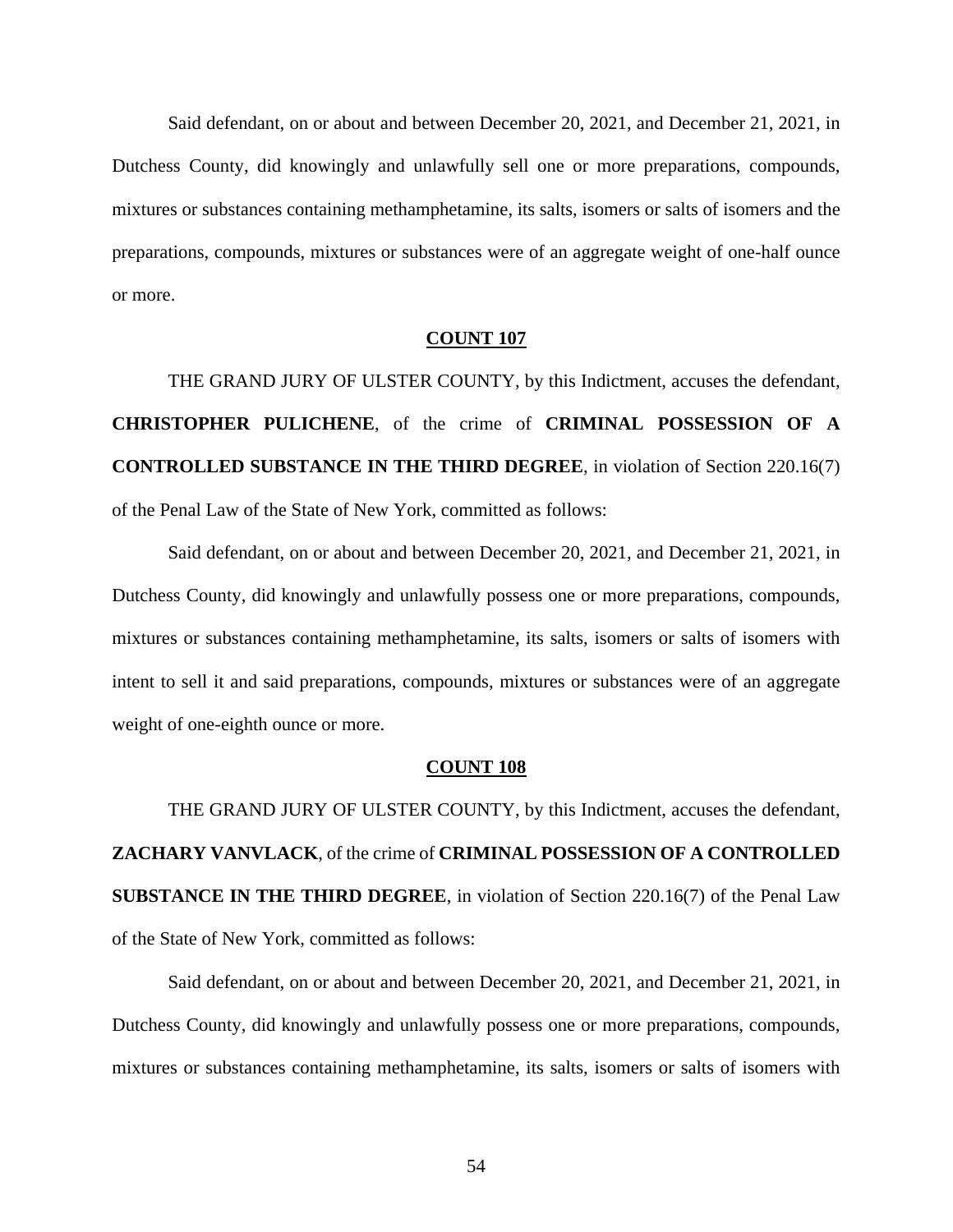intent to sell it and said preparations, compounds, mixtures or substances were of an aggregate weight of one-eighth ounce or more.

# **COUNT 109**

THE GRAND JURY OF ULSTER COUNTY, by this Indictment, accuses the defendant, **CHRISTOPHER PULICHENE**, of the crime of **CRIMINAL SALE OF A CONTROLLED SUBSTANCE IN THE THIRD DEGREE**, in violation of Section 220.39(1) of the Penal Law of the State of New York, committed as follows:

Said defendant, on or about and between December 20, 2021, and December 21, 2021, in Dutchess County, did knowingly and unlawfully sell a narcotic drug, to wit: heroin.

# **COUNT 110**

THE GRAND JURY OF ULSTER COUNTY, by this Indictment, accuses the defendant,

**CHRISTOPHER PULICHENE**, of the crime of **CRIMINAL POSSESSION OF A CONTROLLED SUBSTANCE IN THE THIRD DEGREE**, in violation of Section 220.16(1) of the Penal Law of the State of New York, committed as follows:

Said defendant, on or about and between December 20, 2021, and December 21, 2021, in Dutchess County, did knowingly and unlawfully possess a narcotic drug, to wit: heroin, with intent to sell it.

# **COUNT 111**

THE GRAND JURY OF ULSTER COUNTY, by this Indictment, accuses the defendant, **ZACHARY VANVLACK**, of the crime of **CRIMINAL POSSESSION OF A CONTROLLED SUBSTANCE IN THE THIRD DEGREE**, in violation of Section 220.16(1) of the Penal Law of the State of New York, committed as follows: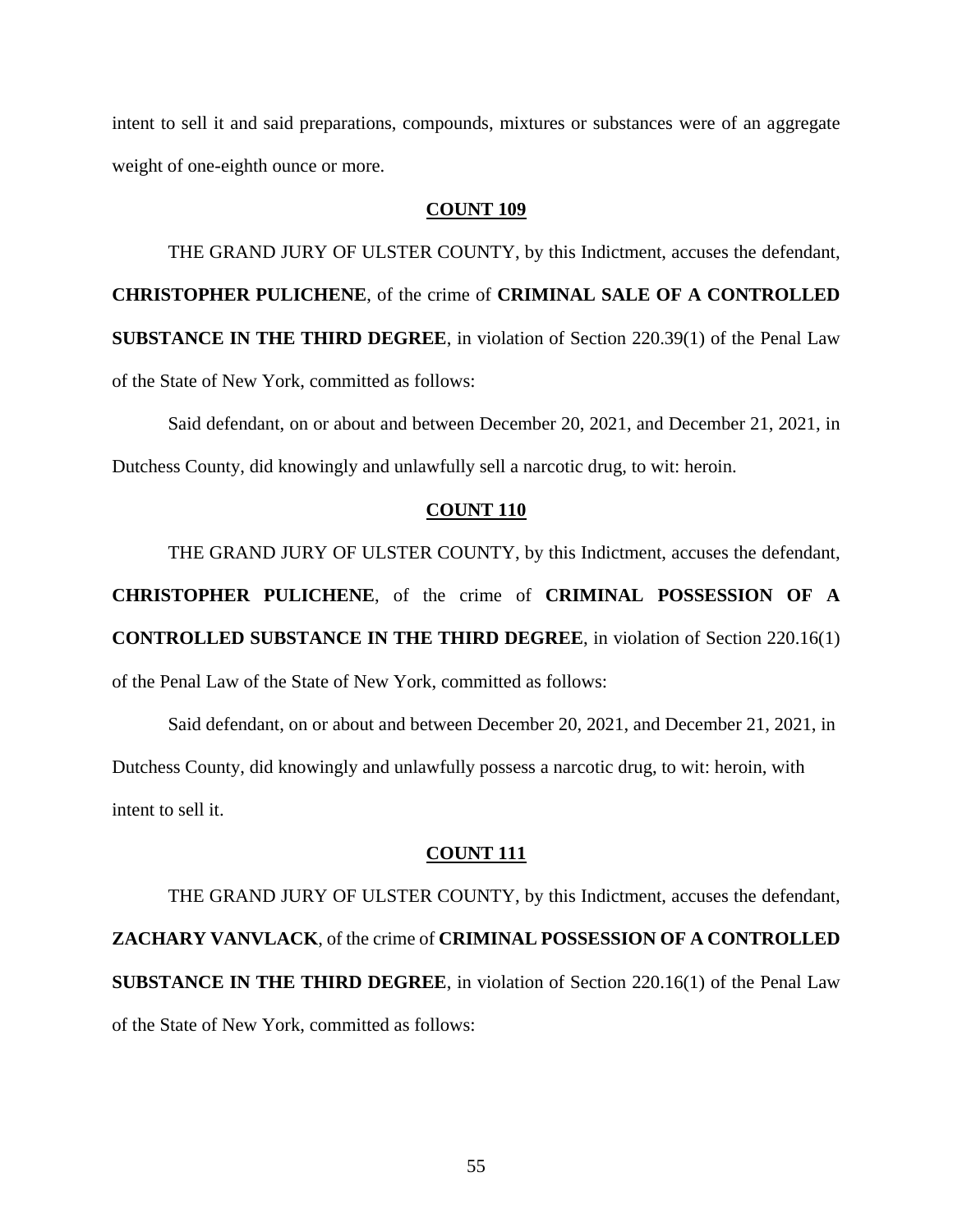Said defendant, on or about and between December 20, 2021, and December 21, 2021, in Dutchess County, did knowingly and unlawfully possess a narcotic drug, to wit: heroin, with intent to sell it.

# **COUNT 112**

THE GRAND JURY OF ULSTER COUNTY, by this Indictment, accuses the defendant, **THOMAS COLON**, of the crime of **CRIMINAL SALE OF A CONTROLLED SUBSTANCE IN THE SECOND DEGREE**, in violation of Section 220.41(1) of the Penal Law of the State of New York, committed as follows:

Said defendant, on or about December 21, 2021, in Ulster County, did knowingly and unlawfully sell one or more preparations, compounds, mixtures or substances containing a narcotic drug, to wit: cocaine, and said preparations, compounds, mixtures or substances were of an aggregate weight of one-half ounce or more.

## **COUNT 113**

THE GRAND JURY OF ULSTER COUNTY, by this Indictment, accuses the defendant, **THOMAS COLON**, of the crime of **CRIMINAL SALE OF A CONTROLLED SUBSTANCE IN THE THIRD DEGREE**, in violation of Section 220.39(1) of the Penal Law of the State of New York, committed as follows:

Said defendant, on or about December 21, 2021, in Ulster County, did knowingly and unlawfully sell a narcotic drug, to wit: cocaine.

## **COUNT 114**

THE GRAND JURY OF ULSTER COUNTY, by this Indictment, accuses the defendant, **THOMAS COLON**, of the crime of **CRIMINAL POSSESSION OF A CONTROLLED**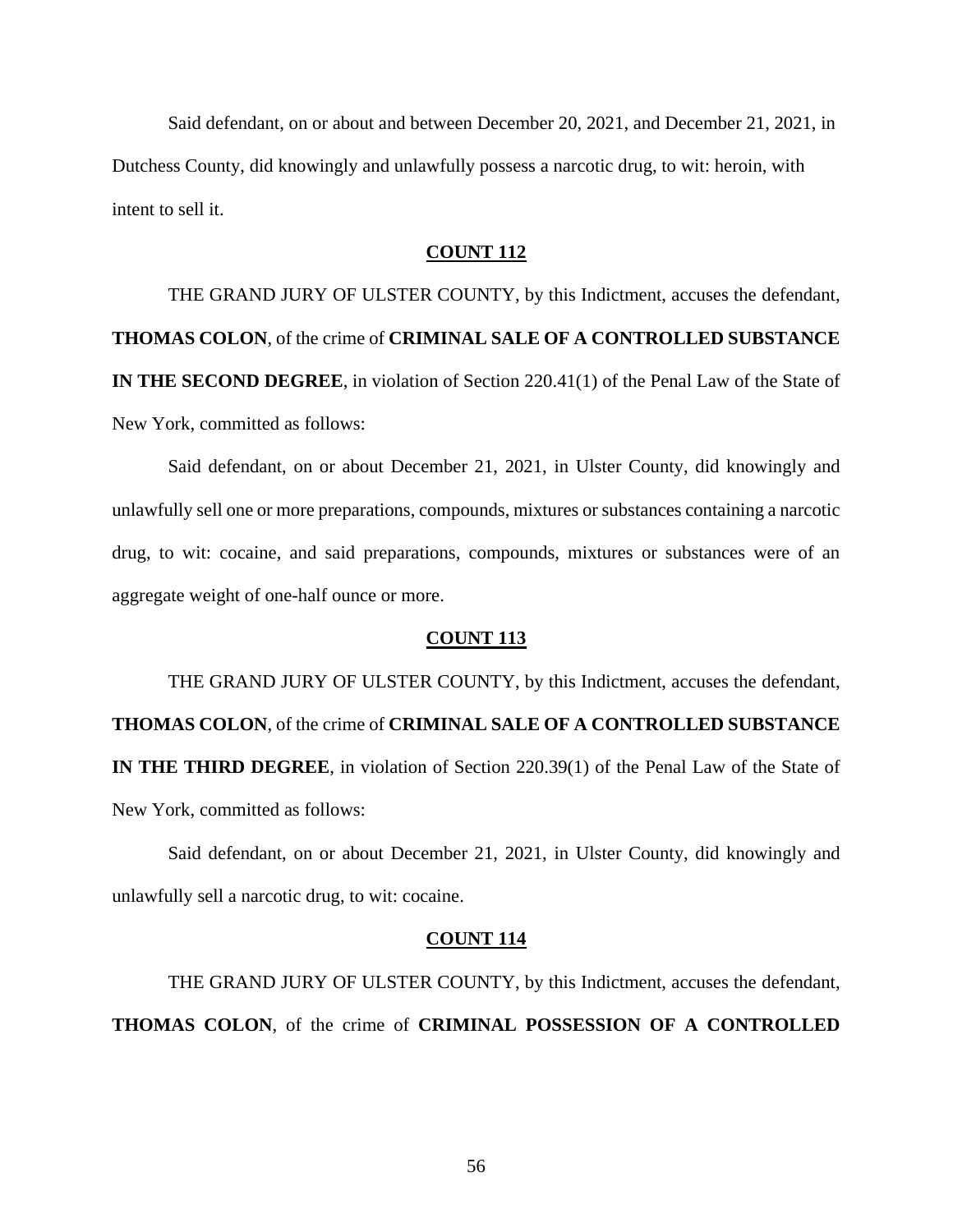**SUBSTANCE IN THE THIRD DEGREE**, in violation of Section 220.16(1) of the Penal Law of the State of New York, committed as follows:

Said defendant, on or about December 21, 2021, in Ulster County, did knowingly and unlawfully possess a narcotic drug, to wit: cocaine, with intent to sell it.

# **COUNT 115**

THE GRAND JURY OF ULSTER COUNTY, by this Indictment, accuses the defendant, **THOMAS COLON**, of the crime of **CRIMINAL POSSESSION OF A CONTROLLED SUBSTANCE IN THE THIRD DEGREE**, in violation of Section 220.16(12) of the Penal Law of the State of New York, committed as follows:

Said defendant, on or about December 21, 2021, in Ulster County, did knowingly and unlawfully possess one or more preparations, compounds, mixtures or substances containing a narcotic drug, to wit: cocaine, and said preparations, compounds, mixtures or substances were of an aggregate weight of one-half ounce or more.

# **COUNT 116**

THE GRAND JURY OF ULSTER COUNTY, by this Indictment, accuses the defendant, **NICHOLAS LASUSA**, of the crime of **CRIMINAL POSSESSION OF A CONTROLLED SUBSTANCE IN THE THIRD DEGREE**, in violation of Section 220.16(1) of the Penal Law of the State of New York, committed as follows:

Said defendant, on or about December 21, 2021, in Ulster County, did knowingly and unlawfully possess a narcotic drug, to wit: cocaine, with intent to sell it.

## **COUNT 117**

THE GRAND JURY OF ULSTER COUNTY, by this Indictment, accuses the defendant, **NICHOLAS LASUSA**, of the crime of **CRIMINAL POSSESSION OF A CONTROLLED**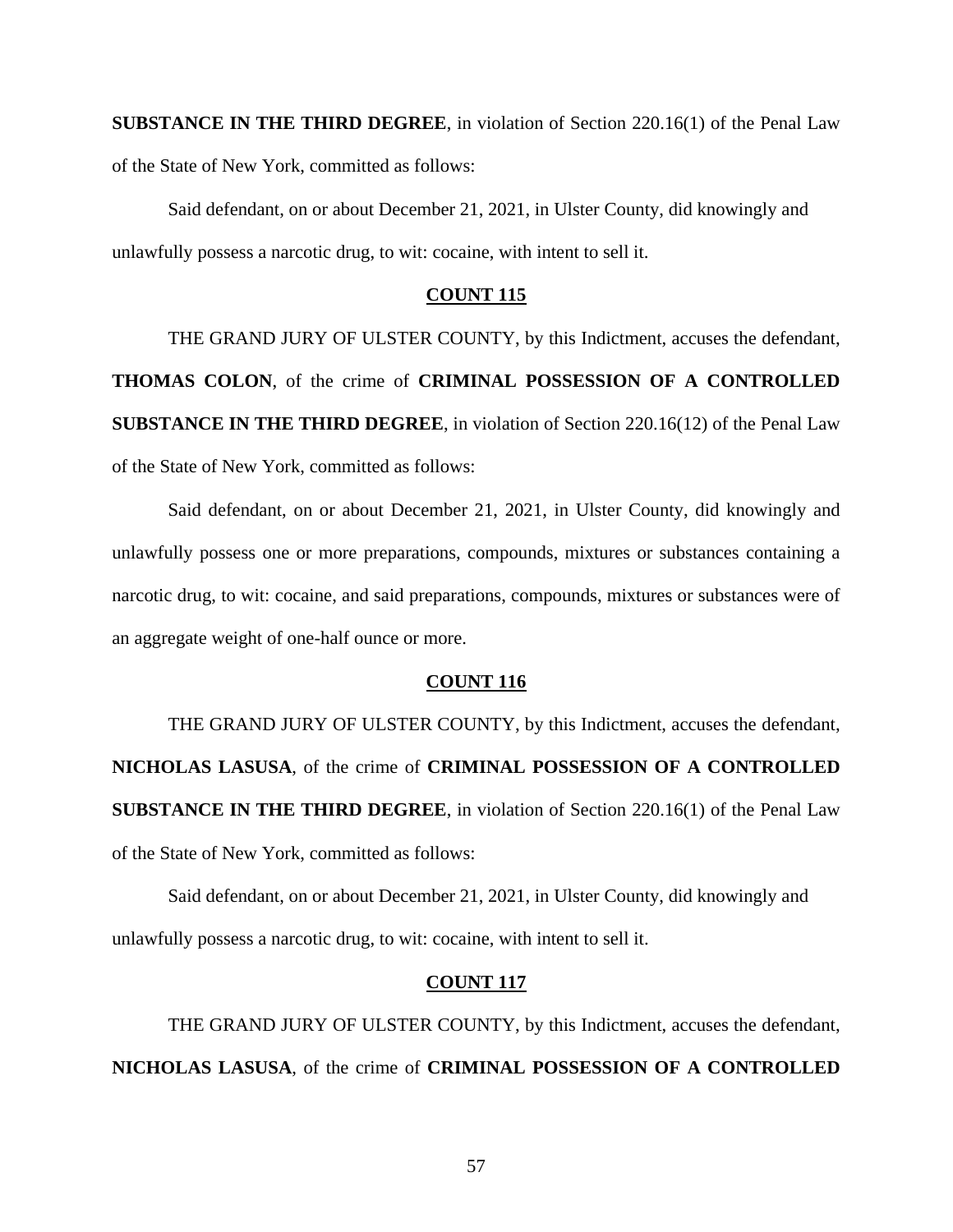**SUBSTANCE IN THE THIRD DEGREE**, in violation of Section 220.16(12) of the Penal Law of the State of New York, committed as follows:

Said defendant, on or about December 21, 2021, in Ulster County, did knowingly and unlawfully possess one or more preparations, compounds, mixtures or substances containing a narcotic drug, to wit: cocaine, and said preparations, compounds, mixtures or substances were of an aggregate weight of one-half ounce or more.

## **COUNT 118**

THE GRAND JURY OF ULSTER COUNTY, by this Indictment, accuses the defendant, **CHRISTOPHER PULICHENE**, of the crime of **CRIMINAL SALE OF A CONTROLLED SUBSTANCE IN THE SECOND DEGREE**, in violation of Section 220.41(2) of the Penal Law of the State of New York, committed as follows:

Said defendant, on or about and between December 21, 2021, and December 22, 2021, in Ulster County, did knowingly and unlawfully sell one or more preparations, compounds, mixtures or substances containing methamphetamine, its salts, isomers or salts of isomers and the preparations, compounds, mixtures or substances were of an aggregate weight of one-half ounce or more.

### **COUNT 119**

THE GRAND JURY OF ULSTER COUNTY, by this Indictment, accuses the defendant, **CHRISTOPHER PULICHENE**, of the crime of **CRIMINAL POSSESSION OF A CONTROLLED SUBSTANCE IN THE THIRD DEGREE**, in violation of Section 220.16(7) of the Penal Law of the State of New York, committed as follows:

Said defendant, on or about and between December 21, 2021, and December 22, 2021, in Ulster County, did knowingly and unlawfully possess one or more preparations, compounds,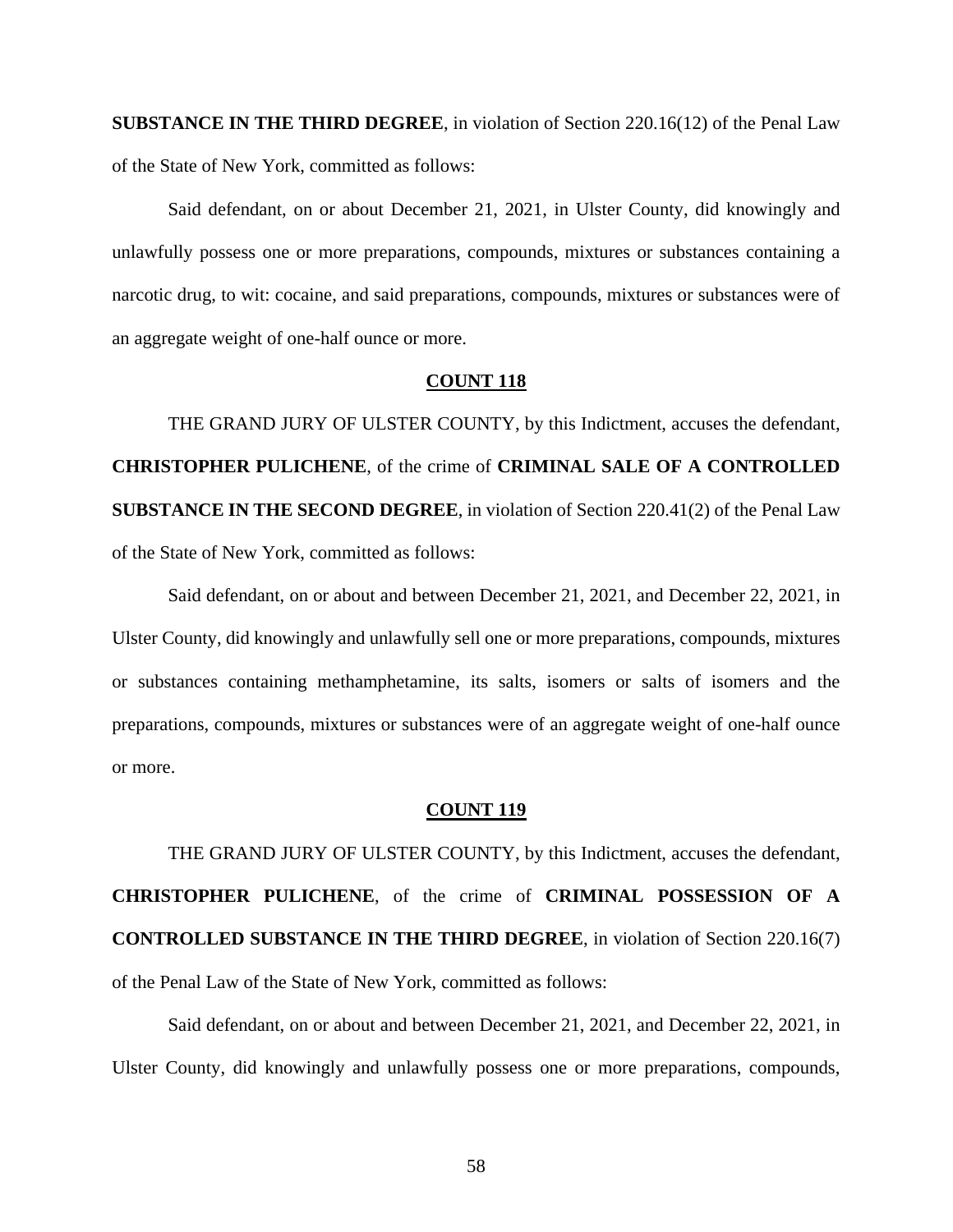mixtures or substances containing methamphetamine, its salts, isomers or salts of isomers with intent to sell it and said preparations, compounds, mixtures or substances were of an aggregate weight of one-eighth ounce or more.

# **COUNT 120**

THE GRAND JURY OF ULSTER COUNTY, by this Indictment, accuses the defendant, **DEVYN WOLNY**, of the crime of **CRIMINAL POSSESSION OF A CONTROLLED SUBSTANCE IN THE THIRD DEGREE**, in violation of Section 220.16(7) of the Penal Law of the State of New York, committed as follows:

Said defendant, on or about and between December 21, 2021, and December 22, 2021, in Ulster County, did knowingly and unlawfully possess one or more preparations, compounds, mixtures or substances containing methamphetamine, its salts, isomers or salts of isomers with intent to sell it and said preparations, compounds, mixtures or substances were of an aggregate weight of one-eighth ounce or more.

## **COUNT 121**

THE GRAND JURY OF ULSTER COUNTY, by this Indictment, accuses the defendant, **CHRISTOPHER PULICHENE**, of the crime of **ATTEMPTED CRIMINAL POSSESSION OF A CONTROLLED SUBSTANCE IN THE FIFTH DEGREE**, in violation of Section 110.00/220.06(1) of the Penal Law of the State of New York, committed as follows:

Said defendant, on or about December 22, 2021, in Ulster County, did attempt to knowingly and unlawfully possess a controlled substance, to wit: alprazolam, with intent to sell it.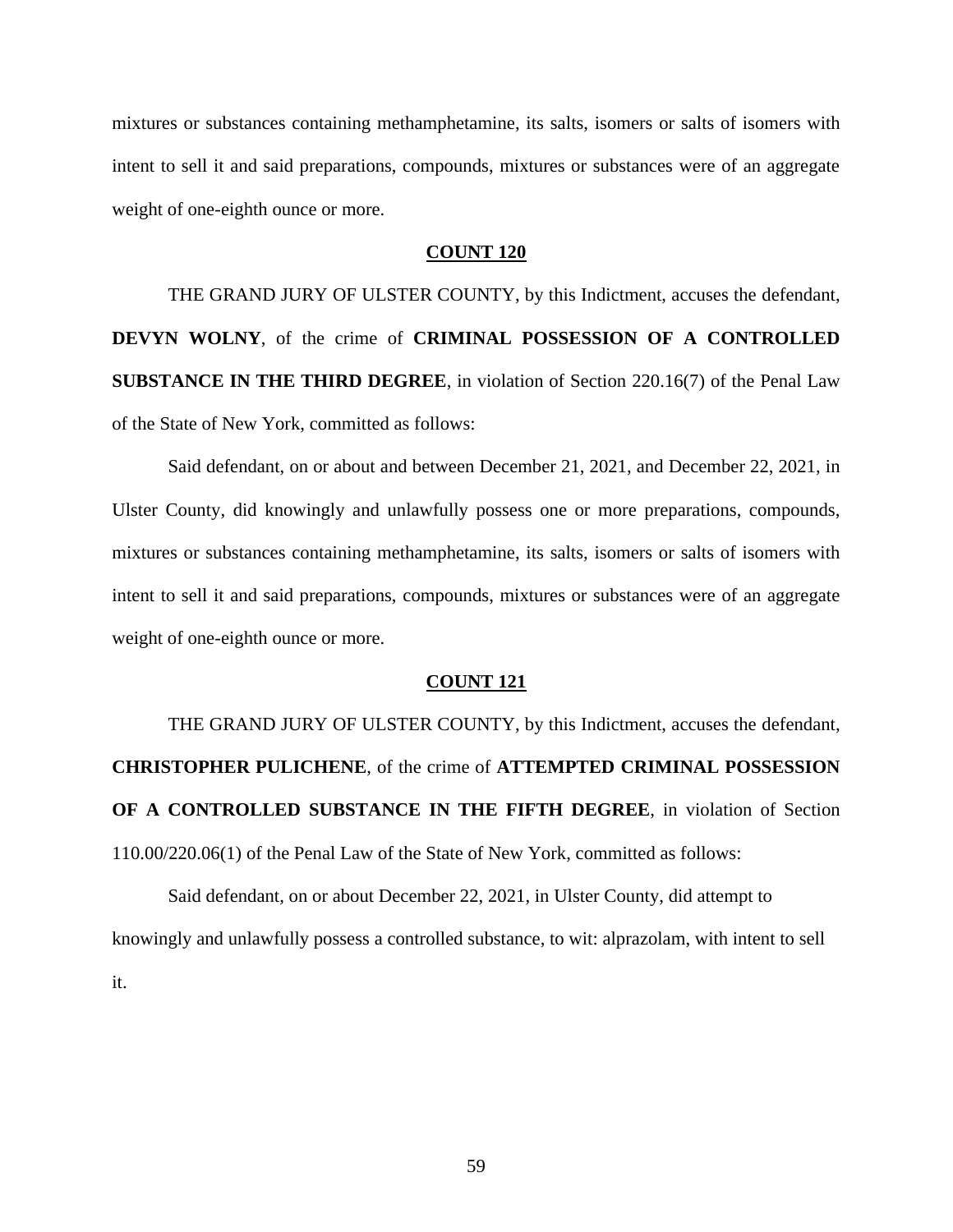THE GRAND JURY OF ULSTER COUNTY, by this Indictment, accuses the defendant, **CHRISTOPHER PULICHENE**, of the crime of **CRIMINAL SALE OF A CONTROLLED SUBSTANCE IN THE THIRD DEGREE**, in violation of Section 220.39(1) of the Penal Law of the State of New York, committed as follows:

Said defendant, on or about and between December 22, 2021 and December 23, 2021, in Ulster County, did knowingly and unlawfully sell a narcotic drug, to wit: heroin.

# **COUNT 123**

THE GRAND JURY OF ULSTER COUNTY, by this Indictment, accuses the defendant, **CHRISTOPHER PULICHENE**, of the crime of **CRIMINAL POSSESSION OF A CONTROLLED SUBSTANCE IN THE THIRD DEGREE**, in violation of Section 220.16(1) of the Penal Law of the State of New York, committed as follows:

Said defendant, on or about and between December 22, 2021 and December 23, 2021, in Ulster County, did knowingly and unlawfully possess a narcotic drug, to wit: heroin, with intent to sell it.

#### **COUNT 124**

THE GRAND JURY OF ULSTER COUNTY, by this Indictment, accuses the defendant, **CHRISTOPHER PULICHENE**, of the crime of **CRIMINAL POSSESSION OF A CONTROLLED SUBSTANCE IN THE THIRD DEGREE**, in violation of Section 220.16(12) of the Penal Law of the State of New York, committed as follows:

Said defendant, on or about and between December 22, 2021, and December 23, 2021, in Ulster County, did knowingly and unlawfully possess one or more preparations, compounds,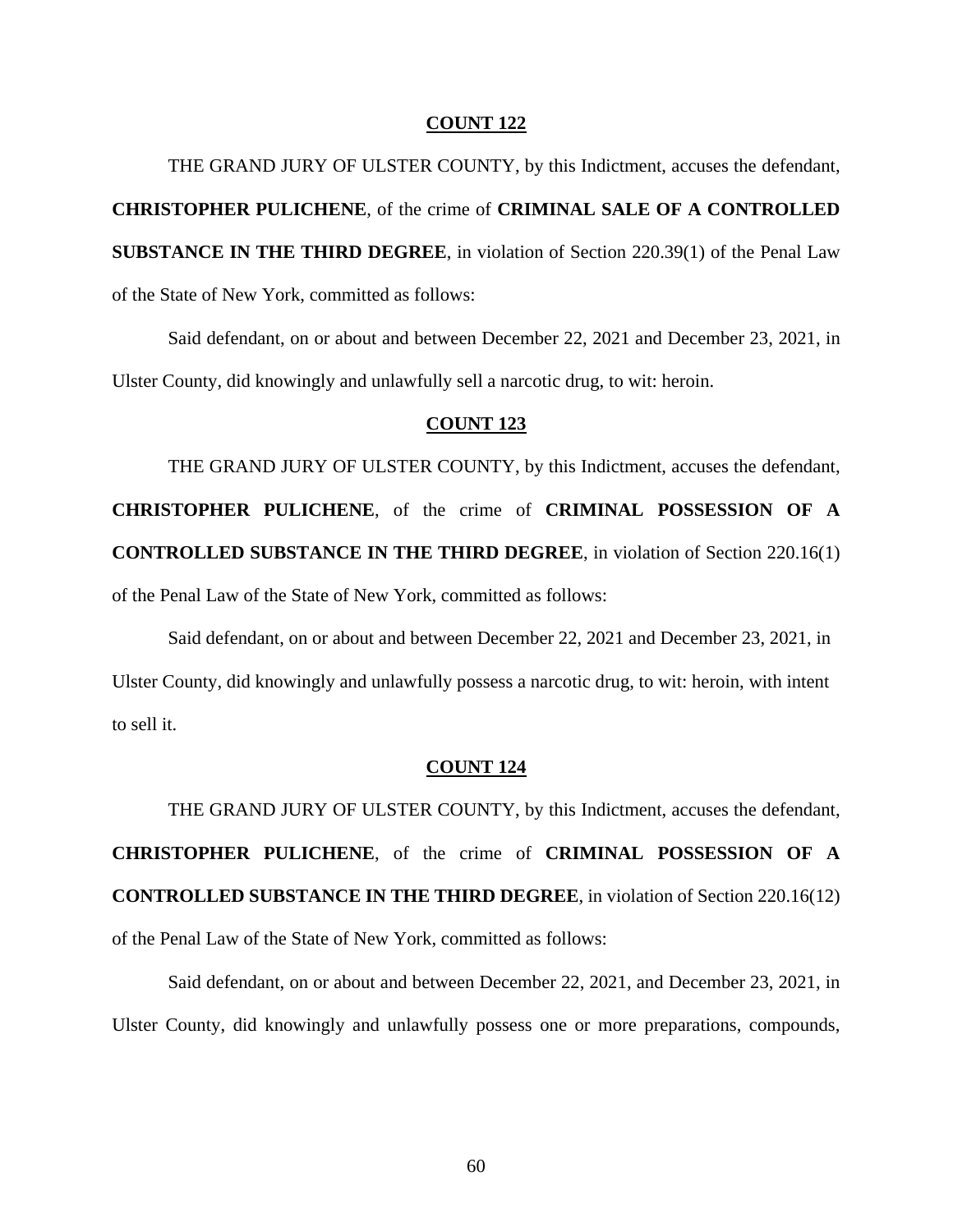mixtures or substances containing a narcotic drug, to wit: heroin, and said preparations, compounds, mixtures or substances were of an aggregate weight of one-half ounce or more.

# **COUNT 125**

THE GRAND JURY OF ULSTER COUNTY, by this Indictment, accuses the defendant,

**THOMAS COLON**, of the crime of **CRIMINAL SALE OF A CONTROLLED SUBSTANCE** 

**IN THE THIRD DEGREE**, in violation of Section 220.39(1) of the Penal Law of the State of New York, committed as follows:

Said defendant, on or about and between December 22, 2021 and December 23, 2021, in Ulster County, did knowingly and unlawfully sell a narcotic drug, to wit: heroin.

# **COUNT 126**

THE GRAND JURY OF ULSTER COUNTY, by this Indictment, accuses the defendant,

**THOMAS COLON**, of the crime of **CRIMINAL SALE OF A CONTROLLED SUBSTANCE** 

**IN THE THIRD DEGREE**, in violation of Section 220.39(1) of the Penal Law of the State of New York, committed as follows:

Said defendant, on or about and between December 22, 2021 and December 23, 2021, in Ulster County, did knowingly and unlawfully sell a narcotic drug, to wit: heroin.

### **COUNT 127**

THE GRAND JURY OF ULSTER COUNTY, by this Indictment, accuses the defendant, **THOMAS COLON**, of the crime of **CRIMINAL POSSESSION OF A CONTROLLED SUBSTANCE IN THE THIRD DEGREE**, in violation of Section 220.16(1) of the Penal Law of the State of New York, committed as follows: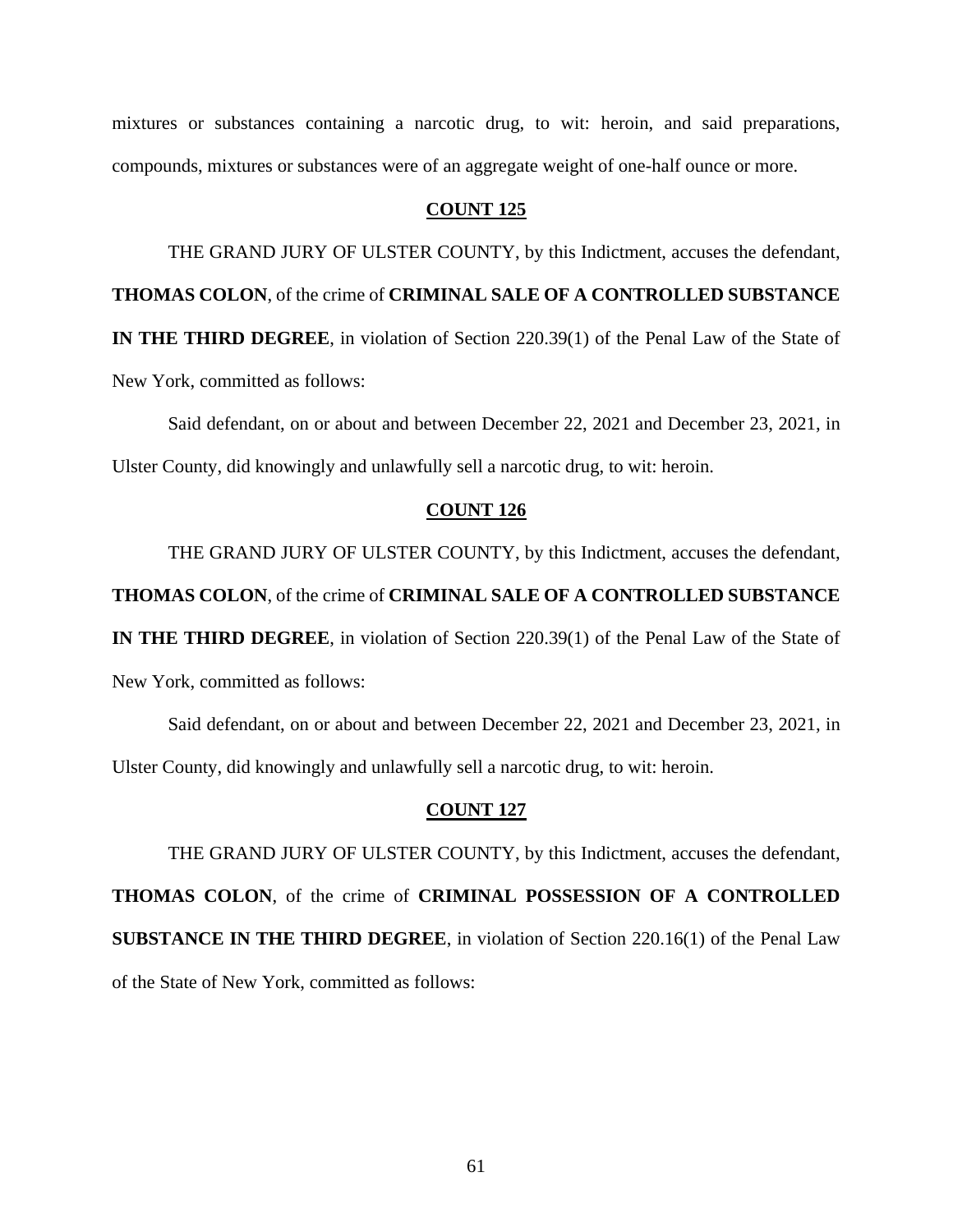Said defendant, on or about and between December 22, 2021 and December 23, 2021, in Ulster County, did knowingly and unlawfully possess a narcotic drug, to wit: heroin, with intent to sell it.

## **COUNT 128**

THE GRAND JURY OF ULSTER COUNTY, by this Indictment, accuses the defendant, **THOMAS COLON**, of the crime of **CRIMINAL POSSESSION OF A CONTROLLED SUBSTANCE IN THE THIRD DEGREE**, in violation of Section 220.16(12) of the Penal Law of the State of New York, committed as follows:

Said defendant, on or about and between December 22, 2021, and December 23, 2021, in Ulster County, did knowingly and unlawfully possess one or more preparations, compounds, mixtures or substances containing a narcotic drug, to wit: heroin, and said preparations, compounds, mixtures or substances were of an aggregate weight of one-half ounce or more.

# **COUNT 129**

THE GRAND JURY OF ULSTER COUNTY, by this Indictment, accuses the defendant, **CHRISTOPHER PULICHENE**, of the crime of **CRIMINAL SALE OF A CONTROLLED SUBSTANCE IN THE SECOND DEGREE**, in violation of Section 220.41(2) of the Penal Law of the State of New York, committed as follows:

Said defendant, on or about December 22, 2021, in Ulster County, did knowingly and unlawfully sell one or more preparations, compounds, mixtures or substances containing methamphetamine, its salts, isomers or salts of isomers and the preparations, compounds, mixtures or substances were of an aggregate weight of one-half ounce or more.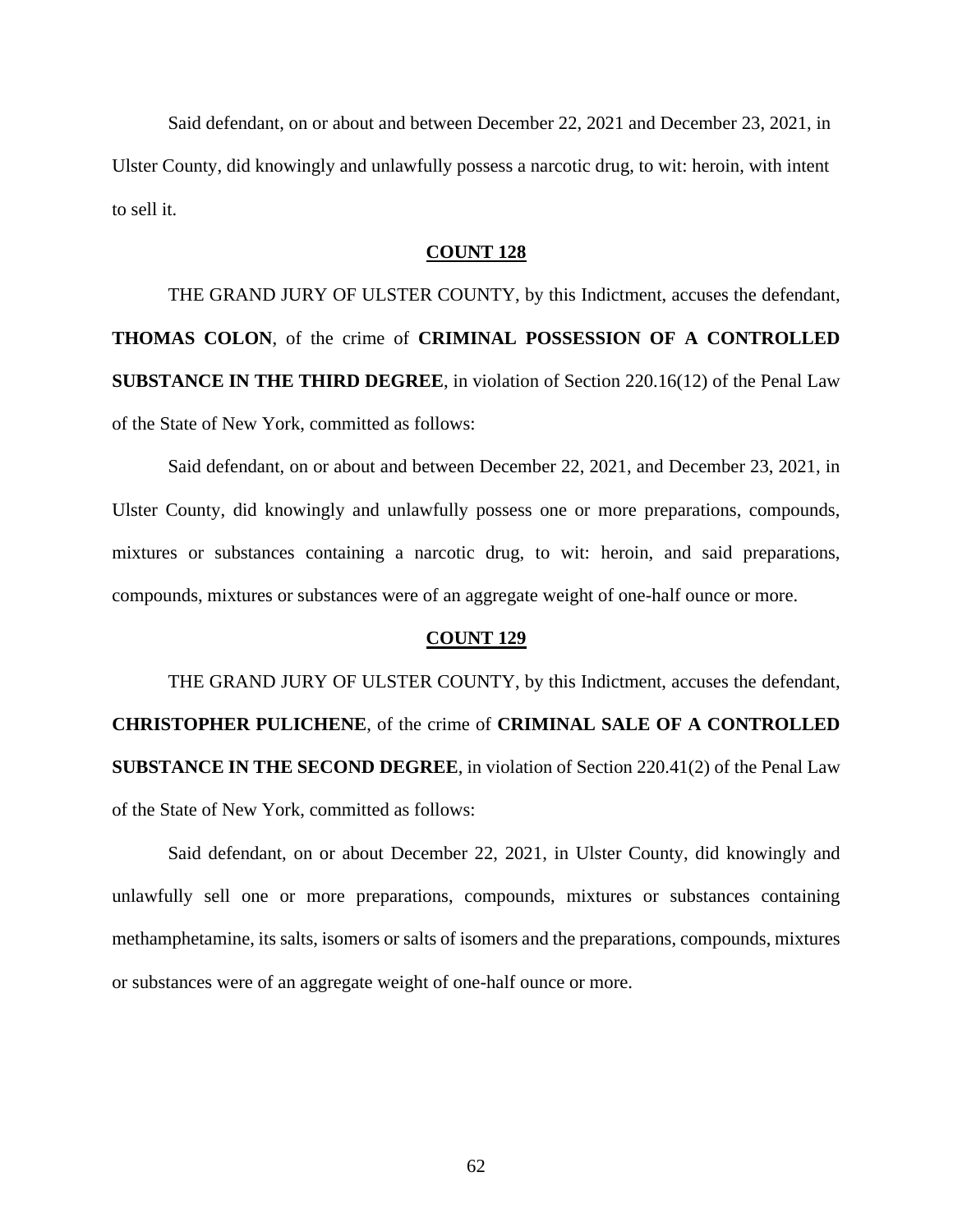THE GRAND JURY OF ULSTER COUNTY, by this Indictment, accuses the defendant, **CHRISTOPHER PULICHENE**, of the crime of **CRIMINAL POSSESSION OF A CONTROLLED SUBSTANCE IN THE THIRD DEGREE**, in violation of Section 220.16(7) of the Penal Law of the State of New York, committed as follows:

Said defendant, on or about December 22, 2021, in Ulster County, did knowingly and unlawfully possess one or more preparations, compounds, mixtures or substances containing methamphetamine, its salts, isomers or salts of isomers with intent to sell it and said preparations, compounds, mixtures or substances were of an aggregate weight of one-eighth ounce or more.

## **COUNT 131**

THE GRAND JURY OF ULSTER COUNTY, by this Indictment, accuses the defendant, **THOMAS COLON**, of the crime of **CRIMINAL SALE OF A CONTROLLED SUBSTANCE IN THE SECOND DEGREE**, in violation of Section 220.41(2) of the Penal Law of the State of New York, committed as follows:

Said defendant, on or about December 22, 2021, in Ulster County, did knowingly and unlawfully sell one or more preparations, compounds, mixtures or substances containing methamphetamine, its salts, isomers or salts of isomers and the preparations, compounds, mixtures or substances were of an aggregate weight of one-half ounce or more.

#### **COUNT 132**

THE GRAND JURY OF ULSTER COUNTY, by this Indictment, accuses the defendant, **THOMAS COLON**, of the crime of **CRIMINAL POSSESSION OF A CONTROLLED SUBSTANCE IN THE THIRD DEGREE**, in violation of Section 220.16(7) of the Penal Law of the State of New York, committed as follows:

63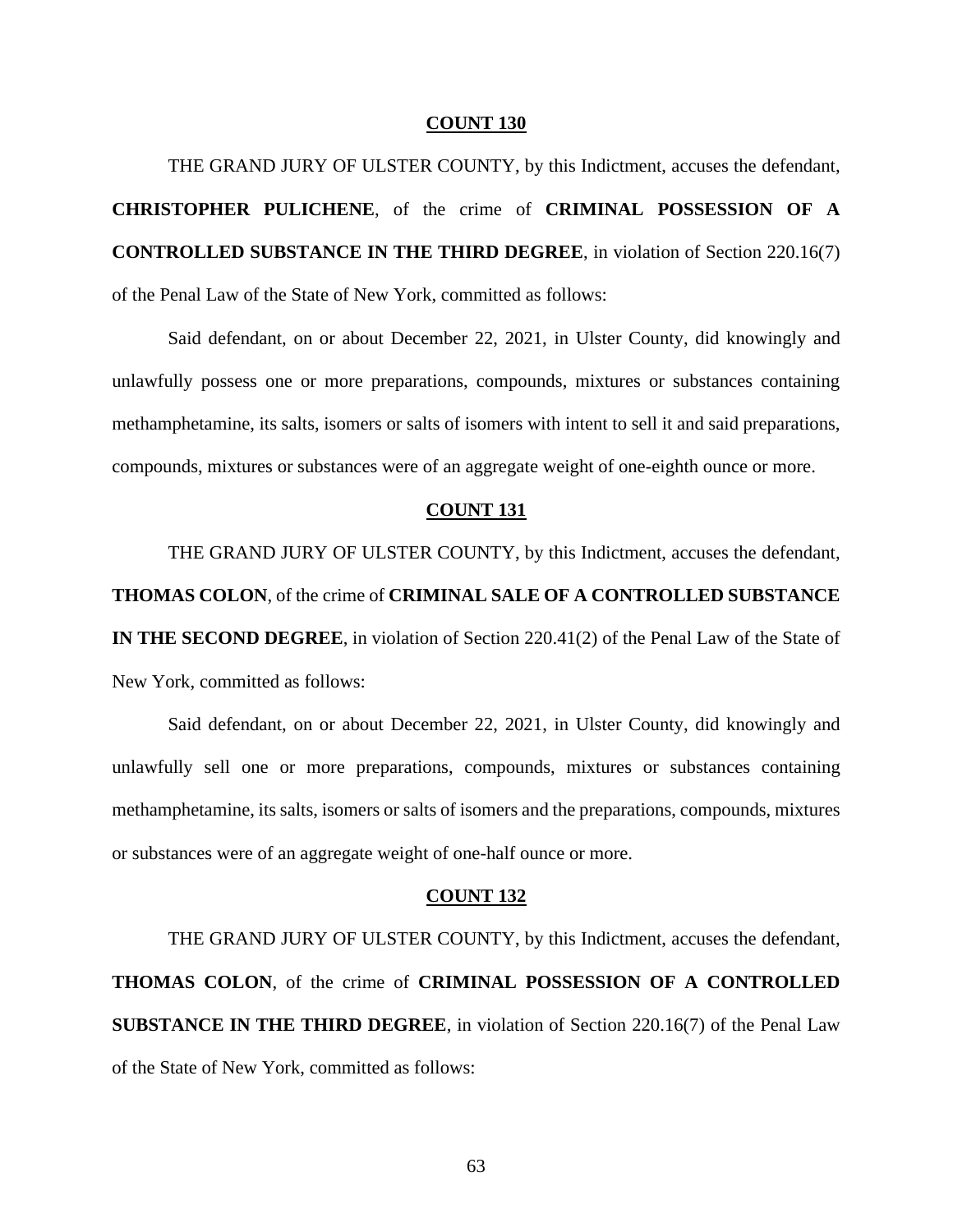Said defendant, on or about December 22, 2021, in Ulster County, did knowingly and unlawfully possess one or more preparations, compounds, mixtures or substances containing methamphetamine, its salts, isomers or salts of isomers with intent to sell it and said preparations, compounds, mixtures or substances were of an aggregate weight of one-eighth ounce or more.

# **COUNT 133**

THE GRAND JURY OF ULSTER COUNTY, by this Indictment, accuses the defendant, **THOMAS COLON**, of the crime of **CRIMINAL SALE OF A CONTROLLED SUBSTANCE IN THE THIRD DEGREE**, in violation of Section 220.39(1) of the Penal Law of the State of New York, committed as follows:

Said defendant, on or about December 22, 2021, in Ulster County, did knowingly and unlawfully sell a narcotic drug, to wit: cocaine.

#### **COUNT 134**

THE GRAND JURY OF ULSTER COUNTY, by this Indictment, accuses the defendant, **RALPH BANKS, JR.**, of the crime of **CRIMINAL POSSESSION OF A CONTROLLED SUBSTANCE IN THE THIRD DEGREE**, in violation of Section 220.16(1) of the Penal Law of the State of New York, committed as follows:

Said defendant, on or about December 22, 2021, in Ulster County, did knowingly and unlawfully possess a narcotic drug, to wit: cocaine, with intent to sell it.

#### **COUNT 135**

THE GRAND JURY OF ULSTER COUNTY, by this Indictment, accuses the defendant, **CHRISTOPHER PULICHENE**, of the crime of **ATTEMPTED CRIMINAL SALE OF A**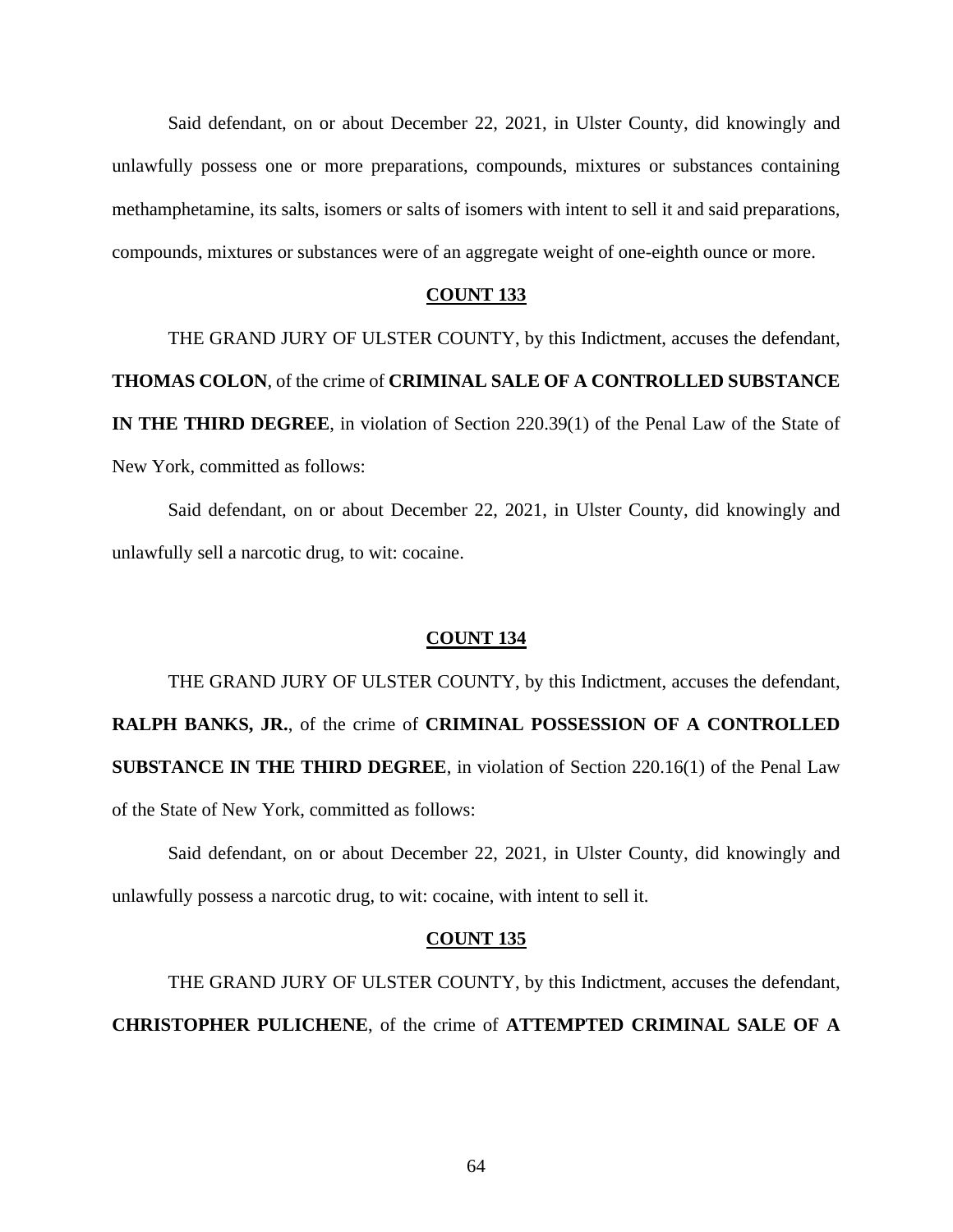**CONTROLLED SUBSTANCE IN THE FIFTH DEGREE**, in violation of Section 110.00/220.31(1) of the Penal Law of the State of New York, committed as follows:

Said defendant, on or about and between December 22, 2021, and December 23, 2021, in Dutchess County, did attempt to knowingly and unlawfully sell a controlled substance, to wit: alprazolam.

# **COUNT 136**

THE GRAND JURY OF ULSTER COUNTY, by this Indictment, accuses the defendant, **CHRISTOPHER PULICHENE**, of the crime of **ATTEMPTED CRIMINAL POSSESSION OF A CONTROLLED SUBSTANCE IN THE FIFTH DEGREE**, in violation of Section 110.00/220.06(1) of the Penal Law of the State of New York, committed as follows:

Said defendant, on or about and between December 22, 2021, and December 23, 2021, in Dutchess County, did attempt to knowingly and unlawfully possess a controlled substance, to wit: alprazolam, with intent to sell it.

# **COUNT 137**

THE GRAND JURY OF ULSTER COUNTY, by this Indictment, accuses the defendant, **ZACHARY VANVLACK**, of the crime of **ATTEMPTED CRIMINAL POSSESSION OF A CONTROLLED SUBSTANCE IN THE FIFTH DEGREE**, in violation of Section 110.00/220.06(1) of the Penal Law of the State of New York, committed as follows:

Said defendant, on or about and between December 22, 2021, and December 23, 2021, in Dutchess County, did attempt to knowingly and unlawfully possess a controlled substance, to wit: alprazolam, with intent to sell it.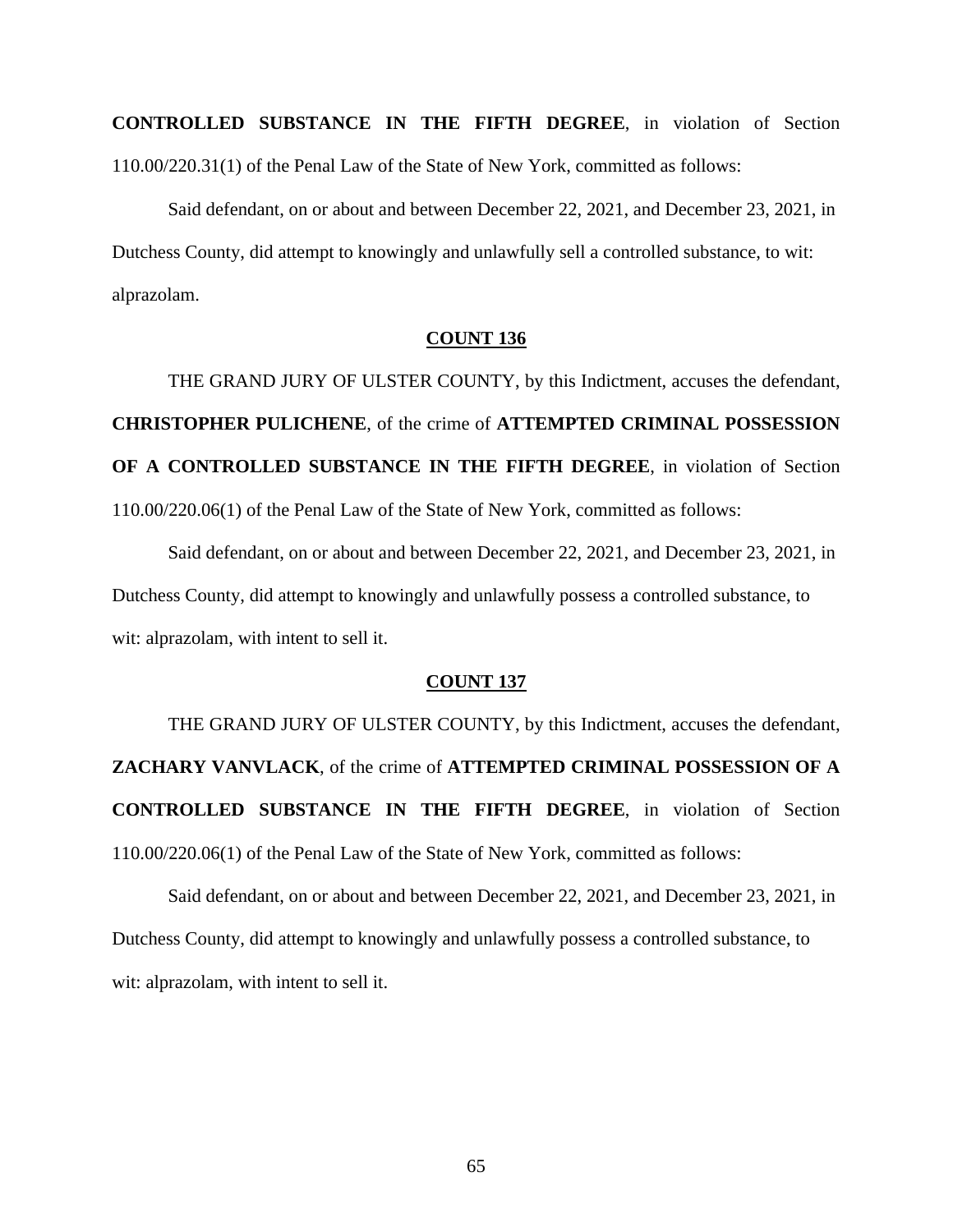THE GRAND JURY OF ULSTER COUNTY, by this Indictment, accuses the defendant, **CHRISTOPHER PULICHENE**, of the crime of **CRIMINAL SALE OF A CONTROLLED SUBSTANCE IN THE SECOND DEGREE**, in violation of Section 220.41(2) of the Penal Law of the State of New York, committed as follows:

Said defendant, on or about December 24, 2021, in Ulster County, did knowingly and unlawfully sell one or more preparations, compounds, mixtures or substances containing methamphetamine, its salts, isomers or salts of isomers and the preparations, compounds, mixtures or substances were of an aggregate weight of one-half ounce or more.

## **COUNT 139**

THE GRAND JURY OF ULSTER COUNTY, by this Indictment, accuses the defendant, **CHRISTOPHER PULICHENE**, of the crime of **CRIMINAL POSSESSION OF A CONTROLLED SUBSTANCE IN THE THIRD DEGREE**, in violation of Section 220.16(7) of the Penal Law of the State of New York, committed as follows:

Said defendant, on or about December 24, 2021, in Ulster County, did knowingly and unlawfully possess one or more preparations, compounds, mixtures or substances containing methamphetamine, its salts, isomers or salts of isomers with intent to sell it and said preparations, compounds, mixtures or substances were of an aggregate weight of one-eighth ounce or more.

#### **COUNT 140**

THE GRAND JURY OF ULSTER COUNTY, by this Indictment, accuses the defendant, **DEVYN WOLNY**, of the crime of **CRIMINAL POSSESSION OF A CONTROLLED SUBSTANCE IN THE THIRD DEGREE**, in violation of Section 220.16(7) of the Penal Law of the State of New York, committed as follows: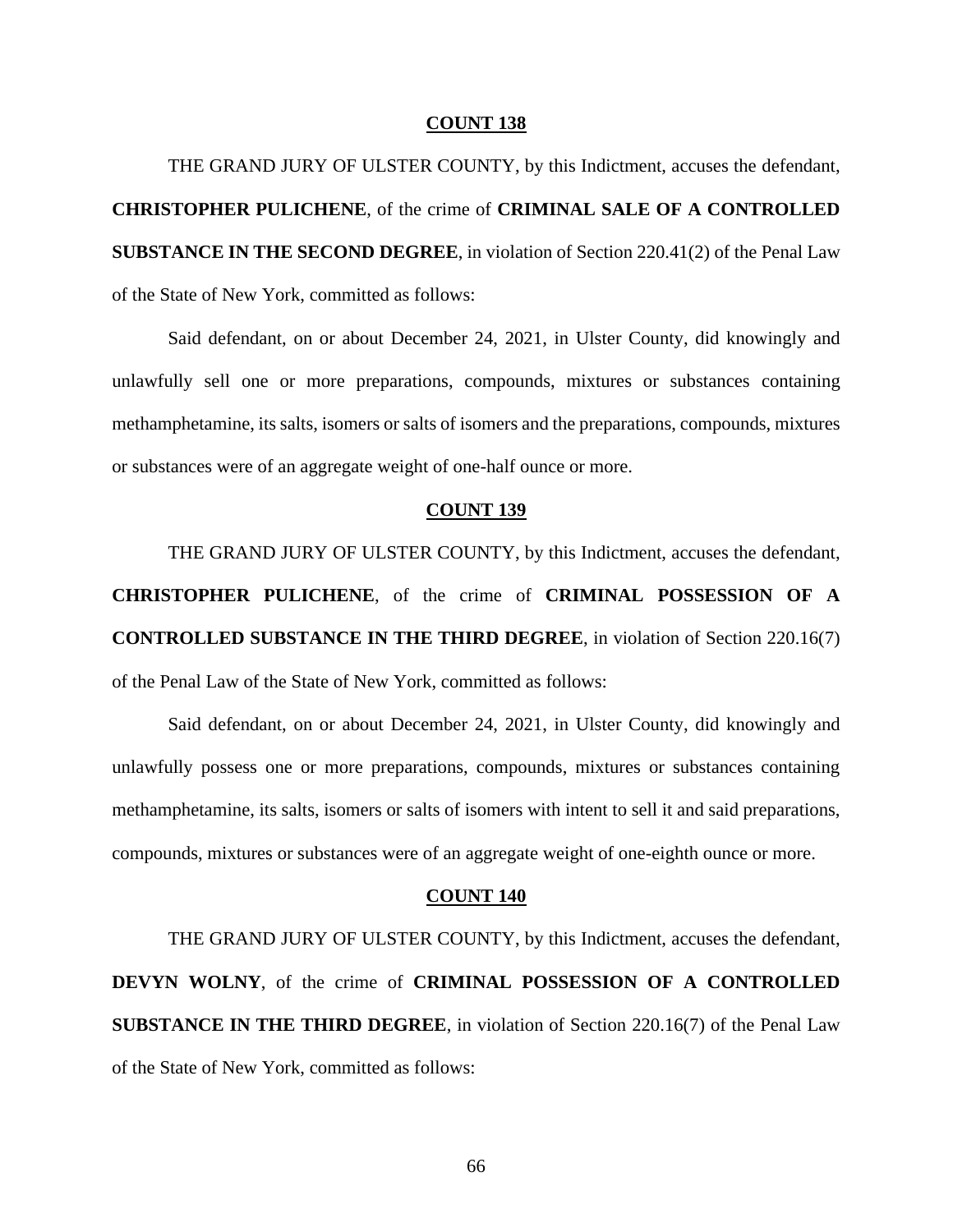Said defendant, on or about December 24, 2021, in Ulster County, did knowingly and unlawfully possess one or more preparations, compounds, mixtures or substances containing methamphetamine, its salts, isomers or salts of isomers with intent to sell it and said preparations, compounds, mixtures or substances were of an aggregate weight of one-eighth ounce or more.

# **COUNT 141**

THE GRAND JURY OF ULSTER COUNTY, by this Indictment, accuses the defendant, **CHRISTOPHER PULICHENE**, of the crime of **CRIMINAL SALE OF A CONTROLLED SUBSTANCE IN THE SECOND DEGREE**, in violation of Section 220.41(2) of the Penal Law of the State of New York, committed as follows:

Said defendant, on or about and between December 24, 2021, and December 28, 2021, in Ulster County and Saratoga County, did knowingly and unlawfully sell one or more preparations, compounds, mixtures or substances containing methamphetamine, its salts, isomers or salts of isomers and the preparations, compounds, mixtures or substances were of an aggregate weight of one-half ounce or more.

#### **COUNT 142**

THE GRAND JURY OF ULSTER COUNTY, by this Indictment, accuses the defendant, **CHRISTOPHER PULICHENE**, of the crime of **CRIMINAL POSSESSION OF A CONTROLLED SUBSTANCE IN THE SECOND DEGREE**, in violation of Section 220.18(2) of the Penal Law of the State of New York, committed as follows:

Said defendant, on or about and between December 24, 2021, and December 28, 2021, in Ulster County and Saratoga County, did knowingly and unlawfully possess one or more preparations, compounds, mixtures or substances containing methamphetamine, its salts, isomers,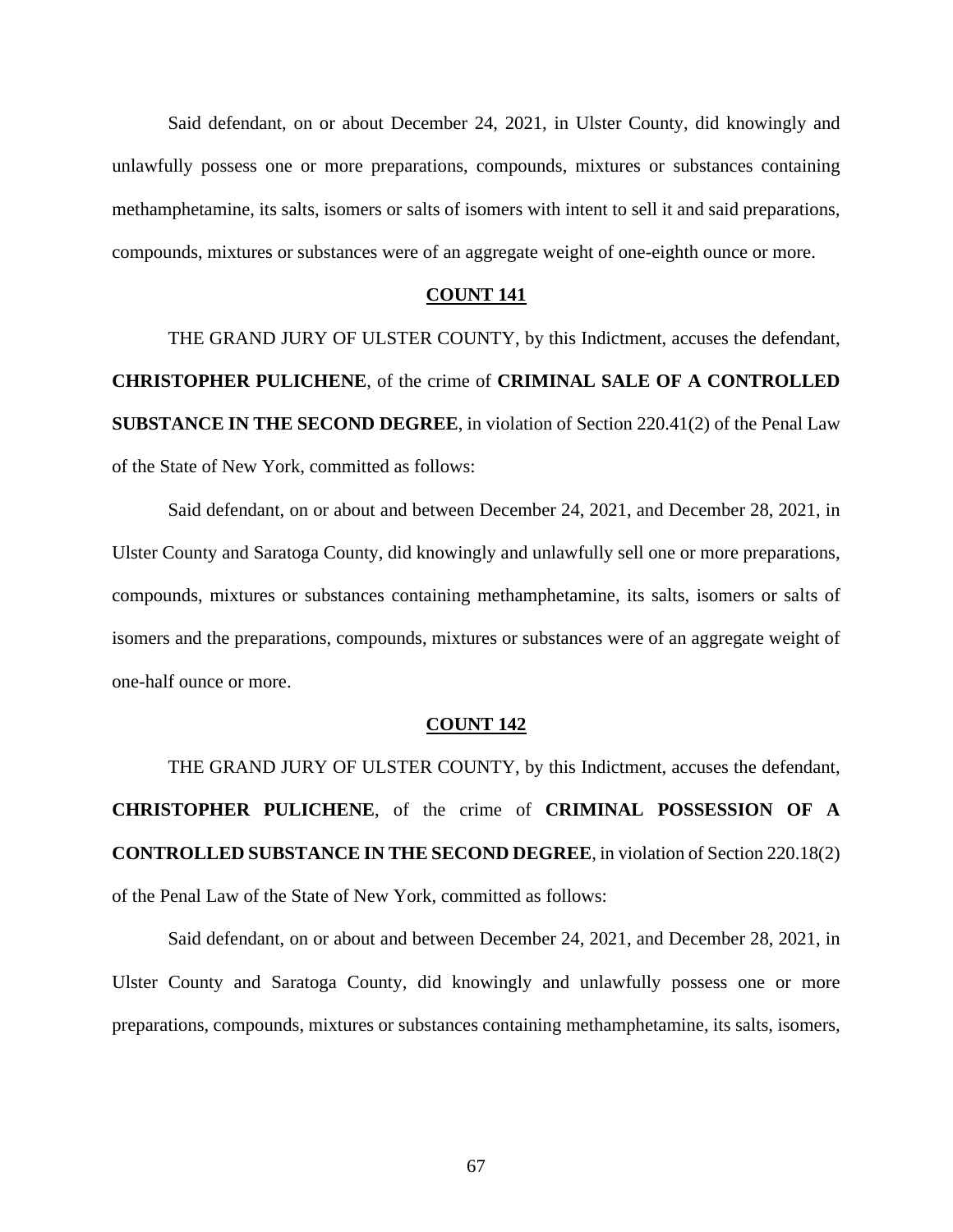or salts of isomers and said preparations, compounds, mixtures or substances were of an aggregate weight of two ounces or more.

# **COUNT 143**

THE GRAND JURY OF ULSTER COUNTY, by this Indictment, accuses the defendant, **JULIA EATON**, of the crime of **CRIMINAL POSSESSION OF A CONTROLLED SUBSTANCE IN THE SECOND DEGREE**, in violation of Section 220.18(2) of the Penal Law of the State of New York, committed as follows:

Said defendant, on or about and between December 24, 2021, and December 28, 2021, in Ulster County and Saratoga County, did knowingly and unlawfully possess one or more preparations, compounds, mixtures or substances containing methamphetamine, its salts, isomers, or salts of isomers and said preparations, compounds, mixtures or substances were of an aggregate weight of two ounces or more.

## **COUNT 144**

THE GRAND JURY OF ULSTER COUNTY, by this Indictment, accuses the defendant, **CHRISTOPHER PULICHENE**, of the crime of **CRIMINAL SALE OF A CONTROLLED SUBSTANCE IN THE THIRD DEGREE**, in violation of Section 220.39(1) of the Penal Law of the State of New York, committed as follows:

Said defendant, on or about and between December 24, 2021, and December 28, 2021, in Ulster County and Saratoga County, did knowingly and unlawfully sell a narcotic drug, to wit: heroin.

### **COUNT 145**

THE GRAND JURY OF ULSTER COUNTY, by this Indictment, accuses the defendant, **CHRISTOPHER PULICHENE**, of the crime of **CRIMINAL POSSESSION OF A** 

68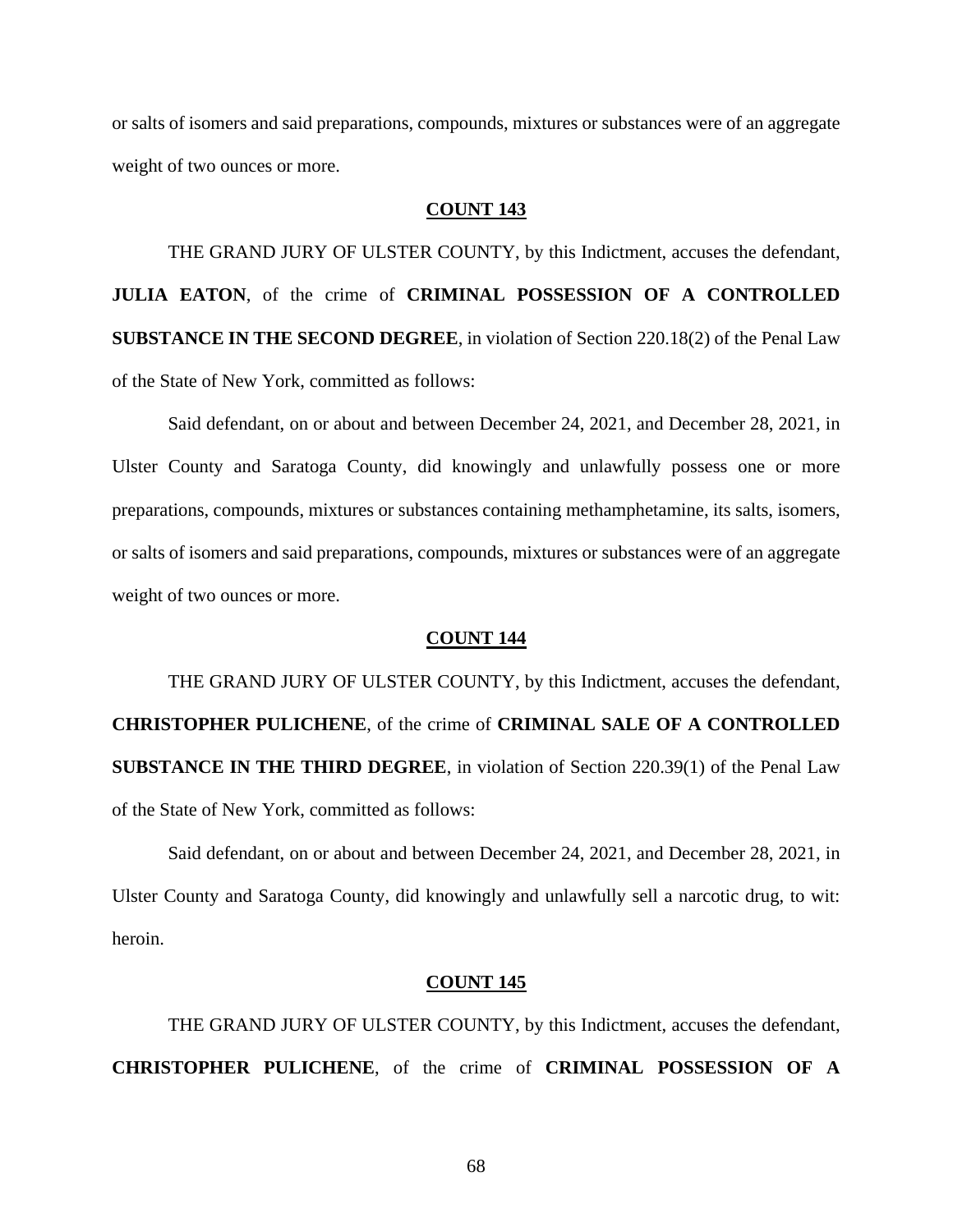**CONTROLLED SUBSTANCE IN THE THIRD DEGREE**, in violation of Section 220.16(1) of the Penal Law of the State of New York, committed as follows:

Said defendant, on or about and between December 24, 2021, and December 28, 2021, in Ulster County and Saratoga County, to wit: heroin, with intent to sell it.

# **COUNT 146**

THE GRAND JURY OF ULSTER COUNTY, by this Indictment, accuses the defendant, **JULIA EATON**, of the crime of **CRIMINAL POSSESSION OF A CONTROLLED SUBSTANCE IN THE THIRD DEGREE**, in violation of Section 220.16(1) of the Penal Law of the State of New York, committed as follows:

Said defendant, on or about and between December 24, 2021, and December 28, 2021, in Ulster County and Saratoga County, did knowingly and unlawfully possess a narcotic drug, to wit: heroin, with intent to sell it.

#### **COUNT 147**

THE GRAND JURY OF ULSTER COUNTY, by this Indictment, accuses the defendant, **CHRISTOPHER PULICHENE**, of the crime of **CRIMINAL SALE OF A CONTROLLED SUBSTANCE IN THE SECOND DEGREE**, in violation of Section 220.41(1) of the Penal Law of the State of New York, committed as follows:

Said defendant, on or about and between December 24, 2021, and December 28, 2021, in Ulster County and Saratoga County, did knowingly and unlawfully sell one or more preparations, compounds, mixtures or substances containing a narcotic drug, to wit: cocaine, and said preparations, compounds, mixtures or substances were of an aggregate weight of one-half ounce or more.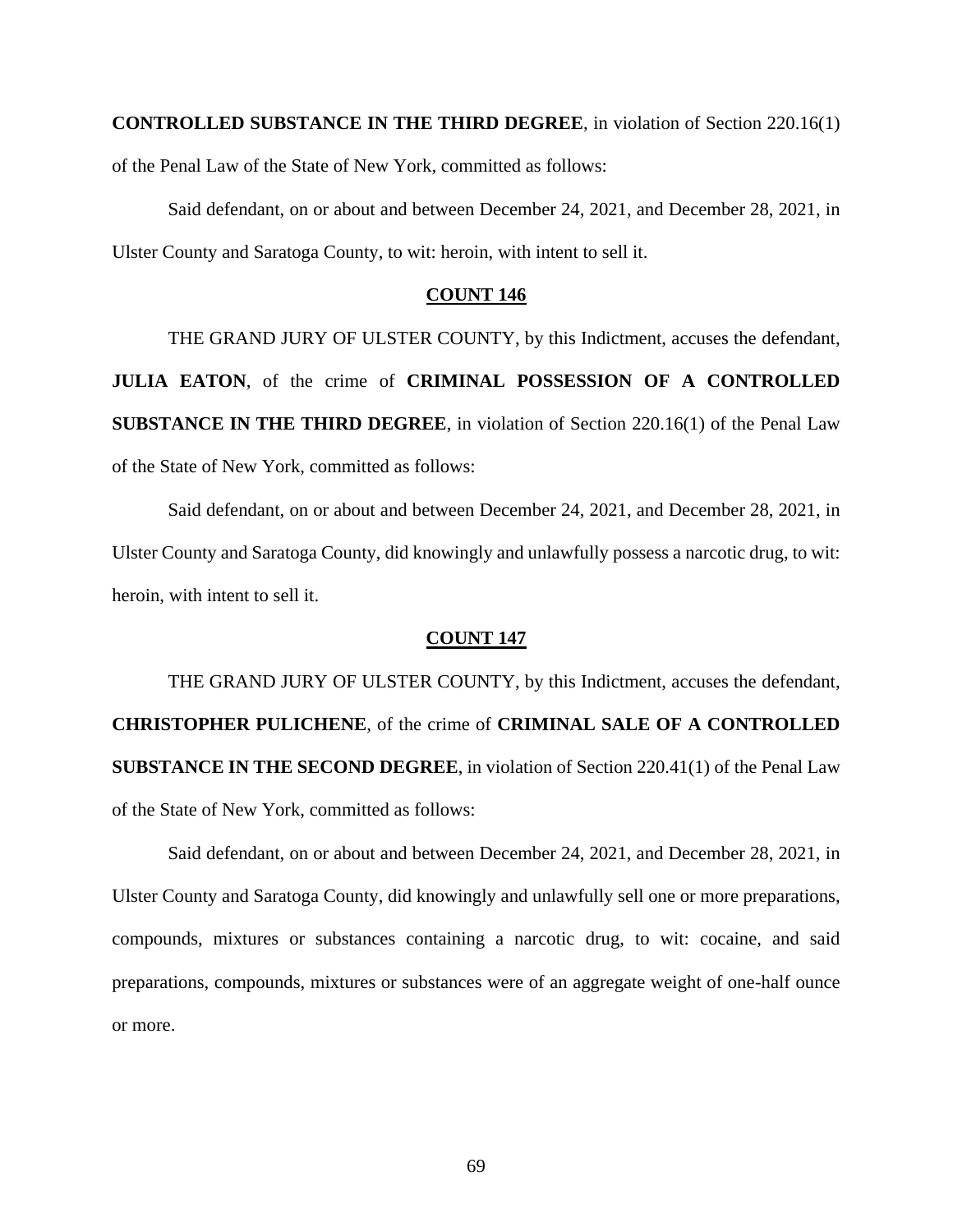THE GRAND JURY OF ULSTER COUNTY, by this Indictment, accuses the defendant, **CHRISTOPHER PULICHENE**, of the crime of **CRIMINAL SALE OF A CONTROLLED SUBSTANCE IN THE THIRD DEGREE**, in violation of Section 220.39(1) of the Penal Law of the State of New York, committed as follows:

Said defendant, on or about and between December 24, 2021, and December 28, 2021, in Ulster County and Saratoga County, did knowingly and unlawfully sell a narcotic drug, to wit: cocaine.

## **COUNT 149**

THE GRAND JURY OF ULSTER COUNTY, by this Indictment, accuses the defendant, **CHRISTOPHER PULICHENE**, of the crime of **CRIMINAL POSSESSION OF A CONTROLLED SUBSTANCE IN THE THIRD DEGREE**, in violation of Section 220.16(1) of the Penal Law of the State of New York, committed as follows:

Said defendant, on or about and between December 24, 2021, and December 28, 2021, in Ulster County and Saratoga County, did knowingly and unlawfully possess a narcotic drug, to wit: cocaine, with intent to sell it.

## **COUNT 150**

THE GRAND JURY OF ULSTER COUNTY, by this Indictment, accuses the defendant, **CHRISTOPHER PULICHENE**, of the crime of **CRIMINAL POSSESSION OF A CONTROLLED SUBSTANCE IN THE THIRD DEGREE**, in violation of Section 220.16(12) of the Penal Law of the State of New York, committed as follows:

Said defendant, on or about and between December 24, 2021, and December 28, 2021, in Ulster County and Saratoga County, did knowingly and unlawfully possess one or more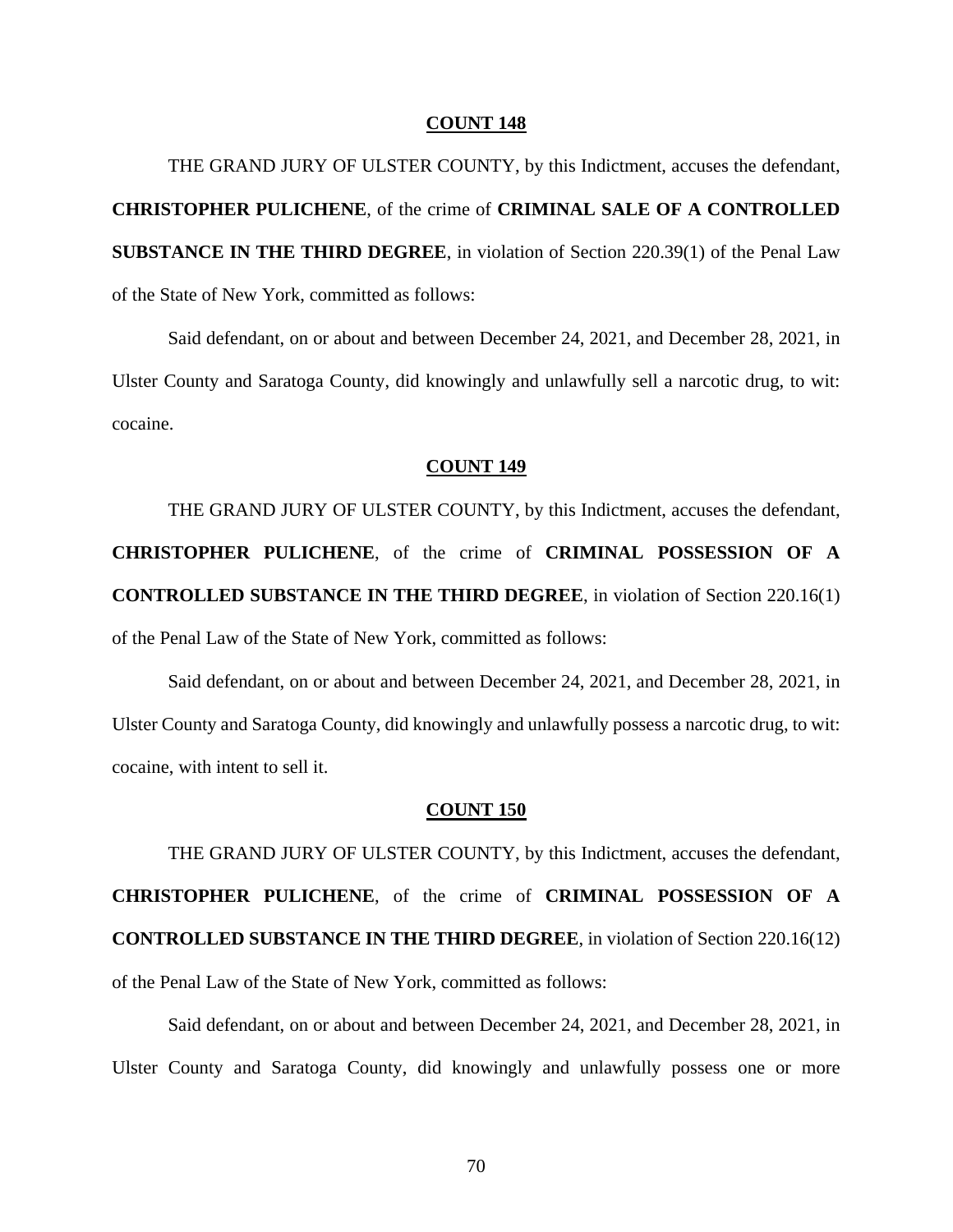preparations, compounds, mixtures or substances containing a narcotic drug, to wit: cocaine, and said preparations, compounds, mixtures or substances were of an aggregate weight of one-half ounce or more.

# **COUNT 151**

THE GRAND JURY OF ULSTER COUNTY, by this Indictment, accuses the defendant, **JULIA EATON**, of the crime of **CRIMINAL POSSESSION OF A CONTROLLED SUBSTANCE IN THE THIRD DEGREE**, in violation of Section 220.16(1) of the Penal Law of the State of New York, committed as follows:

Said defendant, on or about and between December 24, 2021, and December 28, 2021, in Ulster County and Saratoga County, did knowingly and unlawfully possess a narcotic drug, to wit: cocaine, with intent to sell it.

## **COUNT 152**

THE GRAND JURY OF ULSTER COUNTY, by this Indictment, accuses the defendant, **JULIA EATON**, of the crime of **CRIMINAL POSSESSION OF A CONTROLLED SUBSTANCE IN THE THIRD DEGREE**, in violation of Section 220.16(12) of the Penal Law of the State of New York, committed as follows:

Said defendant, on or about and between December 24, 2021, and December 28, 2021, in Ulster County and Saratoga County, did knowingly and unlawfully possess one or more preparations, compounds, mixtures or substances containing a narcotic drug, to wit: cocaine, and said preparations, compounds, mixtures or substances were of an aggregate weight of one-half ounce or more.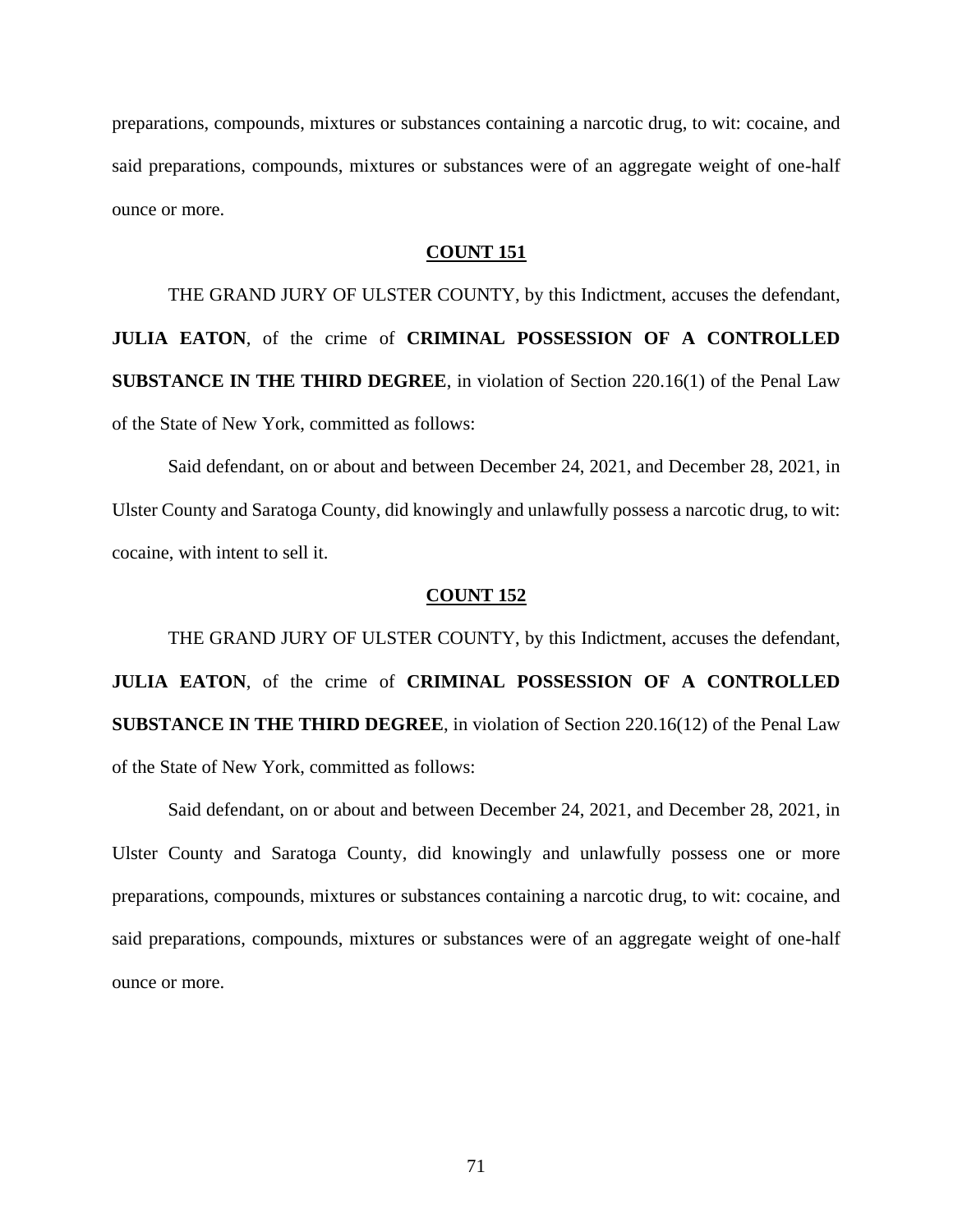THE GRAND JURY OF ULSTER COUNTY, by this Indictment, accuses the defendant, **CHRISTOPHER PULICHENE**, of the crime of **ATTEMPTED CRIMINAL SALE OF A CONTROLLED SUBSTANCE IN THE FIFTH DEGREE**, in violation of Section 110.00/220.31(1) of the Penal Law of the State of New York, committed as follows:

Said defendant, on or about and between December 24, 2021, and December 28, 2021, in Ulster County and Saratoga County, did attempt to knowingly and unlawfully sell a controlled substance, to wit: alprazolam.

## **COUNT 154**

THE GRAND JURY OF ULSTER COUNTY, by this Indictment, accuses the defendant, **CHRISTOPHER PULICHENE**, of the crime of **ATTEMPTED CRIMINAL POSSESSION OF A CONTROLLED SUBSTANCE IN THE FIFTH DEGREE**, in violation of Section 110.00/220.06(1) of the Penal Law of the State of New York, committed as follows:

Said defendant, on or about and between December 24, 2021, and December 28, 2021, in Ulster County and Saratoga County, did attempt to knowingly and unlawfully possess a controlled substance, to wit: alprazolam, with intent to sell it.

## **COUNT 155**

THE GRAND JURY OF ULSTER COUNTY, by this Indictment, accuses the defendant, **JULIA EATON**, of the crime of **ATTEMPTED CRIMINAL POSSESSION OF A CONTROLLED SUBSTANCE IN THE FIFTH DEGREE**, in violation of Section 110.00/220.06(1) of the Penal Law of the State of New York, committed as follows: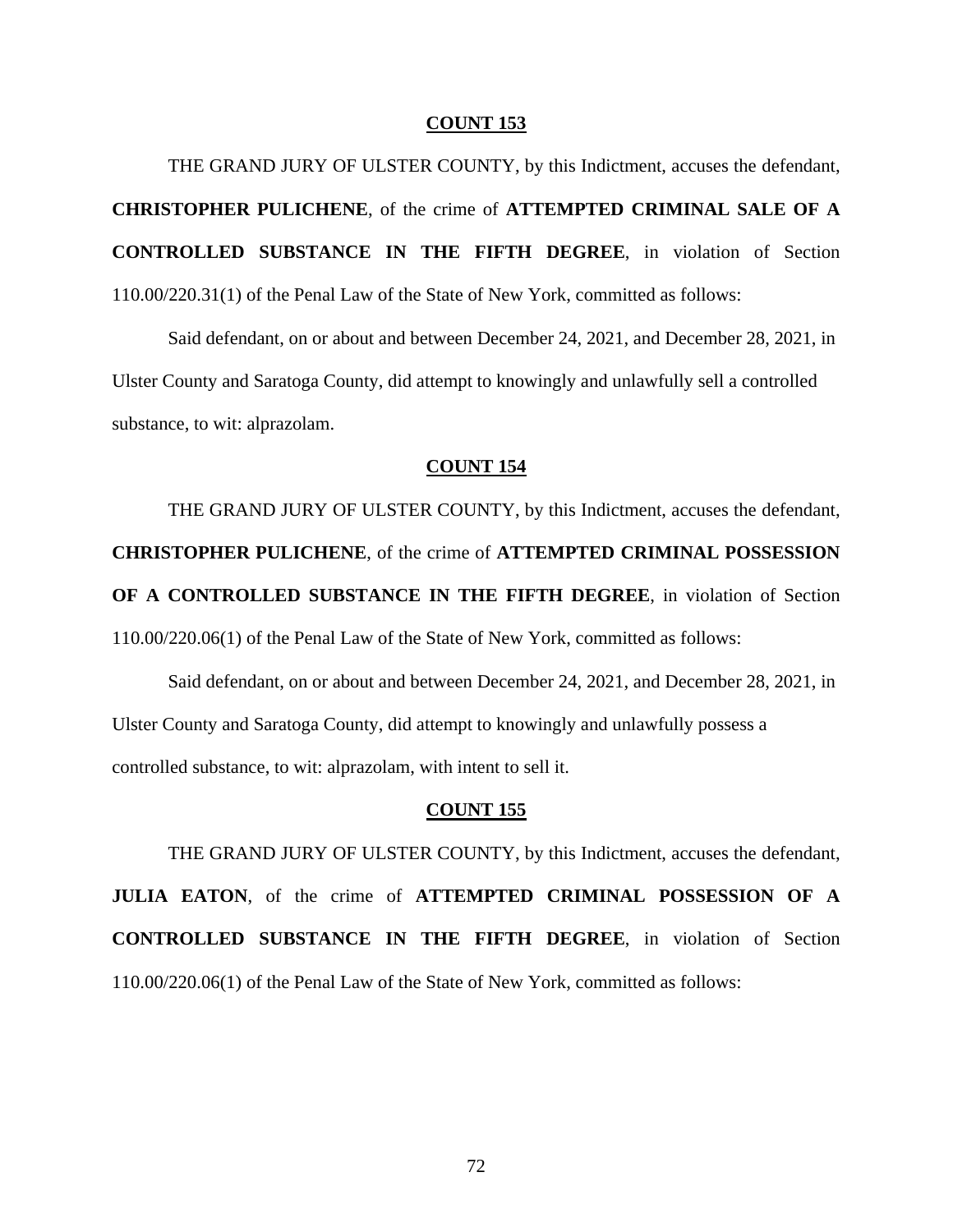Said defendant, on or about and between December 24, 2021, and December 28, 2021, in Ulster County and Saratoga County, did attempt to knowingly and unlawfully possess a controlled substance, to wit: alprazolam, with intent to sell it.

### **COUNT 156**

THE GRAND JURY OF ULSTER COUNTY, by this Indictment, accuses the defendant, **CHRISTOPHER PULICHENE**, of the crime of **CRIMINAL SALE OF A CONTROLLED SUBSTANCE IN THE SECOND DEGREE**, in violation of Section 220.41(2) of the Penal Law of the State of New York, committed as follows:

Said defendant, on or about and between December 26, 2021, and December 27, 2021, in Ulster County, did knowingly and unlawfully sell one or more preparations, compounds, mixtures or substances containing methamphetamine, its salts, isomers or salts of isomers and the preparations, compounds, mixtures or substances were of an aggregate weight of one-half ounce or more.

### **COUNT 157**

THE GRAND JURY OF ULSTER COUNTY, by this Indictment, accuses the defendant, **CHRISTOPHER PULICHENE**, of the crime of **CRIMINAL POSSESSION OF A CONTROLLED SUBSTANCE IN THE THIRD DEGREE**, in violation of Section 220.16(7) of the Penal Law of the State of New York, committed as follows:

Said defendant, on or about and between December 26, 2021, and December 27, 2021, in Ulster County, did knowingly and unlawfully possess one or more preparations, compounds, mixtures or substances containing methamphetamine, its salts, isomers or salts of isomers with intent to sell it and said preparations, compounds, mixtures or substances were of an aggregate weight of one-eighth ounce or more.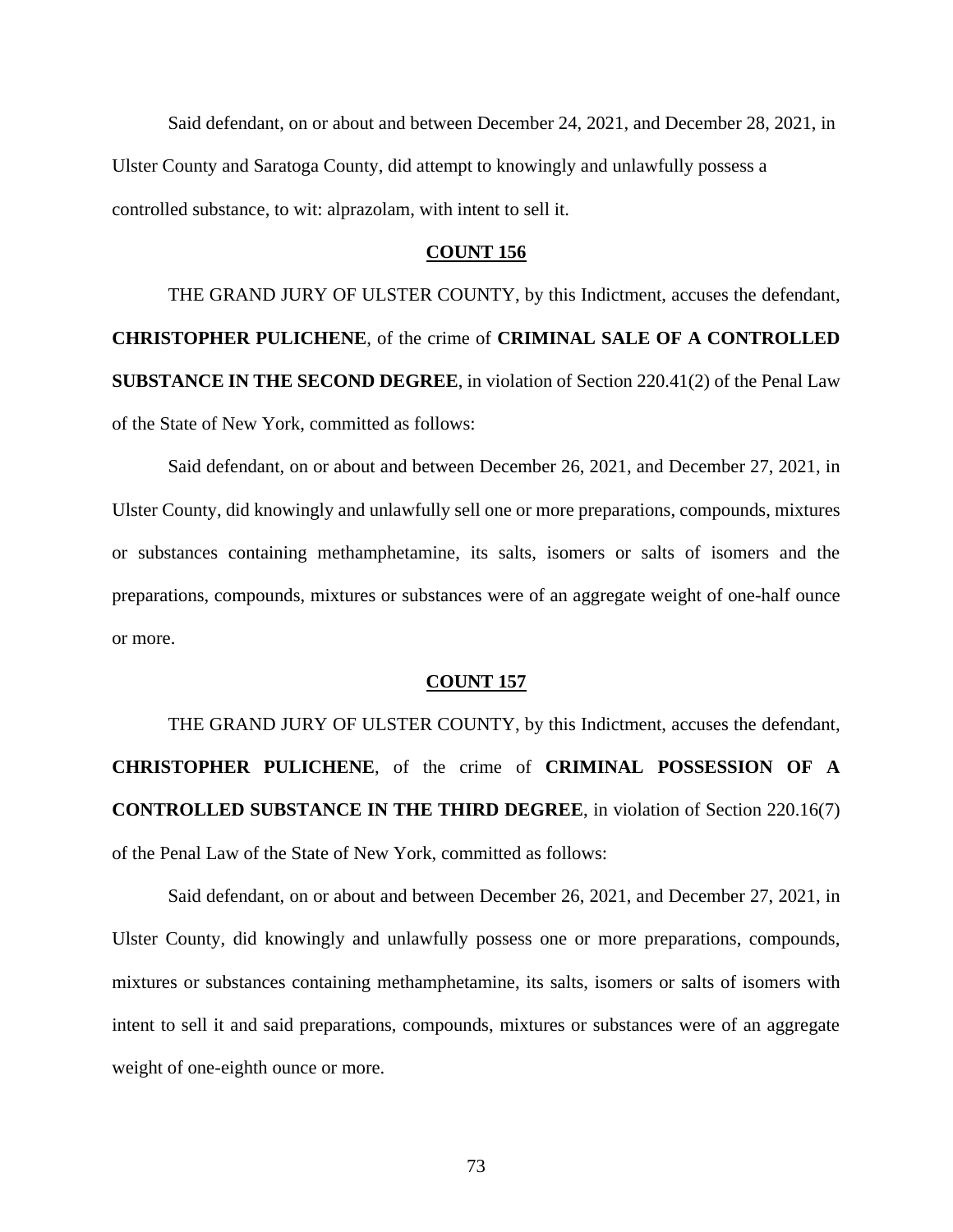THE GRAND JURY OF ULSTER COUNTY, by this Indictment, accuses the defendant, **ZACHARY VANVLACK**, of the crime of **CRIMINAL POSSESSION OF A CONTROLLED SUBSTANCE IN THE THIRD DEGREE**, in violation of Section 220.16(7) of the Penal Law of the State of New York, committed as follows:

Said defendant, on or about and between December 26, 2021, and December 27, 2021, in Ulster County, did knowingly and unlawfully possess one or more preparations, compounds, mixtures or substances containing methamphetamine, its salts, isomers or salts of isomers with intent to sell it and said preparations, compounds, mixtures or substances were of an aggregate weight of one-eighth ounce or more.

# **COUNT 159**

THE GRAND JURY OF ULSTER COUNTY, by this Indictment, accuses the defendant, **CHRISTOPHER PULICHENE**, of the crime of **CRIMINAL SALE OF A CONTROLLED SUBSTANCE IN THE THIRD DEGREE**, in violation of Section 220.39(1) of the Penal Law of the State of New York, committed as follows:

Said defendant, on or about and between December 26, 2021, and December 27, 2021, in Ulster County, did knowingly and unlawfully sell a narcotic drug, to wit: heroin.

# **COUNT 160**

THE GRAND JURY OF ULSTER COUNTY, by this Indictment, accuses the defendant, **CHRISTOPHER PULICHENE**, of the crime of **CRIMINAL POSSESSION OF A CONTROLLED SUBSTANCE IN THE THIRD DEGREE**, in violation of Section 220.16(1) of the Penal Law of the State of New York, committed as follows: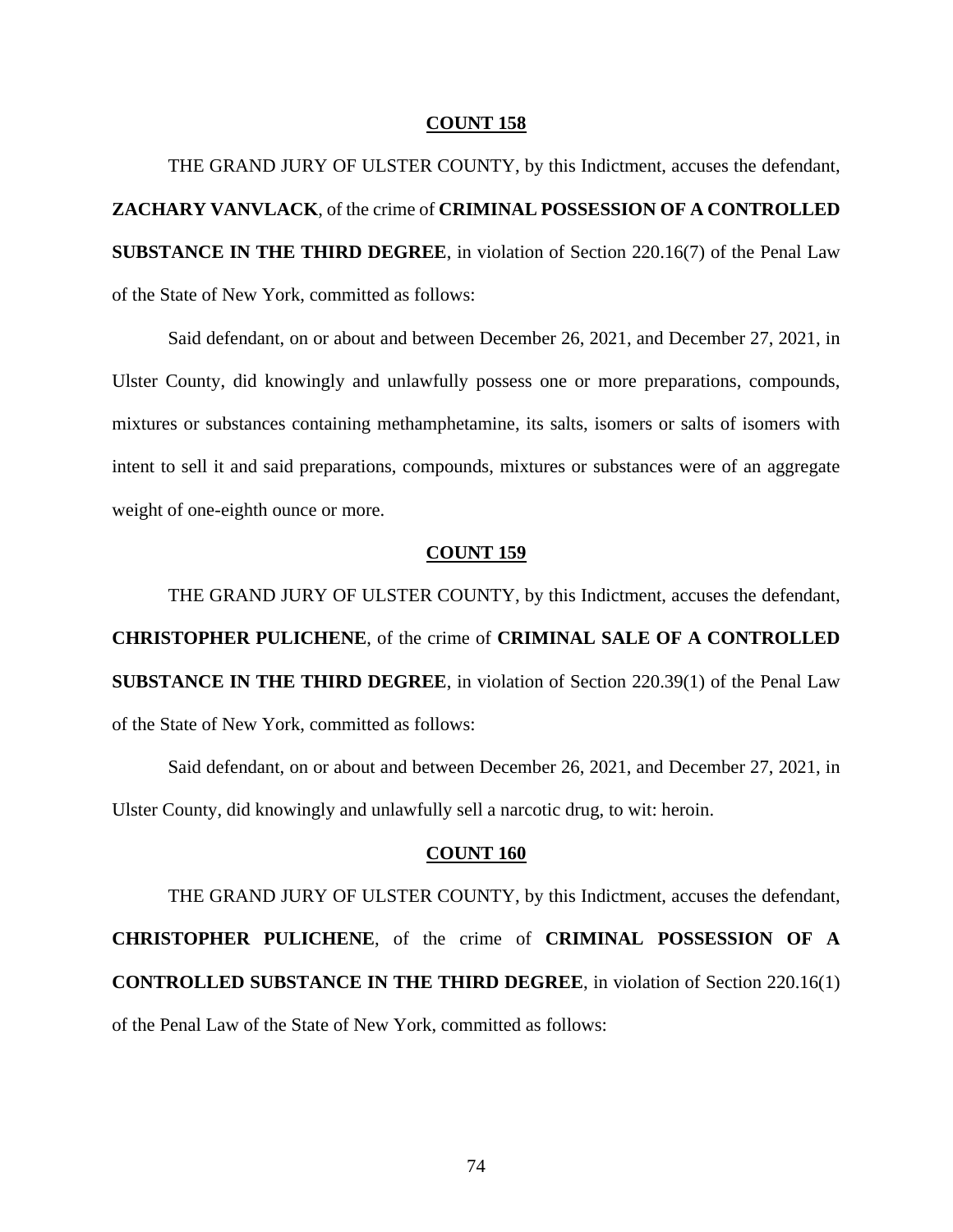Said defendant, on or about and between December 26, 2021, and December 27, 2021, in Ulster County, did knowingly and unlawfully possess a narcotic drug, to wit: heroin, with intent to sell it.

# **COUNT 161**

THE GRAND JURY OF ULSTER COUNTY, by this Indictment, accuses the defendant, **ZACHARY VANVLACK**, of the crime of **CRIMINAL POSSESSION OF A CONTROLLED SUBSTANCE IN THE THIRD DEGREE**, in violation of Section 220.16(1) of the Penal Law of the State of New York, committed as follows:

Said defendant, on or about and between December 26, 2021, and December 27, 2021, in Ulster County, did knowingly and unlawfully possess a narcotic drug, to wit: heroin, with intent to sell it.

### **COUNT 162**

THE GRAND JURY OF ULSTER COUNTY, by this Indictment, accuses the defendant, **THOMAS COLON**, of the crime of **CRIMINAL SALE OF A CONTROLLED SUBSTANCE IN THE SECOND DEGREE**, in violation of Section 220.41(1) of the Penal Law of the State of New York, committed as follows:

Said defendant, on or about December 28, 2021, in Ulster County, did knowingly and unlawfully sell one or more preparations, compounds, mixtures or substances containing a narcotic drug, to wit: cocaine, and said preparations, compounds, mixtures or substances were of an aggregate weight of one-half ounce or more.

### **COUNT 163**

THE GRAND JURY OF ULSTER COUNTY, by this Indictment, accuses the defendant, **THOMAS COLON**, of the crime of **CRIMINAL SALE OF A CONTROLLED SUBSTANCE**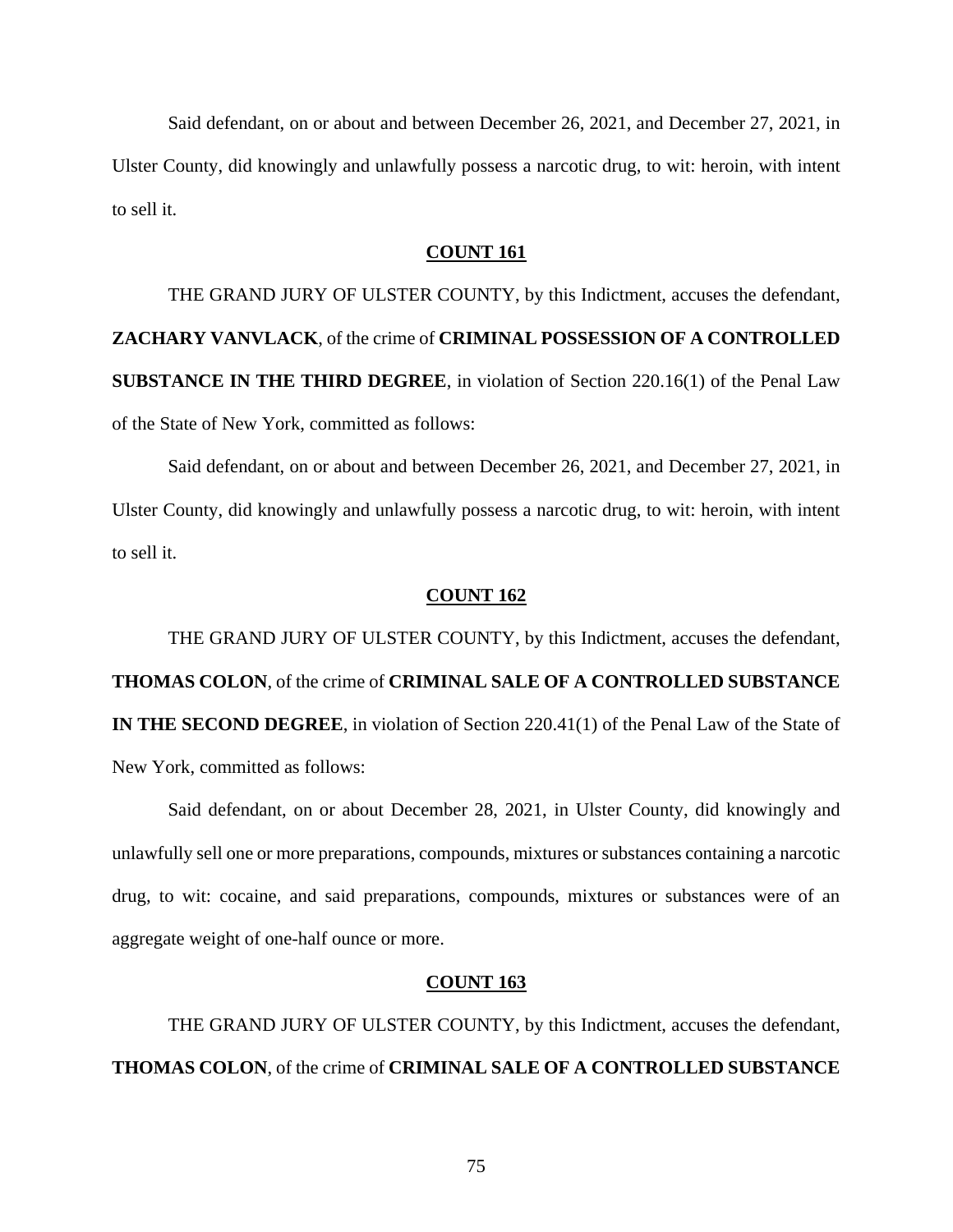**IN THE THIRD DEGREE**, in violation of Section 220.39(1) of the Penal Law of the State of New York, committed as follows:

Said defendant, on or about December 28, 2021, in Ulster County, did knowingly and unlawfully sell a narcotic drug, to wit: cocaine.

# **COUNT 164**

THE GRAND JURY OF ULSTER COUNTY, by this Indictment, accuses the defendant, **THOMAS COLON**, of the crime of **CRIMINAL POSSESSION OF A CONTROLLED SUBSTANCE IN THE THIRD DEGREE**, in violation of Section 220.16(1) of the Penal Law of the State of New York, committed as follows:

Said defendant, on or about December 28, 2021, in Ulster County, did knowingly and unlawfully possess a narcotic drug, to wit: cocaine, with intent to sell it.

# **COUNT 165**

THE GRAND JURY OF ULSTER COUNTY, by this Indictment, accuses the defendant, **THOMAS COLON**, of the crime of **CRIMINAL POSSESSION OF A CONTROLLED SUBSTANCE IN THE THIRD DEGREE**, in violation of Section 220.16(12) of the Penal Law of the State of New York, committed as follows:

Said defendant, on or about December 28, 2021, in Ulster County, did knowingly and unlawfully possess one or more preparations, compounds, mixtures or substances containing a narcotic drug, to wit: cocaine, and said preparations, compounds, mixtures or substances were of an aggregate weight of one-half ounce or more.

### **COUNT 166**

THE GRAND JURY OF ULSTER COUNTY, by this Indictment, accuses the defendant, **NICHOLAS LASUSA**, of the crime of **CRIMINAL POSSESSION OF A CONTROLLED**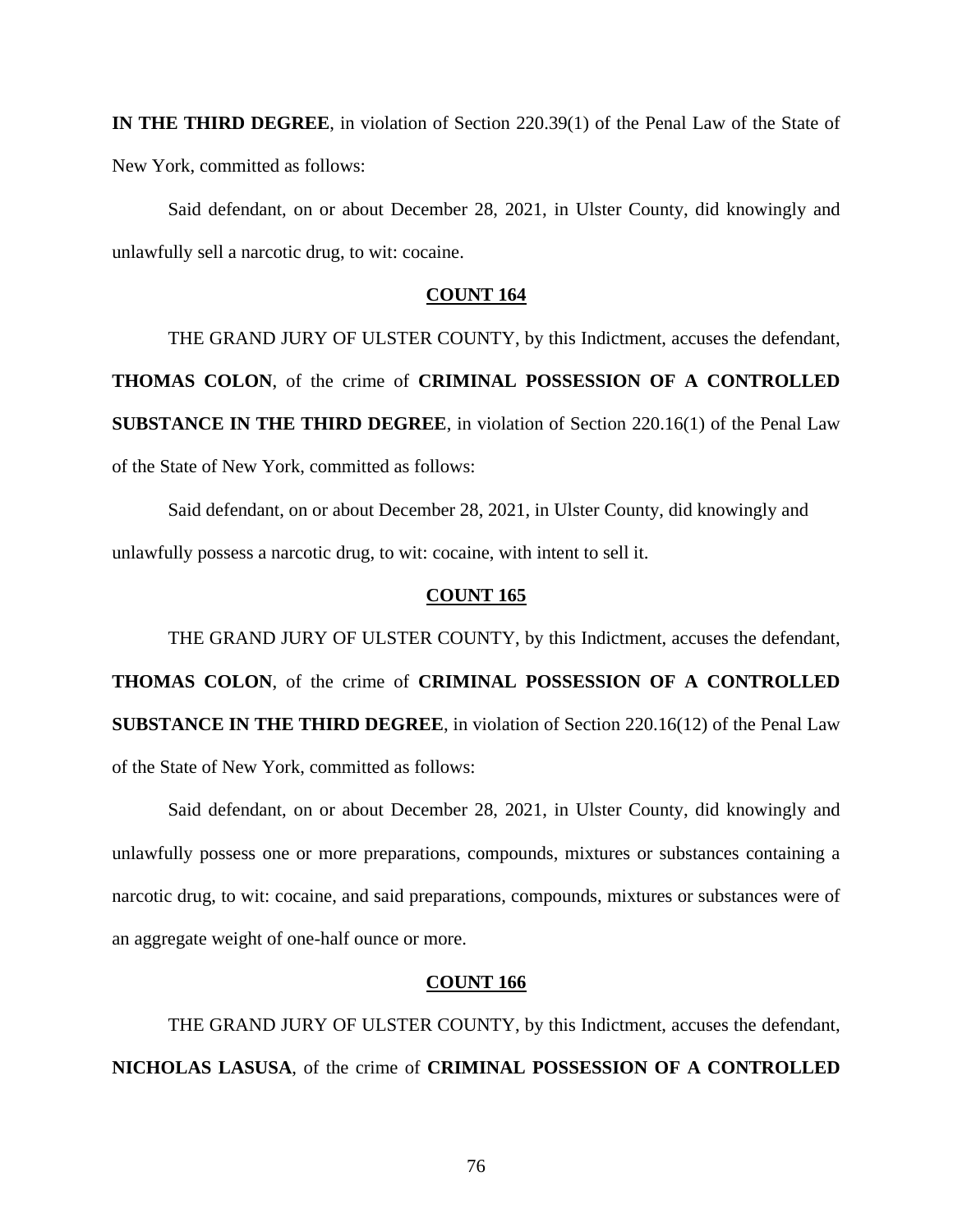**SUBSTANCE IN THE THIRD DEGREE**, in violation of Section 220.16(1) of the Penal Law of the State of New York, committed as follows:

Said defendant, on or about December 28, 2021, in Ulster County, did knowingly and unlawfully possess a narcotic drug, to wit: cocaine, with intent to sell it.

# **COUNTY 167**

THE GRAND JURY OF ULSTER COUNTY, by this Indictment, accuses the defendant, **NICHOLAS LASUSA**, of the crime of **CRIMINAL POSSESSION OF A CONTROLLED SUBSTANCE IN THE THIRD DEGREE**, in violation of Section 220.16(12) of the Penal Law of the State of New York, committed as follows:

Said defendant, on or about December 28, 2021, in Ulster County, did knowingly and unlawfully possess one or more preparations, compounds, mixtures or substances containing a narcotic drug, to wit: cocaine, and said preparations, compounds, mixtures or substances were of an aggregate weight of one-half ounce or more.

# **COUNT 168**

THE GRAND JURY OF ULSTER COUNTY, by this Indictment, accuses the defendant, **CHRISTOPHER PULICHENE**, of the crime of **CRIMINAL SALE OF A CONTROLLED SUBSTANCE IN THE FIRST DEGREE**, in violation of Section 220.43(1) of the Penal Law of the State of New York, committed as follows:

Said defendant, on or about December 30, 2021, in Ulster County, did knowingly and unlawfully sell one or more preparations, compounds, mixtures or substances containing a narcotic drug, to wit: cocaine, and said preparations, compounds, mixtures or substances were of an aggregate weight of two ounces or more.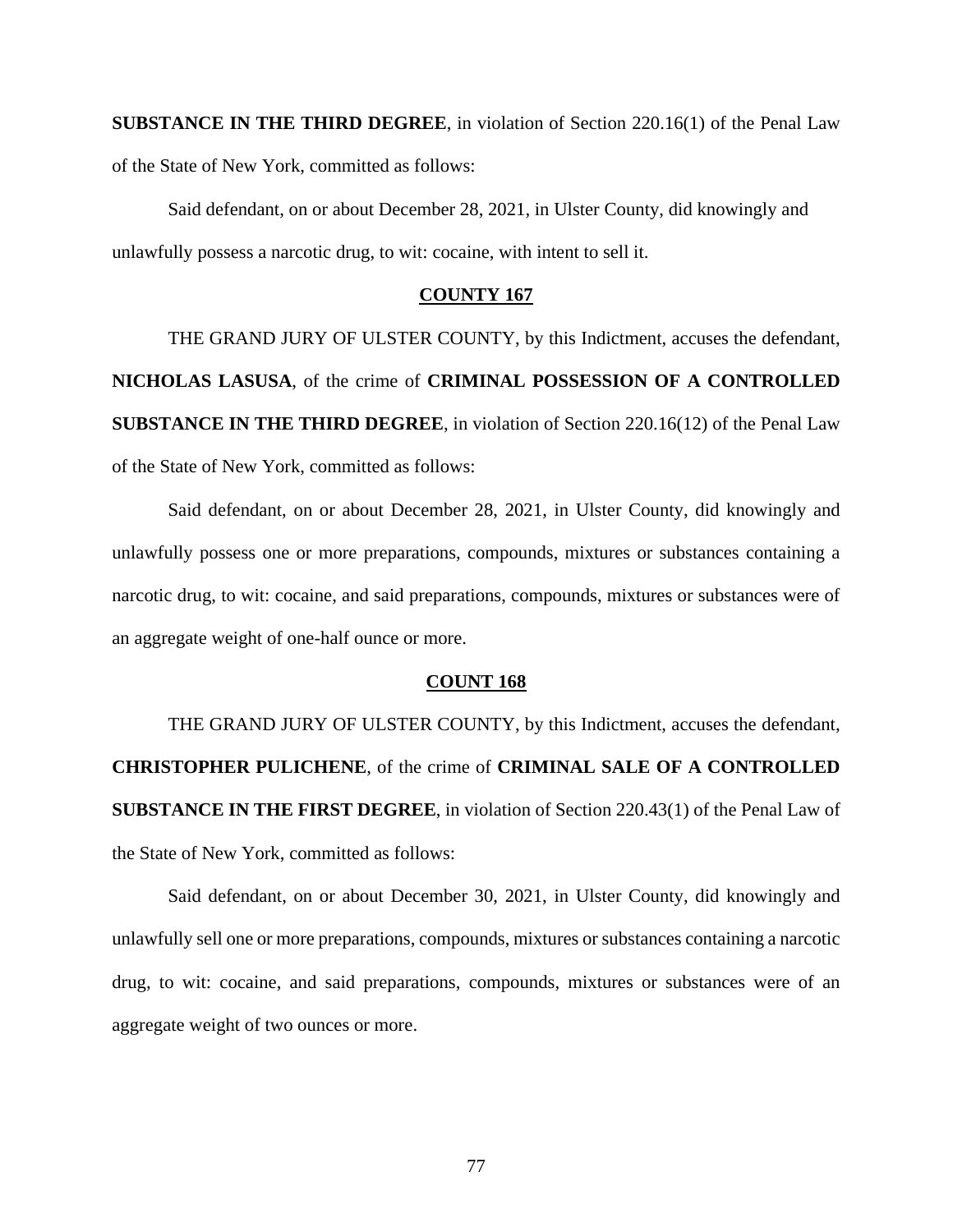THE GRAND JURY OF ULSTER COUNTY, by this Indictment, accuses the defendant, **CHRISTOPHER PULICHENE**, of the crime of **CRIMINAL POSSESSION OF A CONTROLLED SUBSTANCE IN THE THIRD DEGREE**, in violation of Section 220.16(1) of the Penal Law of the State of New York, committed as follows:

Said defendant, on or about December 30, 2021, in Ulster County, did knowingly and unlawfully possess a narcotic drug, to wit: cocaine, with intent to sell it.

# **COUNT 170**

THE GRAND JURY OF ULSTER COUNTY, by this Indictment, accuses the defendant, **CHRISTOPHER PULICHENE**, of the crime of **CRIMINAL POSSESSION OF A CONTROLLED SUBSTANCE IN THE THIRD DEGREE**, in violation of Section 220.16(12) of the Penal Law of the State of New York, committed as follows:

Said defendant, on or about December 30, 2021, in Ulster County, did knowingly and unlawfully possess one or more preparations, compounds, mixtures or substances containing a narcotic drug, to wit: cocaine, and said preparations, compounds, mixtures or substances were of an aggregate weight of one-half ounce or more.

## **COUNT 171**

THE GRAND JURY OF ULSTER COUNTY, by this Indictment, accuses the defendant, **DEVYN WOLNY**, of the crime of **CRIMINAL POSSESSION OF A CONTROLLED SUBSTANCE IN THE THIRD DEGREE**, in violation of Section 220.16(1) of the Penal Law of the State of New York, committed as follows:

Said defendant, on or about December 30, 2021, in Ulster County, did knowingly and unlawfully possess a narcotic drug, to wit: cocaine, with intent to sell it.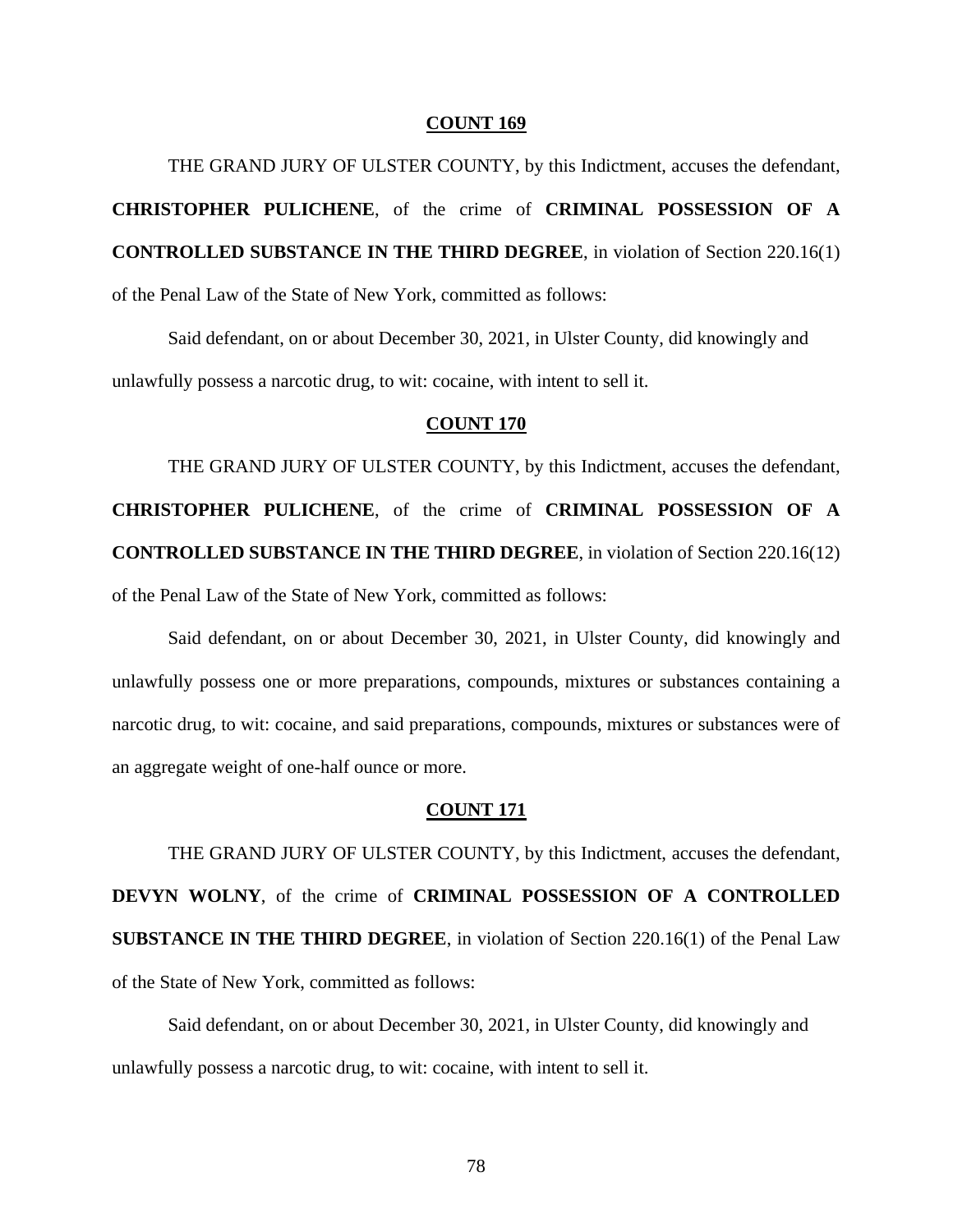THE GRAND JURY OF ULSTER COUNTY, by this Indictment, accuses the defendant, **DEVYN WOLNY**, of the crime of **CRIMINAL POSSESSION OF A CONTROLLED SUBSTANCE IN THE THIRD DEGREE**, in violation of Section 220.16(12) of the Penal Law of the State of New York, committed as follows:

Said defendant, on or about December 30, 2021, in Ulster County, did knowingly and unlawfully possess one or more preparations, compounds, mixtures or substances containing a narcotic drug, to wit: cocaine, and said preparations, compounds, mixtures or substances were of an aggregate weight of one-half ounce or more.

### **COUNT 173**

THE GRAND JURY OF ULSTER COUNTY, by this Indictment, accuses the defendant, **CHRISTOPHER PULICHENE**, of the crime of **CRIMINAL SALE OF A CONTROLLED SUBSTANCE IN THE THIRD DEGREE**, in violation of Section 220.39(7) of the Penal Law of the State of New York, committed as follows:

Said defendant, on or about and between December 30, 2021, and December 31, 2021, in Ulster County, did knowingly and unlawfully sell one or more preparations, compounds, mixtures or substances containing methamphetamine, its salts, isomers or salts of isomers and the preparations, compounds, mixtures or substances were of an aggregate weight of one-eighth ounce or more.

### **COUNT 174**

THE GRAND JURY OF ULSTER COUNTY, by this Indictment, accuses the defendant, **CHRISTOPHER PULICHENE**, of the crime of **CRIMINAL POSSESSION OF A**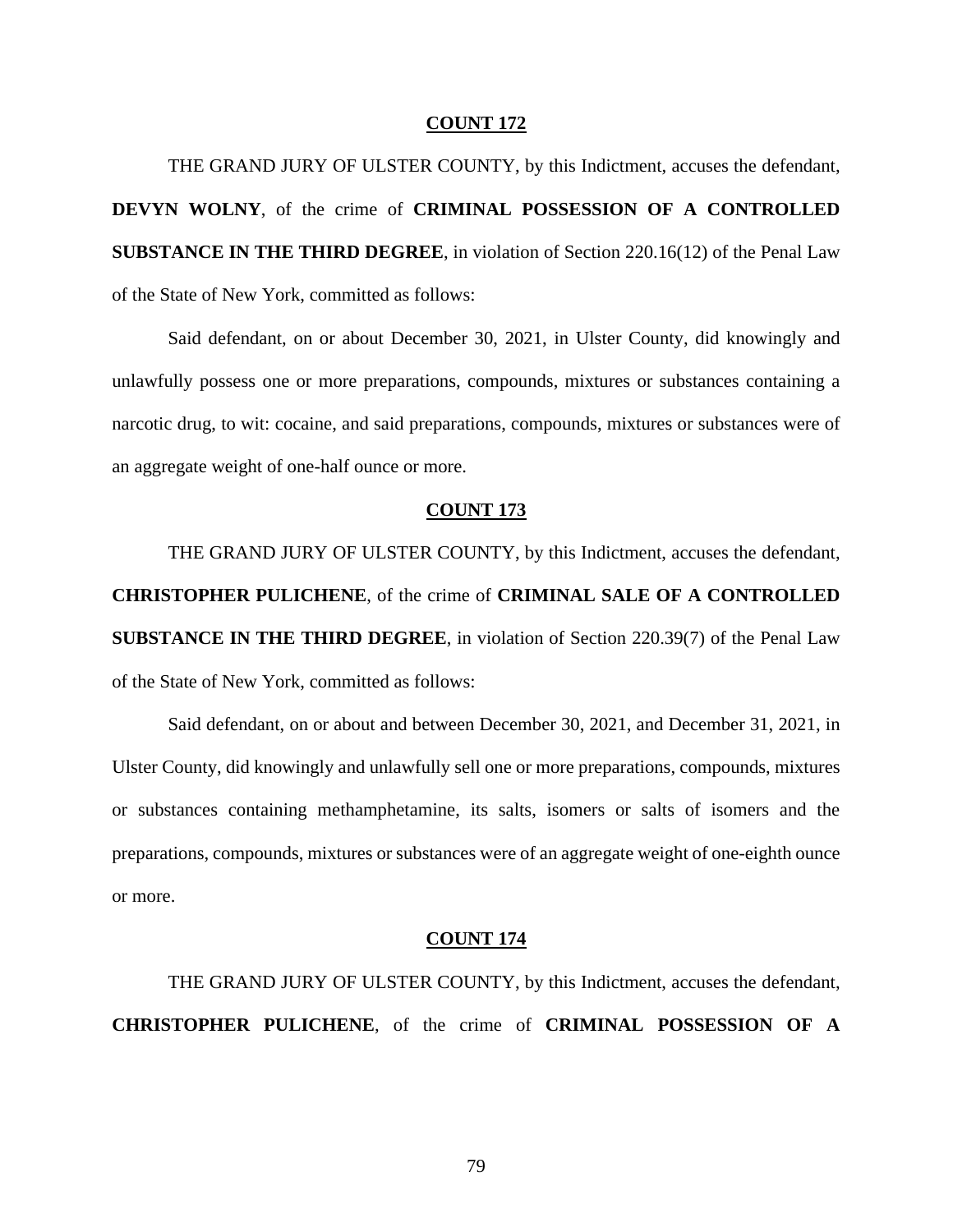**CONTROLLED SUBSTANCE IN THE THIRD DEGREE**, in violation of Section 220.16(7) of the Penal Law of the State of New York, committed as follows:

Said defendant, on or about and between December 30, 2021, and December 31, 2021, in Ulster County, did knowingly and unlawfully possess one or more preparations, compounds, mixtures or substances containing methamphetamine, its salts, isomers or salts of isomers with intent to sell it and said preparations, compounds, mixtures or substances were of an aggregate weight of one-eighth ounce or more.

### **COUNT 175**

THE GRAND JURY OF ULSTER COUNTY, by this Indictment, accuses the defendant, **THOMAS COLON**, of the crime of **CRIMINAL SALE OF A CONTROLLED SUBSTANCE IN THE THIRD DEGREE**, in violation of Section 220.39(7) of the Penal Law of the State of New York, committed as follows:

Said defendant, on or about and between December 30, 2021, and December 31, 2021, in Ulster County, did knowingly and unlawfully sell one or more preparations, compounds, mixtures or substances containing methamphetamine, its salts, isomers or salts of isomers and the preparations, compounds, mixtures or substances were of an aggregate weight of one-eighth ounce or more.

# **COUNT 176**

THE GRAND JURY OF ULSTER COUNTY, by this Indictment, accuses the defendant, **THOMAS COLON**, of the crime of **CRIMINAL POSSESSION OF A CONTROLLED SUBSTANCE IN THE THIRD DEGREE**, in violation of Section 220.16(7) of the Penal Law of the State of New York, committed as follows: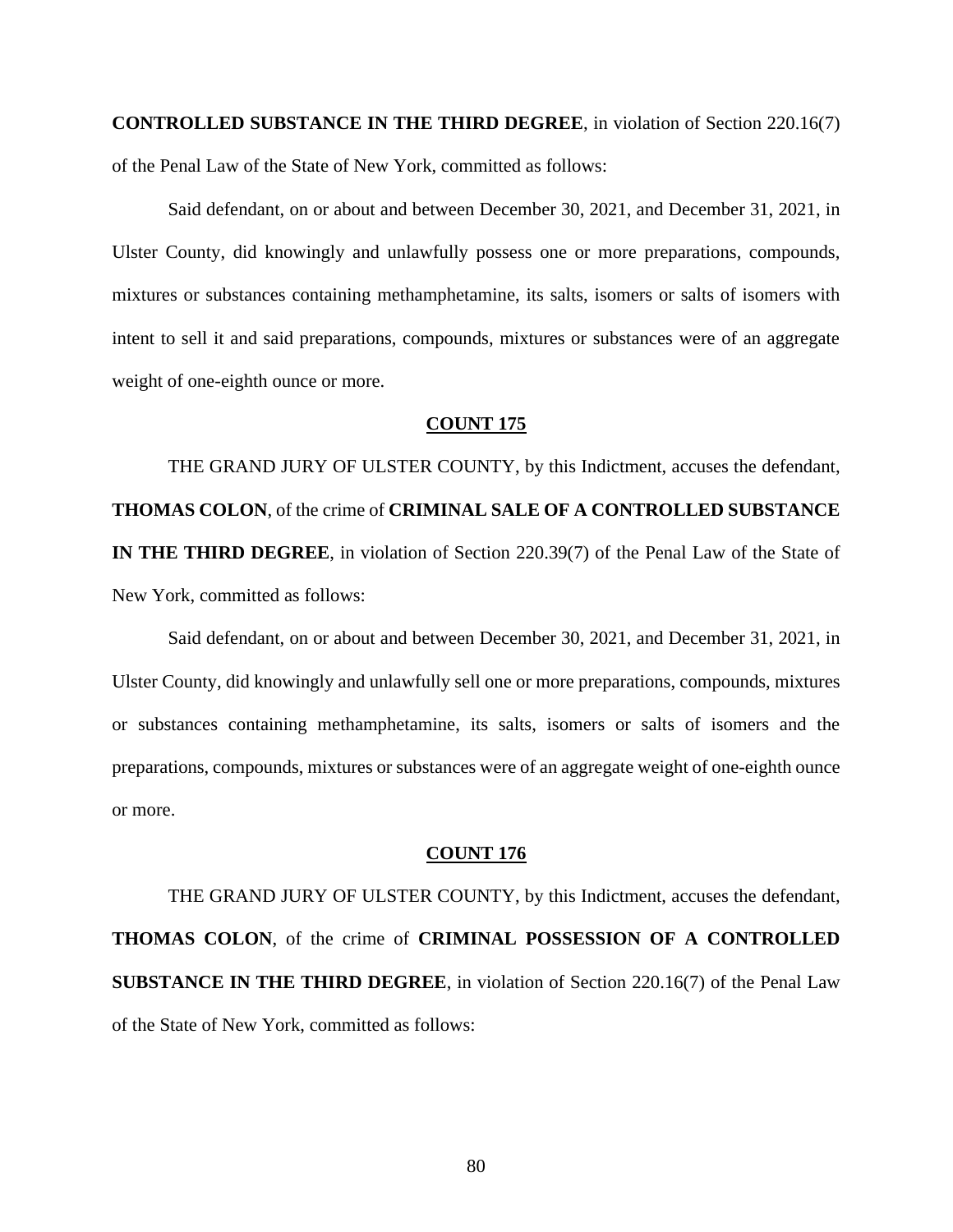Said defendant, on or about and between December 30, 2021, and December 31, 2021, in Ulster County, did knowingly and unlawfully possess one or more preparations, compounds, mixtures or substances containing methamphetamine, its salts, isomers or salts of isomers with intent to sell it and said preparations, compounds, mixtures or substances were of an aggregate weight of one-eighth ounce or more.

## **COUNT 177**

THE GRAND JURY OF ULSTER COUNTY, by this Indictment, accuses the defendant, **CHRISTOPHER PULICHENE**, of the crime of **CRIMINAL SALE OF A CONTROLLED SUBSTANCE IN THE FIRST DEGREE**, in violation of Section 220.43(1) of the Penal Law of the State of New York, committed as follows:

Said defendant, on or about December 31, 2021, in Ulster County, did knowingly and unlawfully sell one or more preparations, compounds, mixtures or substances containing a narcotic drug, to wit: cocaine, and said preparations, compounds, mixtures or substances were of an aggregate weight of two ounces or more.

### **COUNT 178**

THE GRAND JURY OF ULSTER COUNTY, by this Indictment, accuses the defendant, **CHRISTOPHER PULICHENE**, of the crime of **CRIMINAL POSSESSION OF A CONTROLLED SUBSTANCE IN THE FIRST DEGREE**, in violation of Section 220.21(1) of the Penal Law of the State of New York, committed as follows:

Said defendant, on or about December 31, 2021, in Ulster County, did knowingly and unlawfully possess one or more preparations, compounds, mixtures or substances containing a narcotic drug, to wit: cocaine, and said preparations, compounds, mixtures or substances were of an aggregate weight of eight ounces or more.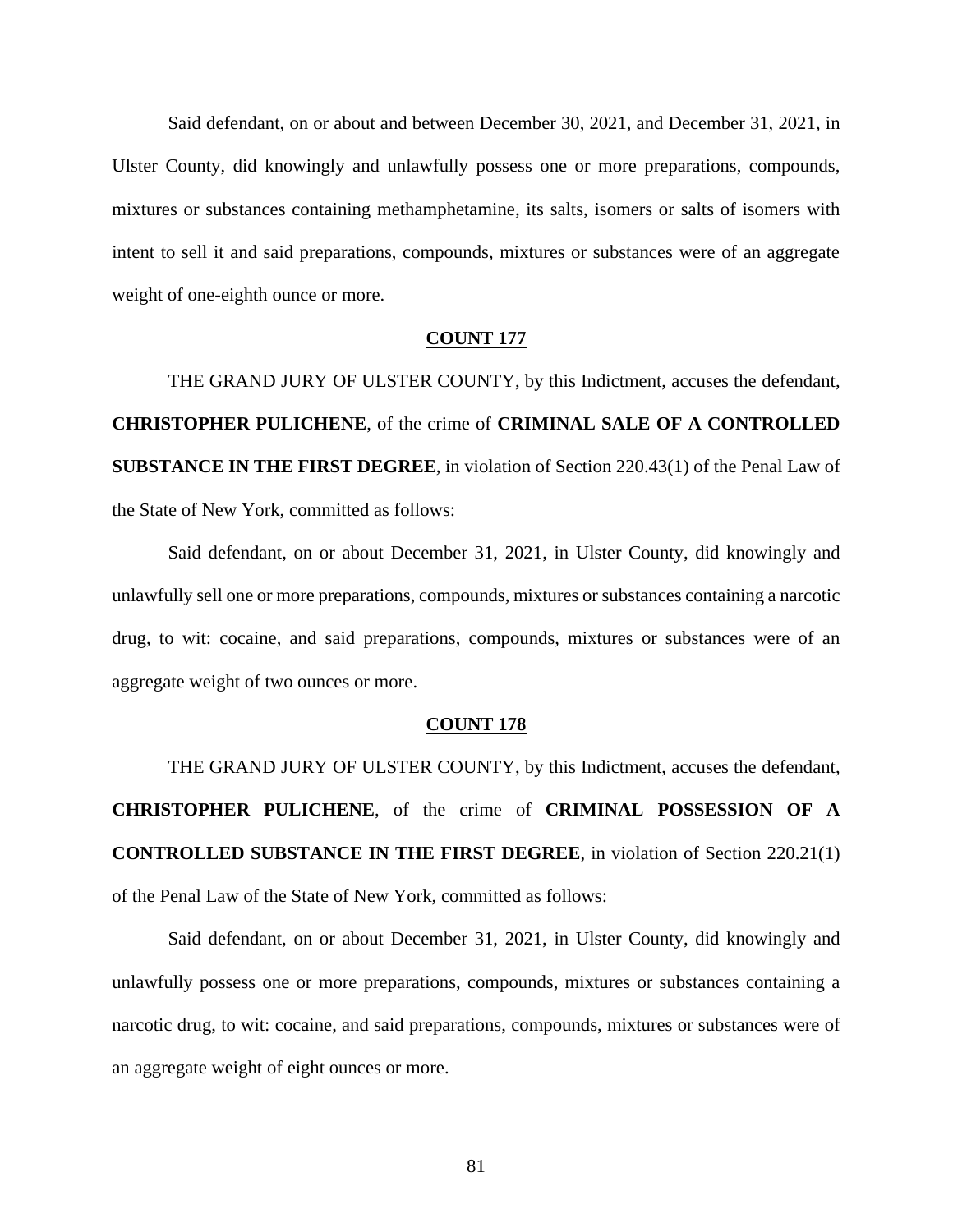THE GRAND JURY OF ULSTER COUNTY, by this Indictment, accuses the defendant, **CHRISTOPHER PULICHENE**, of the crime of **CRIMINAL SALE OF A CONTROLLED SUBSTANCE IN THE THIRD DEGREE**, in violation of Section 220.39(1) of the Penal Law of the State of New York, committed as follows:

Said defendant, on or about December 31, 2021, in Ulster County, did knowingly and unlawfully sell a narcotic drug, to wit: cocaine.

# **COUNT 180**

THE GRAND JURY OF ULSTER COUNTY, by this Indictment, accuses the defendant, **CHRISTOPHER PULICHENE**, of the crime of **CRIMINAL POSSESSION OF A CONTROLLED SUBSTANCE IN THE THIRD DEGREE**, in violation of Section 220.16(1) of the Penal Law of the State of New York, committed as follows:

Said defendant, on or about December 31, 2021, in Ulster County, did knowingly and unlawfully possess a narcotic drug, to wit: cocaine, with intent to sell it.

### **COUNT 181**

THE GRAND JURY OF ULSTER COUNTY, by this Indictment, accuses the defendant, **CHRISTOPHER PULICHENE**, of the crime of **CRIMINAL POSSESSION OF A CONTROLLED SUBSTANCE IN THE THIRD DEGREE**, in violation of Section 220.16(12) of the Penal Law of the State of New York, committed as follows:

Said defendant, on or about December 31, 2021, in Ulster County, did knowingly and unlawfully possess one or more preparations, compounds, mixtures or substances containing a narcotic drug, to wit: cocaine, and said preparations, compounds, mixtures or substances were of an aggregate weight of one-half ounce or more.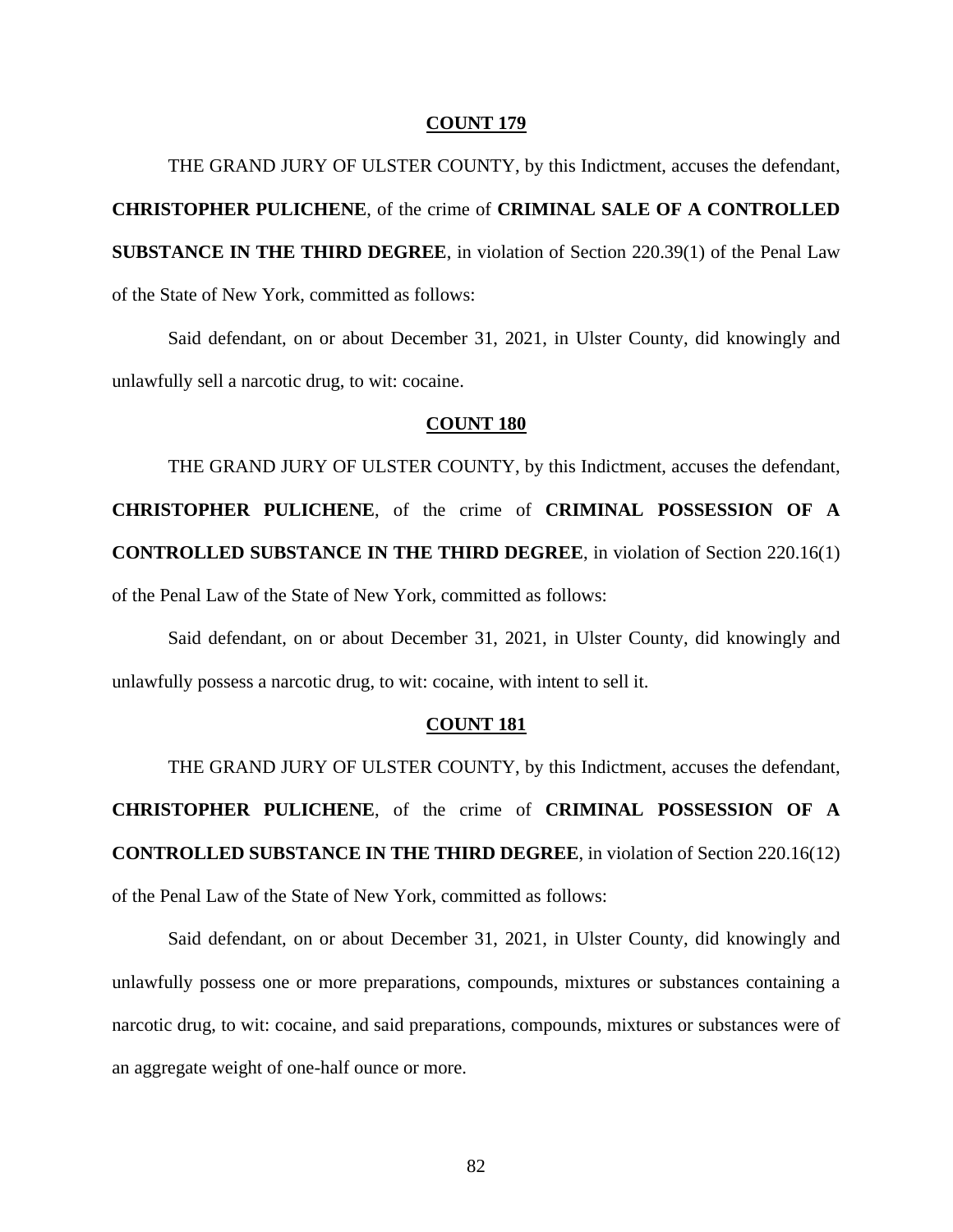THE GRAND JURY OF ULSTER COUNTY, by this Indictment, accuses the defendant, **THOMAS COLON**, of the crime of **CRIMINAL SALE OF A CONTROLLED SUBSTANCE IN THE FIRST DEGREE**, in violation of Section 220.43(1) of the Penal Law of the State of New York, committed as follows:

Said defendant, on or about December 31, 2021, in Ulster County, did knowingly and unlawfully sell one or more preparations, compounds, mixtures or substances containing a narcotic drug, to wit: cocaine, and said preparations, compounds, mixtures or substances were of an aggregate weight of two ounces or more.

### **COUNT 183**

THE GRAND JURY OF ULSTER COUNTY, by this Indictment, accuses the defendant, **THOMAS COLON**, of the crime of **CRIMINAL POSSESSION OF A CONTROLLED SUBSTANCE IN THE FIRST DEGREE**, in violation of Section 220.21(1) of the Penal Law of the State of New York, committed as follows:

Said defendant, on or about December 31, 2021, in Ulster County, did knowingly and unlawfully possess one or more preparations, compounds, mixtures or substances containing a narcotic drug, to wit: cocaine, and said preparations, compounds, mixtures or substances were of an aggregate weight of eight ounces or more.

### **COUNT 184**

THE GRAND JURY OF ULSTER COUNTY, by this Indictment, accuses the defendant, **THOMAS COLON**, of the crime of **CRIMINAL SALE OF A CONTROLLED SUBSTANCE IN THE THIRD DEGREE**, in violation of Section 220.39(1) of the Penal Law of the State of New York, committed as follows: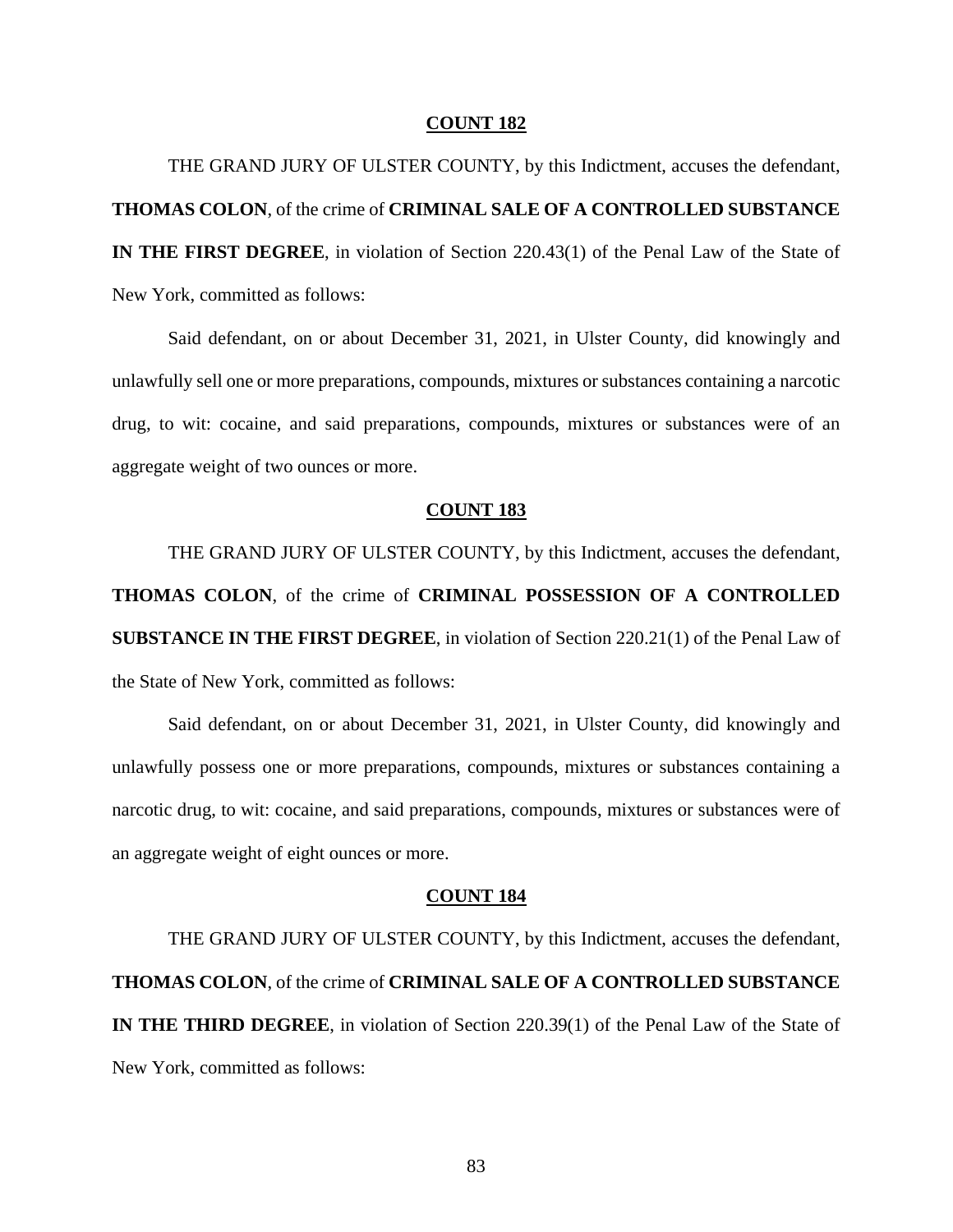Said defendant, on or about December 31, 2021, in Ulster County, did knowingly and unlawfully sell a narcotic drug, to wit: cocaine.

# **COUNT 185**

THE GRAND JURY OF ULSTER COUNTY, by this Indictment, accuses the defendant, **THOMAS COLON**, of the crime of **CRIMINAL POSSESSION OF A CONTROLLED SUBSTANCE IN THE THIRD DEGREE**, in violation of Section 220.16(1) of the Penal Law of the State of New York, committed as follows:

Said defendant, on or about December 31, 2021, in Ulster County, did knowingly and unlawfully possess a narcotic drug, to wit: cocaine, with intent to sell it.

# **COUNT 186**

THE GRAND JURY OF ULSTER COUNTY, by this Indictment, accuses the defendant, **THOMAS COLON**, of the crime of **CRIMINAL POSSESSION OF A CONTROLLED SUBSTANCE IN THE THIRD DEGREE**, in violation of Section 220.16(12) of the Penal Law of the State of New York, committed as follows:

Said defendant, on or about December 31, 2021, in Ulster County, did knowingly and unlawfully possess one or more preparations, compounds, mixtures or substances containing a narcotic drug, to wit: cocaine, and said preparations, compounds, mixtures or substances were of an aggregate weight of one-half ounce or more.

#### **COUNT 187**

THE GRAND JURY OF ULSTER COUNTY, by this Indictment, accuses the defendant, **KEVIN DRAKE, JR.**, of the crime of **CRIMINAL POSSESSION OF A CONTROLLED SUBSTANCE IN THE FIRST DEGREE**, in violation of Section 220.21(1) of the Penal Law of the State of New York, committed as follows: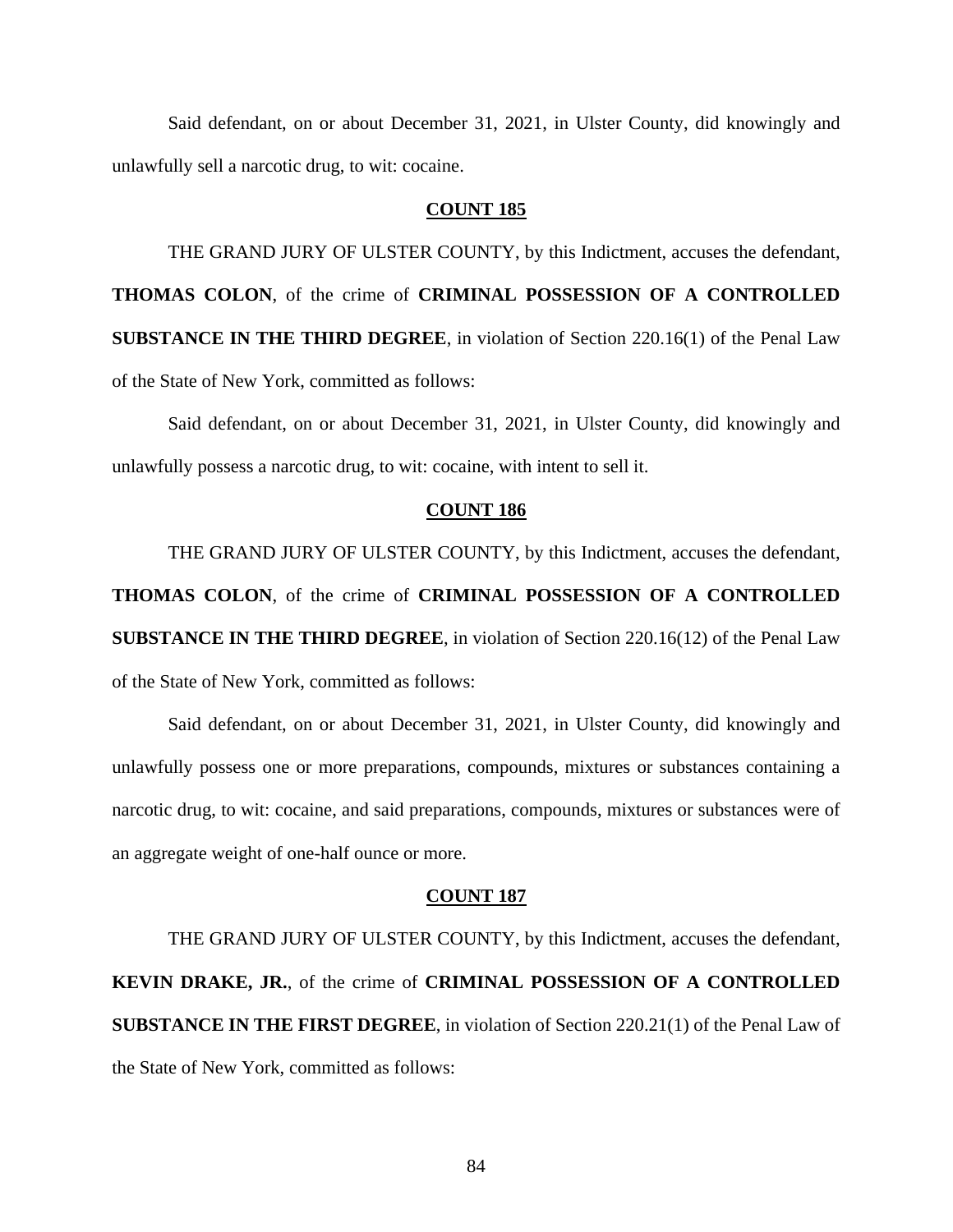Said defendant, on or about December 31, 2021, in Ulster County, did knowingly and unlawfully possess one or more preparations, compounds, mixtures or substances containing a narcotic drug, to wit: cocaine, and said preparations, compounds, mixtures or substances were of an aggregate weight of eight ounces or more.

# **COUNT 188**

THE GRAND JURY OF ULSTER COUNTY, by this Indictment, accuses the defendant, **KEVIN DRAKE, JR.**, of the crime of **CRIMINAL POSSESSION OF A CONTROLLED SUBSTANCE IN THE THIRD DEGREE**, in violation of Section 220.16(1) of the Penal Law of the State of New York, committed as follows:

Said defendant, on or about December 31, 2021, in Ulster County, did knowingly and unlawfully possess a narcotic drug, to wit: cocaine, with intent to sell it.

### **COUNT 189**

THE GRAND JURY OF ULSTER COUNTY, by this Indictment, accuses the defendant, **KEVIN DRAKE, JR.**, of the crime of **CRIMINAL POSSESSION OF A CONTROLLED SUBSTANCE IN THE THIRD DEGREE**, in violation of Section 220.16(12) of the Penal Law of the State of New York, committed as follows:

Said defendant, on or about December 31, 2021, in Ulster County, did knowingly and unlawfully possess one or more preparations, compounds, mixtures or substances containing a narcotic drug, to wit: cocaine, and said preparations, compounds, mixtures or substances were of an aggregate weight of one-half ounce or more.

### **COUNT 190**

THE GRAND JURY OF ULSTER COUNTY, by this Indictment, accuses the defendant, **CHRISTOPHER PULICHENE**, of the crime of **ATTEMPTED CRIMINAL SALE OF A**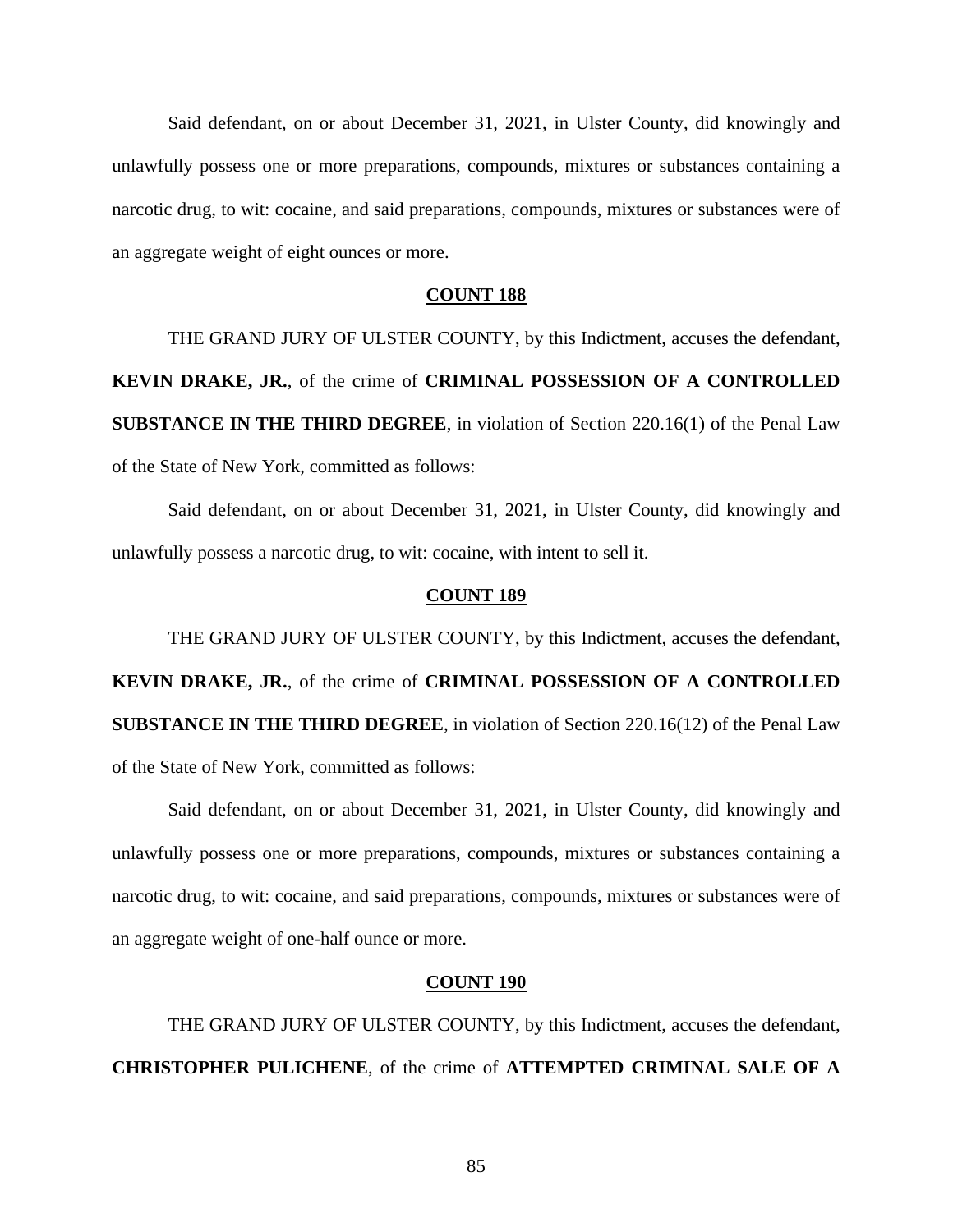**CONTROLLED SUBSTANCE IN THE FIFTH DEGREE**, in violation of Section 110.00/220.31(1) of the Penal Law of the State of New York, committed as follows:

Said defendant, on or about and between December 30, 2021, and December 31, 2021, in Dutchess County, did attempt to knowingly and unlawfully sell a controlled substance, to wit: alprazolam.

# **COUNT 191**

THE GRAND JURY OF ULSTER COUNTY, by this Indictment, accuses the defendant, **CHRISTOPHER PULICHENE**, of the crime of **ATTEMPTED CRIMINAL POSSESSION OF A CONTROLLED SUBSTANCE IN THE FIFTH DEGREE**, in violation of Section 110.00/220.06(1) of the Penal Law of the State of New York, committed as follows:

Said defendant, on or about and between December 30, 2021, and December 31, 2021, in Dutchess County, did attempt to knowingly and unlawfully possess a controlled substance, to wit: alprazolam, with intent to sell it.

# **COUNT 192**

THE GRAND JURY OF ULSTER COUNTY, by this Indictment, accuses the defendant, **ZACHARY VANVLACK**, of the crime of **ATTEMPTED CRIMINAL POSSESSION OF A CONTROLLED SUBSTANCE IN THE FIFTH DEGREE**, in violation of Section 110.00/220.06(1) of the Penal Law of the State of New York, committed as follows:

Said defendant, on or about and between December 30, 2021, and December 31, 2021, in Dutchess County, did attempt to knowingly and unlawfully possess a controlled substance, to wit: alprazolam, with intent to sell it.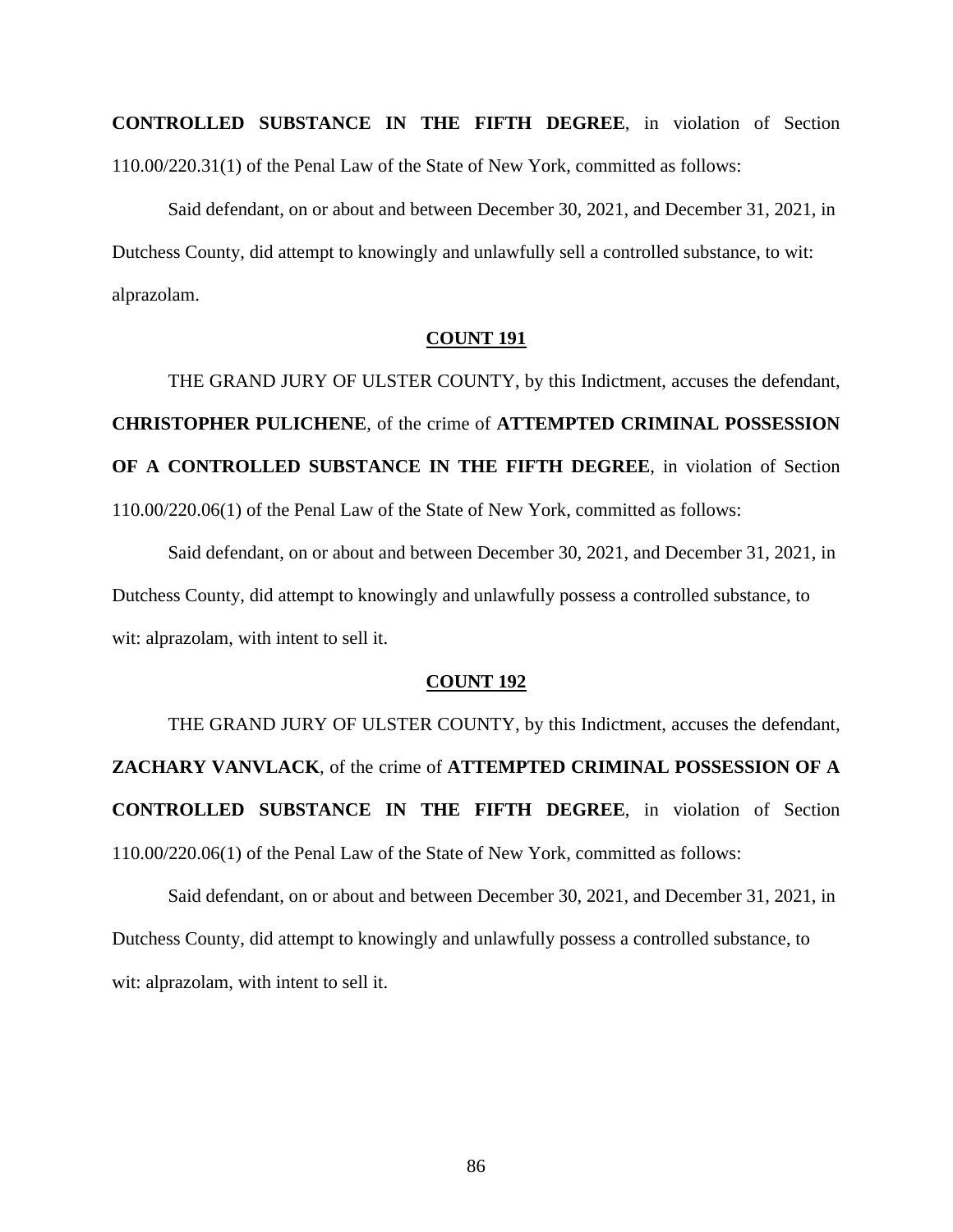THE GRAND JURY OF ULSTER COUNTY, by this Indictment, accuses the defendants, **ALTON COUNTRYMAN**; **THEKLA COUNTRYMAN**; and **JOSHUA GULDY**, of the crime of **CRIMINAL SALE OF A CONTROLLED SUBSTANCE IN THE FIRST DEGREE**, in violation of Section 220.43(1) of the Penal Law of the State of New York, committed as follows:

Said defendants, acting in concert with each other, on or about January 3, 2022, in Ulster County, did knowingly and unlawfully sell one or more preparations, compounds, mixtures or substances containing a narcotic drug, to wit: heroin, and said preparations, compounds, mixtures or substances were of an aggregate weight of two ounces or more.

# **COUNT 194**

THE GRAND JURY OF ULSTER COUNTY, by this Indictment, accuses the defendants, **ALTON COUNTRYMAN**; **THEKLA COUNTRYMAN**; and **JOSHUA GULDY**, of the crime of **CRIMINAL SALE OF A CONTROLLED SUBSTANCE IN THE THIRD DEGREE**, in violation of Section 220.39(1) of the Penal Law of the State of New York, committed as follows:

Said defendants, acting in concert with each other, on or about January 3, 2022, in Ulster County, did knowingly and unlawfully sell a narcotic drug, to wit: heroin.

## **COUNT 195**

THE GRAND JURY OF ULSTER COUNTY, by this Indictment, accuses the defendants, **ALTON COUNTRYMAN**; **THEKLA COUNTRYMAN**; and **JOSHUA GULDY**, of the crime of **CRIMINAL POSSESSION OF A CONTROLLED SUBSTANCE IN THE THIRD DEGREE**, in violation of Section 220.16(1) of the Penal Law of the State of New York, committed as follows: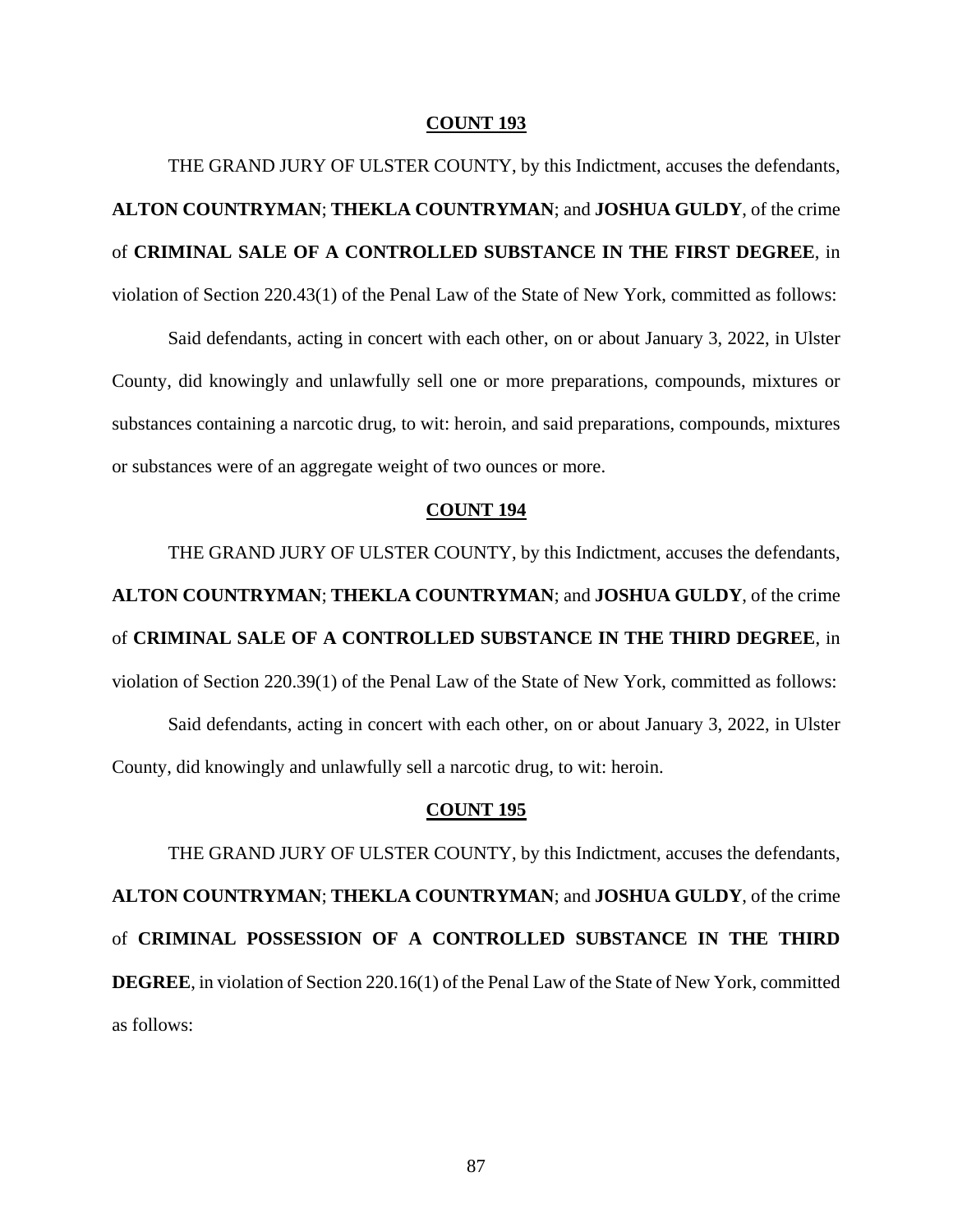Said defendants, acting in concert with each other, on or about January 3, 2022, in Ulster County, did knowingly and unlawfully possess a narcotic drug, to wit: heroin, with intent to sell it.

# **COUNT 196**

THE GRAND JURY OF ULSTER COUNTY, by this Indictment, accuses the defendants, **ALTON COUNTRYMAN**; **THEKLA COUNTRYMAN**; and **JOSHUA GULDY**, of the crime of **CRIMINAL POSSESSION OF A CONTROLLED SUBSTANCE IN THE THIRD DEGREE**, in violation of Section 220.16(12) of the Penal Law of the State of New York, committed as follows:

Said defendants, acting in concert with each other, on or about January 3, 2022, in Ulster County, did knowingly and unlawfully possess one or more preparations, compounds, mixtures or substances containing a narcotic drug, to wit: heroin, and said preparations, compounds, mixtures or substances were of an aggregate weight of one-half ounce or more.

#### **COUNT 197**

THE GRAND JURY OF ULSTER COUNTY, by this Indictment, accuses the defendant, **CHRISTOPHER PULICHENE**, of the crime of **CRIMINAL POSSESSION OF A CONTROLLED SUBSTANCE IN THE THIRD DEGREE**, in violation of Section 220.16(1) of the Penal Law of the State of New York, committed as follows:

Said defendant, on or about January 3, 2022, in Ulster County, did knowingly and unlawfully possess a narcotic drug, to wit: heroin, with intent to sell it.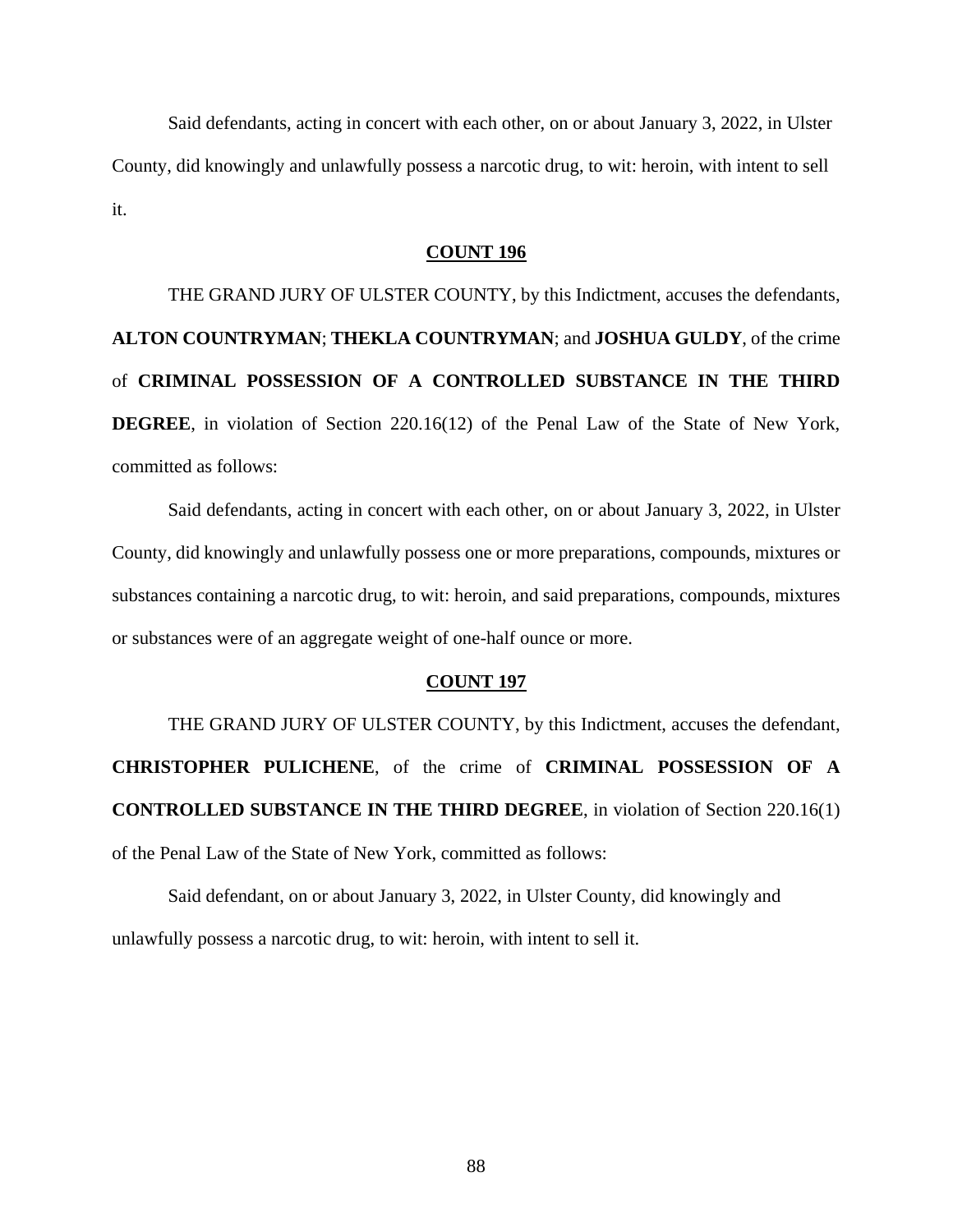THE GRAND JURY OF ULSTER COUNTY, by this Indictment, accuses the defendant, **CHRISTOPHER PULICHENE**, of the crime of **CRIMINAL POSSESSION OF A CONTROLLED SUBSTANCE IN THE THIRD DEGREE**, in violation of Section 220.16(12) of the Penal Law of the State of New York, committed as follows:

Said defendant, on or about January 3, 2022, in Ulster County, did knowingly and unlawfully possess one or more preparations, compounds, mixtures or substances containing a narcotic drug, to wit: heroin, and said preparations, compounds, mixtures or substances were of an aggregate weight of one-half ounce or more.

### **COUNT 199**

THE GRAND JURY OF ULSTER COUNTY, by this Indictment, accuses the defendant, **CHRISTOPHER PULICHENE**, of the crime of **CRIMINAL SALE OF A CONTROLLED SUBSTANCE IN THE SECOND DEGREE**, in violation of Section 220.41(2) of the Penal Law of the State of New York, committed as follows:

Said defendant, on or about and between January 3, 2022, and January 4, 2022, in Dutchess County, did knowingly and unlawfully sell one or more preparations, compounds, mixtures or substances containing methamphetamine, its salts, isomers or salts of isomers and the preparations, compounds, mixtures or substances were of an aggregate weight of one-half ounce or more.

#### **COUNT 200**

THE GRAND JURY OF ULSTER COUNTY, by this Indictment, accuses the defendant, **CHRISTOPHER PULICHENE**, of the crime of **CRIMINAL POSSESSION OF A CONTROLLED SUBSTANCE IN THE THIRD DEGREE**, in violation of Section 220.16(7) of the Penal Law of the State of New York, committed as follows: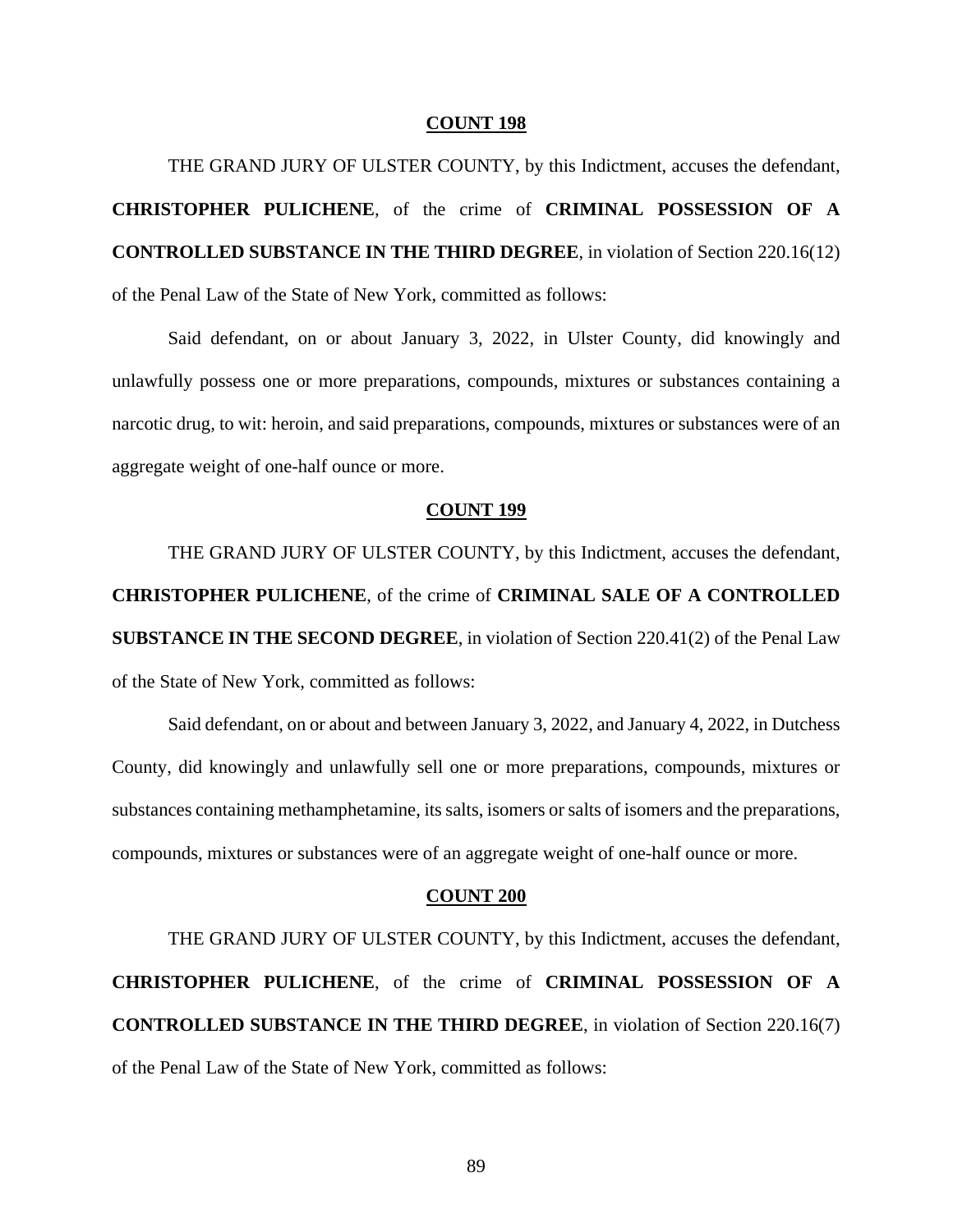Said defendant, on or about and between January 3, 2022, and January 4, 2022, in Dutchess County, did knowingly and unlawfully possess one or more preparations, compounds, mixtures or substances containing methamphetamine, its salts, isomers or salts of isomers with intent to sell it and said preparations, compounds, mixtures or substances were of an aggregate weight of oneeighth ounce or more.

## **COUNT 201**

THE GRAND JURY OF ULSTER COUNTY, by this Indictment, accuses the defendant, **ZACHARY VANVLACK**, of the crime of **CRIMINAL POSSESSION OF A CONTROLLED SUBSTANCE IN THE THIRD DEGREE**, in violation of Section 220.16(7) of the Penal Law of the State of New York, committed as follows:

Said defendant, on or about and between January 3, 2022, and January 4, 2022, in Dutchess County, did knowingly and unlawfully possess one or more preparations, compounds, mixtures or substances containing methamphetamine, its salts, isomers or salts of isomers with intent to sell it and said preparations, compounds, mixtures or substances were of an aggregate weight of oneeighth ounce or more.

#### **COUNT 202**

THE GRAND JURY OF ULSTER COUNTY, by this Indictment, accuses the defendant, **CHRISTOPHER PULICHENE**, of the crime of **CRIMINAL SALE OF A CONTROLLED SUBSTANCE IN THE THIRD DEGREE**, in violation of Section 220.39(1) of the Penal Law of the State of New York, committed as follows:

Said defendant, on or about and between January 3, 2022, and January 4, 2022, in Dutchess County, did knowingly and unlawfully sell a narcotic drug, to wit: heroin.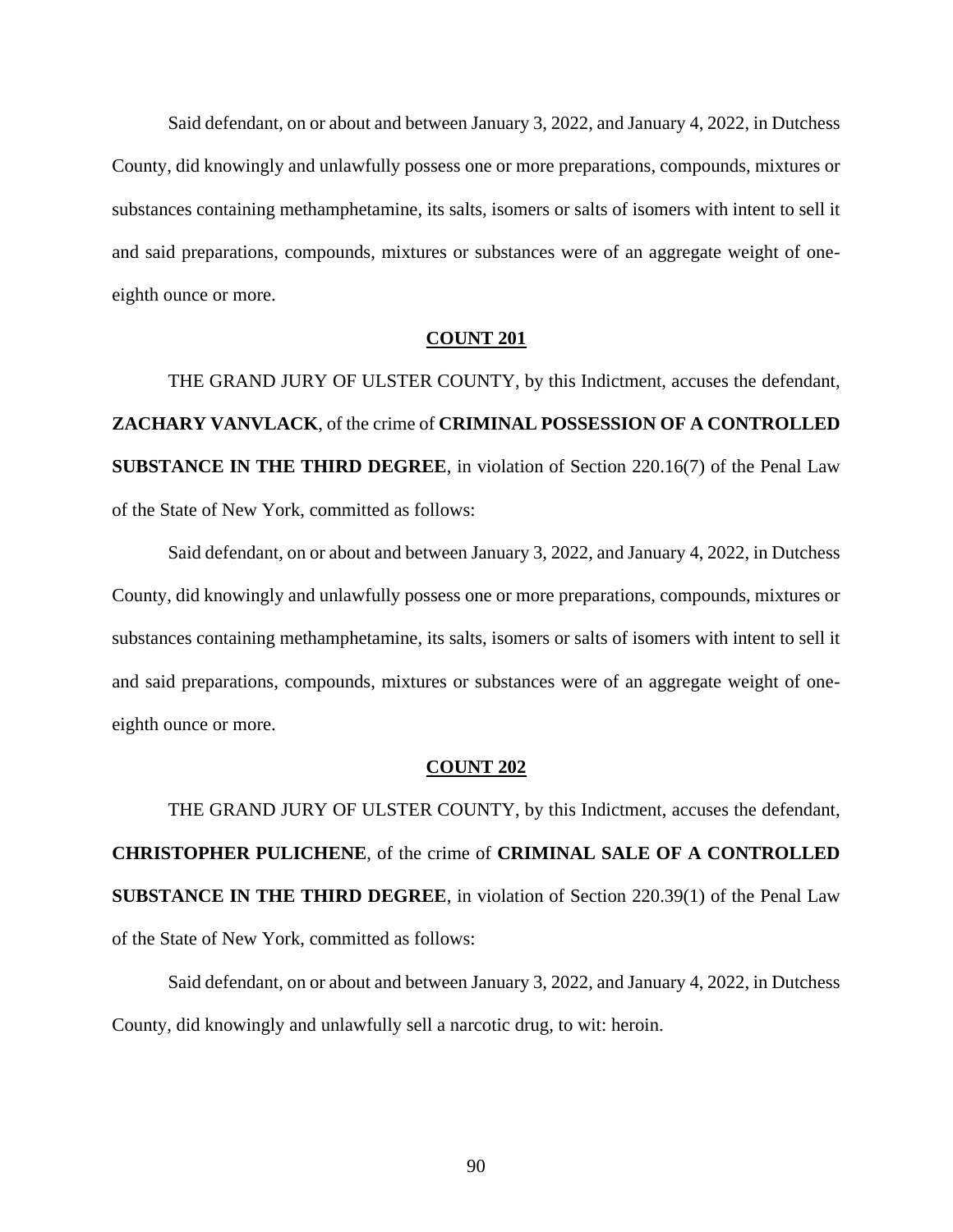THE GRAND JURY OF ULSTER COUNTY, by this Indictment, accuses the defendant, **CHRISTOPHER PULICHENE**, of the crime of **CRIMINAL POSSESSION OF A CONTROLLED SUBSTANCE IN THE THIRD DEGREE**, in violation of Section 220.16(1) of the Penal Law of the State of New York, committed as follows:

Said defendant, on or about and between January 3, 2022, and January 4, 2022, in Dutchess County, did knowingly and unlawfully possess a narcotic drug, to wit: heroin, with intent to sell it.

### **COUNT 204**

THE GRAND JURY OF ULSTER COUNTY, by this Indictment, accuses the defendant, **ZACHARY VANVLACK**, of the crime of **CRIMINAL POSSESSION OF A CONTROLLED SUBSTANCE IN THE THIRD DEGREE**, in violation of Section 220.16(1) of the Penal Law of the State of New York, committed as follows:

Said defendant, on or about and between January 3, 2022, and January 4, 2022, in Dutchess County, did knowingly and unlawfully possess a narcotic drug, to wit: heroin, with intent to sell it.

## **COUNT 205**

THE GRAND JURY OF ULSTER COUNTY, by this Indictment, accuses the defendant, **CHRISTOPHER PULICHENE**, of the crime of **ATTEMPTED CRIMINAL SALE OF A CONTROLLED SUBSTANCE IN THE FIFTH DEGREE**, in violation of Section 110.00/220.31(1) of the Penal Law of the State of New York, committed as follows: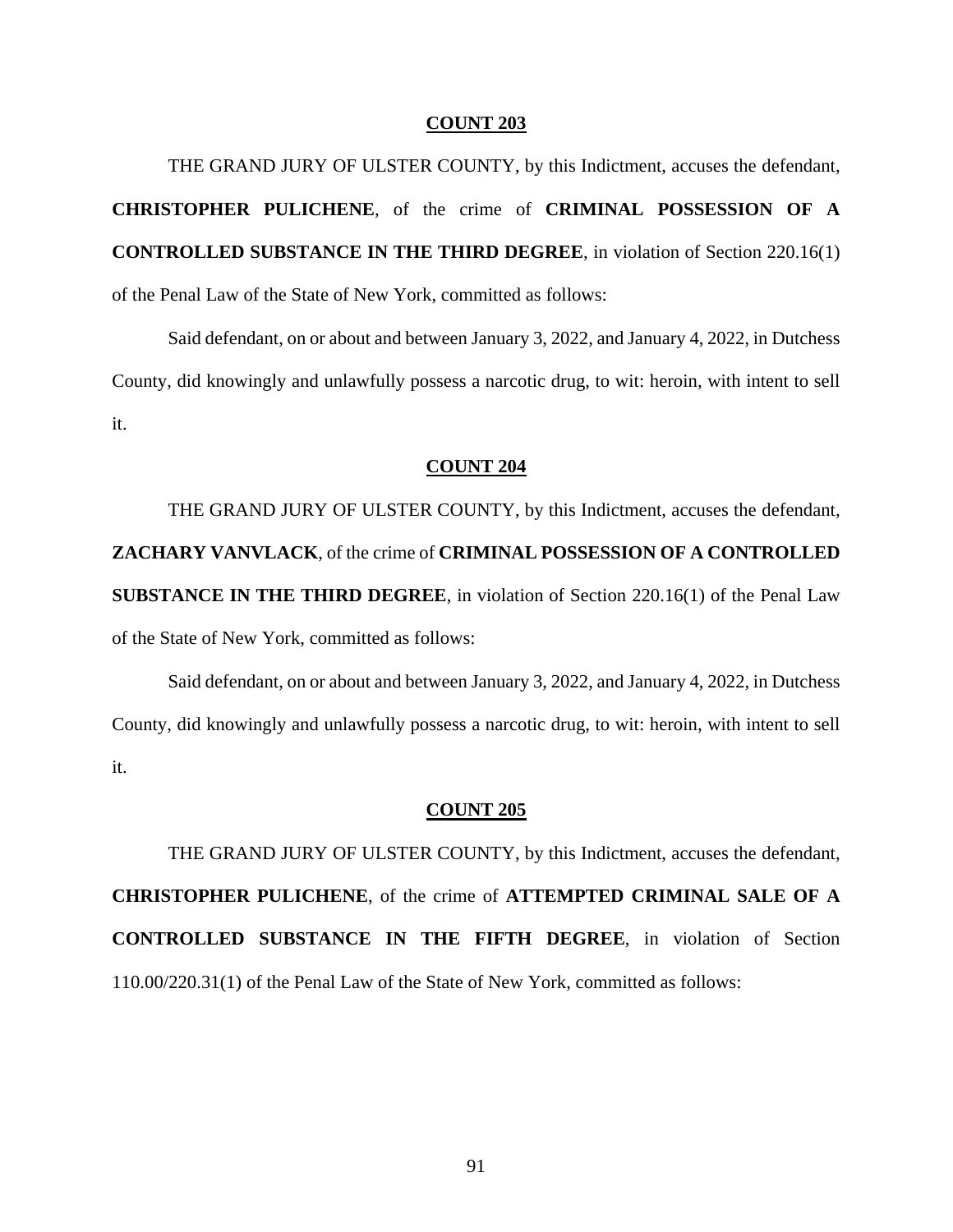Said defendant, on or about and between January 3, 2022, and January 4, 2022, in Dutchess County, did attempt to knowingly and unlawfully sell a controlled substance, to wit: alprazolam.

# **COUNT 206**

THE GRAND JURY OF ULSTER COUNTY, by this Indictment, accuses the defendant, **CHRISTOPHER PULICHENE**, of the crime of **ATTEMPTED CRIMINAL POSSESSION OF A CONTROLLED SUBSTANCE IN THE FIFTH DEGREE**, in violation of Section 110.00/220.06(1) of the Penal Law of the State of New York, committed as follows:

Said defendant, on or about and between January 3, 2022, and January 4, 2022, in Dutchess County, did attempt to knowingly and unlawfully possess a controlled substance, to wit: alprazolam, with intent to sell it.

# **COUNT 207**

THE GRAND JURY OF ULSTER COUNTY, by this Indictment, accuses the defendant, **ZACHARY VANVLACK**, of the crime of **ATTEMPTED CRIMINAL POSSESSION OF A CONTROLLED SUBSTANCE IN THE FIFTH DEGREE**, in violation of Section 110.00/220.06(1) of the Penal Law of the State of New York, committed as follows:

Said defendant, on or about and between January 3, 2022, and January 4, 2022, in Dutchess County, did attempt to knowingly and unlawfully possess a controlled substance, to wit: alprazolam, with intent to sell it.

#### **COUNT 208**

THE GRAND JURY OF ULSTER COUNTY, by this Indictment, accuses the defendant, **CHRISTOPHER PULICHENE**, of the crime of **CRIMINAL SALE OF A CONTROLLED** 

92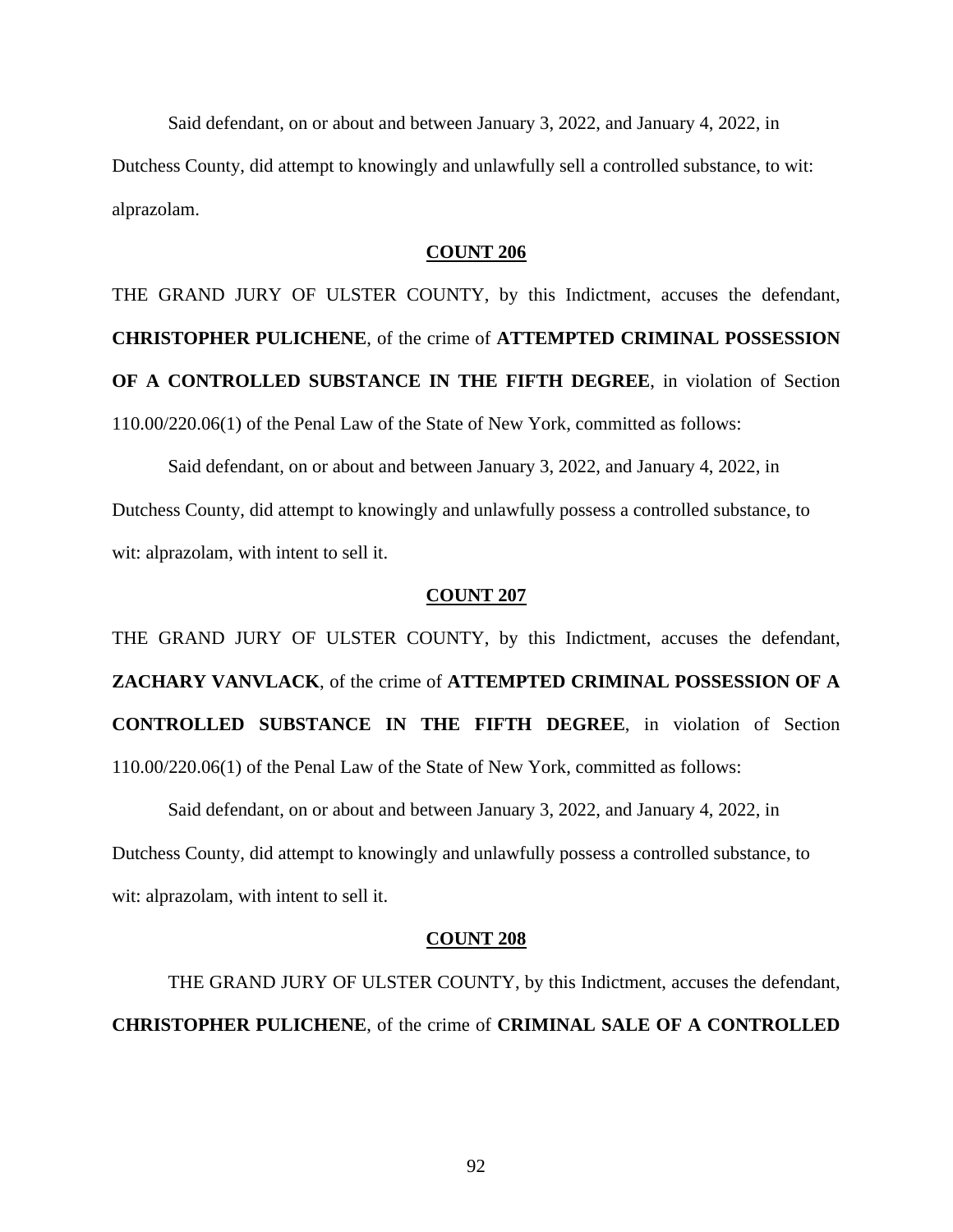**SUBSTANCE IN THE THIRD DEGREE**, in violation of Section 220.39(1) of the Penal Law of the State of New York, committed as follows:

Said defendant, on or about January 5, 2022, in Ulster County, did knowingly and unlawfully sell a narcotic drug, to wit: heroin.

# **COUNT 209**

THE GRAND JURY OF ULSTER COUNTY, by this Indictment, accuses the defendant, **CHRISTOPHER PULICHENE**, of the crime of **CRIMINAL POSSESSION OF A CONTROLLED SUBSTANCE IN THE THIRD DEGREE**, in violation of Section 220.16(1) of the Penal Law of the State of New York, committed as follows:

Said defendant, on or about January 5, 2022, in Ulster County, did knowingly and unlawfully possess a narcotic drug, to wit: heroin, with intent to sell it.

# **COUNT 210**

THE GRAND JURY OF ULSTER COUNTY, by this Indictment, accuses the defendant, **THOMAS COLON**, of the crime of **CRIMINAL POSSESSION OF A CONTROLLED SUBSTANCE IN THE THIRD DEGREE**, in violation of Section 220.16(1) of the Penal Law of the State of New York, committed as follows:

Said defendant, on or about January 5, 2022, in Ulster County, did knowingly and unlawfully possess a narcotic drug, to wit: heroin, with intent to sell it.

# **COUNT 211**

THE GRAND JURY OF ULSTER COUNTY, by this Indictment, accuses the defendant, **CHRISTOPHER PULICHENE**, of the crime of **CRIMINAL SALE OF A CONTROLLED SUBSTANCE IN THE SECOND DEGREE**, in violation of Section 220.41(2) of the Penal Law of the State of New York, committed as follows: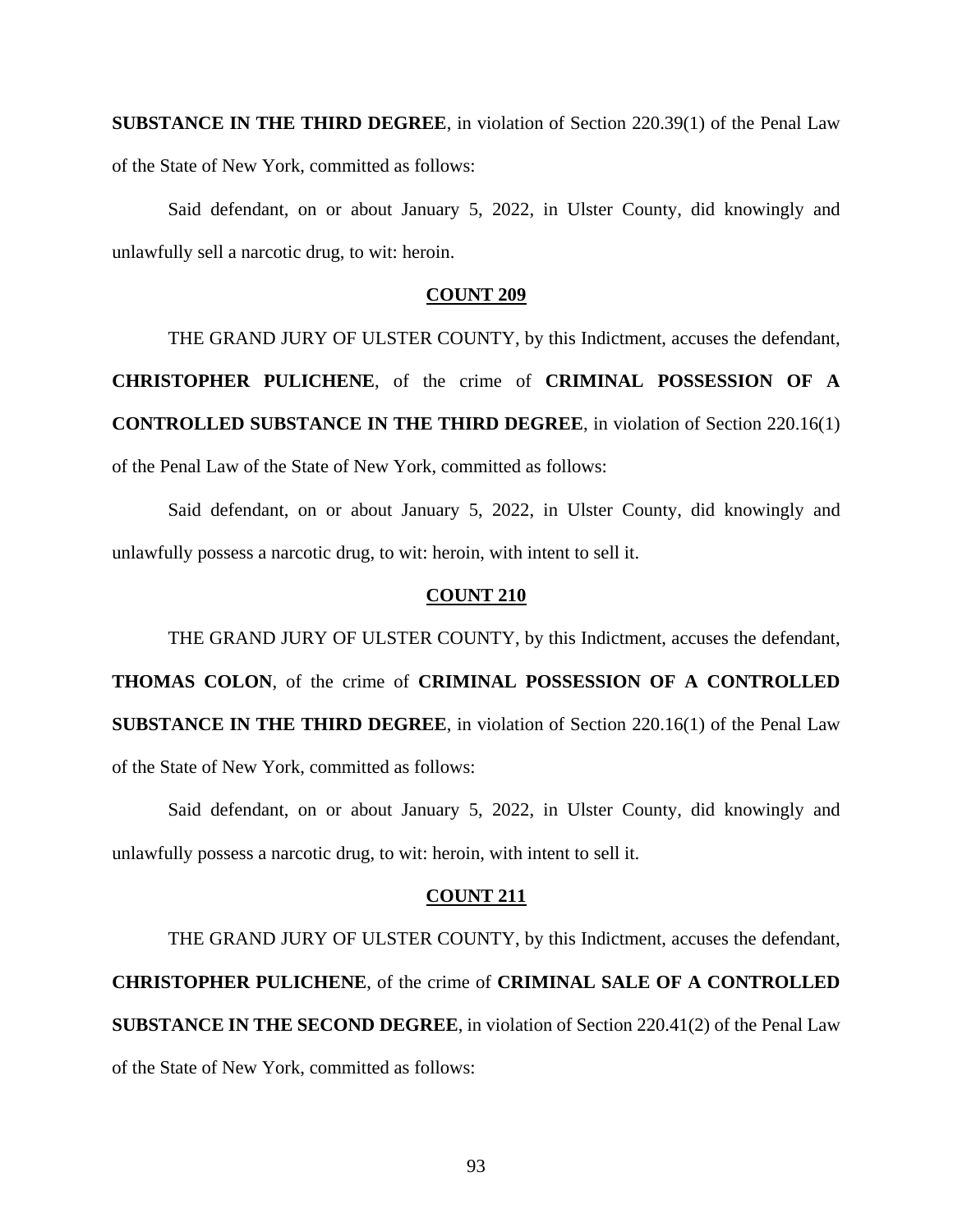Said defendant, on or about and between January 9, 2022, and January 10, 2022, in Dutchess County, did knowingly and unlawfully sell one or more preparations, compounds, mixtures or substances containing methamphetamine, its salts, isomers or salts of isomers and the preparations, compounds, mixtures or substances were of an aggregate weight of one-half ounce or more.

# **COUNT 212**

THE GRAND JURY OF ULSTER COUNTY, by this Indictment, accuses the defendant, **CHRISTOPHER PULICHENE**, of the crime of **CRIMINAL POSSESSION OF A CONTROLLED SUBSTANCE IN THE THIRD DEGREE**, in violation of Section 220.16(7) of the Penal Law of the State of New York, committed as follows:

Said defendant, on or about and between January 9, 2022, and January 10, 2022, in Dutchess County, did knowingly and unlawfully possess one or more preparations, compounds, mixtures or substances containing methamphetamine, its salts, isomers or salts of isomers with intent to sell it and said preparations, compounds, mixtures or substances were of an aggregate weight of one-eighth ounce or more.

### **COUNT 213**

THE GRAND JURY OF ULSTER COUNTY, by this Indictment, accuses the defendant, **ZACHARY VANVLACK**, of the crime of **CRIMINAL POSSESSION OF A CONTROLLED SUBSTANCE IN THE THIRD DEGREE**, in violation of Section 220.16(7) of the Penal Law of the State of New York, committed as follows:

Said defendant, on or about and between January 9, 2022, and January 10, 2022, in Dutchess County, did knowingly and unlawfully possess one or more preparations, compounds, mixtures or substances containing methamphetamine, its salts, isomers or salts of isomers with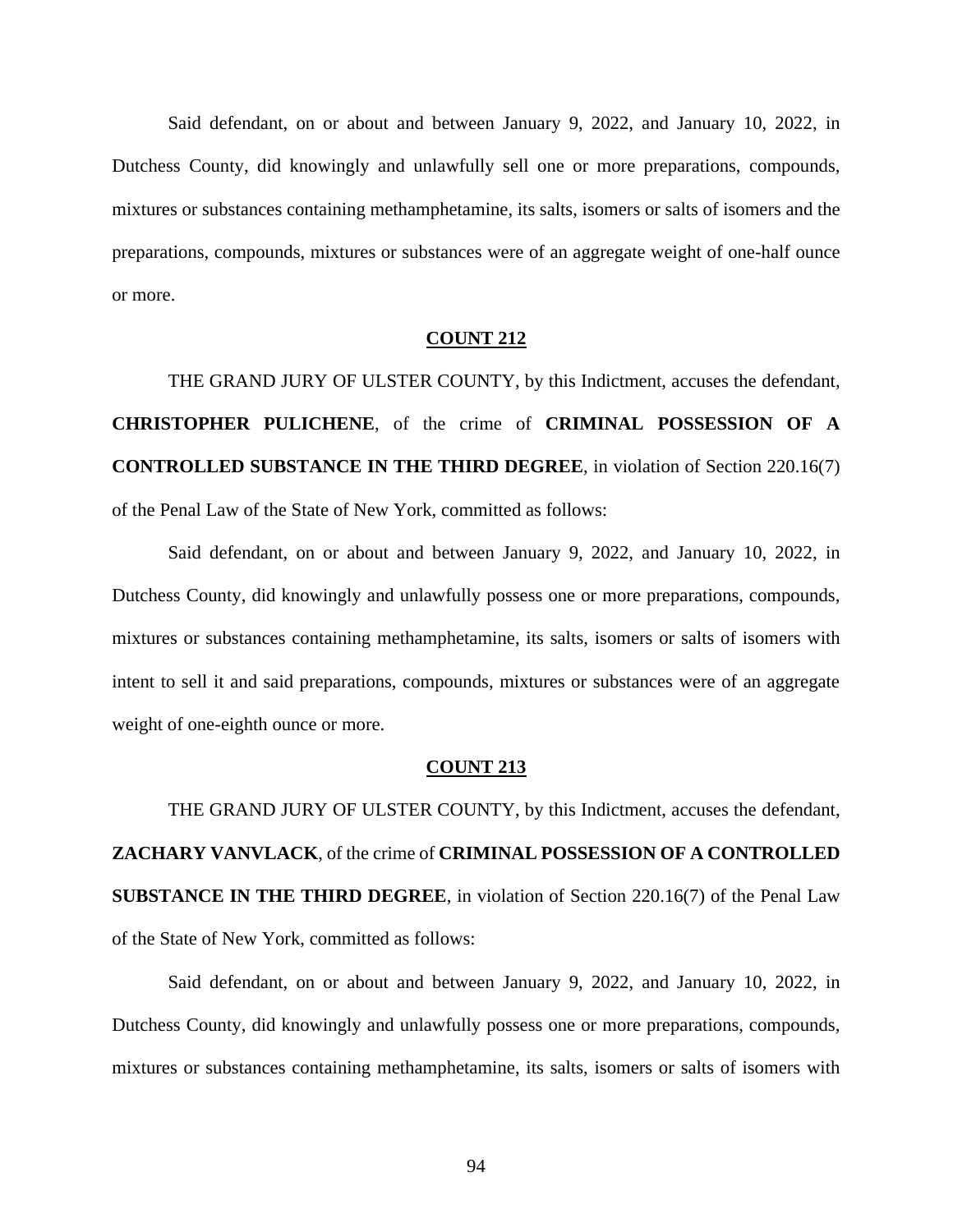intent to sell it and said preparations, compounds, mixtures or substances were of an aggregate weight of one-eighth ounce or more.

# **COUNT 214**

THE GRAND JURY OF ULSTER COUNTY, by this Indictment, accuses the defendant, **CHRISTOPHER PULICHENE**, of the crime of **CRIMINAL SALE OF A CONTROLLED SUBSTANCE IN THE THIRD DEGREE**, in violation of Section 220.39(1) of the Penal Law of the State of New York, committed as follows:

Said defendant, on or about and between January 9, 2022, and January 10, 2022, in Dutchess County, did knowingly and unlawfully sell a narcotic drug, to wit: heroin.

### **COUNT 215**

THE GRAND JURY OF ULSTER COUNTY, by this Indictment, accuses the defendant,

**CHRISTOPHER PULICHENE**, of the crime of **CRIMINAL POSSESSION OF A CONTROLLED SUBSTANCE IN THE THIRD DEGREE**, in violation of Section 220.16(1) of the Penal Law of the State of New York, committed as follows:

Said defendant, on or about and between January 9, 2022, and January 10, 2022, in Dutchess County, did knowingly and unlawfully possess a narcotic drug, to wit: heroin, with intent to sell it.

# **COUNT 216**

THE GRAND JURY OF ULSTER COUNTY, by this Indictment, accuses the defendant, **ZACHARY VANVLACK**, of the crime of **CRIMINAL POSSESSION OF A CONTROLLED SUBSTANCE IN THE THIRD DEGREE**, in violation of Section 220.16(1) of the Penal Law of the State of New York, committed as follows: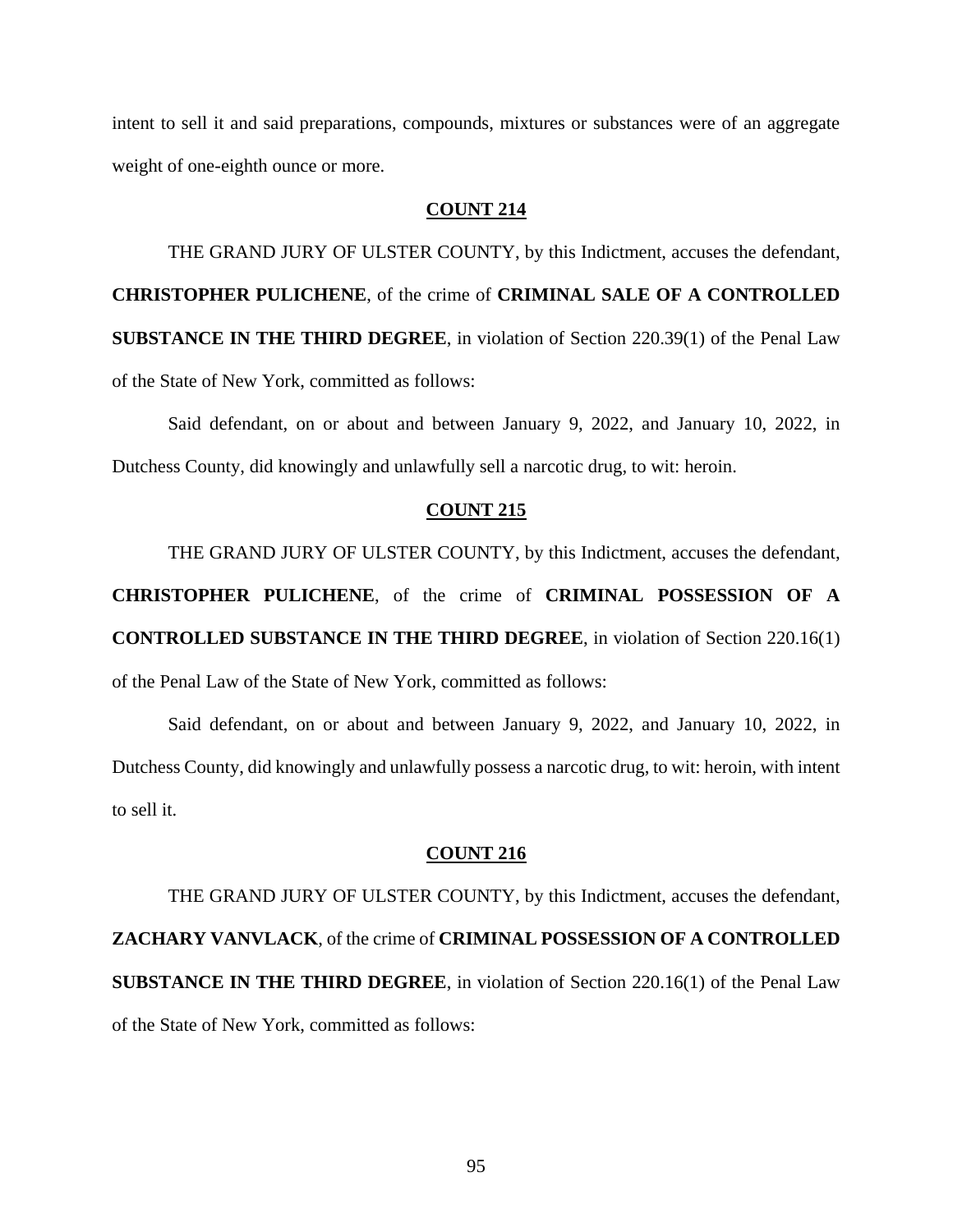Said defendant, on or about and between January 9, 2022, and January 10, 2022, in Dutchess County, did knowingly and unlawfully possess a narcotic drug, to wit: heroin, with intent to sell it.

# **COUNT 217**

THE GRAND JURY OF ULSTER COUNTY, by this Indictment, accuses the defendant, **CHRISTOPHER PULICHENE**, of the crime of **ATTEMPTED CRIMINAL SALE OF A CONTROLLED SUBSTANCE IN THE FIFTH DEGREE**, in violation of Section 110.00/220.31(1) of the Penal Law of the State of New York, committed as follows:

Said defendant, on or about and between January 9, 2022, and January 10, 2022, in Dutchess County, did attempt to knowingly and unlawfully sell a controlled substance, to wit: alprazolam.

### **COUNT 218**

THE GRAND JURY OF ULSTER COUNTY, by this Indictment, accuses the defendant, **CHRISTOPHER PULICHENE**, of the crime of **ATTEMPTED CRIMINAL POSSESSION OF A CONTROLLED SUBSTANCE IN THE FIFTH DEGREE**, in violation of Section 110.00/220.06(1) of the Penal Law of the State of New York, committed as follows:

Said defendant, on or about and between January 9, 2022, and January 10, 2022, in Dutchess County, did attempt to knowingly and unlawfully possess a controlled substance, to wit: alprazolam, with intent to sell it.

#### **COUNT 219**

THE GRAND JURY OF ULSTER COUNTY, by this Indictment, accuses the defendant, **ZACHARY VANVLACK**, of the crime of **ATTEMPTED CRIMINAL POSSESSION OF A** 

96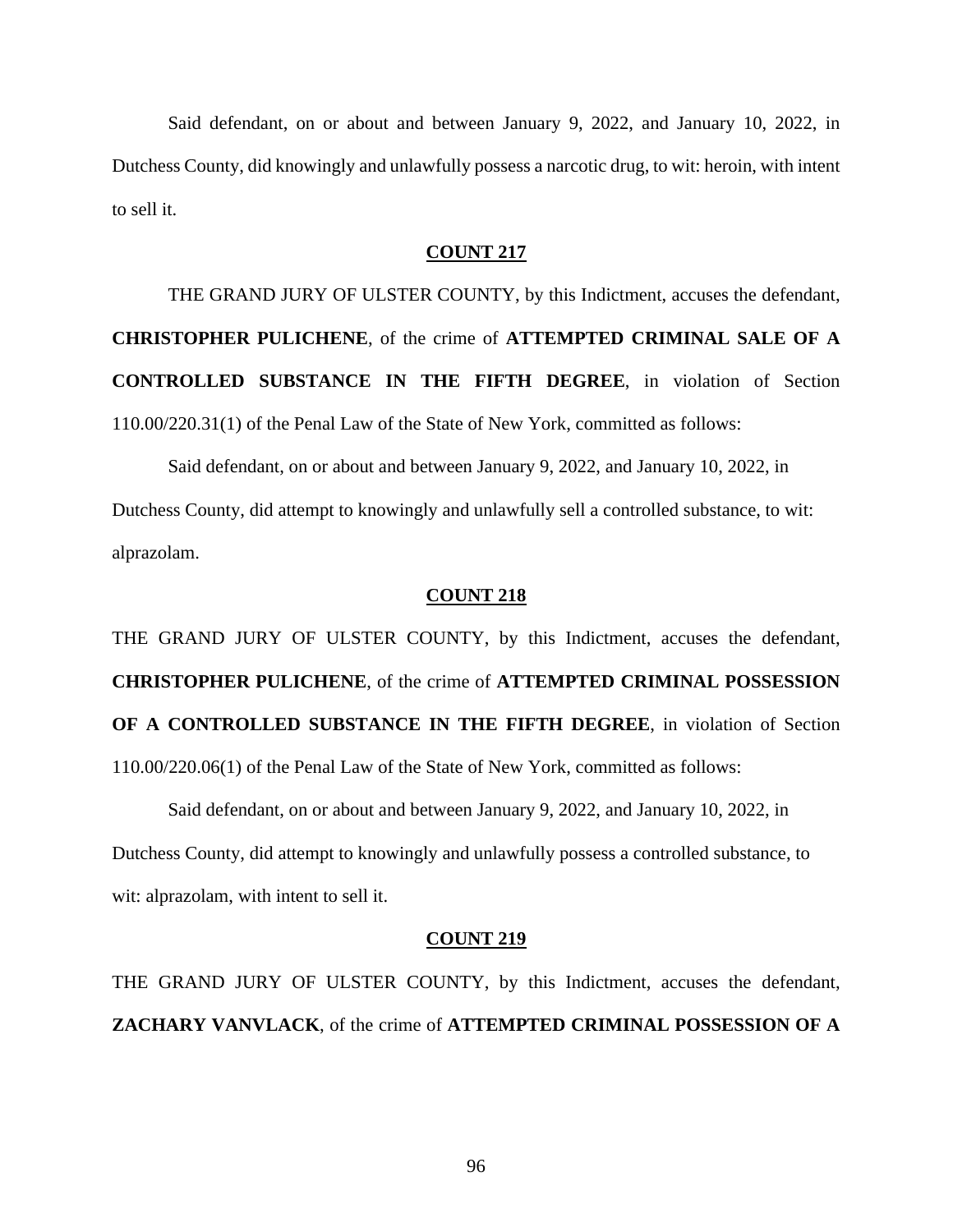**CONTROLLED SUBSTANCE IN THE FIFTH DEGREE**, in violation of Section 110.00/220.06(1) of the Penal Law of the State of New York, committed as follows:

Said defendant, on or about and between January 9, 2022, and January 10, 2022, in Dutchess County, did attempt to knowingly and unlawfully possess a controlled substance, to wit: alprazolam, with intent to sell it.

# **COUNT 220**

THE GRAND JURY OF ULSTER COUNTY, by this Indictment, accuses the defendant, **CHRISTOPHER PULICHENE**, of the crime of **CRIMINAL SALE OF A CONTROLLED SUBSTANCE IN THE SECOND DEGREE**, in violation of Section 220.41(2) of the Penal Law of the State of New York, committed as follows:

Said defendant, on or about and between January 11, 2022, and January 13, 2022, in Ulster County, did knowingly and unlawfully sell one or more preparations, compounds, mixtures or substances containing methamphetamine, its salts, isomers or salts of isomers and the preparations, compounds, mixtures or substances were of an aggregate weight of one-half ounce or more.

# **COUNT 221**

THE GRAND JURY OF ULSTER COUNTY, by this Indictment, accuses the defendant, **CHRISTOPHER PULICHENE**, of the crime of **CRIMINAL POSSESSION OF A CONTROLLED SUBSTANCE IN THE THIRD DEGREE**, in violation of Section 220.16(7) of the Penal Law of the State of New York, committed as follows:

Said defendant, on or about and between January 11, 2022, and January 13, 2022, in Ulster County, did knowingly and unlawfully possess one or more preparations, compounds, mixtures or substances containing methamphetamine, its salts, isomers or salts of isomers with intent to sell it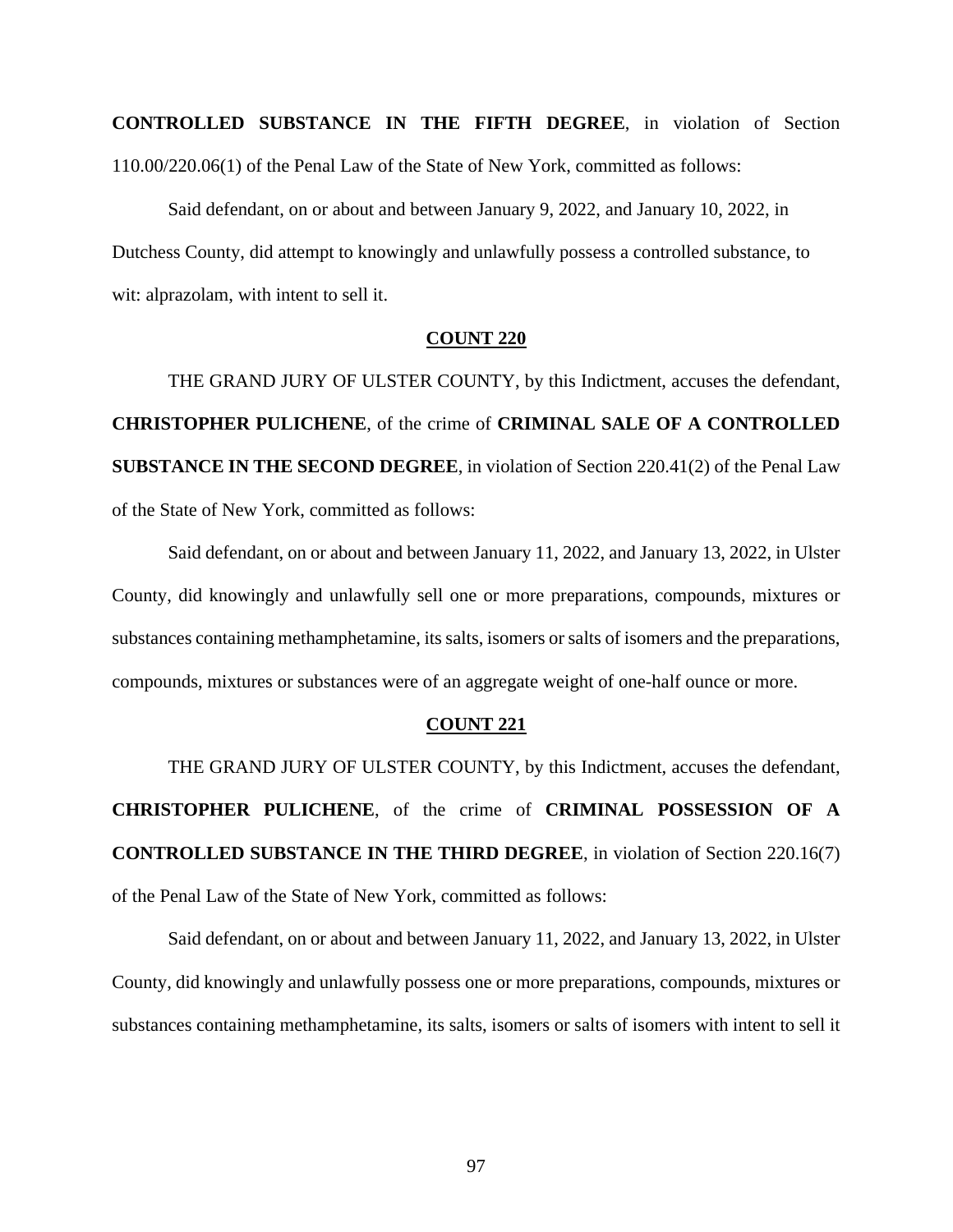and said preparations, compounds, mixtures or substances were of an aggregate weight of oneeighth ounce or more.

# **COUNT 222**

THE GRAND JURY OF ULSTER COUNTY, by this Indictment, accuses the defendant, **THOMAS COLON**, of the crime of **CRIMINAL SALE OF A CONTROLLED SUBSTANCE IN THE SECOND DEGREE**, in violation of Section 220.41(2) of the Penal Law of the State of New York, committed as follows:

Said defendant, on or about and between January 11, 2022, and January 13, 2022, in Ulster County, did knowingly and unlawfully sell one or more preparations, compounds, mixtures or substances containing methamphetamine, its salts, isomers or salts of isomers and the preparations, compounds, mixtures or substances were of an aggregate weight of one-half ounce or more.

# **COUNT 223**

THE GRAND JURY OF ULSTER COUNTY, by this Indictment, accuses the defendant, **THOMAS COLON**, of the crime of **CRIMINAL SALE OF A CONTROLLED SUBSTANCE IN THE THIRD DEGREE**, in violation of Section 220.39(7) of the Penal Law of the State of New York, committed as follows:

Said defendant, on or about and between January 11, 2022, and January 13, 2022, in Ulster County, did knowingly and unlawfully sell one or more preparations, compounds, mixtures or substances containing methamphetamine, its salts, isomers or salts of isomers and the preparations, compounds, mixtures or substances were of an aggregate weight of one-eighth ounce or more.

# **COUNT 224**

THE GRAND JURY OF ULSTER COUNTY, by this Indictment, accuses the defendant, **THOMAS COLON**, of the crime of **CRIMINAL POSSESSION OF A CONTROLLED**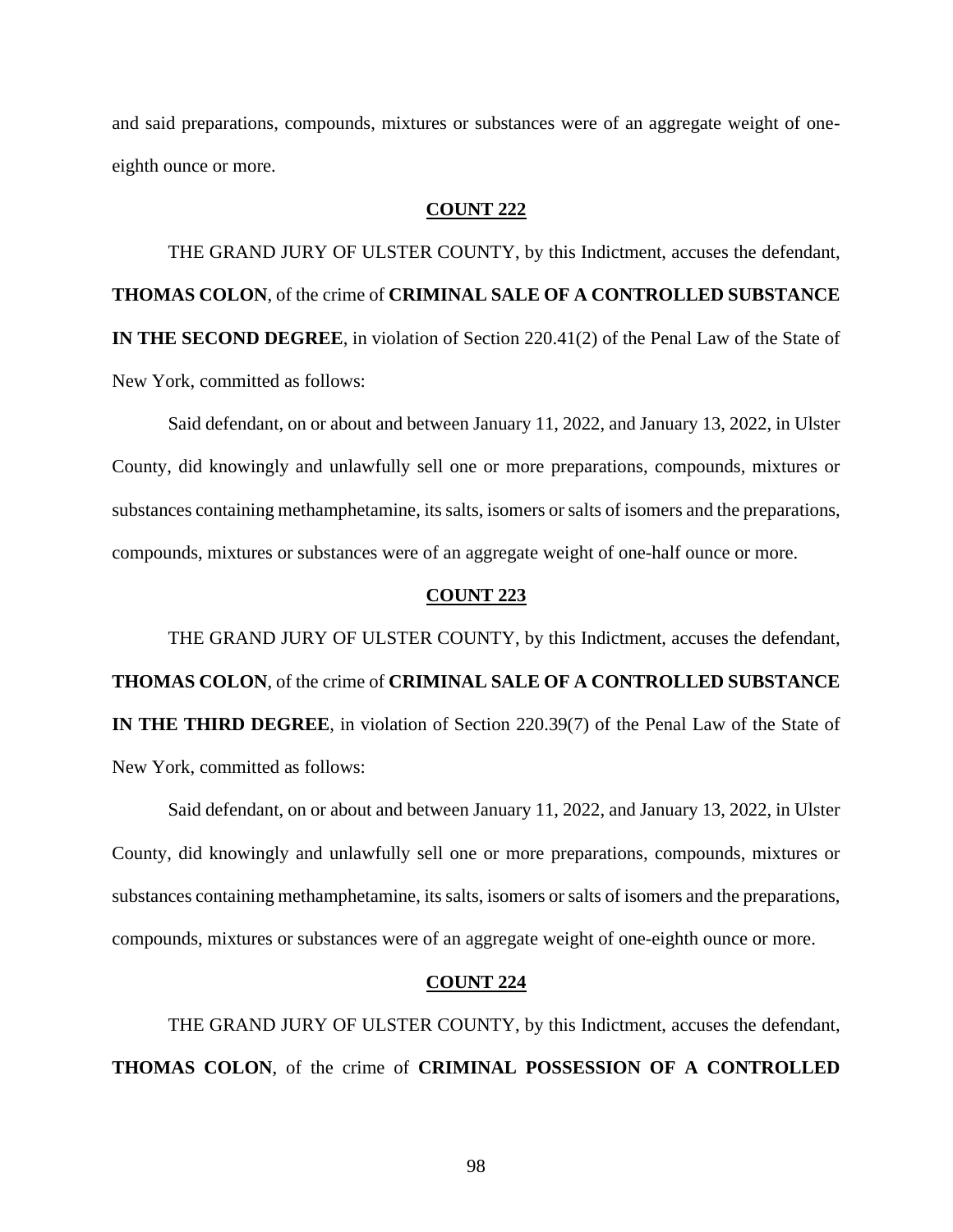**SUBSTANCE IN THE THIRD DEGREE**, in violation of Section 220.16(7) of the Penal Law of the State of New York, committed as follows:

Said defendant, on or about and between January 11, 2022, and January 13, 2022, in Ulster County, did knowingly and unlawfully possess one or more preparations, compounds, mixtures or substances containing methamphetamine, its salts, isomers or salts of isomers with intent to sell it and said preparations, compounds, mixtures or substances were of an aggregate weight of oneeighth ounce or more.

### **COUNT 225**

THE GRAND JURY OF ULSTER COUNTY, by this Indictment, accuses the defendant, **CHRISTOPHER PULICHENE**, of the crime of **CRIMINAL SALE OF A CONTROLLED SUBSTANCE IN THE THIRD DEGREE**, in violation of Section 220.39(1) of the Penal Law of the State of New York, committed as follows:

Said defendant, on or about and between January 12, 2022, and January 13, 2022, in Dutchess County, did knowingly and unlawfully sell a narcotic drug, to wit: heroin.

#### **COUNT 226**

THE GRAND JURY OF ULSTER COUNTY, by this Indictment, accuses the defendant, **CHRISTOPHER PULICHENE**, of the crime of **CRIMINAL POSSESSION OF A CONTROLLED SUBSTANCE IN THE THIRD DEGREE**, in violation of Section 220.16(1) of the Penal Law of the State of New York, committed as follows:

Said defendant, on or about and between January 12, 2022, and January 13, 2022, in Dutchess County, did knowingly and unlawfully possess a narcotic drug, to wit: heroin, with intent to sell it.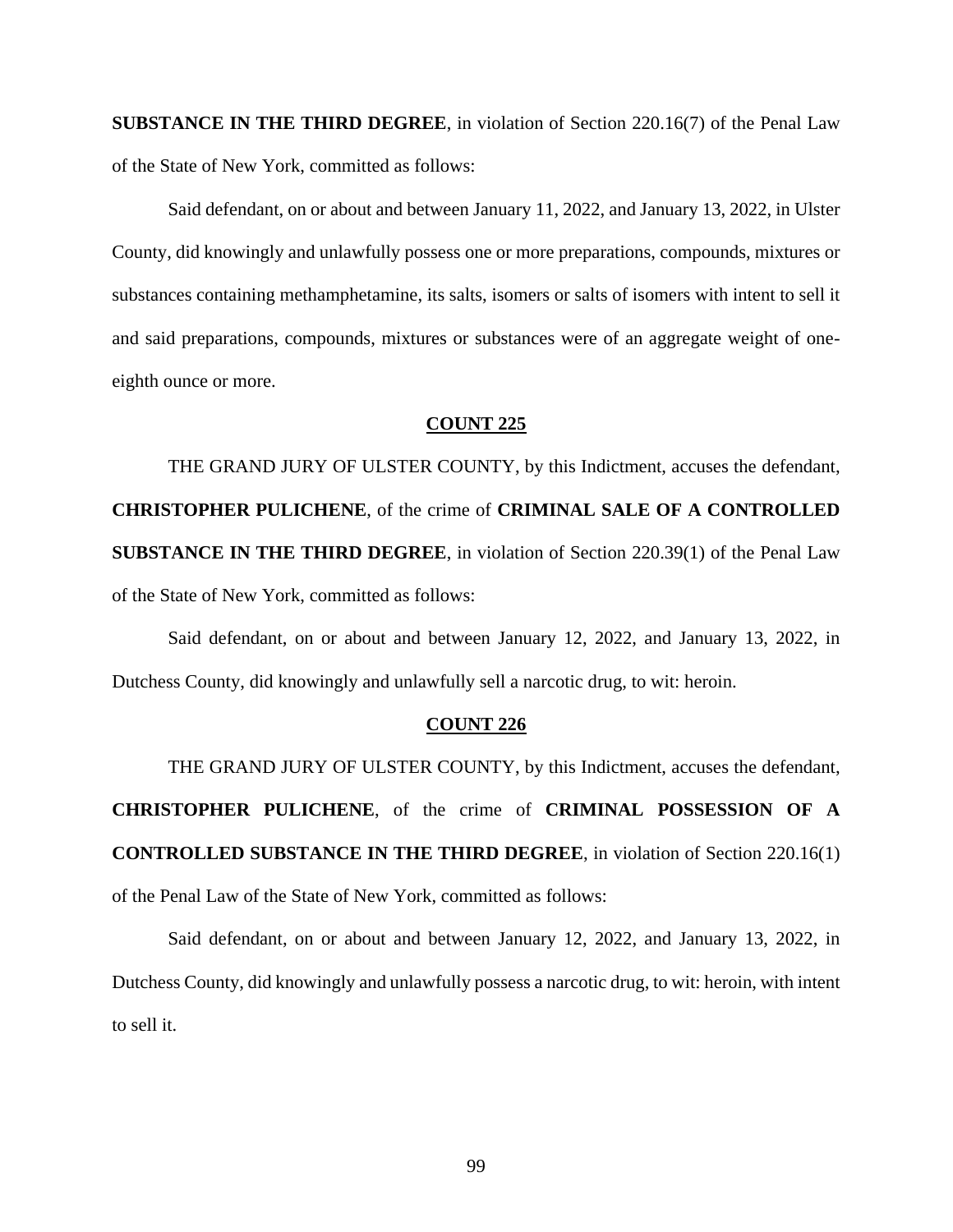THE GRAND JURY OF ULSTER COUNTY, by this Indictment, accuses the defendant, **ZACHARY VANVLACK**, of the crime of **CRIMINAL POSSESSION OF A CONTROLLED SUBSTANCE IN THE THIRD DEGREE**, in violation of Section 220.16(1) of the Penal Law of the State of New York, committed as follows:

Said defendant, on or about and between January 12, 2022, and January 13, 2022, in Dutchess County, did knowingly and unlawfully possess a narcotic drug, to wit: heroin, with intent to sell it.

### **COUNT 228**

THE GRAND JURY OF ULSTER COUNTY, by this Indictment, accuses the defendant, **CHRISTOPHER PULICHENE**, of the crime of **ATTEMPTED CRIMINAL SALE OF A CONTROLLED SUBSTANCE IN THE FIFTH DEGREE**, in violation of Section 110.00/220.31(1) of the Penal Law of the State of New York, committed as follows:

Said defendant, on or about and between January 12, 2022, and January 13, 2022, in Dutchess County, did attempt to knowingly and unlawfully sell a controlled substance, to wit: alprazolam.

## **COUNT 229**

THE GRAND JURY OF ULSTER COUNTY, by this Indictment, accuses the defendant, **CHRISTOPHER PULICHENE**, of the crime of **ATTEMPTED CRIMINAL POSSESSION OF A CONTROLLED SUBSTANCE IN THE FIFTH DEGREE**, in violation of Section 110.00/220.06(1) of the Penal Law of the State of New York, committed as follows: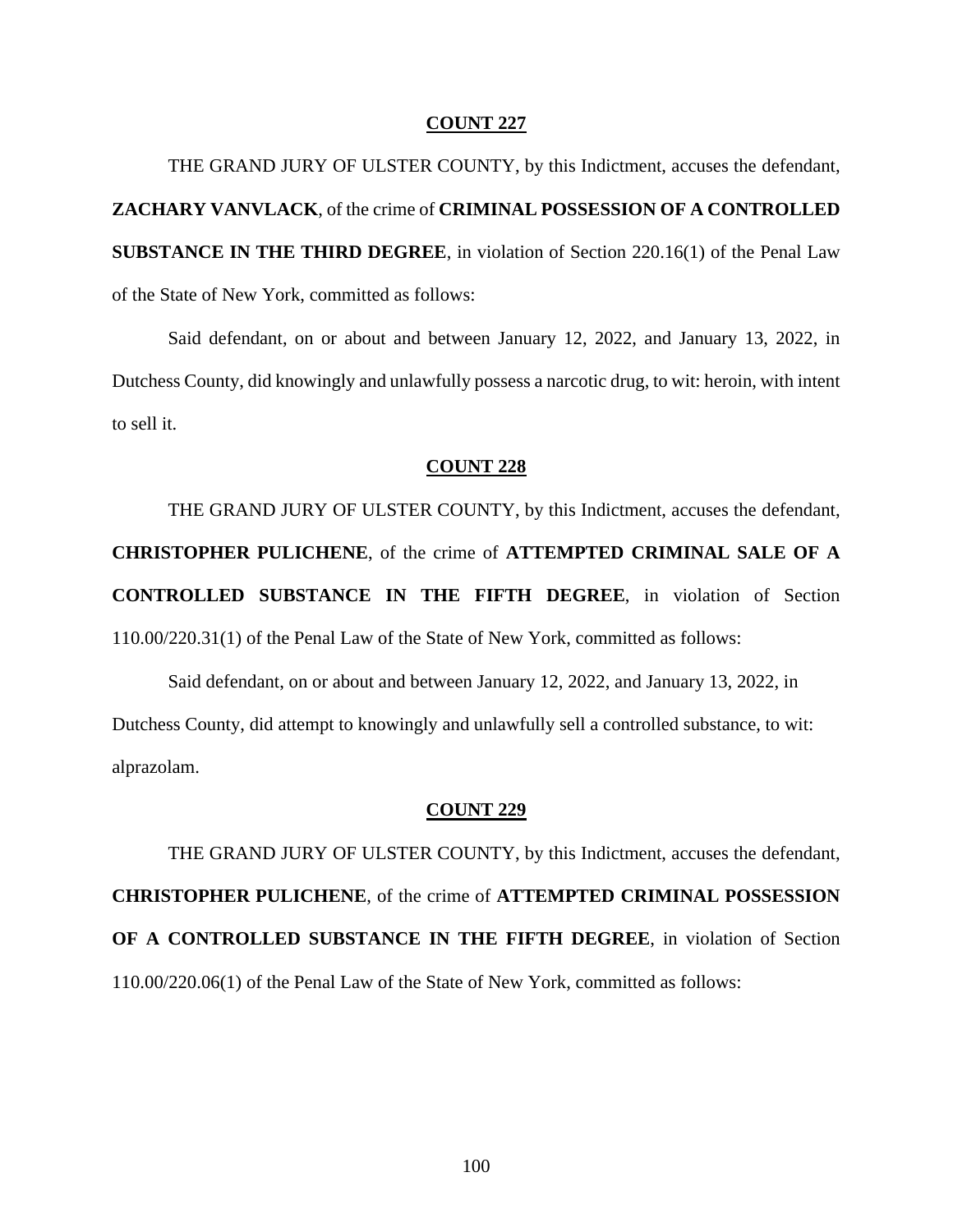Said defendant, on or about and between January 12, 2022, and January 13, 2022, in Dutchess County, did attempt to knowingly and unlawfully possess a controlled substance, to wit: alprazolam, with intent to sell it.

# **COUNT 230**

THE GRAND JURY OF ULSTER COUNTY, by this Indictment, accuses the defendant, **ZACHARY VANVLACK**, of the crime of **ATTEMPTED CRIMINAL POSSESSION OF A CONTROLLED SUBSTANCE IN THE FIFTH DEGREE**, in violation of Section 110.00/220.06(1) of the Penal Law of the State of New York, committed as follows:

Said defendant, on or about and between January 12, 2022, and January 13, 2022, in Dutchess County, did attempt to knowingly and unlawfully possess a controlled substance, to wit: alprazolam, with intent to sell it.

# **COUNT 231**

THE GRAND JURY OF ULSTER COUNTY, by this Indictment, accuses the defendant, **CHRISTOPHER PULICHENE**, of the crime of **CRIMINAL POSSESSION OF A CONTROLLED SUBSTANCE IN THE FIRST DEGREE**, in violation of Section 220.21(1) of the Penal Law of the State of New York, committed as follows:

Said defendant, acting in concert with another person known to the members of the Grand Jury, on or about January 13, 2022, in Ulster County, and elsewhere inside and outside the State of New York, did knowingly and unlawfully possess one or more preparations, compounds, mixtures or substances containing a narcotic drug, to wit: cocaine, and said preparations, compounds, mixtures or substances were of an aggregate weight of eight ounces or more.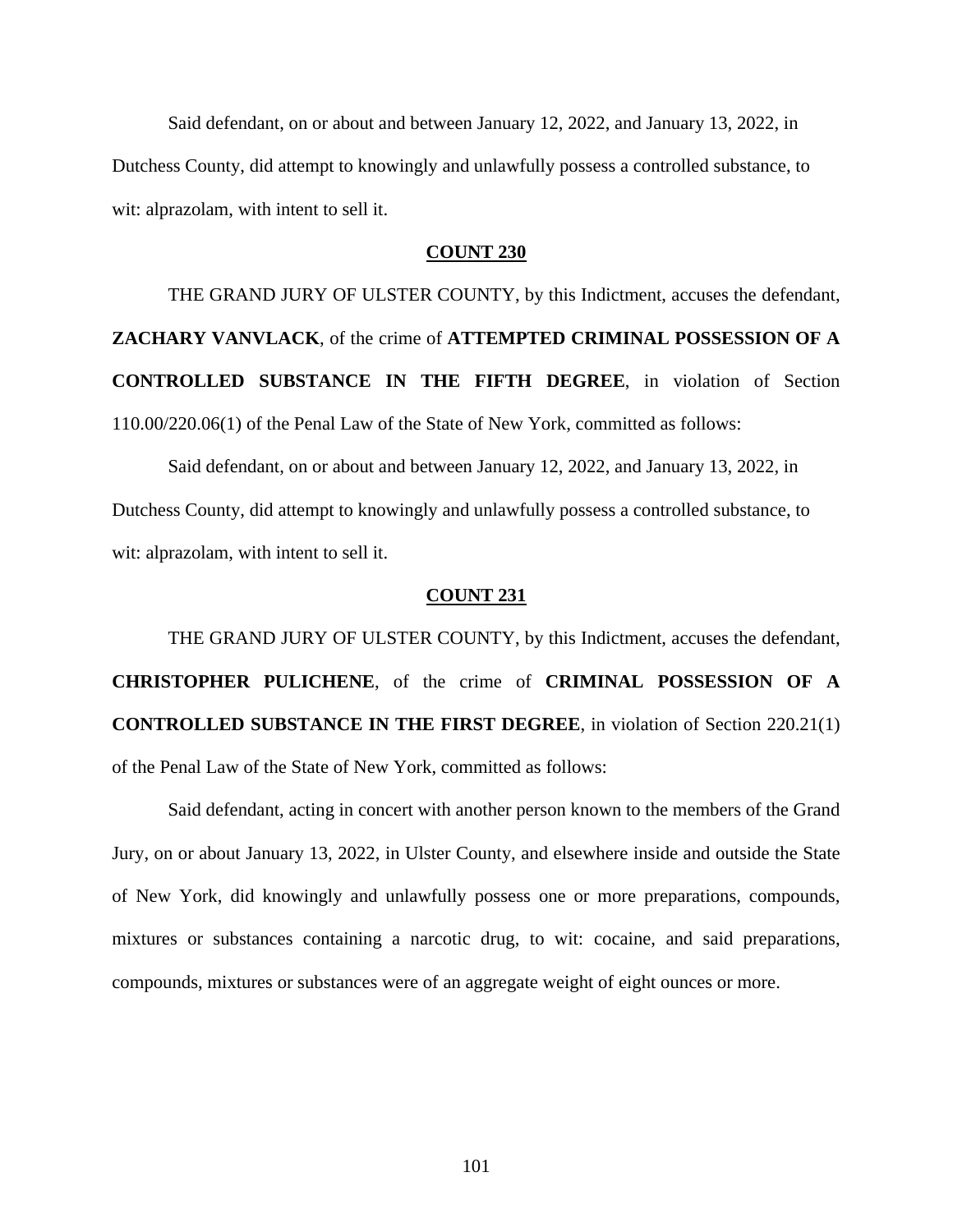THE GRAND JURY OF ULSTER COUNTY, by this Indictment, accuses the defendant, **CHRISTOPHER PULICHENE**, of the crime of **CRIMINAL POSSESSION OF A CONTROLLED SUBSTANCE IN THE THIRD DEGREE**, in violation of Section 220.16(7) of the Penal Law of the State of New York, committed as follows:

Said defendant, on or about January 13, 2022, in Dutchess County, did knowingly and unlawfully possess one or more preparations, compounds, mixtures or substances containing methamphetamine, its salts, isomers or salts of isomers with intent to sell it and said preparations, compounds, mixtures or substances were of an aggregate weight of one-eighth ounce or more.

### **COUNT 233**

THE GRAND JURY OF ULSTER COUNTY, by this Indictment, accuses the defendant, **CHRISTOPHER PULICHENE**, of the crime of **CRIMINAL POSSESSION OF A CONTROLLED SUBSTANCE IN THE SECOND DEGREE**, in violation of Section 220.18(2) of the Penal Law of the State of New York, committed as follows:

Said defendant, on or about January 13, 2022, in Dutchess County, did knowingly and unlawfully possess one or more preparations, compounds, mixtures or substances containing methamphetamine, its salts, isomers, or salts of isomers and said preparations, compounds, mixtures or substances were of an aggregate weight of two ounces or more.

#### **COUNT 234**

THE GRAND JURY OF ULSTER COUNTY, by this Indictment, accuses the defendant, **CHRISTOPHER PULICHENE**, of the crime of **CRIMINAL POSSESSION OF A CONTROLLED SUBSTANCE IN THE THIRD DEGREE**, in violation of Section 220.16(12) of the Penal Law of the State of New York, committed as follows: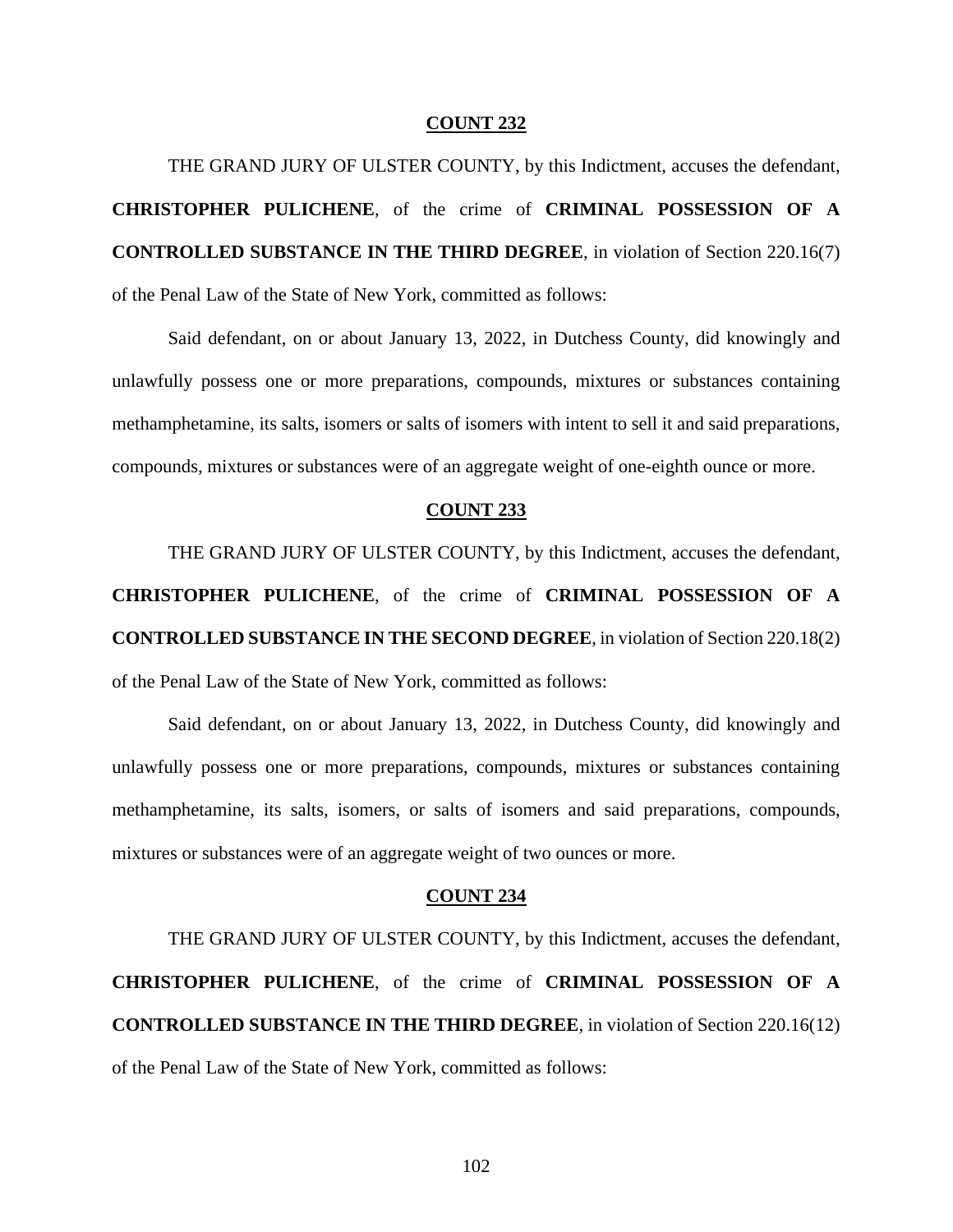Said defendant, on or about January 13, 2022, in Dutchess County, did knowingly and unlawfully possess one or more preparations, compounds, mixtures or substances containing a narcotic drug, to wit: heroin, and said preparations, compounds, mixtures or substances were of an aggregate weight of one-half ounce or more.

# **COUNT 235**

THE GRAND JURY OF ULSTER COUNTY, by this Indictment, accuses the defendant, **CHRISTOPHER PULICHENE**, of the crime of **ATTEMPTED CRIMINAL POSSESSION OF A CONTROLLED SUBSTANCE IN THE FIFTH DEGREE**, in violation of Section 110.00/220.06(1) of the Penal Law of the State of New York, committed as follows:

Said defendant, on or about January 13, 2022, in Dutchess County, did attempt to knowingly and unlawfully possess a controlled substance, to wit: alprazolam, with intent to sell it.

#### **COUNT 236**

THE GRAND JURY OF ULSTER COUNTY, by this Indictment, accuses the defendant, **CHRISTOPHER PULICHENE**, of the crime of **CRIMINAL POSSESSION OF A WEAPON IN THE THIRD DEGREE**, in violation of Section 265.02(5)(i) of the Penal Law of the State of New York, committed as follows:

Said defendant, on or about January 13, 2022, in Dutchess County, did possess three or more firearms, to wit: one 7.65 caliber Beretta semiautomatic pistol, one Palmetto State Armory AR-15 (lower grip stock and AR upper) and one 7.62 caliber FN Herstal SCAR semiautomatic rifle.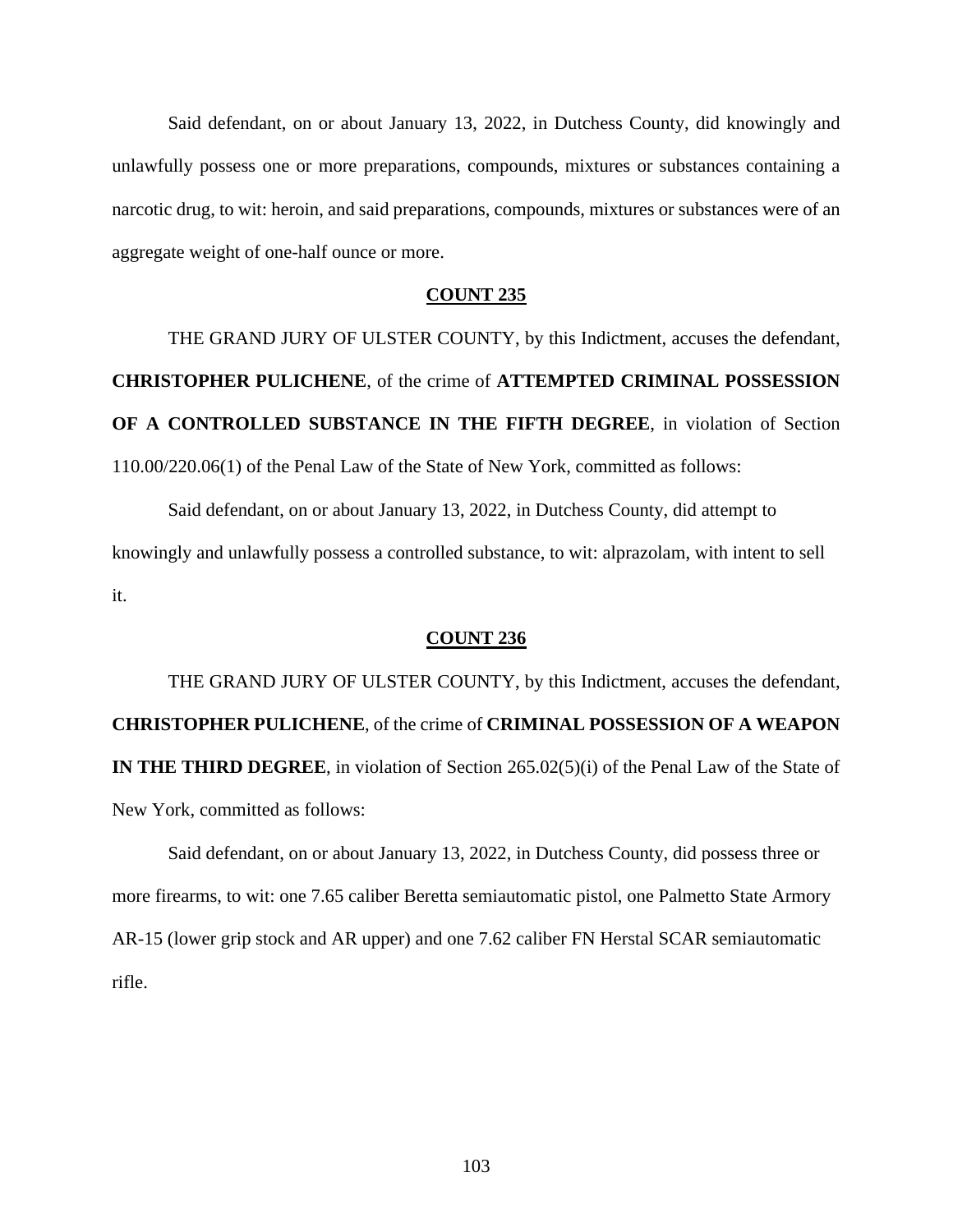THE GRAND JURY OF ULSTER COUNTY, by this Indictment, accuses the defendant, **CHRISTOPHER PULICHENE**, of the crime of **CRIMINAL POSSESSION OF A FIREARM**, in violation of Section 265.01-b(1) of the Penal Law of the State of New York, committed as follows:

Said defendant, on or about January 13, 2022, in Dutchess County, did possess a firearm, to wit: a 7.65 caliber Beretta semiautomatic pistol.

# **COUNT 238**

THE GRAND JURY OF ULSTER COUNTY, by this Indictment, accuses the defendant, **CHRISTOPHER PULICHENE**, of the crime of **CRIMINAL POSSESSION OF A WEAPON IN THE THIRD DEGREE**, in violation of Section 265.02(7) of the Penal Law of the State of New York, committed as follows:

Said defendant, on or about January 13, 2022, in Dutchess County, did possess an assault weapon, to wit: a 7.62 caliber FN Herstal SCAR semiautomatic rifle, which had the following assault weapon characteristics: a semiautomatic rifle that has an ability to accept a detachable magazine with a folding stock, a pistol grip, a second handgrip that can be held by the non-trigger hand, a threaded barrel designed to accommodate a flash suppressor, and a flash suppressor.

#### **COUNT 239**

THE GRAND JURY OF ULSTER COUNTY, by this Indictment, accuses the defendant, **CHRISTOPHER PULICHENE**, of the crime of **CRIMINAL POSSESSION OF A WEAPON IN THE THIRD DEGREE**, in violation of Section 265.02(7) of the Penal Law of the State of New York, committed as follows: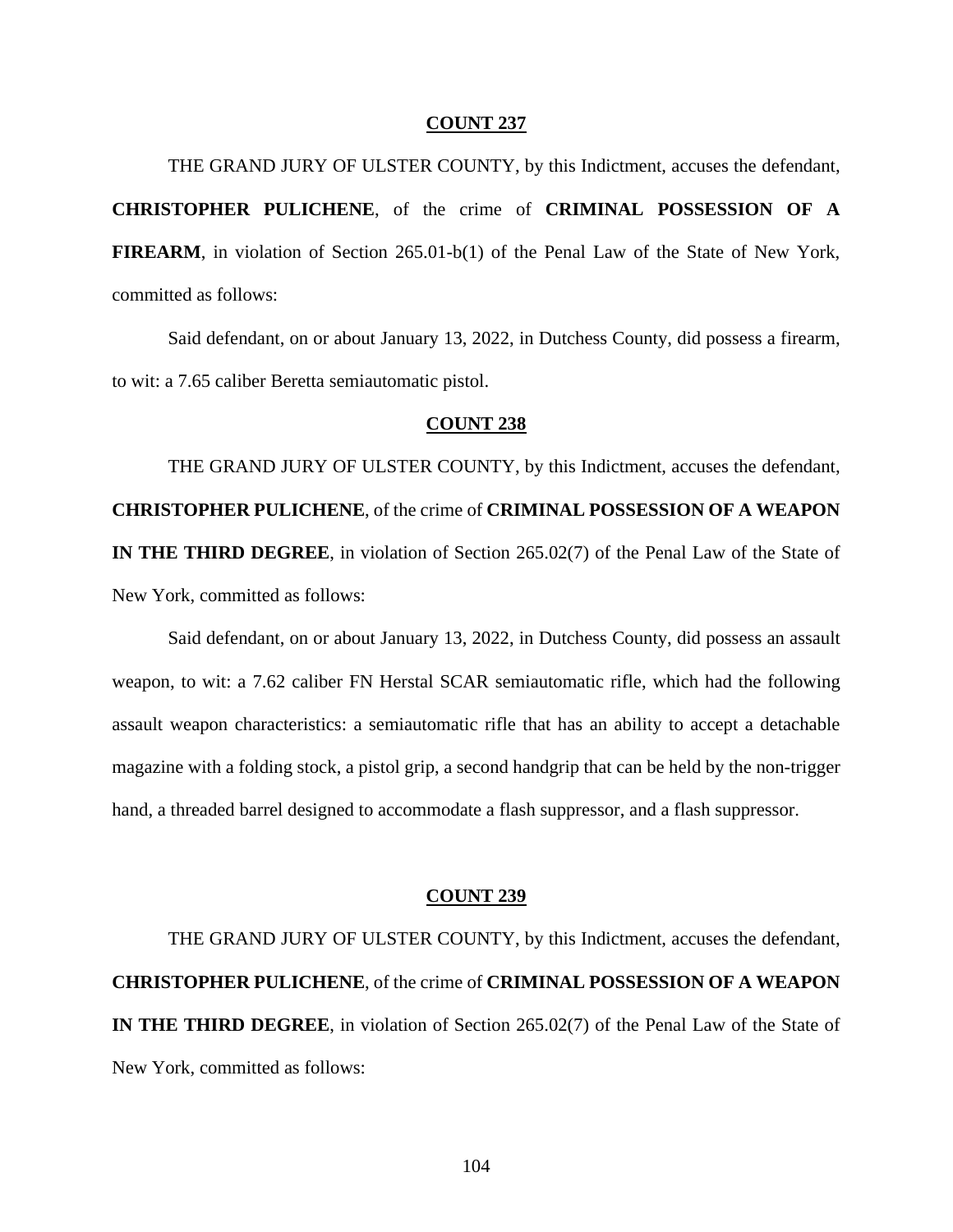Said defendant, on or about January 13, 2022, in Dutchess County, did possess an assault weapon, to wit: a Palmetto State Armory AR-15 (lower grip stock and AR upper) which had the following assault weapon characteristics: a semiautomatic rifle that has an ability to accept a detachable magazine with a telescoping stock, a pistol grip, a second handgrip that can be held by the non-trigger hand, and a flash suppressor.

### **COUNT 240**

THE GRAND JURY OF ULSTER COUNTY, by this Indictment, accuses the defendant, **CHRISTOPHER PULICHENE**, of the crime of **CRIMINAL POSSESSION OF A WEAPON IN THE THIRD DEGREE**, in violation of Section 265.02(7) of the Penal Law of the State of New York, committed as follows:

Said defendant, on or about January 13, 2022, in Dutchess County, did possess an assault weapon, to wit: a fully automatic AR lower and AR upper which had the following assault weapon characteristics: a semiautomatic rifle that has an ability to accept a detachable magazine with a telescoping stock, a pistol grip, and a flash suppressor.

### **COUNT 241**

THE GRAND JURY OF ULSTER COUNTY, by this Indictment, accuses the defendant, **CHRISTOPHER PULICHENE**, of the crime of **CRIMINAL POSSESSION OF A WEAPON IN THE THIRD DEGREE**, in violation of Section 265.02(2) of the Penal Law of the State of New York, committed as follows:

Said defendant, on or about January 13, 2022, in Dutchess County, did possess a machinegun, to wit: a fully automatic AR lower.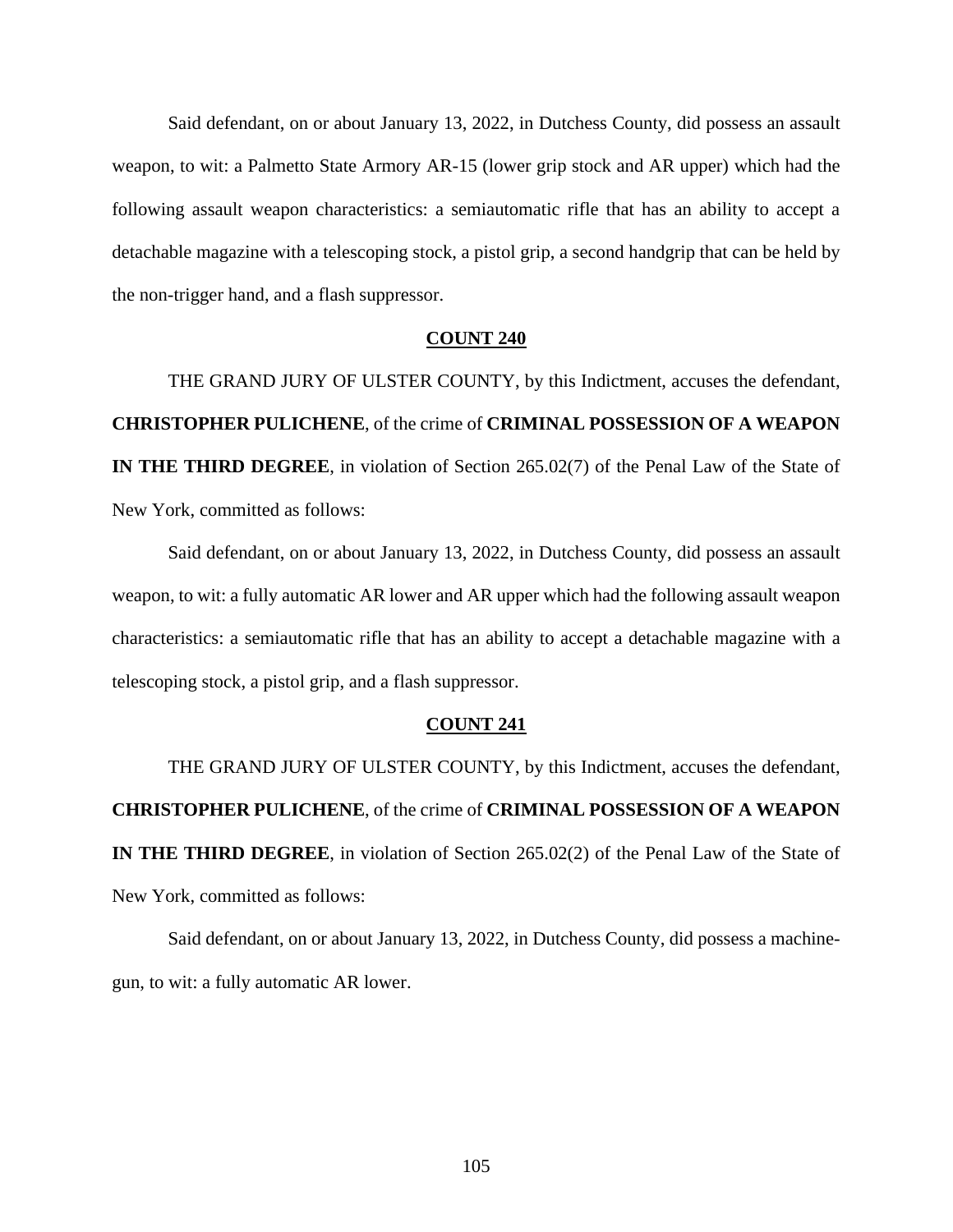THE GRAND JURY OF ULSTER COUNTY, by this Indictment, accuses the defendant, **CHRISTOPHER PULICHENE**, of the crime of **CRIMINAL POSSESSION OF A WEAPON IN THE THIRD DEGREE**, in violation of Section 265.02(8) of the Penal Law of the State of New York, committed as follows:

Said defendant, on or about January 13, 2022, in Dutchess County, did possess a large capacity ammunition feeding device to wit, a magazine with a capacity of more than ten rounds of ammunition and such device was not manufactured before September 13, 1994.

# **COUNT 243**

THE GRAND JURY OF ULSTER COUNTY, by this Indictment, accuses the defendant, **CHRISTOPHER PULICHENE**, of the crime of **CRIMINAL POSSESSION OF A WEAPON IN THE THIRD DEGREE**, in violation of Section 265.02(8) of the Penal Law of the State of New York, committed as follows:

Said defendant, on or about January 13, 2022, in Dutchess County, did possess a large capacity ammunition feeding device to wit, a magazine with a capacity of more than ten rounds of ammunition and such device was not manufactured before September 13, 1994.

## **COUNT 244**

THE GRAND JURY OF ULSTER COUNTY, by this Indictment, accuses the defendant, **CHRISTOPHER PULICHENE**, of the crime of **CRIMINAL POSSESSION OF A WEAPON IN THE THIRD DEGREE**, in violation of Section 265.02(8) of the Penal Law of the State of New York, committed as follows: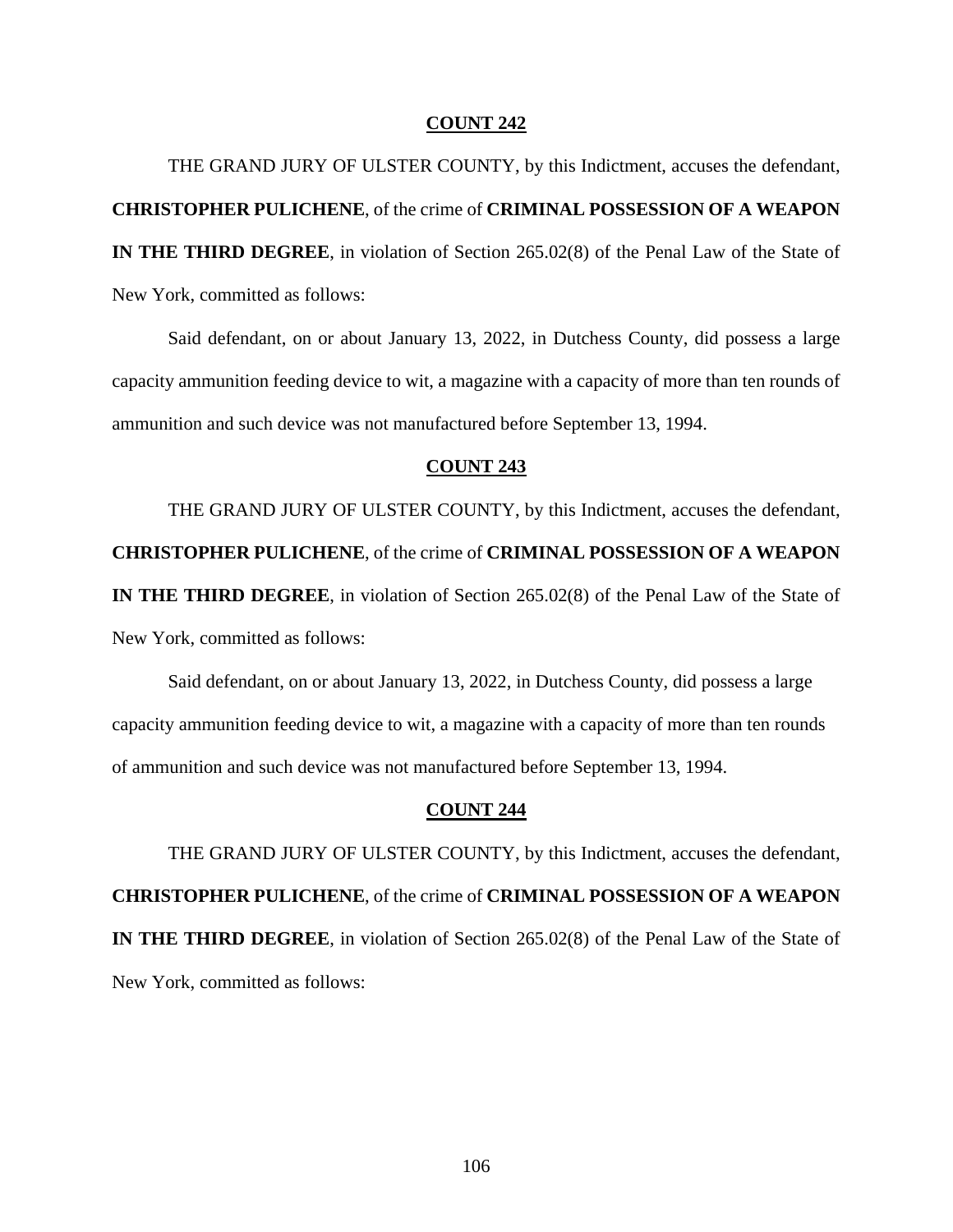Said defendant, on or about January 13, 2022, in Dutchess County, did possess a large capacity ammunition feeding device to wit, a magazine with a capacity of more than ten rounds of ammunition and such device was not manufactured before September 13, 1994.

# **COUNT 245**

THE GRAND JURY OF ULSTER COUNTY, by this Indictment, accuses the defendant, **CHRISTOPHER PULICHENE**, of the crime of **CRIMINAL POSSESSION OF A WEAPON IN THE THIRD DEGREE**, in violation of Section 265.02(8) of the Penal Law of the State of New York, committed as follows:

Said defendant, on or about January 13, 2022, in Dutchess County, did possess a large capacity ammunition feeding device to wit, a magazine with a capacity of more than ten rounds of ammunition and such device was not manufactured before September 13, 1994.

# **COUNT 246**

THE GRAND JURY OF ULSTER COUNTY, by this Indictment, accuses the defendant, **CHRISTOPHER PULICHENE**, of the crime of **CRIMINAL POSSESSION OF A WEAPON IN THE THIRD DEGREE**, in violation of Section 265.02(8) of the Penal Law of the State of New York, committed as follows:

Said defendant, on or about January 13, 2022, in Dutchess County, did possess a large capacity ammunition feeding device to wit, a magazine with a capacity of more than ten rounds of ammunition and such device was not manufactured before September 13, 1994.

#### **COUNT 247**

THE GRAND JURY OF ULSTER COUNTY, by this Indictment, accuses the defendant, **CHRISTOPHER PULICHENE**, of the crime of **CRIMINAL POSSESSION OF A WEAPON**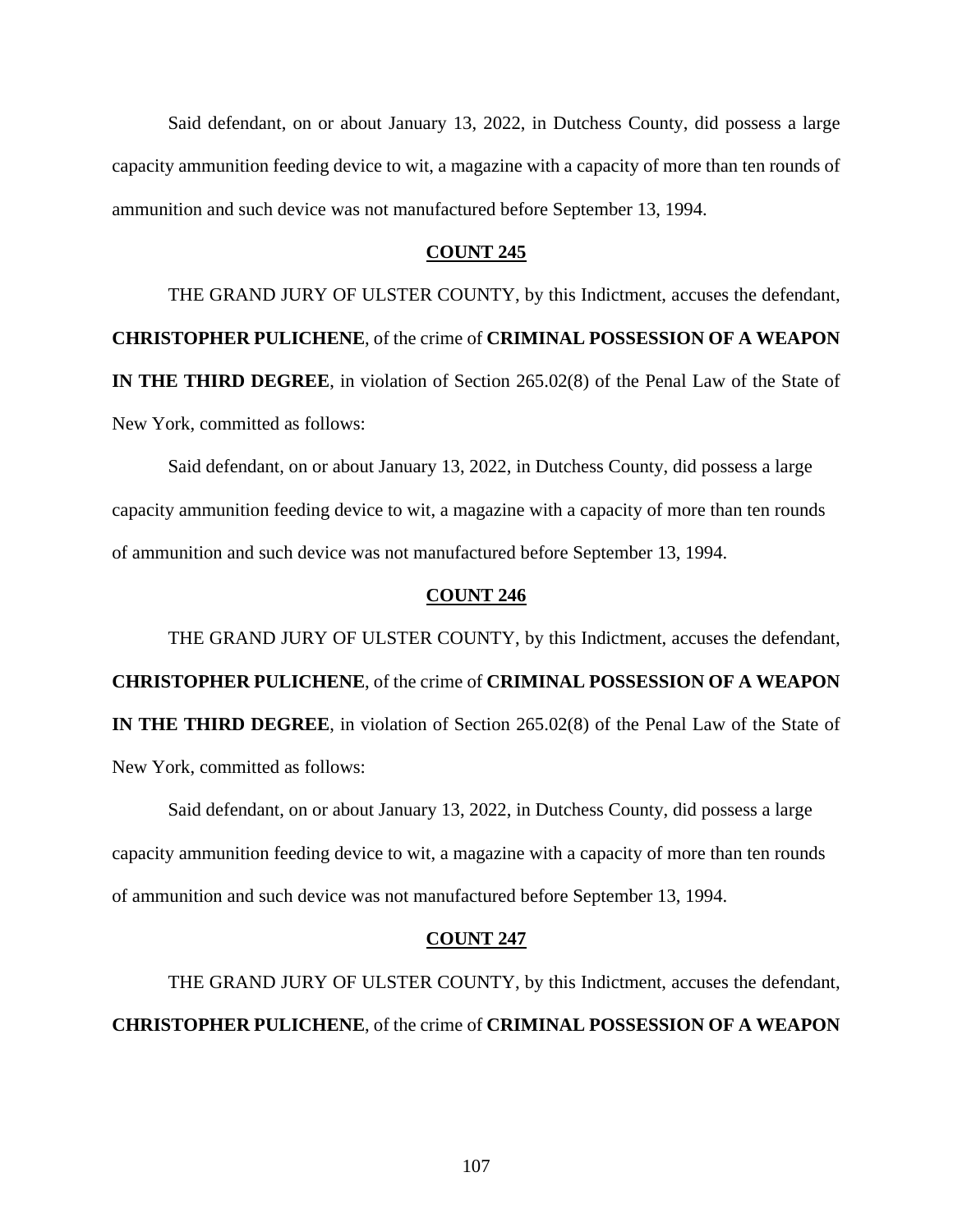**IN THE THIRD DEGREE**, in violation of Section 265.02(8) of the Penal Law of the State of New York, committed as follows:

Said defendant, on or about January 13, 2022, in Dutchess County, did possess a large capacity ammunition feeding device to wit, a magazine with a capacity of more than ten rounds of ammunition and such device was not manufactured before September 13, 1994.

# **COUNT 248**

THE GRAND JURY OF ULSTER COUNTY, by this Indictment, accuses the defendant, **CHRISTOPHER PULICHENE**, of the crime of **CRIMINAL POSSESSION OF A WEAPON IN THE THIRD DEGREE**, in violation of Section 265.02(8) of the Penal Law of the State of New York, committed as follows:

Said defendant, on or about January 13, 2022, in Dutchess County, did possess a large capacity ammunition feeding device to wit, a magazine with a capacity of more than ten rounds of ammunition and such device was not manufactured before September 13, 1994.

#### **COUNT 249**

THE GRAND JURY OF ULSTER COUNTY, by this Indictment, accuses the defendant, **CHRISTOPHER PULICHENE**, of the crime of **CRIMINAL POSSESSION OF A WEAPON IN THE THIRD DEGREE**, in violation of Section 265.02(8) of the Penal Law of the State of New York, committed as follows:

Said defendant, on or about January 13, 2022, in Dutchess County, did possess a large capacity ammunition feeding device to wit, a magazine with a capacity of more than ten rounds of ammunition and such device was not manufactured before September 13, 1994.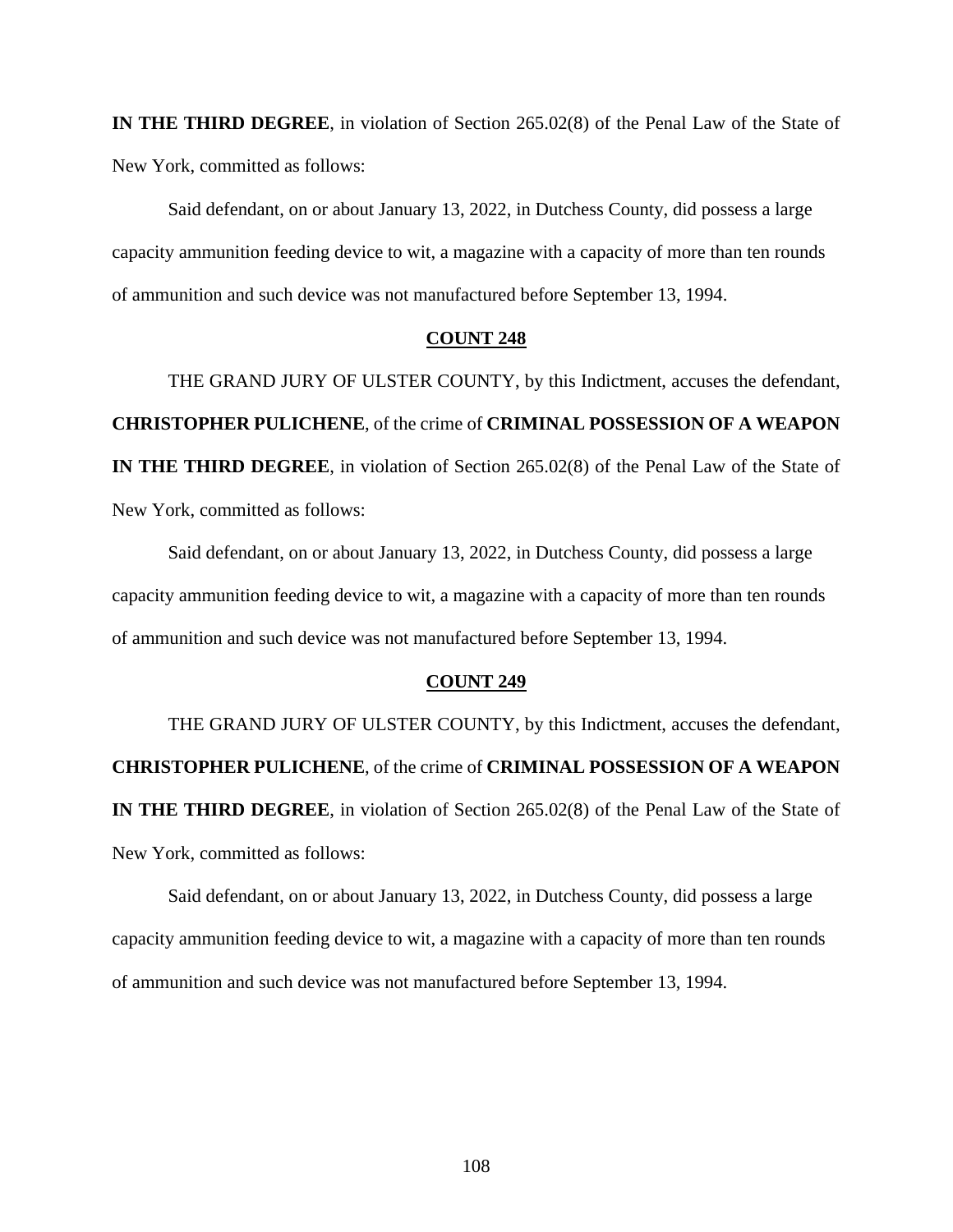THE GRAND JURY OF ULSTER COUNTY, by this Indictment, accuses the defendant, **CHRISTOPHER PULICHENE**, of the crime of **CRIMINAL POSSESSION OF A WEAPON IN THE THIRD DEGREE**, in violation of Section 265.02(8) of the Penal Law of the State of New York, committed as follows:

Said defendant, on or about January 13, 2022, in Dutchess County, did possess a large capacity ammunition feeding device to wit, a magazine with a capacity of more than ten rounds of ammunition and such device was not manufactured before September 13, 1994.

# **COUNT 251**

THE GRAND JURY OF ULSTER COUNTY, by this Indictment, accuses the defendant, **CHRISTOPHER PULICHENE**, of the crime of **CRIMINAL POSSESSION OF A WEAPON IN THE THIRD DEGREE**, in violation of Section 265.02(8) of the Penal Law of the State of New York, committed as follows:

Said defendant, on or about January 13, 2022, in Dutchess County, did possess a large capacity ammunition feeding device to wit, a magazine with a capacity of more than ten rounds of ammunition and such device was not manufactured before September 13, 1994.

## **COUNT 252**

THE GRAND JURY OF ULSTER COUNTY, by this Indictment, accuses the defendant, **CHRISTOPHER PULICHENE**, of the crime of **CRIMINAL POSSESSION OF A WEAPON IN THE THIRD DEGREE**, in violation of Section 265.02(8) of the Penal Law of the State of New York, committed as follows: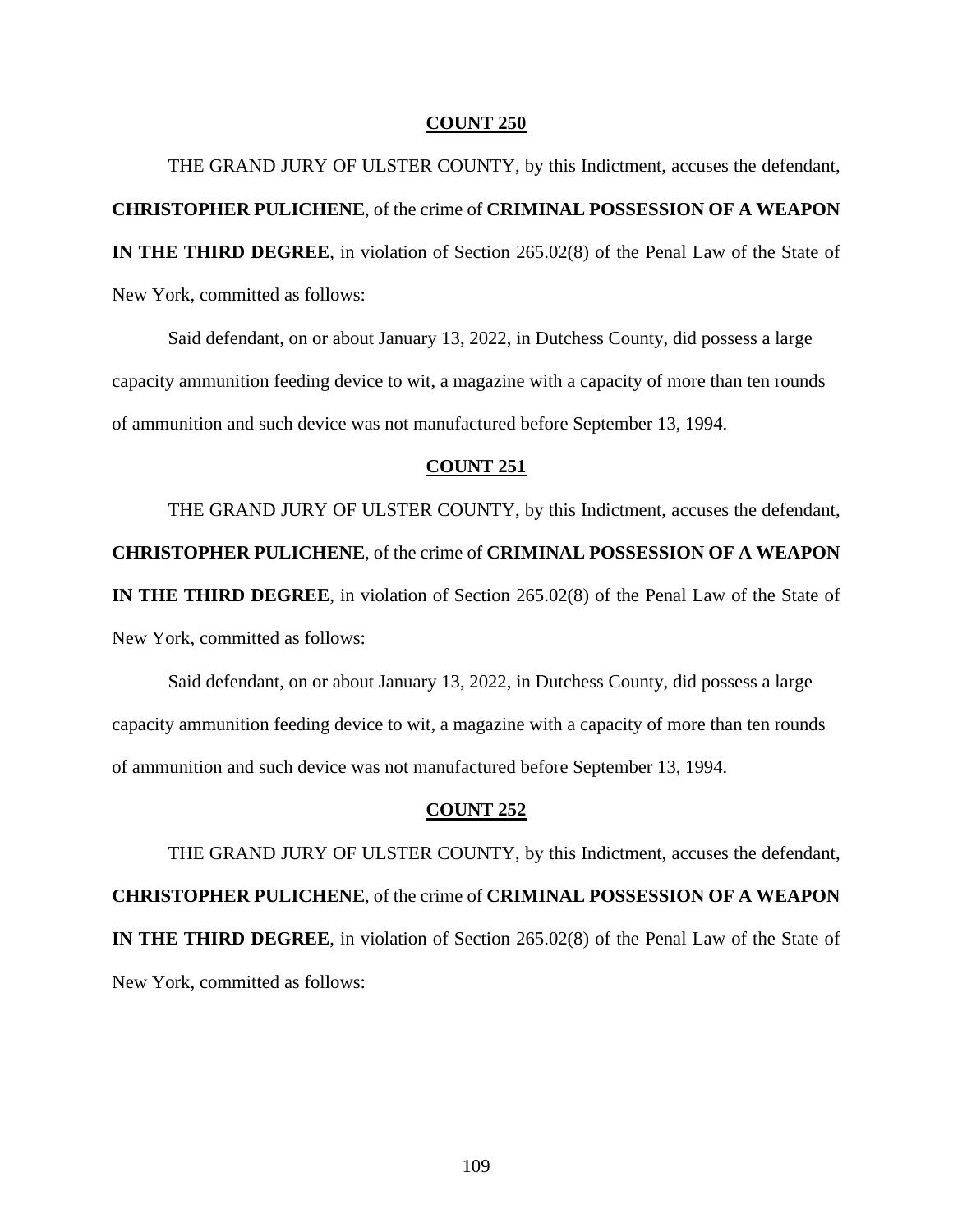Said defendant, on or about January 13, 2022, in Dutchess County, did possess a large capacity ammunition feeding device to wit, a magazine with a capacity of more than ten rounds of ammunition and such device was not manufactured before September 13, 1994.

## **COUNT 253**

THE GRAND JURY OF ULSTER COUNTY, by this Indictment, accuses the defendant, **CHRISTOPHER PULICHENE**, of the crime of **CRIMINAL POSSESSION OF A WEAPON IN THE THIRD DEGREE**, in violation of Section 265.02(8) of the Penal Law of the State of New York, committed as follows:

Said defendant, on or about January 13, 2022, in Dutchess County, did possess a large capacity ammunition feeding device to wit, a magazine with a capacity of more than ten rounds of ammunition and such device was not manufactured before September 13, 1994.

## **COUNT 254**

THE GRAND JURY OF ULSTER COUNTY, by this Indictment, accuses the defendant, **CHRISTOPHER PULICHENE**, of the crime of **CRIMINAL POSSESSION OF A WEAPON IN THE THIRD DEGREE**, in violation of Section 265.02(8) of the Penal Law of the State of New York, committed as follows:

Said defendant, on or about January 13, 2022, in Dutchess County, did possess a large capacity ammunition feeding device to wit, a magazine with a capacity of more than ten rounds of ammunition and such device was not manufactured before September 13, 1994.

### **COUNT 255**

THE GRAND JURY OF ULSTER COUNTY, by this Indictment, accuses the defendant, **CHRISTOPHER PULICHENE**, of the crime of **CRIMINAL POSSESSION OF A WEAPON**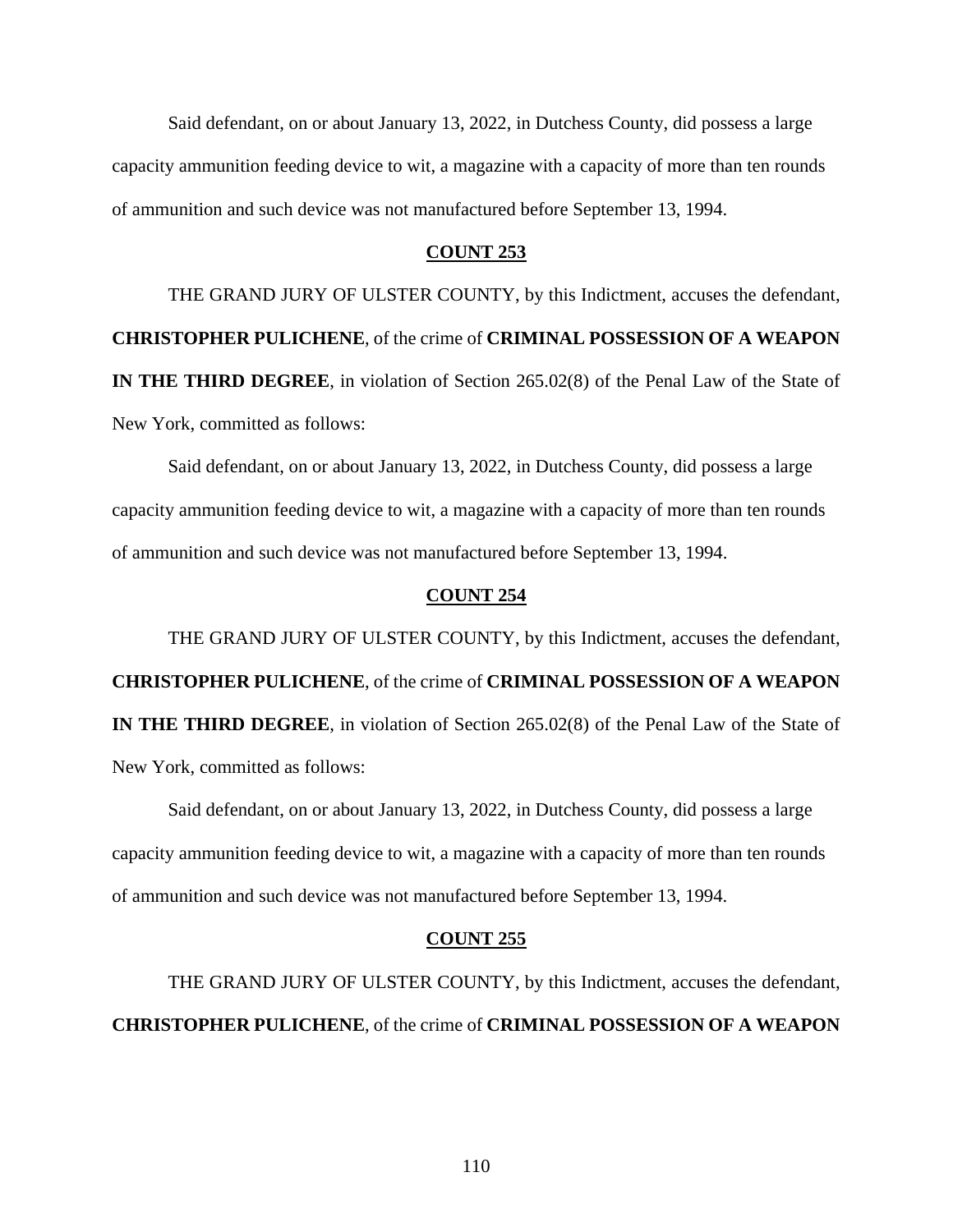**IN THE THIRD DEGREE**, in violation of Section 265.02(8) of the Penal Law of the State of New York, committed as follows:

Said defendant, on or about January 13, 2022, in Dutchess County, did possess a large capacity ammunition feeding device to wit, a magazine with a capacity of more than ten rounds of ammunition and such device was not manufactured before September 13, 1994.

## **COUNT 256**

THE GRAND JURY OF ULSTER COUNTY, by this Indictment, accuses the defendant, **CHRISTOPHER PULICHENE**, of the crime of **CRIMINAL POSSESSION OF A WEAPON IN THE THIRD DEGREE**, in violation of Section 265.02(8) of the Penal Law of the State of New York, committed as follows:

Said defendant, on or about January 13, 2022, in Dutchess County, did possess a large capacity ammunition feeding device to wit, a magazine with a capacity of more than ten rounds of ammunition and such device was not manufactured before September 13, 1994.

### **COUNT 257**

THE GRAND JURY OF ULSTER COUNTY, by this Indictment, accuses the defendant, **CHRISTOPHER PULICHENE**, of the crime of **CRIMINAL POSSESSION OF A WEAPON IN THE THIRD DEGREE**, in violation of Section 265.02(8) of the Penal Law of the State of New York, committed as follows:

Said defendant, on or about January 13, 2022, in Dutchess County, did possess a large capacity ammunition feeding device to wit, a magazine with a capacity of more than ten rounds of ammunition and such device was not manufactured before September 13, 1994.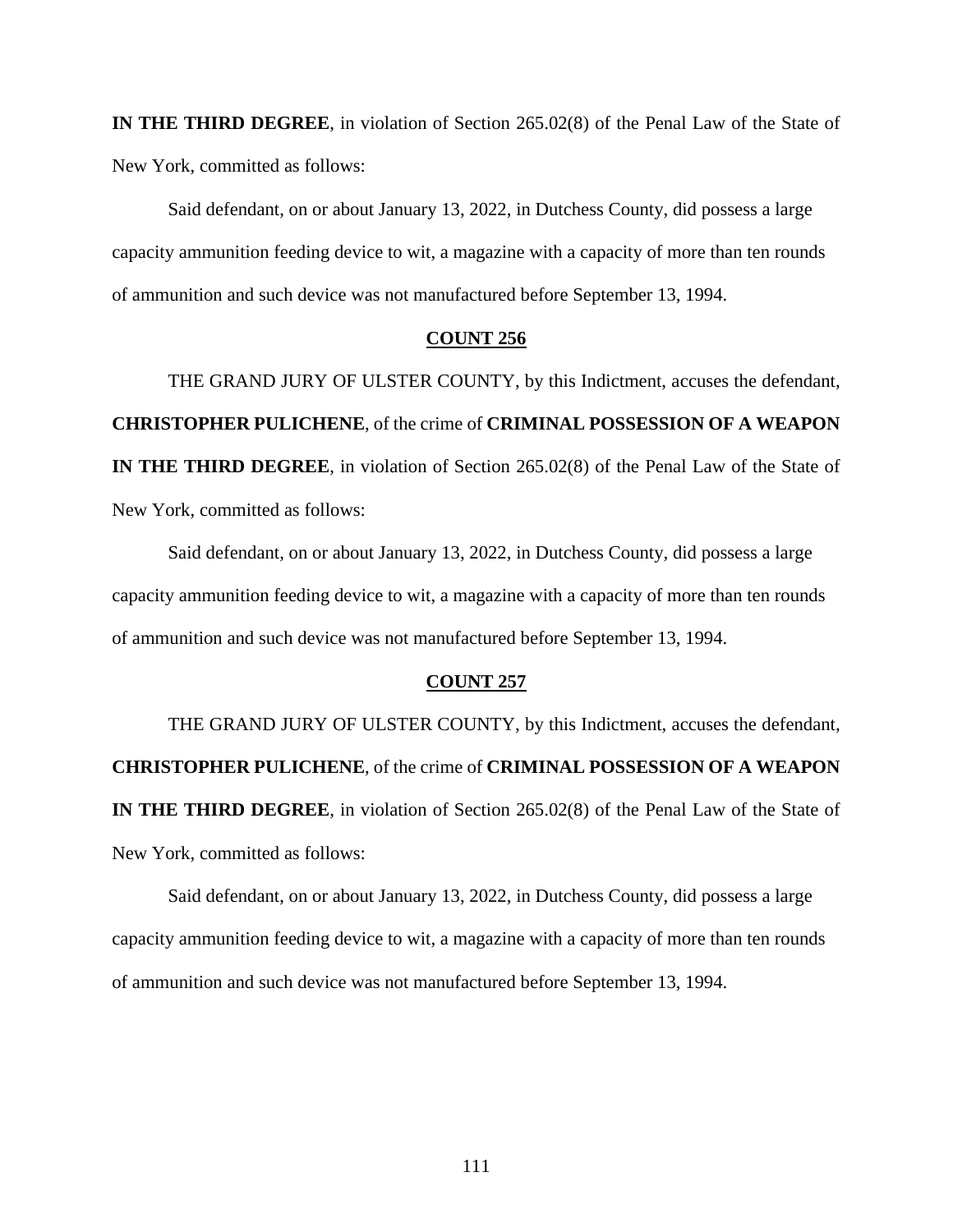THE GRAND JURY OF ULSTER COUNTY, by this Indictment, accuses the defendant, **CHRISTOPHER PULICHENE**, of the crime of **CRIMINAL POSSESSION OF A WEAPON IN THE THIRD DEGREE**, in violation of Section 265.02(8) of the Penal Law of the State of New York, committed as follows:

Said defendant, on or about January 13, 2022, in Dutchess County, did possess a large capacity ammunition feeding device to wit, a magazine with a capacity of more than ten rounds of ammunition and such device was not manufactured before September 13, 1994.

## **COUNT 259**

THE GRAND JURY OF ULSTER COUNTY, by this Indictment, accuses the defendant, **CHRISTOPHER PULICHENE**, of the crime of **CRIMINAL POSSESSION OF A WEAPON IN THE THIRD DEGREE**, in violation of Section 265.02(8) of the Penal Law of the State of New York, committed as follows:

Said defendant, on or about January 13, 2022, in Dutchess County, did possess a large capacity ammunition feeding device to wit, a magazine with a capacity of more than ten rounds of ammunition and such device was not manufactured before September 13, 1994.

## **COUNT 260**

THE GRAND JURY OF ULSTER COUNTY, by this Indictment, accuses the defendant, **THOMAS COLON**, of the crime of **CRIMINAL POSSESSION OF A CONTROLLED SUBSTANCE IN THE THIRD DEGREE**, in violation of Section 220.16(1) of the Penal Law of the State of New York, committed as follows:

Said defendant, on or about January 13, 2022, in Ulster County, did knowingly and unlawfully possess a narcotic drug, to wit: cocaine, with intent to sell it.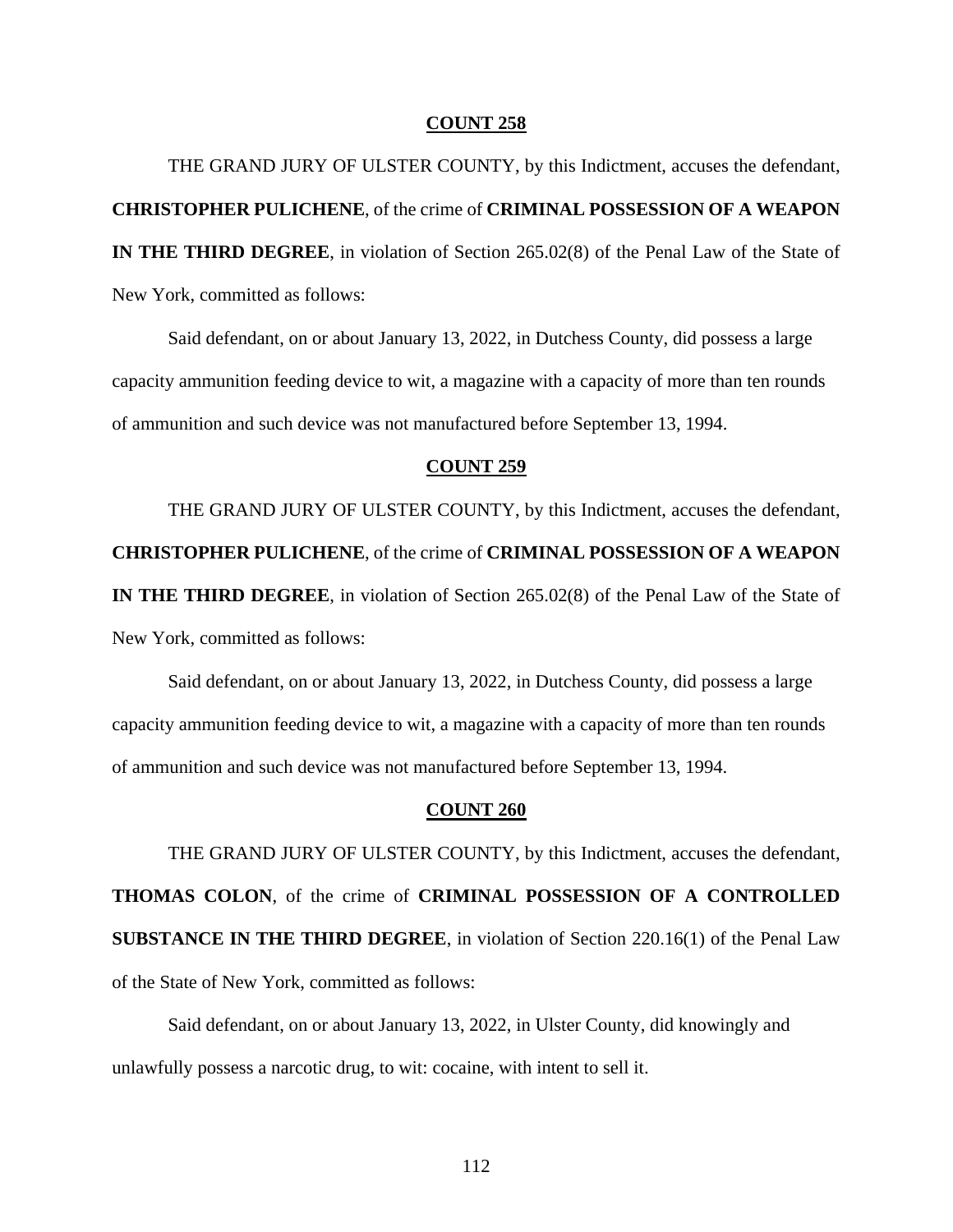THE GRAND JURY OF ULSTER COUNTY, by this Indictment, accuses the defendant, **THOMAS COLON**, of the crime of **CRIMINAL POSSESSION OF A CONTROLLED SUBSTANCE IN THE FIFTH DEGREE**, in violation of Section 220.06(5) of the Penal Law of the State of New York, committed as follows:

Said defendant, on or about January 13, 2022, in Ulster County, did knowingly and unlawfully possess a narcotic drug, to wit: cocaine, and said cocaine weighs five hundred milligrams or more.

### **COUNT 262**

THE GRAND JURY OF ULSTER COUNTY, by this Indictment, accuses the defendant, **THOMAS COLON**, of the crime of **CRIMINAL POSSESSION OF A CONTROLLED SUBSTANCE IN THE FOURTH DEGREE**, in violation of Section 220.09(1) of the Penal Law of the State of New York, committed as follows:

Said defendant, on or about January 13, 2022, in Ulster County, did knowingly and unlawfully possess one or more preparations, compounds, mixtures or substances containing a narcotic drug, to wit: cocaine, and said preparations, compounds, mixtures or substances were of an aggregate weight of one-eighth ounce or more.

### **COUNT 263**

THE GRAND JURY OF ULSTER COUNTY, by this Indictment, accuses the defendant, **THOMAS COLON**, of the crime of **CRIMINAL POSSESSION OF A WEAPON IN THE FOURTH DEGREE**, in violation of Section 265.01(4) of the Penal Law of the State of New York, committed as follows: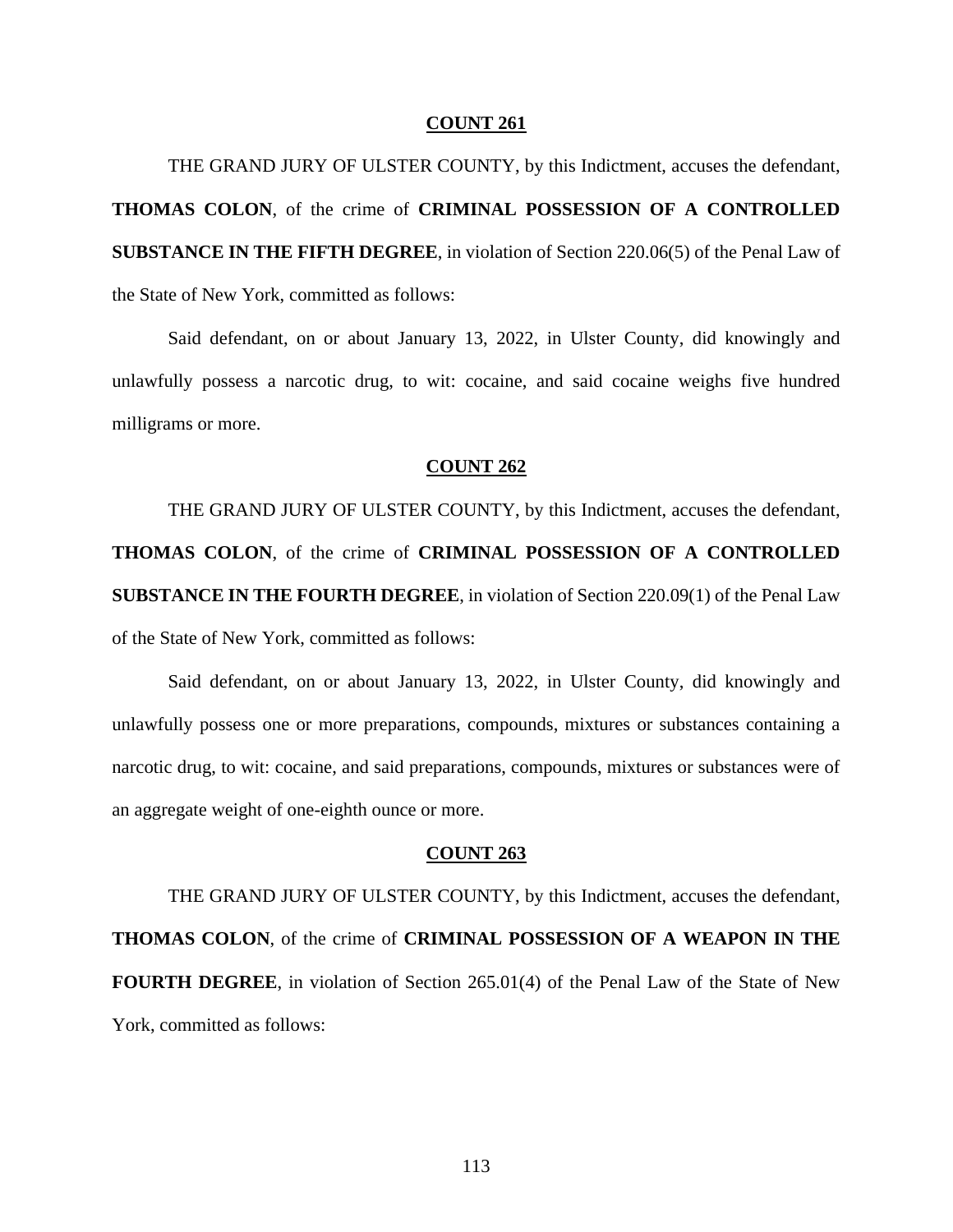Said defendant, on or about January 13, 2022, in Ulster County, did knowingly and unlawfully possess a rifle, to wit: a 22 caliber Norinco JW-15 rifle.

# **COUNT 264**

THE GRAND JURY OF ULSTER COUNTY, by this Indictment, accuses the defendant, **RALPH BANKS, JR.**, of the crime of **CRIMINAL POSSESSION OF A CONTROLLED SUBSTANCE IN THE THIRD DEGREE**, in violation of Section 220.16(7) of the Penal Law of the State of New York, committed as follows:

Said defendant, on or about January 13, 2022, in Ulster County, did knowingly and unlawfully possess one or more preparations, compounds, mixtures or substances containing methamphetamine, its salts, isomers or salts of isomers with intent to sell it and said preparations, compounds, mixtures or substances were of an aggregate weight of one-eighth ounce or more.

### **COUNT 265**

THE GRAND JURY OF ULSTER COUNTY, by this Indictment, accuses the defendant, **RALPH BANKS, JR.**, of the crime of **CRIMINAL POSSESSION OF A CONTROLLED SUBSTANCE IN THE THIRD DEGREE**, in violation of Section 220.16(1) of the Penal Law of the State of New York, committed as follows:

Said defendant, on or about January 13, 2022, in Ulster County, did knowingly and unlawfully possess a narcotic drug, to wit: cocaine, with intent to sell it.

### **COUNT 266**

THE GRAND JURY OF ULSTER COUNTY, by this Indictment, accuses the defendant, **RALPH BANKS, JR.**, of the crime of **CRIMINAL POSSESSION OF A CONTROLLED SUBSTANCE IN THE FOURTH DEGREE**, in violation of Section 220.09(1) of the Penal Law of the State of New York, committed as follows: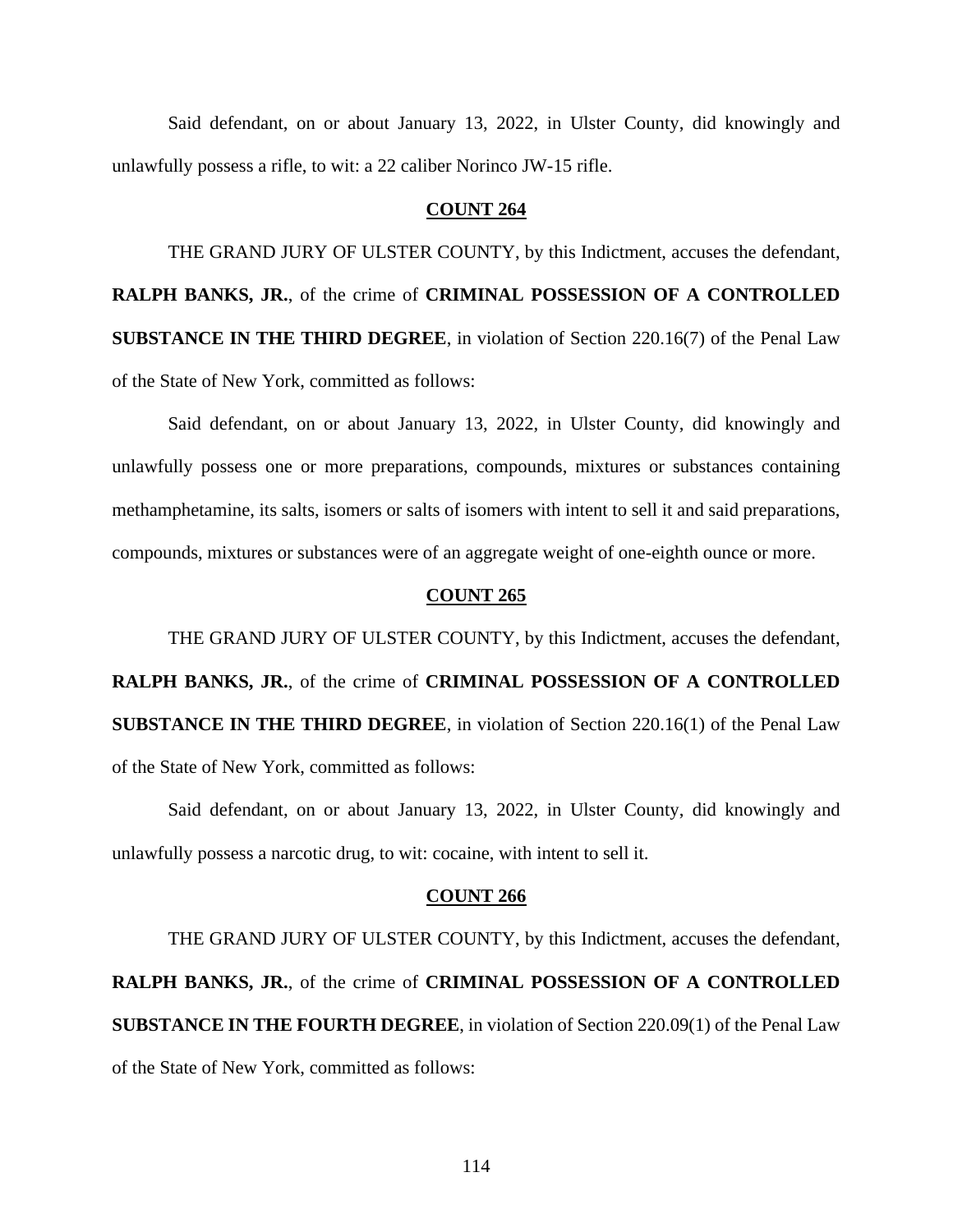Said defendant, on or about January 13, 2022, in Ulster County, did knowingly and unlawfully possess one or more preparations, compounds, mixtures or substances containing a narcotic drug, to wit: cocaine, and said preparations, compounds, mixtures or substances were of an aggregate weight of one-eighth ounce or more.

## **COUNT 267**

THE GRAND JURY OF ULSTER COUNTY, by this Indictment, accuses the defendant, **RALPH BANKS, JR.**, of the crime of **CRIMINAL POSSESSION OF A WEAPON IN THE THIRD DEGREE**, in violation of Section 265.02(1) of the Penal Law of the State of New York, committed as follows:

Said defendant, on or about January 13, 2022, in Ulster County, did possess a firearm in violation of Section 265.01(1), to wit: a 22 caliber Browning Arms semiautomatic pistol.

## **COUNT 268**

THE GRAND JURY OF ULSTER COUNTY, by this Indictment, accuses the defendant, **RALPH BANKS, JR.**, of the crime of **CRIMINAL POSSESSION OF A FIREARM**, in violation of Section 265.01-b(1) of the Penal Law of the State of New York, committed as follows: Said defendant, on or about January 13, 2022, in Ulster County, did possess a firearm, to wit: a 22 caliber Browning Arms semiautomatic pistol.

### **COUNT 269**

THE GRAND JURY OF ULSTER COUNTY, by this Indictment, accuses the defendant, **ALTON COUNTRYMAN**, of the crime of **CRIMINAL POSSESSION OF A CONTROLLED SUBSTANCE IN THE THIRD DEGREE**, in violation of Section 220.16(1) of the Penal Law of the State of New York, committed as follows: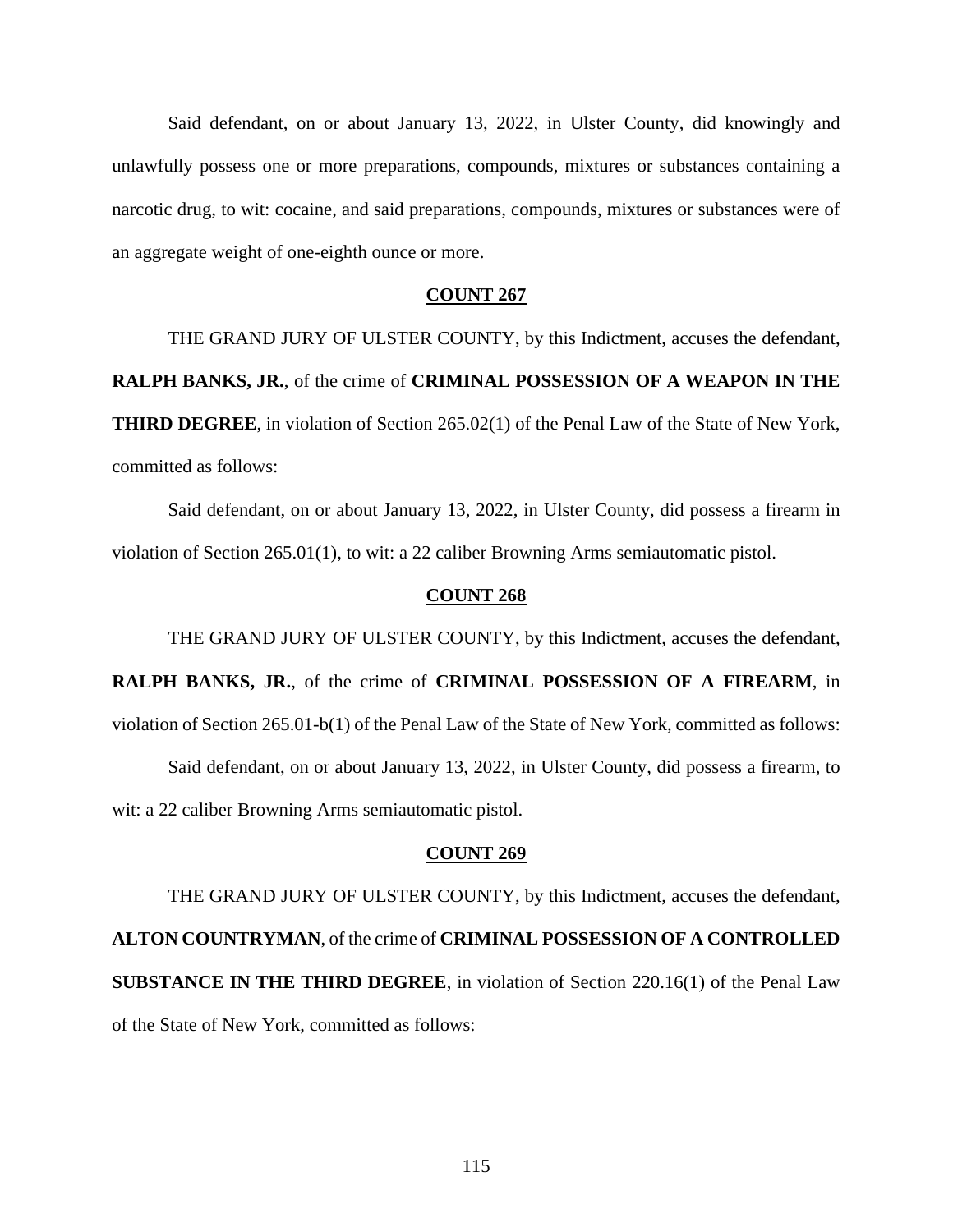Said defendant, on or about January 18, 2022, in Ulster County, did knowingly and unlawfully possess a narcotic drug, to wit: cocaine, with intent to sell it.

# **COUNT 270**

THE GRAND JURY OF ULSTER COUNTY, by this Indictment, accuses the defendant, **ALTON COUNTRYMAN**, of the crime of **CRIMINAL POSSESSION OF A CONTROLLED SUBSTANCE IN THE FOURTH DEGREE**, in violation of Section 220.09(1) of the Penal Law of the State of New York, committed as follows:

Said defendant, on or about January 18, 2022, in Ulster County, did knowingly and unlawfully possess one or more preparations, compounds, mixtures or substances containing a narcotic drug, to wit: cocaine, and said preparations, compounds, mixtures or substances were of an aggregate weight of one-eighth ounce or more.

## **COUNT 271**

THE GRAND JURY OF ULSTER COUNTY, by this Indictment, accuses the defendant, **ALTON COUNTRYMAN**, of the crime of **CRIMINAL POSSESSION OF A WEAPON IN THE SECOND DEGREE**, in violation of Section 265.03(3) of the Penal Law of the State of New York, committed as follows:

Said defendant, on or about January 18, 2022, in Ulster County, did possess a loaded firearm, to wit: a FN PS90 5.7x28 mm rifle, and said possession did not take place in the defendant's home or place of business.

The subject matter of this count is an Armed Felony as that term is defined in Section 1.20 of the Criminal Procedure Law.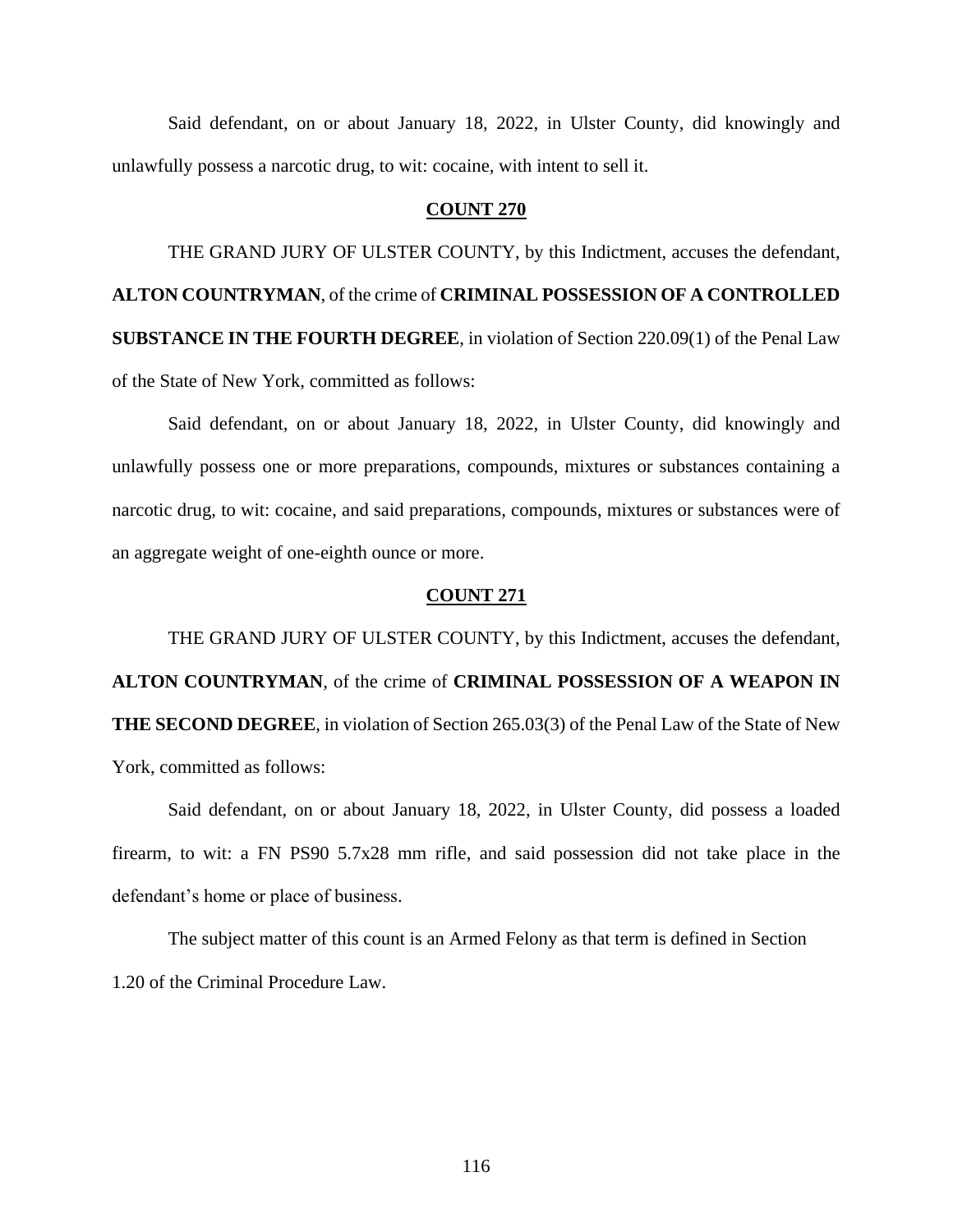THE GRAND JURY OF ULSTER COUNTY, by this Indictment, accuses the defendant, **ALTON COUNTRYMAN**, of the crime of **CRIMINAL POSSESSION OF A WEAPON IN THE THIRD DEGREE**, in violation of Section 265.02(7) of the Penal Law of the State of New York, committed as follows:

Said defendant, on or about January 18, 2022, in Ulster County, did, possess an assault weapon, to wit: a FN PS90, 5.7x28 mm rifle which had the following assault weapon characteristics: a semiautomatic rifle that has an ability to accept a detachable magazine with a telescoping stock, a pistol grip, a second handgrip that can be held by the non-trigger hand, a bayonet lug, a threaded muzzle that can accommodate a flash suppressor.

# **COUNT 273**

THE GRAND JURY OF ULSTER COUNTY, by this Indictment, accuses the defendant, **ALTON COUNTRYMAN**, of the crime of **CRIMINAL POSSESSION OF A WEAPON IN THE THIRD DEGREE**, in violation of Section 265.02(8) of the Penal Law of the State of New York, committed as follows:

Said defendant, on or about January 18, 2022, in Ulster County, did possess a large capacity ammunition feeding device to wit, a magazine with a capacity of more than ten rounds of ammunition and such device was not manufactured before September 13, 1994.

### **COUNT 274**

THE GRAND JURY OF ULSTER COUNTY, by this Indictment, accuses the defendant, **ALTON COUNTRYMAN**, of the crime of **CRIMINAL POSSESSION OF A WEAPON IN THE THIRD DEGREE**, in violation of Section 265.02(8) of the Penal Law of the State of New York, committed as follows: